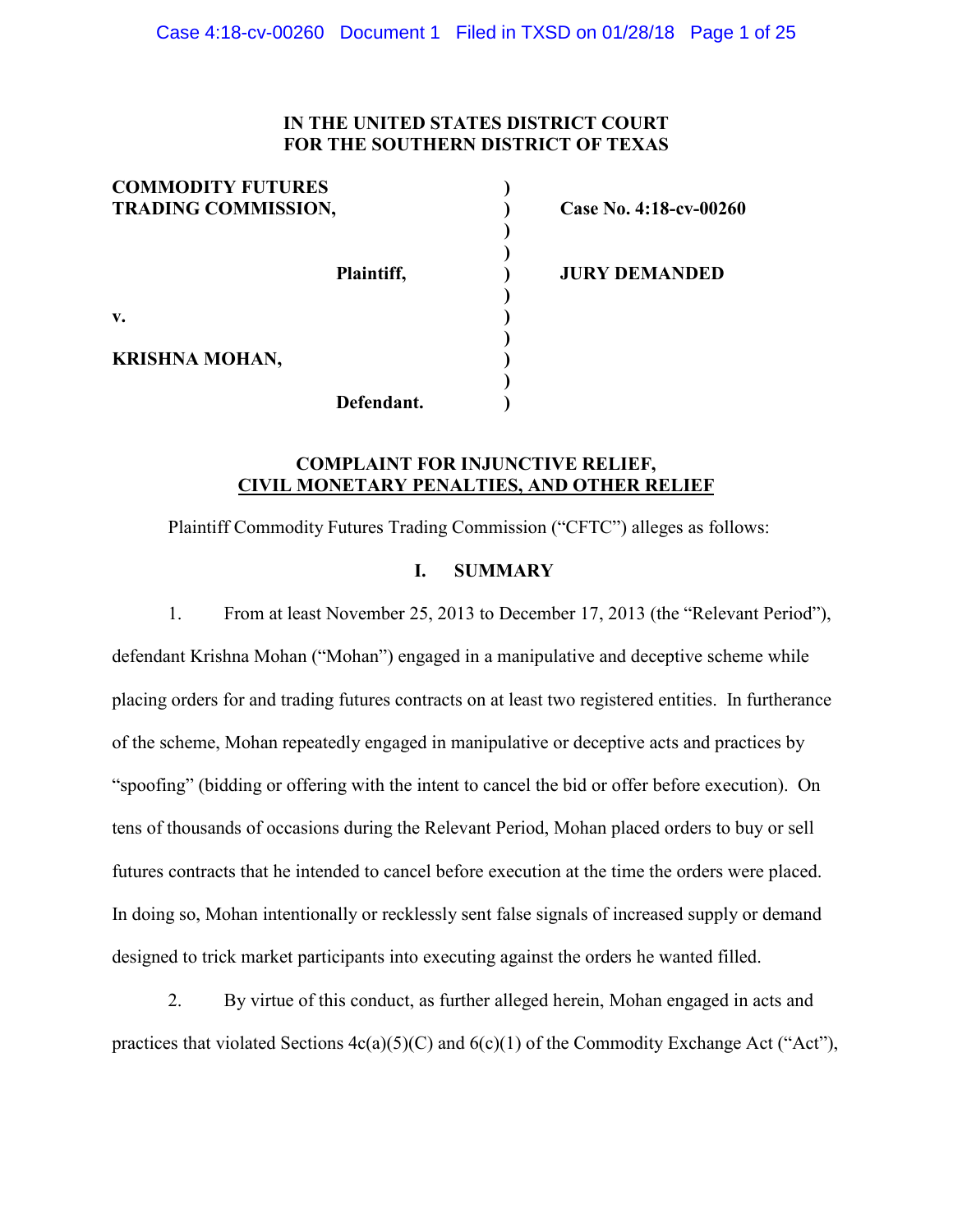7 U.S.C. §§ 6c(a)(5)(C), 9(1) (2012), and CFTC Regulation ("Regulation") 180.1(a)(1) and (3), 17 C.F.R. § 180.1(a)(1), (3) (2017).

3. The CFTC brings this action pursuant to Section 6c of the Act, 7 U.S.C. § 13a-1 (2012), to enjoin Mohan's violative acts and practices and to compel Mohan's compliance with the Act and Regulation. In addition, the CFTC seeks civil monetary penalties and such other relief, including but not limited to disgorgement and trading and registration prohibitions, as this Court deems necessary or appropriate.

#### **II. JURISDICTION AND VENUE**

4. This Court has jurisdiction over this action under 28 U.S.C. § 1331 (2012) (federal question jurisdiction) and 28 U.S.C. § 1345 (2012), which provides that district courts have original jurisdiction over civil actions commenced by the United States or by any agency expressly authorized to sue by Act of Congress. Section 6c(a) of the Act, 7 U.S.C. § 13a-1(a) (2012), authorizes the CFTC to seek injunctive relief in any proper district court of the United States against any person whenever it shall appear to the CFTC that such person has engaged, is engaging, or is about to engage in any act or practice constituting a violation of any provision of the Act or any rule, regulation, or order thereunder.

5. Venue properly lies with this Court pursuant to Section 6c(e) of the Act, because Mohan transacted business in the Southern District of Texas, and acts and practices in violation of the Act and Regulation occurred in this District.

#### **III. PARTIES**

6. Plaintiff **Commodity Futures Trading Commission** is the independent federal regulatory agency charged by Congress with the administration and enforcement of the Act and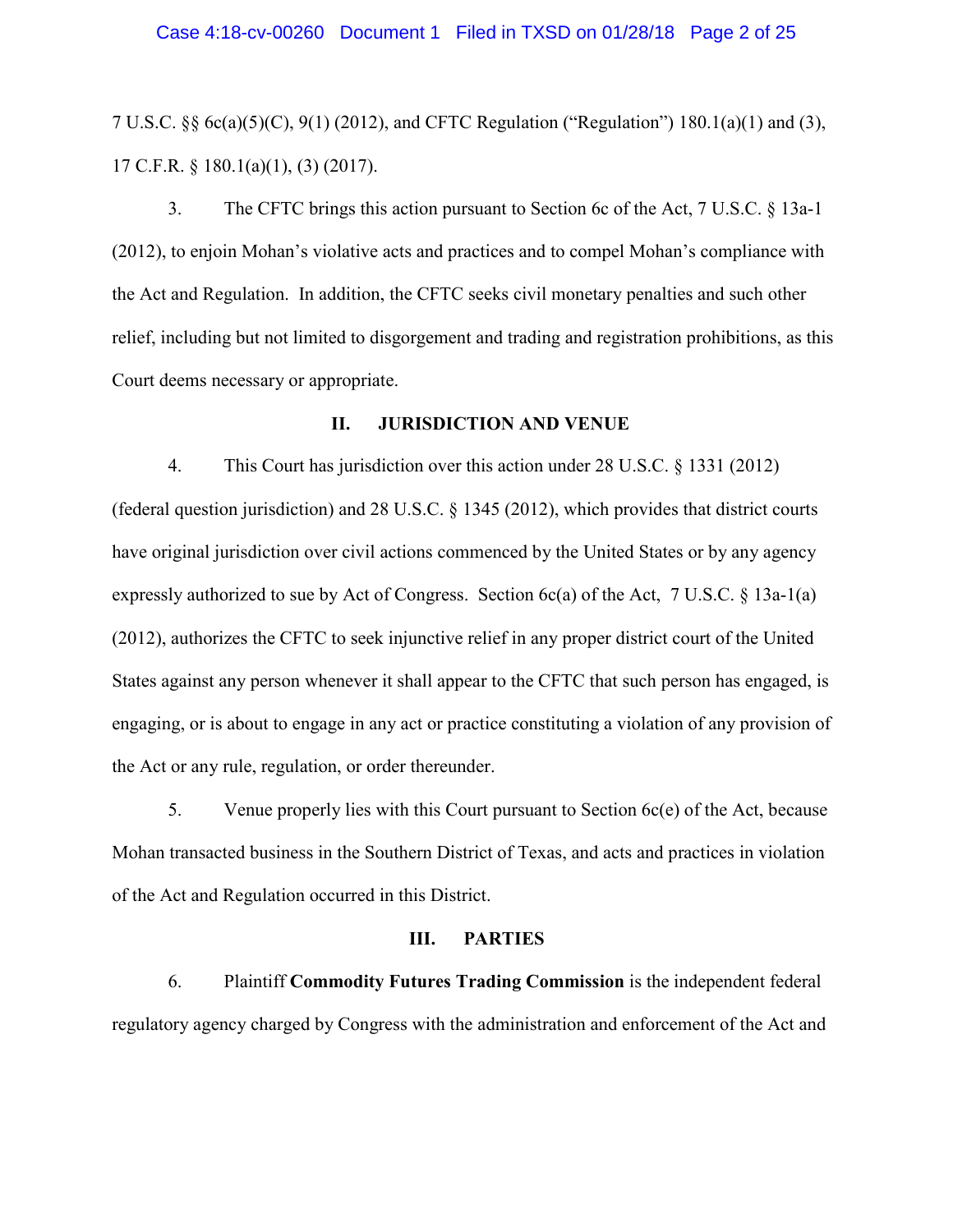#### Case 4:18-cv-00260 Document 1 Filed in TXSD on 01/28/18 Page 3 of 25

Regulations promulgated thereunder. The CFTC is headquartered at 1155 21st Street, NW, Washington, DC 20581.

7. Defendant **Krishna Mohan** is an individual with a last known address in New York City, New York. From approximately August 2010 to March 26, 2014, Mohan was employed by a proprietary trading firm (the "Trading Firm") as a quantitative trader. Mohan has never been registered with the CFTC.

#### **IV. OTHER RELEVANT PARTIES**

8. The **Chicago Board of Trade** ("CBOT") is a commodity exchange located at 141 W. Jackson Boulevard, Chicago, Illinois 60604. CBOT is registered with the CFTC as a designated contract market.

9. The **Chicago Mercantile Exchange** ("CME") is a commodity exchange located at 20 S. Wacker Street, Chicago, Illinois 60606. CME is registered with the CFTC as a designated contract market and a swap execution facility.

10. **CME Group Inc.** ("CME Group") is a Delaware corporation with its principal place of business in Chicago, Illinois. CME Group is the holding company that owns and operates the CBOT and CME.

#### **V. FACTS**

#### **A. Futures Trading Background**

11. A futures contract is an agreement to purchase or sell a financial instrument or physical commodity for delivery or cash settlement in the future at a specified price. A futures contract traded on an exchange has standard, non-negotiable contract specifications.

12. The E-mini Dow (\$5) futures contract ("E-mini Dow contract") is traded on CBOT. There are four E-mini Dow contract months: March, June, September, and December.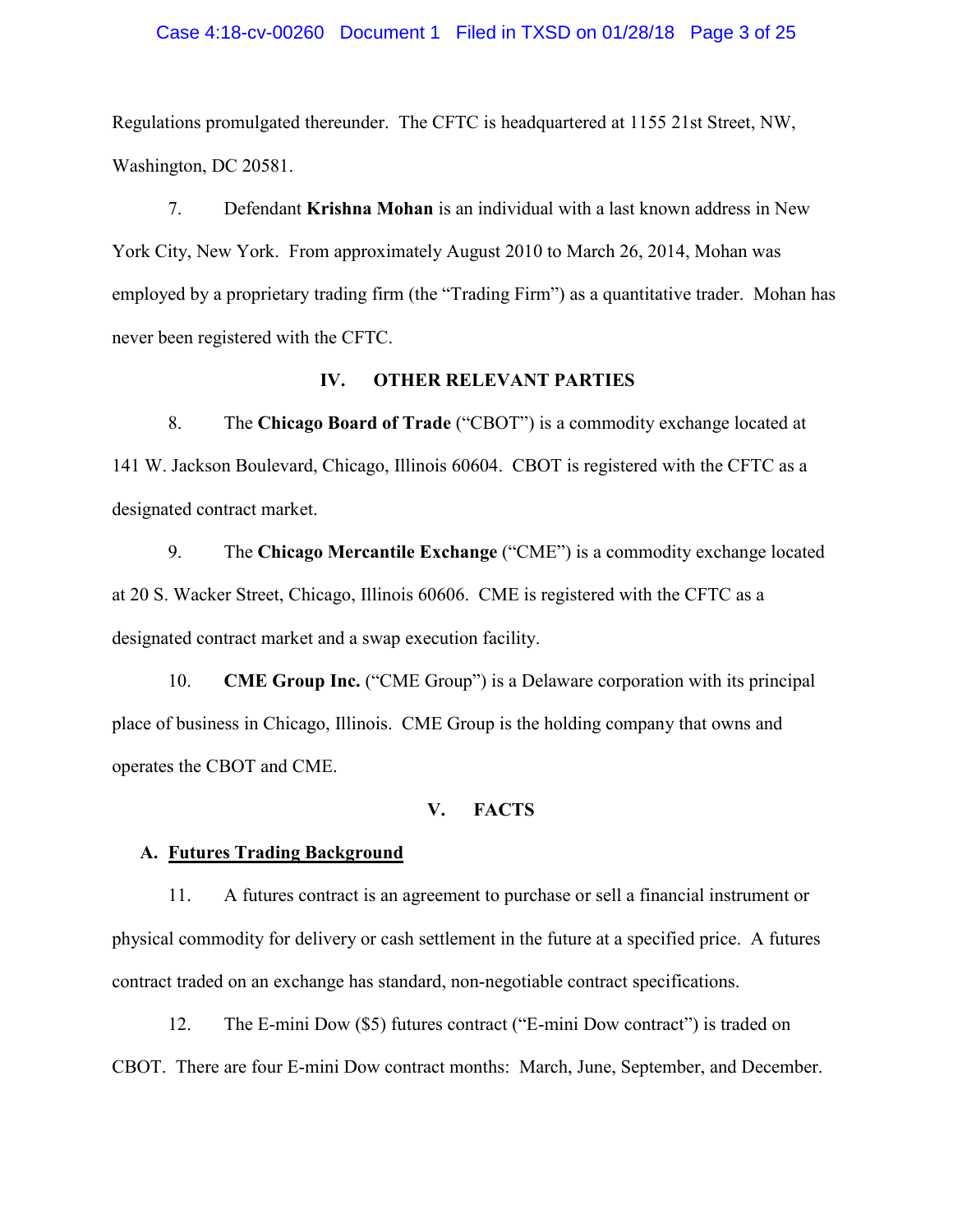#### Case 4:18-cv-00260 Document 1 Filed in TXSD on 01/28/18 Page 4 of 25

The E-mini Dow contract is cash settled so no delivery of the stocks that make up the underlying index takes place.

13. The value of the E-mini Dow contract is the Dow Jones Industrial Average Index multiplied by five dollars. The price is quoted in index points, and the minimum price change, commonly called a "tick," that is allowed during a trading session is one index point. For example, if a trader wished to place an order above the last-traded E-mini Dow contract price of 24802 points, that trader would have to place the order at 24803 points or higher.

14. The E-mini NASDAQ 100 futures contract ("E-mini NASDAQ contract") is traded on CME. There are four E-mini NASDAQ contract months: March, June, September, and December. The E-mini NASDAQ contract is cash settled so no delivery of the stocks that make up the underlying index takes place.

15. The value of the E-mini NASDAQ contract is the NASDAQ 100 Index multiplied by twenty dollars. The price is quoted in index points and the minimum price change, or tick, allowed during a trading session is one-quarter of an index point (.25). For example, if a trader wished to place an order above the last-traded E-mini NASDAQ contract price of 6292.25 points, that trader would have to place the order at 6292.50 points or higher.

16. Both the E-mini Dow contract and the E-mini NASDAQ contract trade nearly 24 hours per day from 5:00 PM Central Time on Sunday night to 4:00 PM Central Time on Friday afternoon, except for a 15-minute window each day when trading halts from 3:15 PM to 3:30 PM Central Time. The trading day for the E-mini Dow contract and the E-mini NASDAQ contract generally consists of two trading sessions: the daytime session and the overnight session. The daytime session runs from 8:30 AM to 3:15 PM Central Time and the overnight session begins after the 15-minute trading halt and runs from 3:30 PM to 8:29:59 AM Central Time the next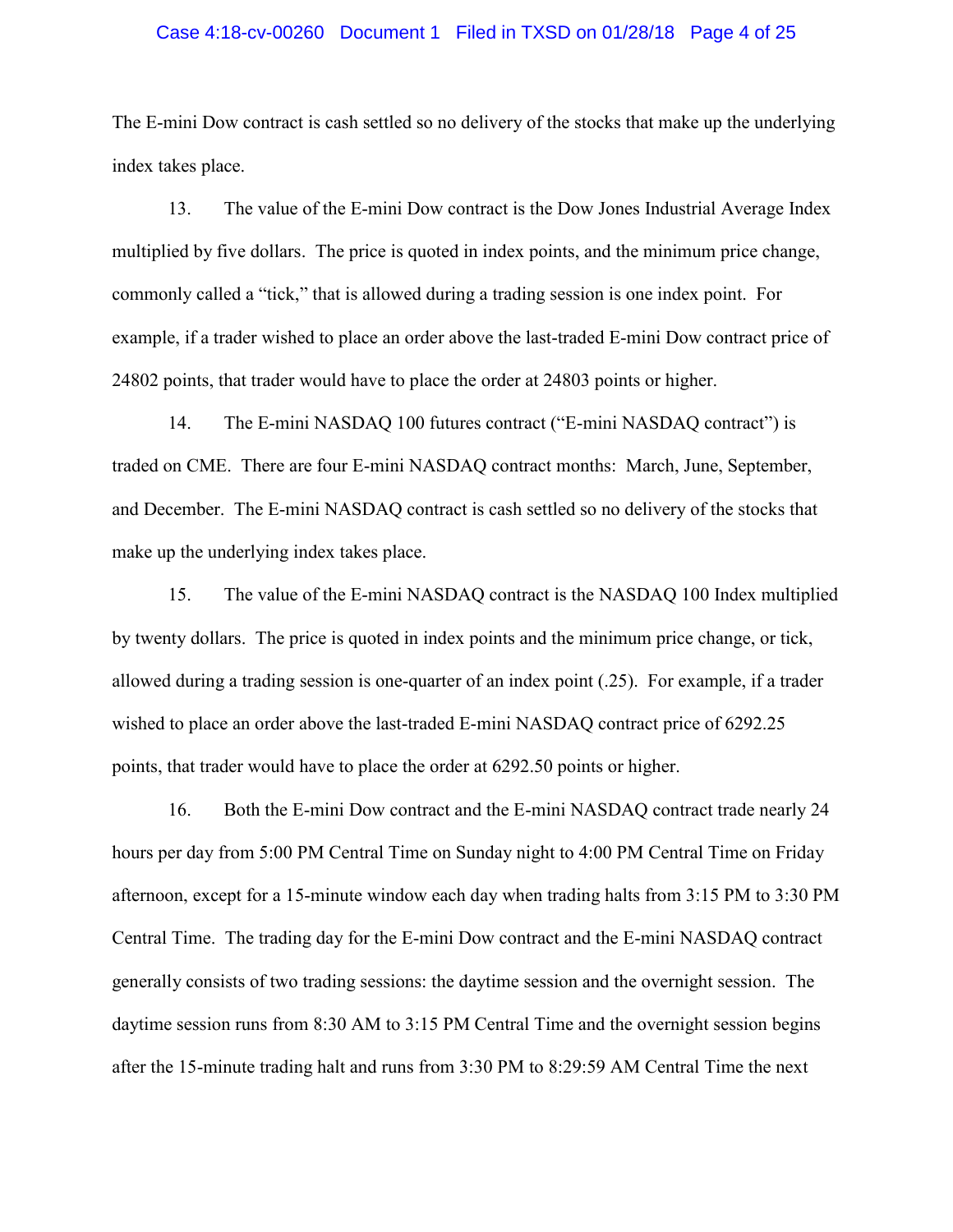#### Case 4:18-cv-00260 Document 1 Filed in TXSD on 01/28/18 Page 5 of 25

day. The daytime session corresponds with, but does not perfectly overlap, the trading day for the stocks that make up the underlying indices, which runs from 8:30 AM to 3:00 PM Central Time on the NYSE and NASDAQ exchanges.

17. An "order," in the context of electronic exchange trading, is a request submitted to an exchange to buy ("bid") or sell ("offer" or "ask") a certain number of a specified futures contract. An order is for one or more contracts. Contracts may also be called "lots," among other things. Orders are entered into the exchange's order book. Contracts available for execution in the order book are sometimes referred to as "working lots." When there exists both a willing buyer and seller for a contract at a given price, a transaction occurs and is referred to as a "fill" (or a "trade" or "execution"). At any time before the order is fully filled, the trader can "cancel" the order. When an order is canceled, the contracts that have not yet been bought or sold are pulled from the order book.

18. Each trader can view the aggregate number of contracts and number of orders that all traders are actively bidding or offering at a given price level. Only the total numbers of orders and contracts at various price levels are visible, not the number of traders or identities of the traders who placed the orders. The best-bid level, or first-bid level, is the highest price at which someone is willing to buy. The best-ask level, or first-ask level, is the lowest price at which someone is willing to sell. The bid-ask spread is the difference between these two prices.

19. Traders can view the aggregate resting contracts and orders up to the tenth-bid and tenth-ask levels. This combined bid and ask information is often referred to as the visible order book and represents the visible market depth. Traders often consider information in the order book when making trading decisions.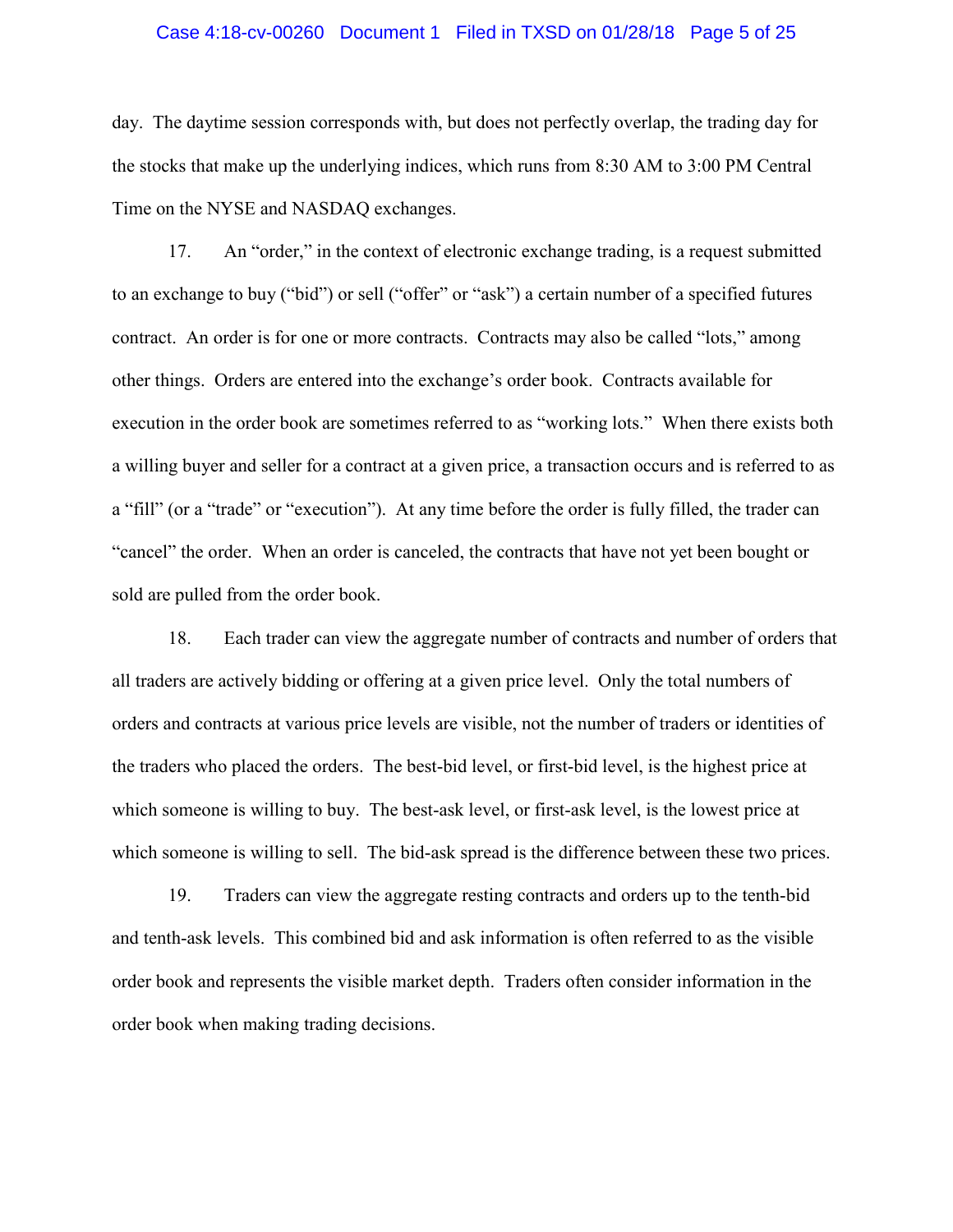#### Case 4:18-cv-00260 Document 1 Filed in TXSD on 01/28/18 Page 6 of 25

20. An "iceberg order," also known as a hidden quantity order, is an order type offered by certain designated contract markets on electronic trading platforms whose order quantity (i.e., number of contracts) is only partially visible in the order book to other market participants. For example, if a trader places an iceberg order to buy forty contracts, he or she may choose to display only one contract (or any other quantity up to the total quantity of the iceberg order may be selected by the trader) in the order book, thereby hiding the remaining thirty-nine contracts from view in the order book.

21. An "aggressive order" is an order that crosses the bid-ask spread. On the buy side of the market, an aggressive buy order is placed at the best-ask price or higher so, put simply, it is an offer to buy at a price that another trader is currently willing to sell. On the sell side of the market, an aggressive sell order is placed at the best-bid price or lower so, put simply, it is an offer to sell at a price that another trader is currently willing to buy. Accordingly, aggressive orders are guaranteed to execute, at least partially, immediately after being placed.

22. A "passive order," on the other hand, does not give up the spread in price. On the buy side of the market, a passive buy order is placed at the best-bid price or lower; so, put simply, it is an offer to buy at a price that is lower than the price that other traders are currently willing to sell. On the sell side of the market, a passive sell order is placed at the best-ask price or higher; so, put simply, it is an offer to sell at a price that is higher than the price that other traders are currently willing to buy. Passive orders rest for at least some amount of time after being placed and are not guaranteed to execute.

23. The E-mini Dow contract and E-mini NASDAQ contract are traded electronically on the CME Globex trading system ("Globex"). Globex employs a matching algorithm to match bids and offers for execution. The matching algorithm for the E-mini Dow contract and E-mini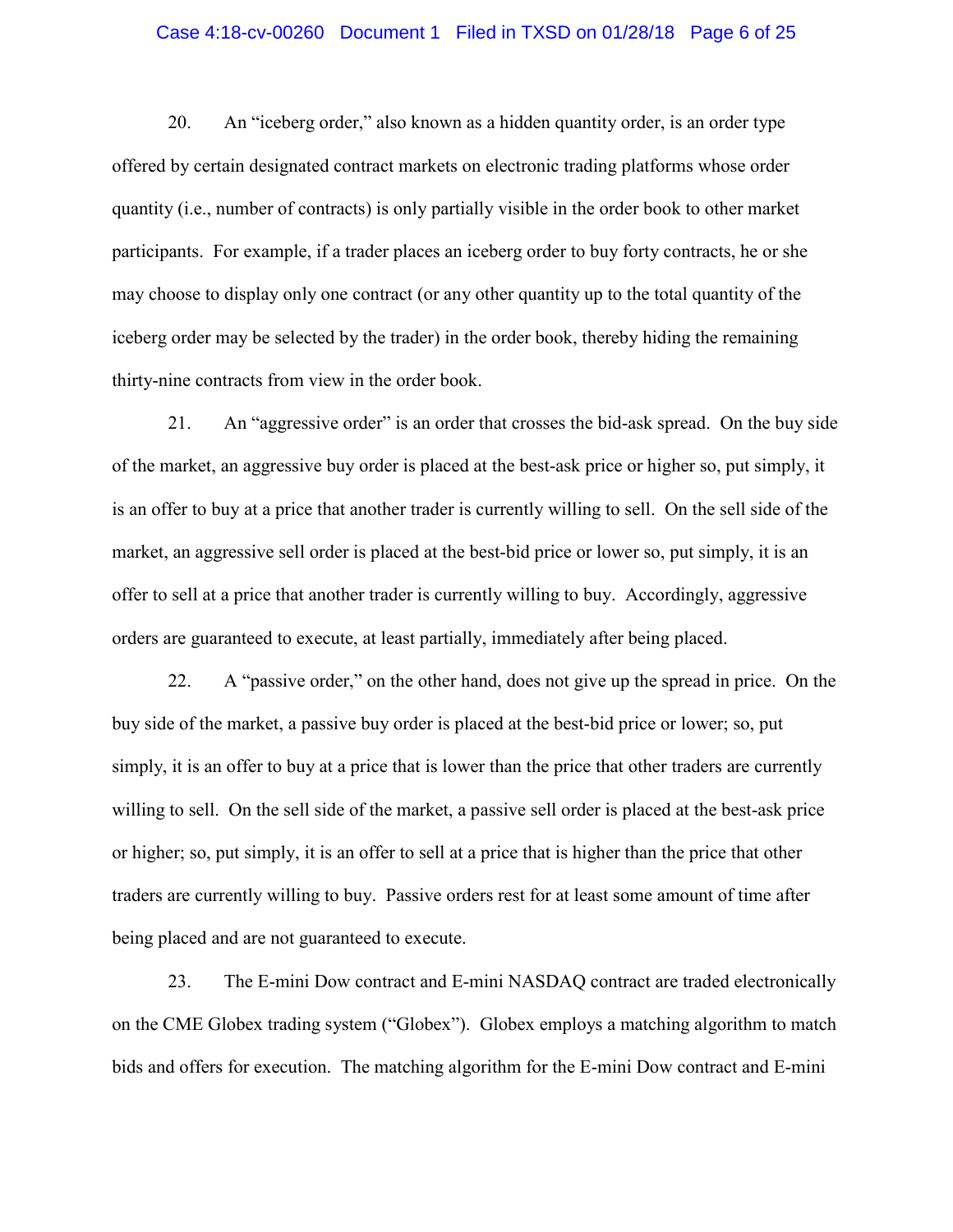#### Case 4:18-cv-00260 Document 1 Filed in TXSD on 01/28/18 Page 7 of 25

NASDAQ contract is known as "FIFO," which denotes first-in, first-out. Under the FIFO method, orders on the same side of the market (i.e., the buy side or the sell side) and at the same price are filled based on time priority. For example, if two buy orders are placed passively at the same bid price of 6292.50, and then an aggressive offer to sell one contract at 6292.50 enters to market, the buy order that was placed first will have one contract fill against the sell order. Thus, as a general rule, the order that was placed first trades first, irrespective of the order's size. An exception to this rule applies to iceberg orders—with iceberg orders, once the visible quantity is completely filled, the replenishment quantity goes to the back of the time priority queue.

#### **B. Mohan's Manipulative and Deceptive Scheme**

24. Mohan began working at the Trading Firm as a quantitative trader in approximately August 2010. In this role, he traded futures contracts on behalf of the Trading Firm on U.S. exchanges during the Relevant Period, including with one or more counterparties residing in the Southern District of Texas.

25. Prior to 2013, Mohan provided technical trading support to a team of traders at the Trading Firm and worked on the development of algorithmic trading programs and semiautomatic trading tools. In mid-2013, Mohan began learning to trade futures contracts manually. By early November 2013, Mohan was fully engaged in manually trading futures contracts on behalf of the Trading Firm. Mohan connected to Globex through the Trading Firm's trade servers, which implemented the Trading Firm's trading control infrastructure called "Generic Trading Infrastructure." During the Relevant Period, at least three Globex Operator IDs (Tag 50s IDs) were registered to Mohan and used by him to place trades at CBOT and CME. In addition, during the Relevant Period, Mohan used the login ID "kmohan" to first access the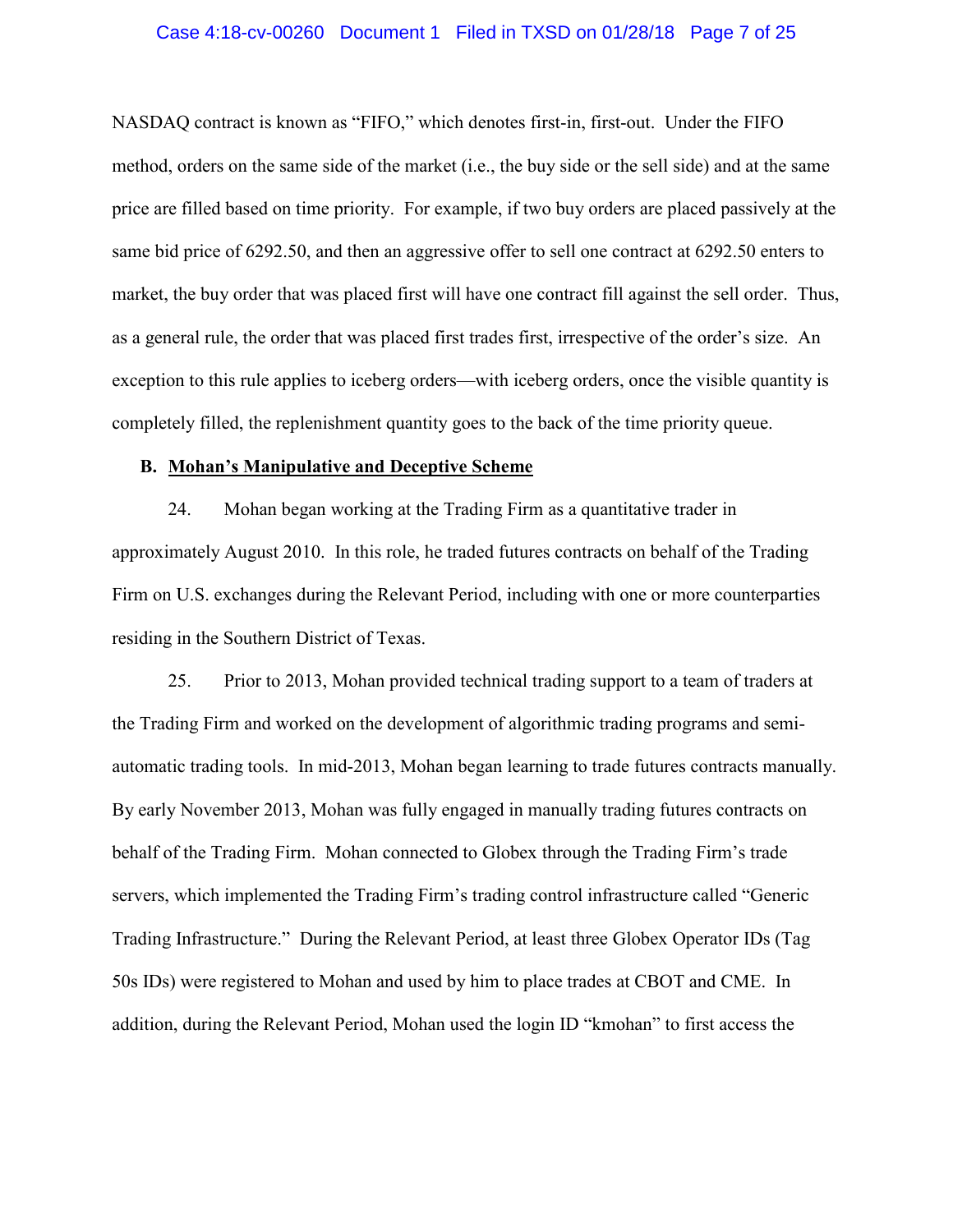#### Case 4:18-cv-00260 Document 1 Filed in TXSD on 01/28/18 Page 8 of 25

Trading Firm's proprietary system, "SuperGUI," and then process orders through a trade server to Globex.

26. SuperGUI provided the Trading Firm's manual traders various tools designed to significantly decrease the amount of time (and computer mouse clicks) required to execute trading strategies. These tools included, among other things, the ability to: modify personal default settings (to, for example, set automatic display quantities for iceberg orders); pre-set left and right computer mouse buttons to defined contract order sizes; input orders by clicking price levels on a trading ladder screen; utilize features such as an order splitter, which placed multiple randomly-sized orders at once; or automate repetitive tasks via pre-programmed hotkeys.

27. During the Relevant Period, Mohan engaged in a manipulative and deceptive scheme, in which he repeatedly spoofed the E-mini Dow contract and the E-mini NASDAQ contract markets while placing orders for, and trading futures contracts through, accounts owned by the Trading Firm (the "Scheme"). As part of this Scheme, Mohan repeatedly utilized December 2013 and March 2014 E-mini NASDAQ contracts and December 2013 and March 2014 E-mini Dow contracts.

28. Mohan's Scheme consisted of the following observed pattern: (1) on one side of the market, placement of at least one passive iceberg order, showing a small visible quantity to the market, ("Genuine Order(s)"); (2) on the opposite side of the Genuine Order, placement of one or more fully-visible passive order(s)—often several randomly-sized orders placed using the order splitter tool—with the intent to cancel before execution ("Spoof Order(s)"); (3) the Genuine Order(s) and the Spoof Order(s) are available for execution at the same time; (4) at the time he placed one or more of the Spoof Orders, Mohan's total number of visible working lots placed on the Spoof Order side of the market is at least nine times greater than Mohan's total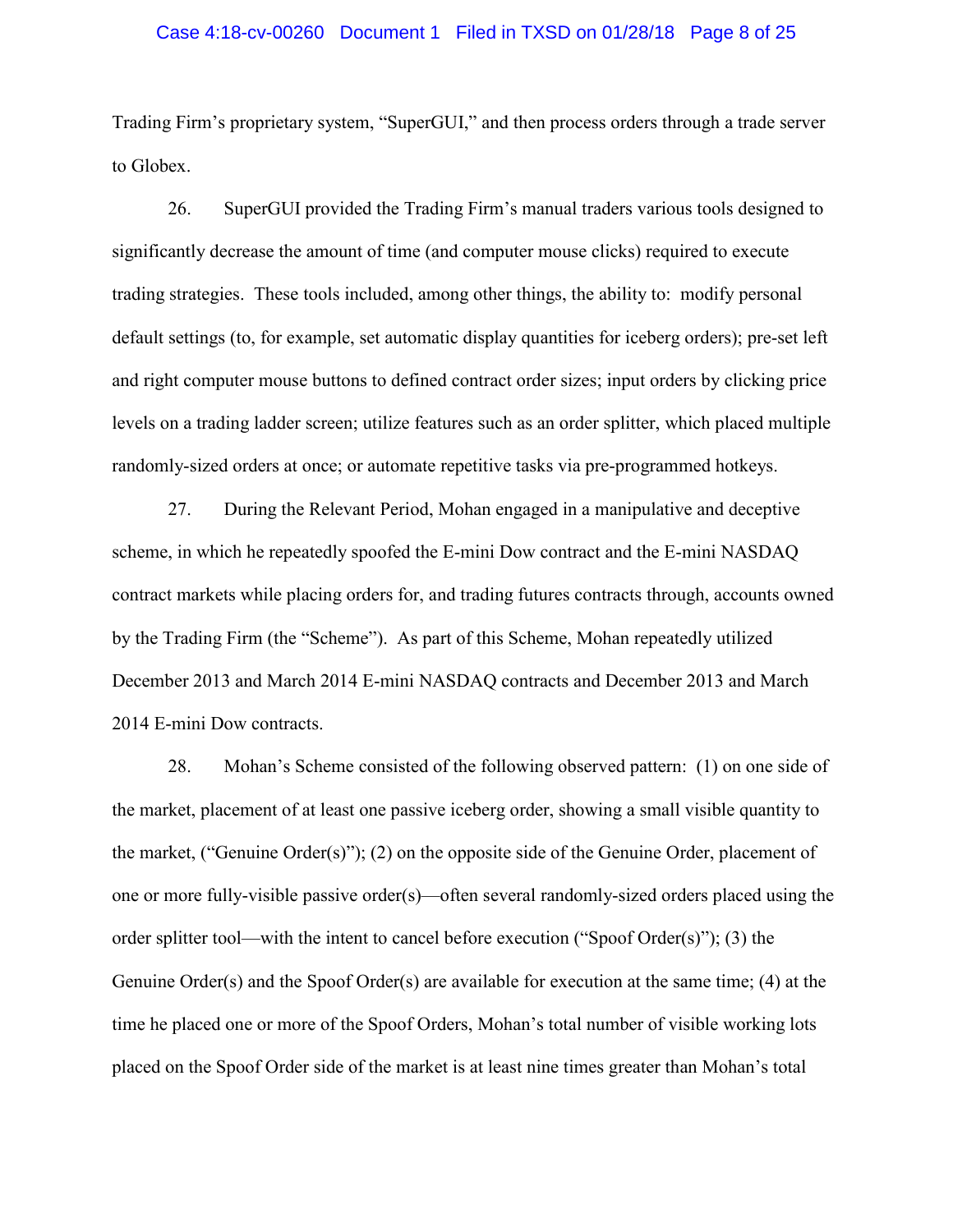#### Case 4:18-cv-00260 Document 1 Filed in TXSD on 01/28/18 Page 9 of 25

number of visible working lots on the Genuine Order side of the market; and (5) at the placement of at least one of the Spoof Order(s), Mohan's number of working lots placed on the opposite side of the Genuine Order increases by at least forty contracts compared to the number of working lots present on the opposite side of the Genuine Order at the placement of the Genuine Order.

29. Instances of this pattern that last no longer than sixty seconds (as measured from placement of the first Genuine Order to the cancellation or complete execution of the last Genuine Order) are classified as "Events." The pattern is often repeated sequentially on one side of the market (e.g., with a Genuine Order(s) to buy at or below the current bid) and then on the other side (e.g., with a Genuine Order(s) to sell at or above the current ask), and the Genuine Orders may overlap in time. Instances where the Genuine Orders on opposite sides overlap in time are grouped together as a single "Event." Collectively, "Genuine Order(s)" and "Spoof Order(s)" are referred to as "Event Orders."

30. Mohan's Scheme was designed to benefit financially from market participants' reactions to his Spoof Orders. The following is a simplified explanation of how his Scheme was intended to work, using a hypothetical example of a Spoof Order on the buy side. A large Spoof Order to buy would result in an increase in demand in the order book (e.g., create or add to an order book imbalance in which orders to buy outweigh orders to sell). This increase would be visible to other market participants and may lead them to conclude that the price is likely to rise. This conclusion, in turn, would impact market participants' decisions, including prompting some to attempt to purchase contracts before the predicted rise in price happens. In such a case, these participants would place aggressive orders to buy (i.e., at a higher price than the currently resting bids in the market), making execution of orders resting on the opposite side of the Spoof Order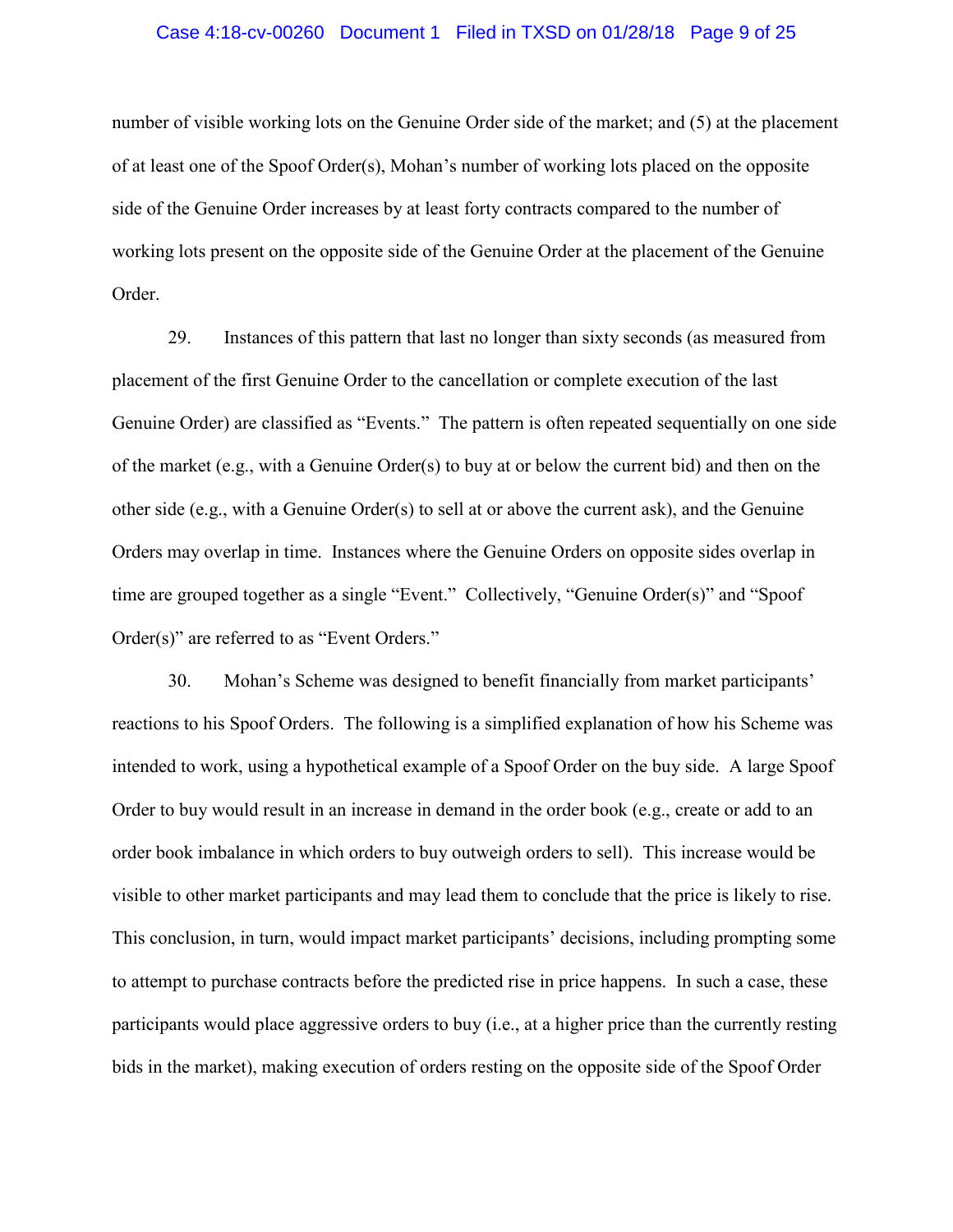#### Case 4:18-cv-00260 Document 1 Filed in TXSD on 01/28/18 Page 10 of 25

more likely. Finally, these bids would enable orders on the opposite side of the Spoof Order such as Mohan's Genuine Orders—to fill sooner, at a better price, or in larger quantities than they otherwise would.

31. During the Relevant Period, as part of the ongoing Scheme, Mohan engaged in approximately 1,500 Events. As part of those Events, Mohan entered about 2,400 Genuine Orders and 36,300 Spoof Orders, with most of the Spoof Orders, according to the pattern alleged herein, quickly being cancelled.

32. Mohan intended to cancel the Spoof Orders before execution, and often did so after his Genuine Orders were filled. The predictable sequence inherent in Mohan's spoofing pattern demonstrates that Mohan was not reacting to market changes when he canceled the Spoof Orders; rather, he was carrying out a predetermined strategy that was not dependent on market conditions.

33. By engaging in the Scheme as described herein, Mohan entered Spoof Orders intending either to intentionally send a false signal to the market that he actually wanted to buy or sell the number of contracts specified in the Spoof Orders, or while recklessly disregarding the fact that entering his Spoof Orders would send such a false signal—a signal that injected false information about supply and demand into the market that could affect market activity. Mohan engaged in this Scheme to trick other market participants into executing against his Genuine Orders on the opposite side of the market—to fill sooner, at a better price, or in larger quantities than they otherwise would. Mohan knew or recklessly disregarded that the Spoof Orders would create the false appearance of market depth and result in misinformation, thereby luring market participants to trade based on Mohan's spoofing. The risk that the Spoof Orders could mislead other market participants into believing there was genuine interest in purchasing or selling the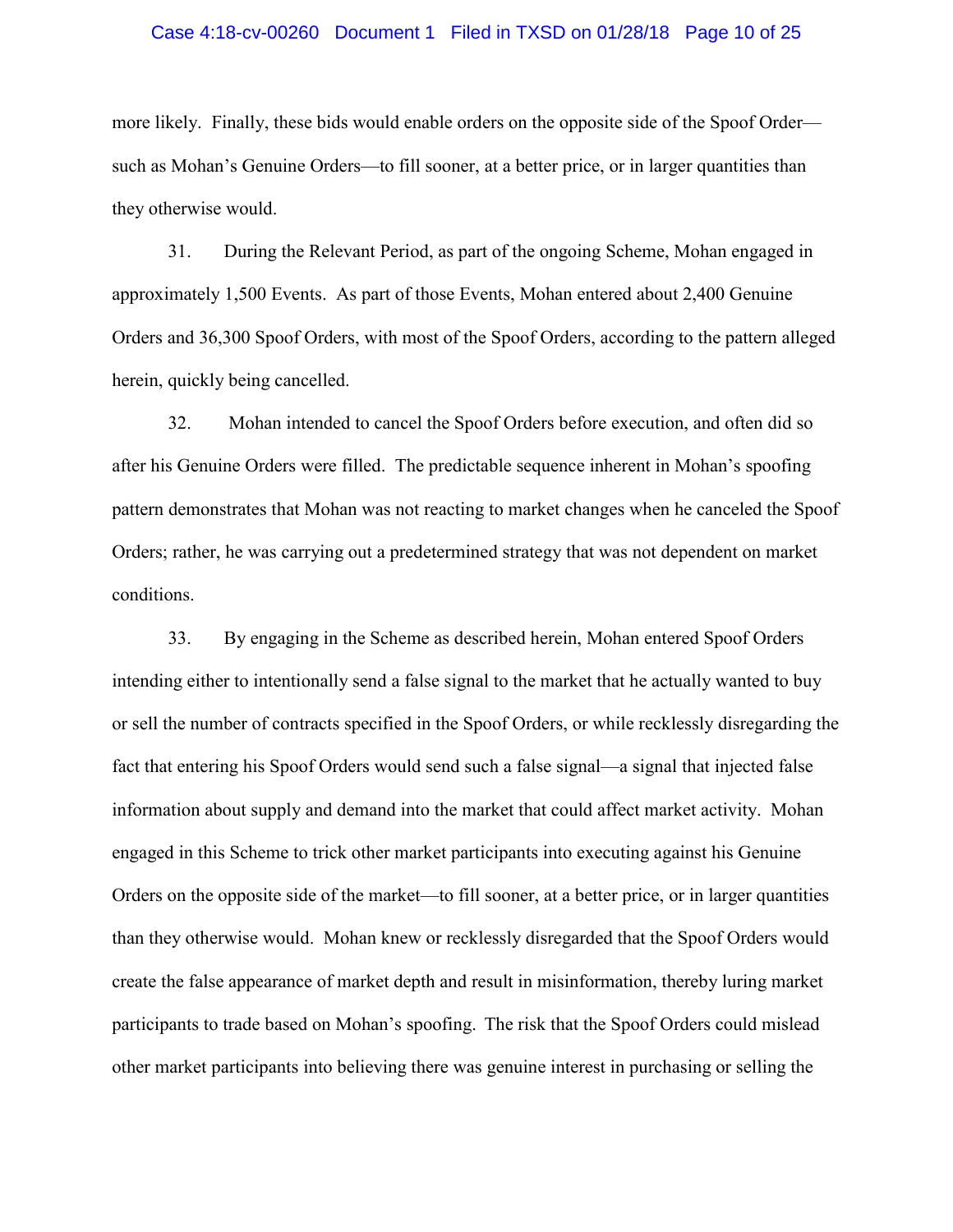#### Case 4:18-cv-00260 Document 1 Filed in TXSD on 01/28/18 Page 11 of 25

specified number of contracts represented by Mohan's Spoof Orders was so obvious that Mohan must have been aware of it. He knew that his Spoof Orders would appear in the order book and that traders often consider order-book information in making trading decisions; thus, Mohan was, at least, reckless with respect to the danger that his Spoof Orders would mislead other market participants.

34. Mohan frequently canceled his Spoof Orders, only to quickly replace them with Genuine Orders on the same side of the market as the cancelled Spoof Orders. Mohan placed more than 450 Genuine Orders within one second or less of the cancelation of a Spoof Order(s) and on the same side of the market as the canceled Spoof Order(s). Moreover, approximately 80% of these Genuine Orders were placed at the exact same price as the Spoof Order that was cancelled just one second or less before, which further demonstrates Mohan's intent to trade only Genuine Orders.

35. In some instances, after using his Scheme to establish a position, Mohan then used his Scheme on the other side of the market to offset the position he just established. For example, Mohan would cancel his Spoof Orders (that were fully visible), only to quickly replace them with Genuine Orders (placed as icebergs) followed by Spoof Orders (that were fully visible) opposite the newly-placed Genuine Order (and thus opposite the Spoof Orders that he had just canceled).

36. Although Mohan's Spoof Orders were visible to the rest of the market, his identity as the originator of those orders was not. Only the total number of orders and contracts at various price levels are visible, not the number of traders or identities of the traders who placed the orders. Accordingly, Mohan knew that other market participants could not see that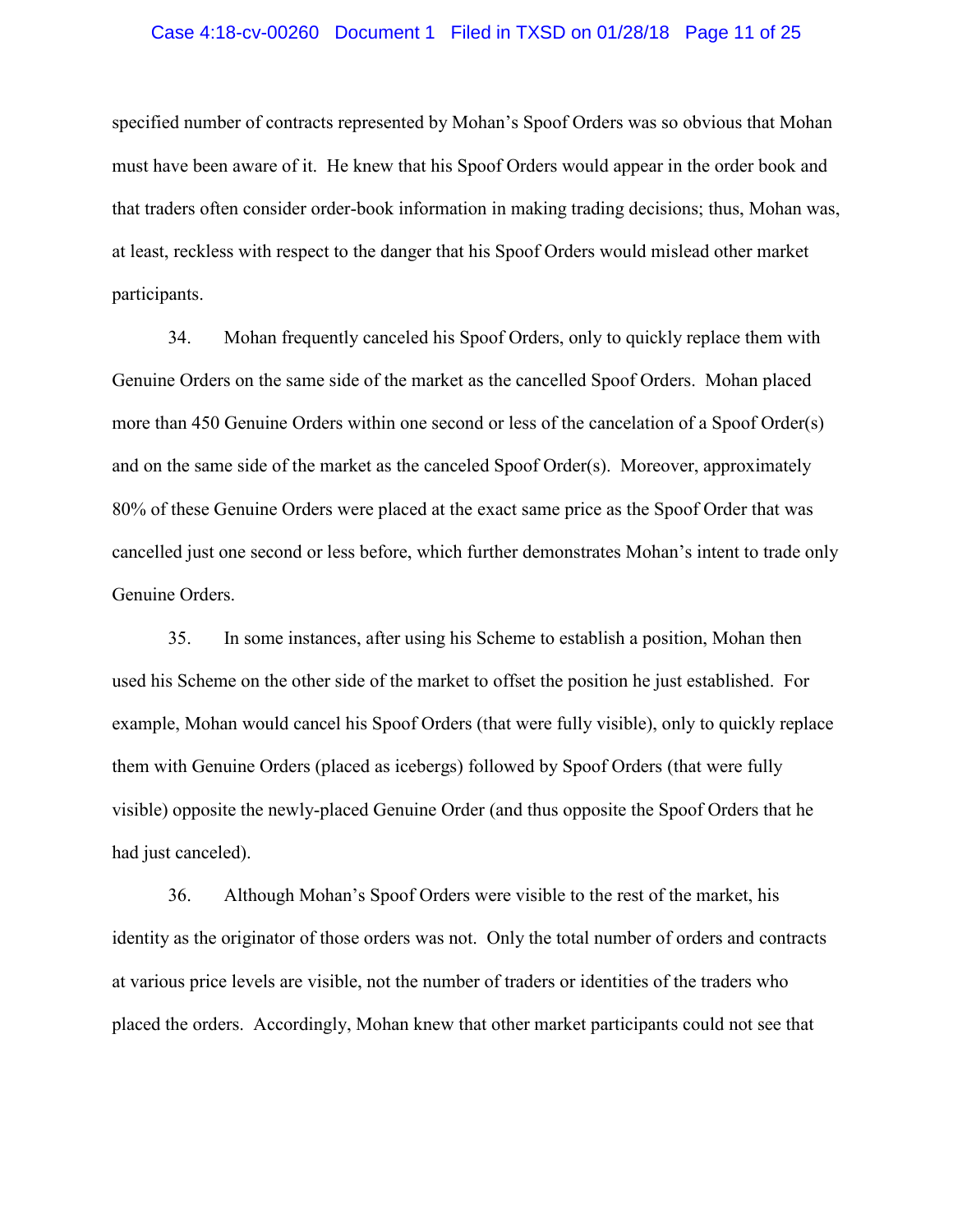#### Case 4:18-cv-00260 Document 1 Filed in TXSD on 01/28/18 Page 12 of 25

the same trader had placed both the Spoof Orders and the Genuine Orders, which might have tipped off market participants that his Spoof Orders were not bona fide.

37. Mohan concealed the size of his Genuine Orders from the rest of the market by placing them as iceberg orders. This allowed Mohan to reveal only a small portion of his true interest to the market—typically only one contract—while at the same time showing significant interest on the spoof side of the market. Mohan utilized the iceberg order feature with his Genuine Orders in order to conceal the increased supply or demand associated with his Genuine Orders from the market. Mohan did this because the Scheme's success depended on other traders believing there was increased supply or demand on the spoof side of the market, not the genuine side.

38. To further disguise his activity to the market, Mohan routinely made use of an order splitter tool in SuperGUI to place multiple Spoof Orders at once. Mohan used the order splitter to place approximately 99.3% of the Spoof Orders he placed in the E-mini Dow contract market and approximately 99.8% of the Spoof Orders he placed in the E-mini NASDAQ contract market. Mohan utilized the order splitter in order to engineer the appearance that his order placement activity was actually originating from multiple sources and in randomized amounts (signaling increased supply or demand from multiple sources), when in fact all of the additional increase in supply or demand associated with the Spoof Orders placed via the order splitter originated with Mohan.

39. Trading overnight was a key component of Mohan's Scheme and indicative of his wrongful intent. Mohan carried out his Scheme nearly 95% of the time during overnight sessions, when trading volume and volatility were substantially decreased. As a result, Mohan was able to use smaller spoofing orders (with concomitant lower financial risk) to provoke the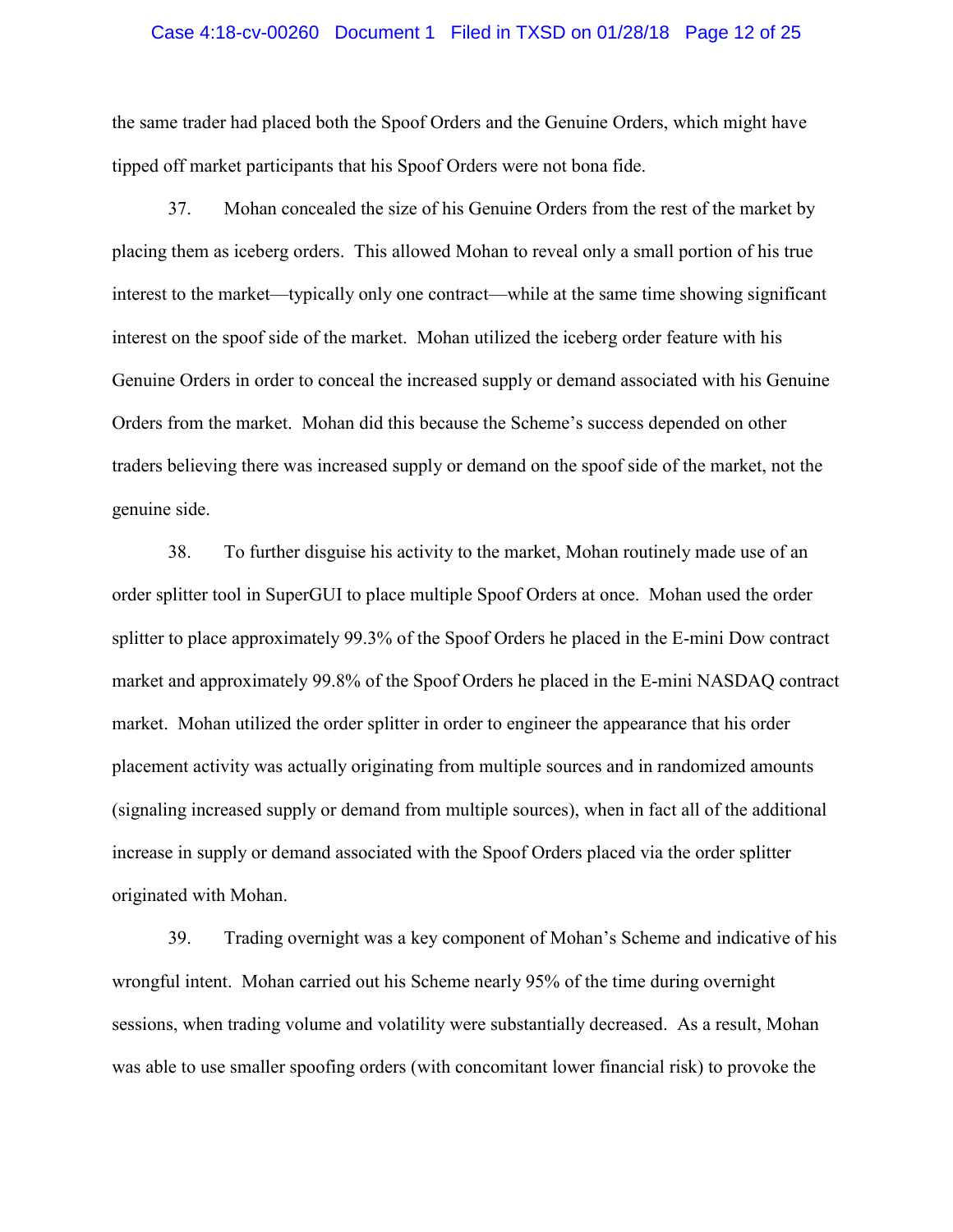#### Case 4:18-cv-00260 Document 1 Filed in TXSD on 01/28/18 Page 13 of 25

market reactions he desired. Moreover, because of the reduced volume and volatility in the overnight sessions, Mohan's Spoof Orders were more likely to have their desired impact—to make an execution of the Genuine Order more likely.

40. Mohan's efforts to avoid execution of his Spoof Orders were successful. This is reflected in the vastly diverging fill ratios corresponding with Mohan's Genuine Orders and Spoof Orders. Mohan placed approximately 2,400 Genuine Orders during the Relevant Period. Of those, about 39% of the contracts associated with the Genuine Orders were filled. By contrast, less than 1% of the contracts associated with the approximately 36,300 Spoof Orders were filled.

41. The stark contrast in fill ratios of his Spoof Orders and Genuine Orders is even more indicative of his illegal intent when put in context of the differing order types he used to place Spoof and Genuine Orders. As a baseline, whether an order (such as Mohan's Spoof Orders) is filled is not dependent on its size; rather, orders at the same price level execute according to time priority under the FIFO matching algorithm. Iceberg orders (such as Mohan's Genuine Orders), on the other hand, execute incrementally by their visible quantity under the FIFO matching algorithm; meaning, after the visible quantity is executed, a new portion of the iceberg becomes visible to the market and that visible amount goes to the end of the queue. Consequently, the Genuine Orders, placed as icebergs, were less likely to fully execute (as compared to a non-iceberg order placed at the same time) given their treatment under the FIFO matching algorithm, which sent newly visible portions of the iceberg to the back of the queue following an execution on a previously visible portion. The Spoof Orders, on the other hand, were not subject to such a limitation under the matching algorithm. Yet, despite this additional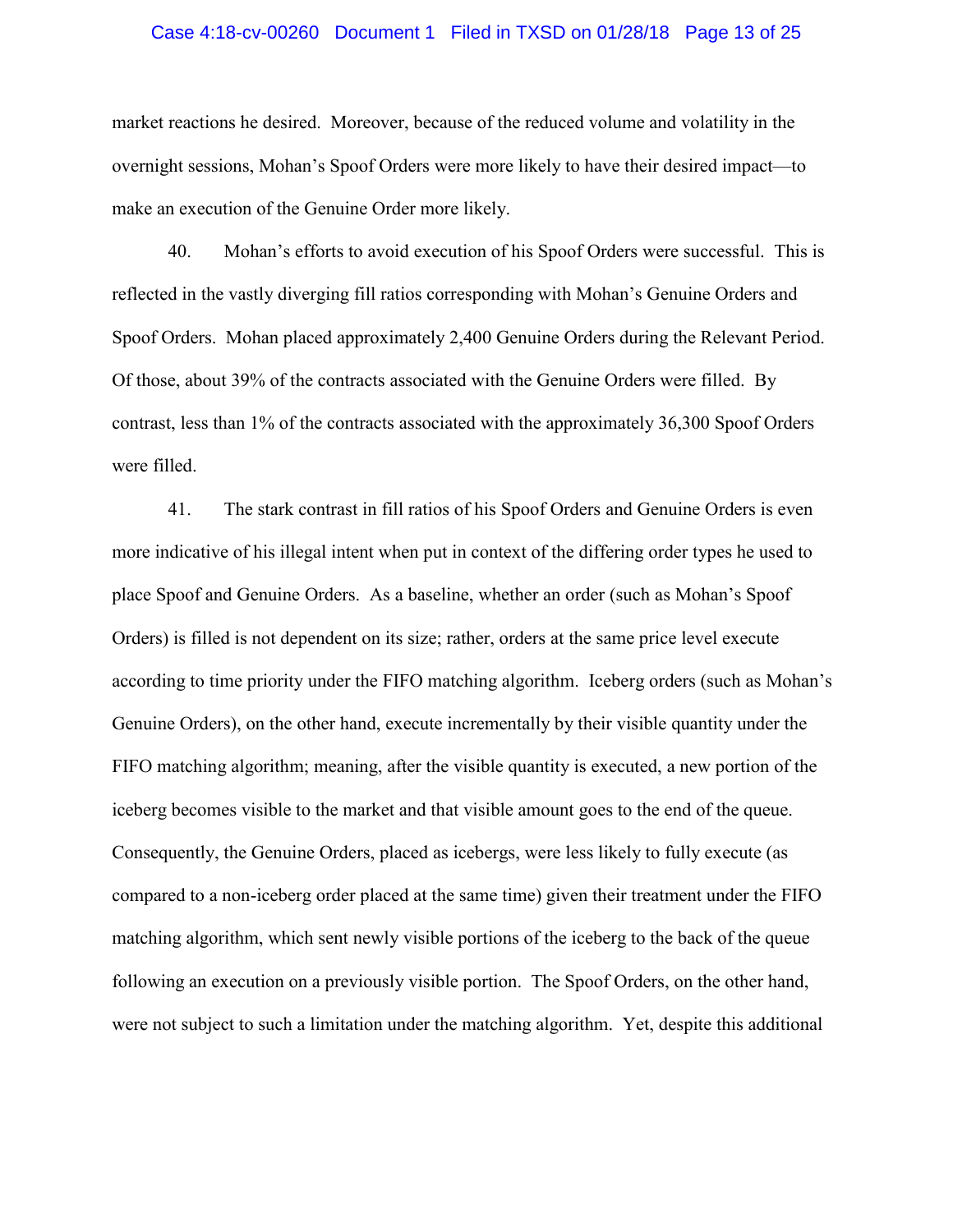#### Case 4:18-cv-00260 Document 1 Filed in TXSD on 01/28/18 Page 14 of 25

limitation, the fill ratios show that the Genuine Orders executed frequently, whereas the Spoof Orders did not.

42. During the Relevant Period, Mohan tended to cancel his Spoof Orders quickly after getting filled on a Genuine Order. Mohan canceled approximately 60% of Spoof Orders placed at the first level of the order book within one second or less of the last fill of the Genuine Order. He cancelled approximately 84% of Spoof Orders placed at the first level of the order book within two seconds or less of the last fill of his Genuine Order. Indeed, the closer Mohan's Spoof Orders were to the top of the order book (and thus the more likely to be at risk of being filled), the quicker he cancelled those Spoof Orders following the last fill on the Genuine Order.

43. Mohan placed his Spoof Orders in a manner to avoid being filled by placing them behind existing orders, typically at the first or second level of the order book, and by limiting their duration. During the Relevant Period, the median duration of Mohan's Spoof Orders in Emini Dow contracts was 1.7 seconds, compared with 7.5 seconds for his Genuine Orders and 8.3 seconds for his non-Event Orders. Similarly, the median duration of Mohan's Spoof Orders in E-mini NASDAQ contracts was 1.9 seconds, compared with 7.7 seconds for his Genuine Orders and 4.6 seconds for his non-Event Orders. This disparity in duration between Mohan's Spoof Orders and non-spoof orders further indicates his intent to cancel the Spoof Orders before execution.

44. Mohan's Spoof Orders comprised a substantial portion of the total working lots in the E-mini Dow and E-mini NASDAQ market order books during the Relevant Period. For example, half of Mohan's Spoof Orders at the best-bid/offer level in the E-mini Dow market comprised at least 87% of the contracts available at that level and half of Mohan's Spoof Orders at the best-bid/offer level in the E-mini NASDAQ markets comprised at least 85% of the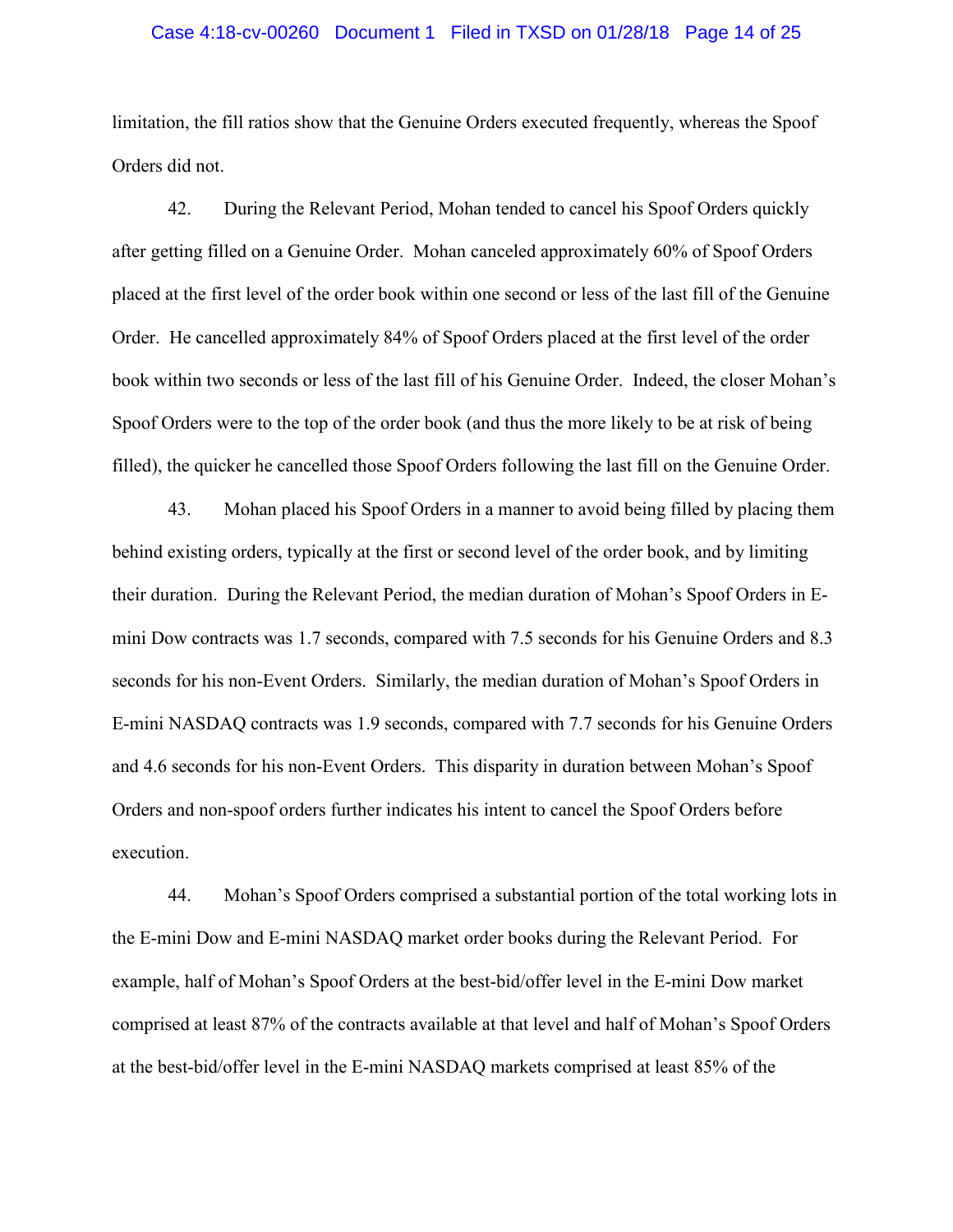#### Case 4:18-cv-00260 Document 1 Filed in TXSD on 01/28/18 Page 15 of 25

contracts available at that level. Despite representing such a significant portion of the E-mini Dow and E-mini NASDAQ market order books, Mohan's Spoof Orders rarely executed—further demonstrating that Mohan did not intend for his Spoof Orders to trade.

45. Mohan's Scheme frequently worked as planned; that is, his Spoof Orders tricked other market participants into executing against his Genuine Orders. However, there were times that Mohan's Genuine Orders continued to sit, unfilled, even after he placed and canceled his Spoof Orders; thus, not all of the Events resulted in executions of Mohan's Genuine Orders. *See infra* Section C., iv., ¶ 55. Still, the fill ratio associated with Mohan's Genuine Orders was approximately thirty-nine times higher than that associated with his Spoof Orders, again demonstrating the differing intent behind his Spoof Orders and Genuine Orders.

46. Mohan's Google Drive folder contained documents describing certain spoofing strategies. For example, one such document references a "Smart Stuffing book.(order cancel replace)," which would:

allow trader to control which side they want to show bluff. trader decide each level how many contracts should be put in. and contracts should be break into multiple smaller contracts in random size which overall average order size match with the entire books average size. we can also add 30,40,50 contracts into the book to mimic market makers. never throw easily detected size like 100/200/250 or 60s like 9ner.

Only put bluffing orders in when book exceed 400 contract. and flipped for more than 500 ms.

every 10 second add 1 lot in the existing order and minus 1 lot to make sure every order of ours will be at the back of the queue. make a butt called (refresh bluffing)

All those orders are not mean to be traded. if for any reason some one flush big size and bluff order get filled, order will be sent out immediately to the price it get filled try to scratch out.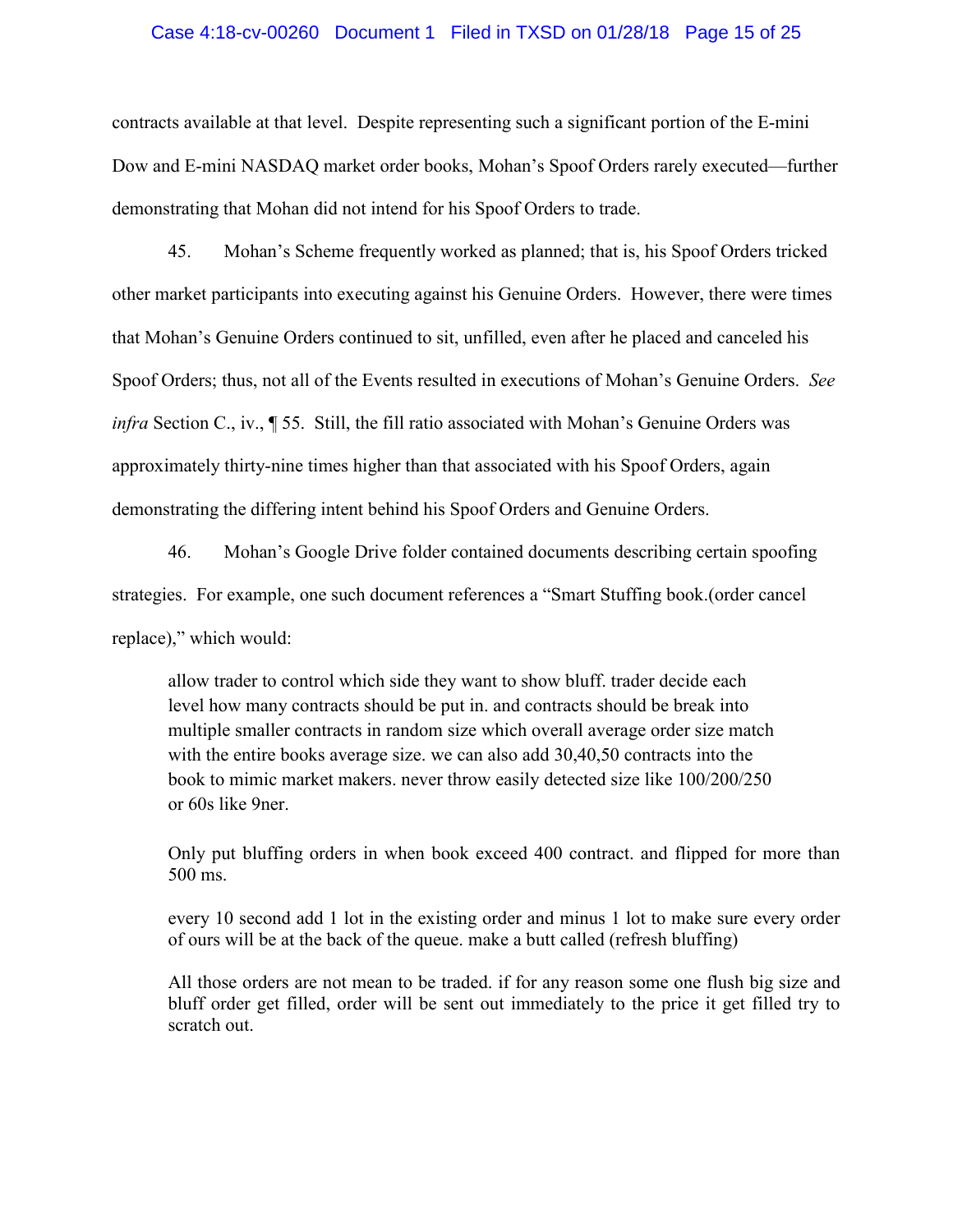#### **C. Examples of Mohan's Scheme**

47. Mohan's Scheme is illustrated in the four Events set forth below. Detailed trade data associated with these Events is provided in Exhibits A-D to this Complaint.

#### *i. November 27, 2013—December 2013 E-Mini Dow Contract*

48. Mohan's trading in the morning of November 27, 2013, constitutes an Event pursuant to his Scheme. *See* Ex. A (displaying detailed trade data). At 8:05:39.461 AM Central Time (denoted in hours, minutes, seconds, and milliseconds), Mohan placed an iceberg order to buy forty E-mini Dow contracts (displaying only one contract to the market) at the second-bid level (first Genuine Order). At 8:05:40.703 AM, Mohan placed multiple orders, via an order splitter, to collectively sell forty E-mini Dow contracts at the second-ask level (first group of Spoof Orders). The first group of Spoof Orders caused the total number of contracts then resting at the second-ask level to more than quadruple. Only 630 milliseconds after entering his first group of Spoof Orders, at 8:05:41.333 AM, Mohan's first Genuine Order began to trade. Within two milliseconds, or by 8:05:41.335 AM, all forty contracts of the first Genuine Order were filled. Having completely filled the first Genuine Order, Mohan then proceeded to cancel the first group of Spoof Orders at 8:05:42.684 AM, just over one second after the first Genuine Order was fully filled and less than two seconds after he placed his first group of Spoof Orders.

49. Less than a second later, Mohan immediately repeated his spoofing pattern on the other side of the market. At 8:05:43.565 AM, Mohan placed an iceberg order to sell forty E-mini Dow contracts (again displaying only one contract to the market) at the best-ask level (second Genuine Order). Approximately one and one-half seconds later, at 8:05:45.024 AM, Mohan placed multiple orders, via an order splitter, to collectively buy forty E-mini Dow contracts at the second-bid level (second group of Spoof Orders). The second group of Spoof Orders nearly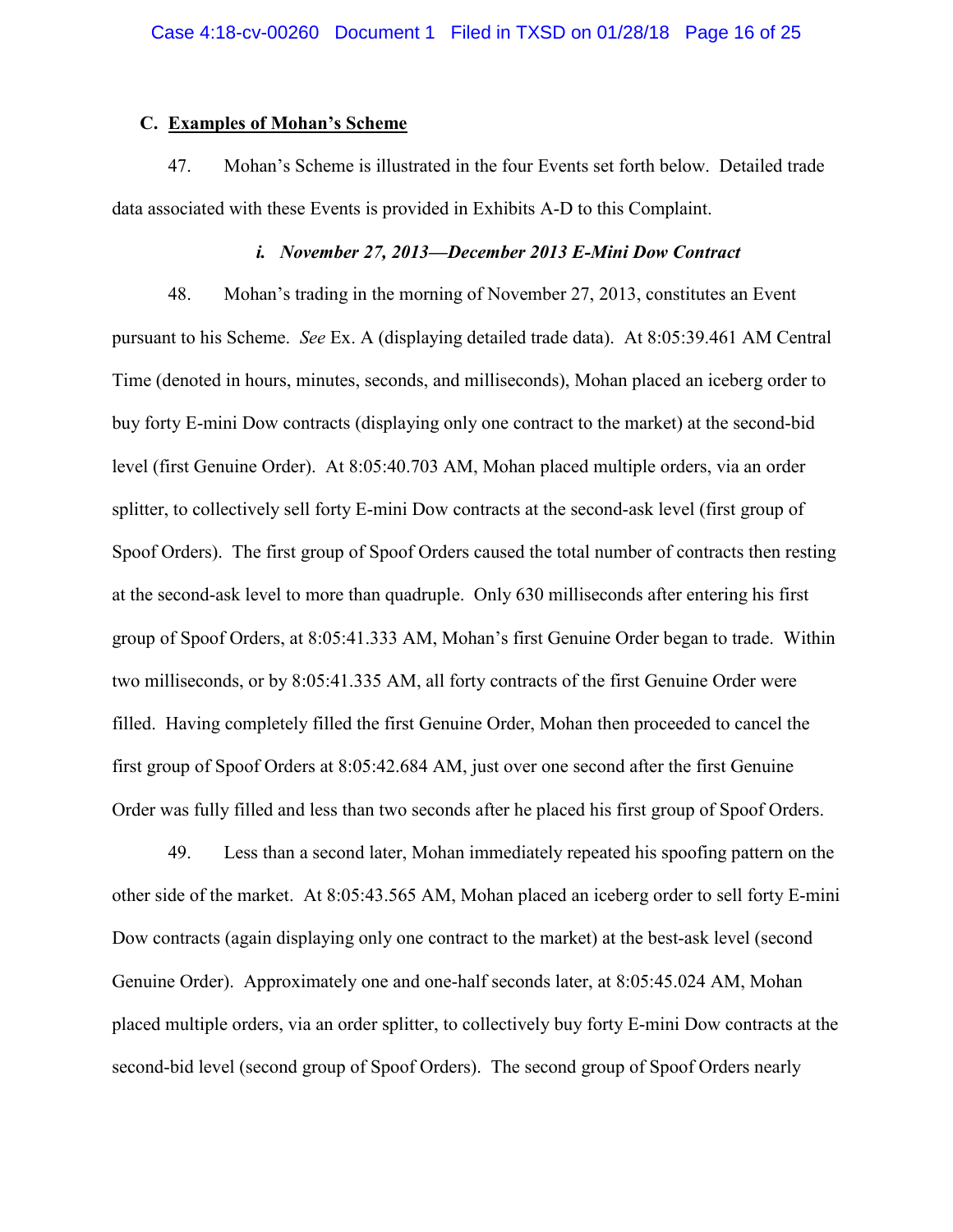#### Case 4:18-cv-00260 Document 1 Filed in TXSD on 01/28/18 Page 17 of 25

tripled the number of contracts then resting at that level of the order book. At 8:05:45.117 AM, only ninety-three milliseconds after he placed the second group of Spoof Orders, Mohan's second Genuine Order began to trade, with fourteen of the forty contracts filling by 8:05:46.239 AM. At 8:05:46.239 AM, Mohan placed another group of orders, via an order splitter, to collectively buy forty E-mini Dow contracts at the best-bid level (third group of Spoof Orders). The third group of Spoof Orders caused the total number of contracts at that level of the order book to more than quadruple. One millisecond after placing the third group of Spoof Orders, at 8:05:46.240 AM, the second Genuine Order resumed trading and its twenty-six remaining contracts instantly filled by 8:05:46.241 AM. Having completely filled the second Genuine Order, Mohan then proceeded to cancel the third group of Spoof Orders at 8:05:47.085 AM and the second group of Spoof Orders at 8:05:47.421 AM. Mohan's cancellation of the third group of Spoof Orders came less than one second after the second Genuine Order was fully filled and less than one second after he placed the third group of Spoof orders. Mohan's cancellation of the second group of Spoof Orders came less than one and one-half seconds after the second Genuine Order was fully filled and less than two and one-half seconds after he placed the second group of Spoof orders.

#### **ii.** *December 2, 2013—December 2013 E-mini NASDAQ Contract*

50. Mohan executed his Scheme in the early morning of December 2, 2013, in the Emini NASDAQ contract. *See* Ex. B. At 3:01:50.862 AM Central Time, Mohan placed an iceberg order to buy forty E-mini NASDAQ contracts (with only one contract visible to the market) at the best-bid level (first Genuine Order). Approximately ten seconds later, at the second-ask level, Mohan placed two groups of orders, both groups via an order splitter, to collectively sell eighty E-mini NASDAQ contracts at 3:02:00.909 AM (first group of Spoof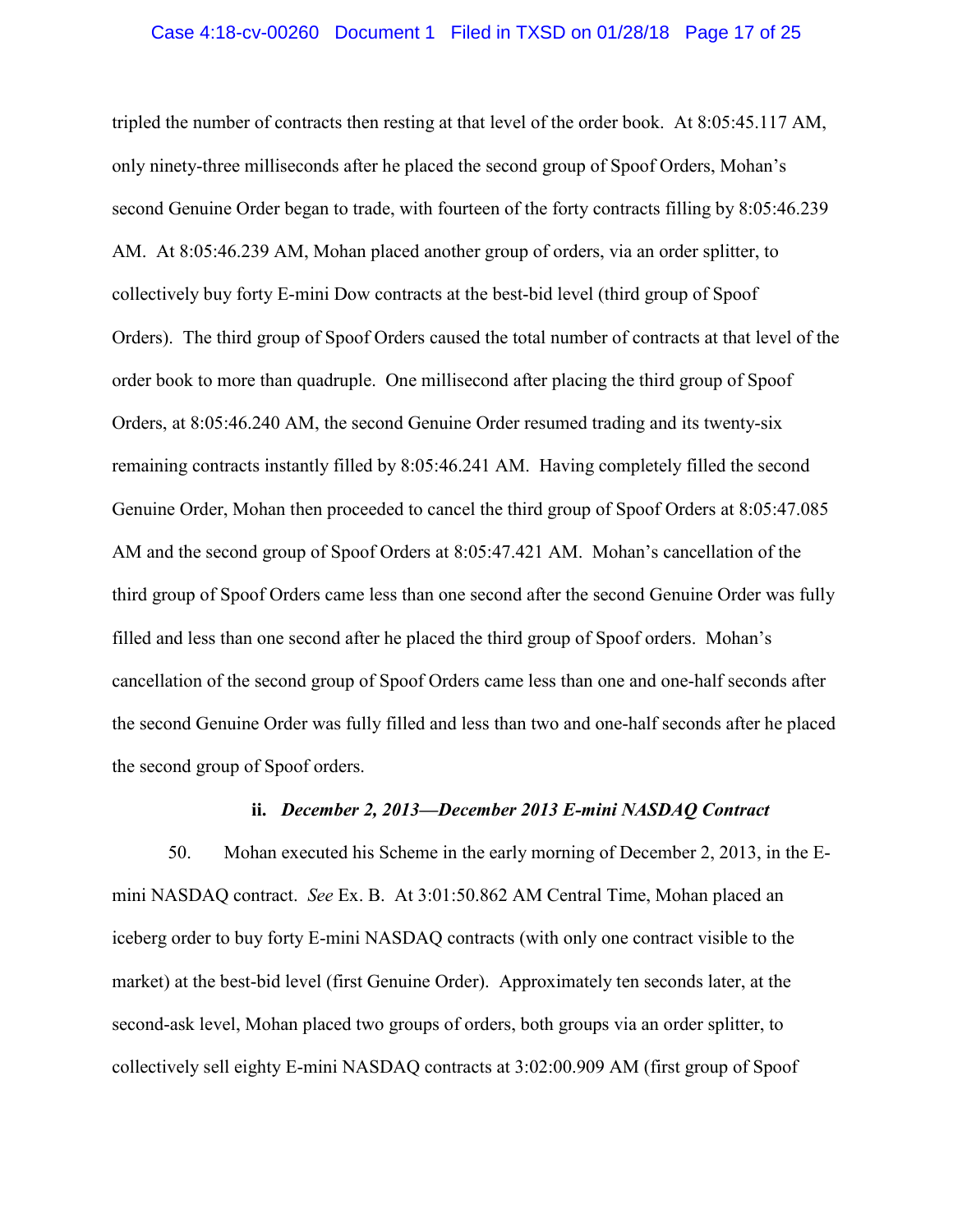#### Case 4:18-cv-00260 Document 1 Filed in TXSD on 01/28/18 Page 18 of 25

Orders) and 3:02:01.327 AM (second group of Spoof Orders). Together, the two groups of Spoof Orders caused the total number of contracts then resting at that level of the order book to more than quadruple. At 3:02:02.279 AM, approximately one second after he placed the second group of Spoof Orders, the first Genuine Order began to trade and completely filled within four milliseconds by 3:02:02.283 AM. Having completely filled the first Genuine Order, Mohan then proceeded to cancel both the first group of Spoof Orders and the second group of Spoof Orders at 3:02:02.735 AM through 3:02:02.736 AM, less than a half-second after the first Genuine Order was fully filled. Mohan cancelled the first group of Spoof Orders and the second group of Spoof Orders less than two seconds after he placed both groups of orders.

51. Almost two seconds later, Mohan repeated his spoofing pattern on the other side of the market. At 3:02:04.670 AM, Mohan placed an iceberg order to sell 40 E-mini NASDAQ contracts (with one contract showing to the market) at the best-ask level (second Genuine Order). Approximately six seconds later, at 3:02:11.103 AM, Mohan placed multiple orders, via an order splitter, to collectively buy forty E-mini NASDAQ contracts at the best-bid level (third group of Spoof Orders). The third group of Spoof Orders caused the total number of contracts then resting at that level of the order book to more than triple. The second Genuine Order immediately began to trade at 3:02:11.104 AM, filling in full five milliseconds later at 3:02:11.109 AM. Having completely filled the second Genuine Order, Mohan then proceeded to cancel the third group of Spoof Orders between 3:02:11.878 AM and 3:02:11.879 AM—less than one second after the second Genuine Order fully filled and less than one second after he placed the third group of Spoof Orders.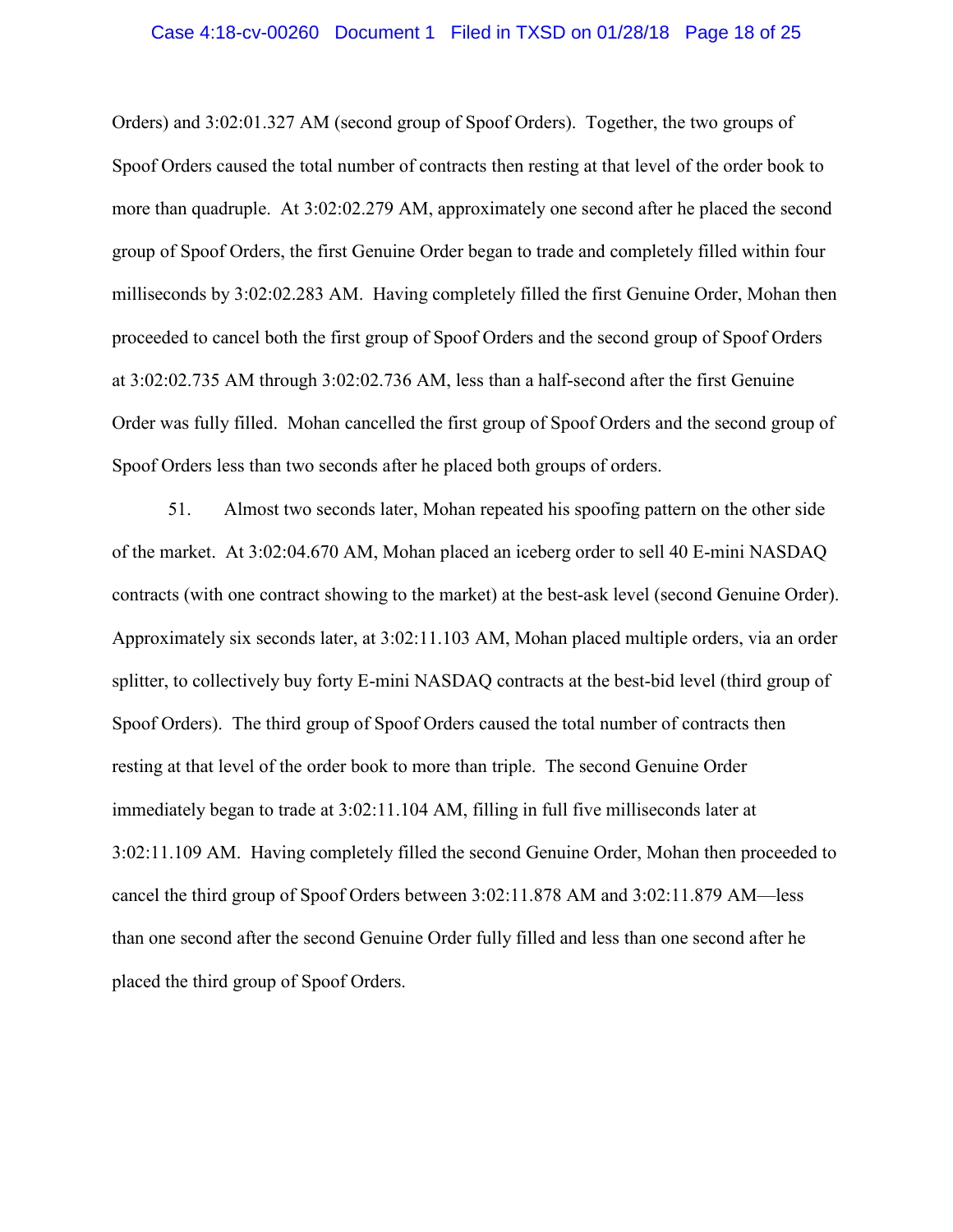#### *iii. December 9, 2013–December 2013 E-mini NASDAQ Contract*

52. A third example containing Genuine Orders on both sides of the market occurred in the overnight session of December 9, 2013. *See* Ex. C. At 5:27:41.553 AM Central Time, Mohan placed an iceberg order to buy forty E-mini NASDAQ contracts (showing only one contract to the market) at the best-bid level (first Genuine Order). Just over one second later, at 5:27:42.713 AM, Mohan placed multiple orders, via an order splitter, to collectively sell forty Emini NASDAQ contracts at the second-ask level (first group of Spoof Orders). The first group of Spoof Orders caused the total number of contracts then resting at that level of the order book to increase five-fold. At 5:27:43.225 AM, approximately a half-second after placing the first group of Spoof Orders, Mohan placed another group of orders, via an order splitter, to collectively sell forty E-mini NASDAQ contracts at the best-ask level (the second group of Spoof Orders). The second group of Spoof Orders caused the total number of futures contracts then resting at that level of the order book to increase by over seven-fold. At 5:27:43.228 AM, just three milliseconds after placing the second group of Spoof Orders, Mohan's first Genuine Order began to trade and seventeen of the forty contracts filled within 284 milliseconds. At 5:27:44.208 AM, Mohan canceled the second group of Spoof Orders less than one second after the first Genuine Order was partially filled and less than one second after he placed the second group of Spoof Orders. Mohan then cancelled the first group of Spoof Orders (which was higher in the order book and at less risk of execution) just over a second later, at 5:27:45.480 AM. The cancellation of the first group of Spoof Orders occurred just under two seconds after the last fill of the first Genuine Order and less than three seconds after he placed the first group of Spoof Orders.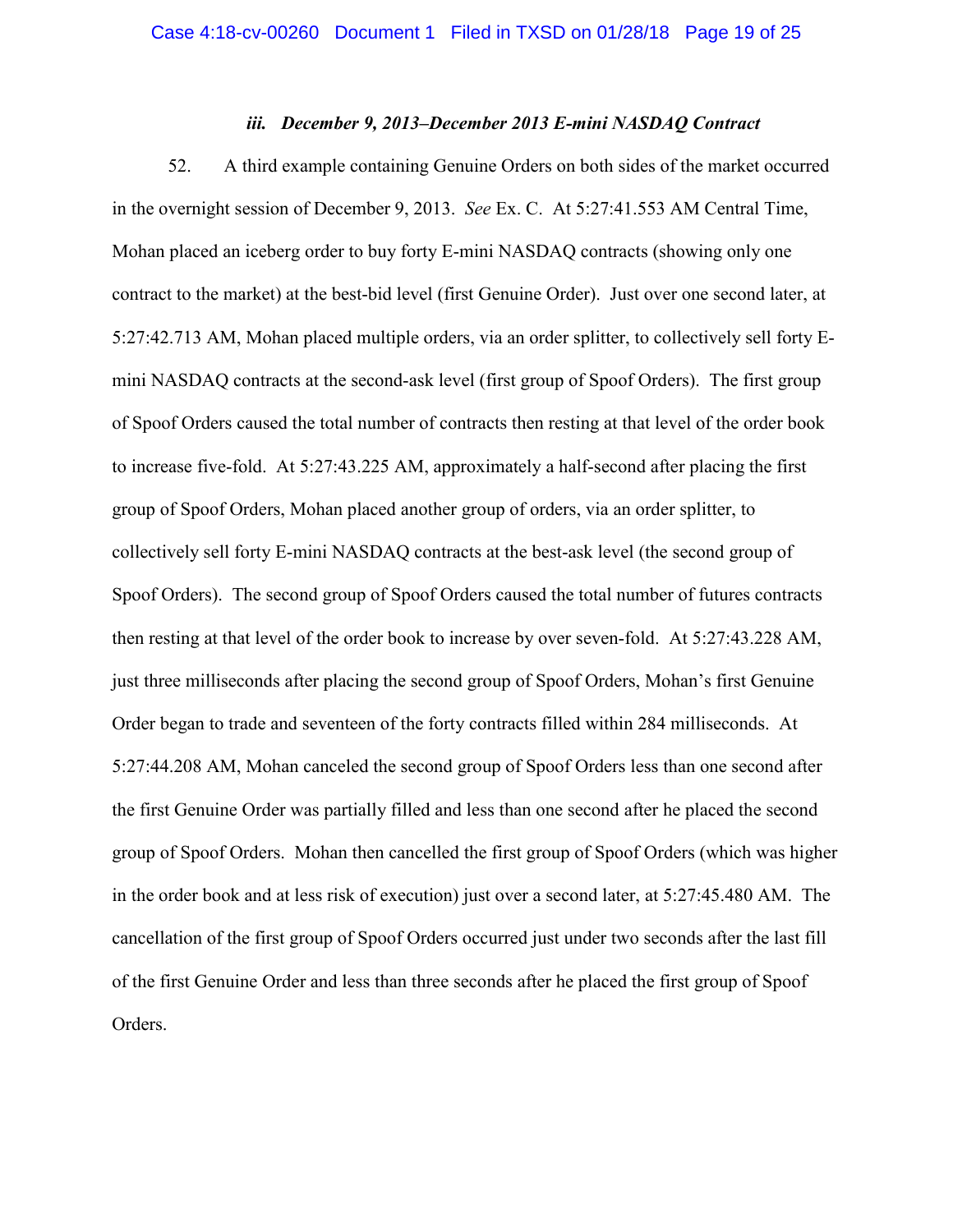53. At 5:27:44.772 AM, just over one second after trading into a long position of seventeen contracts in the E-mini NASDAQ contract (i.e.*,* the seventeen contract buy side fill that began at 5:27:43.228 AM referenced above in ¶ 52), Mohan placed an iceberg order to sell seventeen E-mini NASDAQ contracts (with one contract showing to the market) at the best-ask level (second Genuine Order). At 5:27:46.505 AM, Mohan placed multiple orders, via an order splitter, to collectively buy forty E-mini NASDAQ contracts at the second-bid level (third group of Spoof Orders). The third group of Spoof Orders caused the total number of contracts then resting at the second-bid level to more than quadruple. Only 328 milliseconds later, at 5:27:46.833 AM, Mohan placed another group of orders, via an order splitter, to collectively buy forty E-mini NASDAQ contracts at the best-bid level (fourth group of Spoof Orders). The fourth group of Spoof Orders caused the total number of contracts then resting at that level of the order book to more than quadruple. The second Genuine Order began to trade at 5:27:46.834 AM, filling in full one millisecond later at 5:27:46.835 AM. At 5:27:47.568 AM, Mohan canceled both his first Genuine Order (with twenty-three contracts remaining unsold) and his fourth group of Spoof Orders, less than one second after the second Genuine Order was fully filled and less than one second after he placed the fourth group of Spoof Orders. He canceled his third group of Spoof Orders at 5:27:47.976 AM, just over one second after the second Genuine Order was fully filled and just under one and one-half seconds after he placed the third group of Spoof Orders.

54. As part of a CME investigation regarding Mohan's spoofing, CME staff questioned Mohan about this particular Event during a recorded interview. Mohan refused to answer any questions related to this Event, including specific questions about whether he intended to cancel the orders described above before execution. Mohan similarly refused to answer questions regarding other examples of order placement activity that CME staff showed to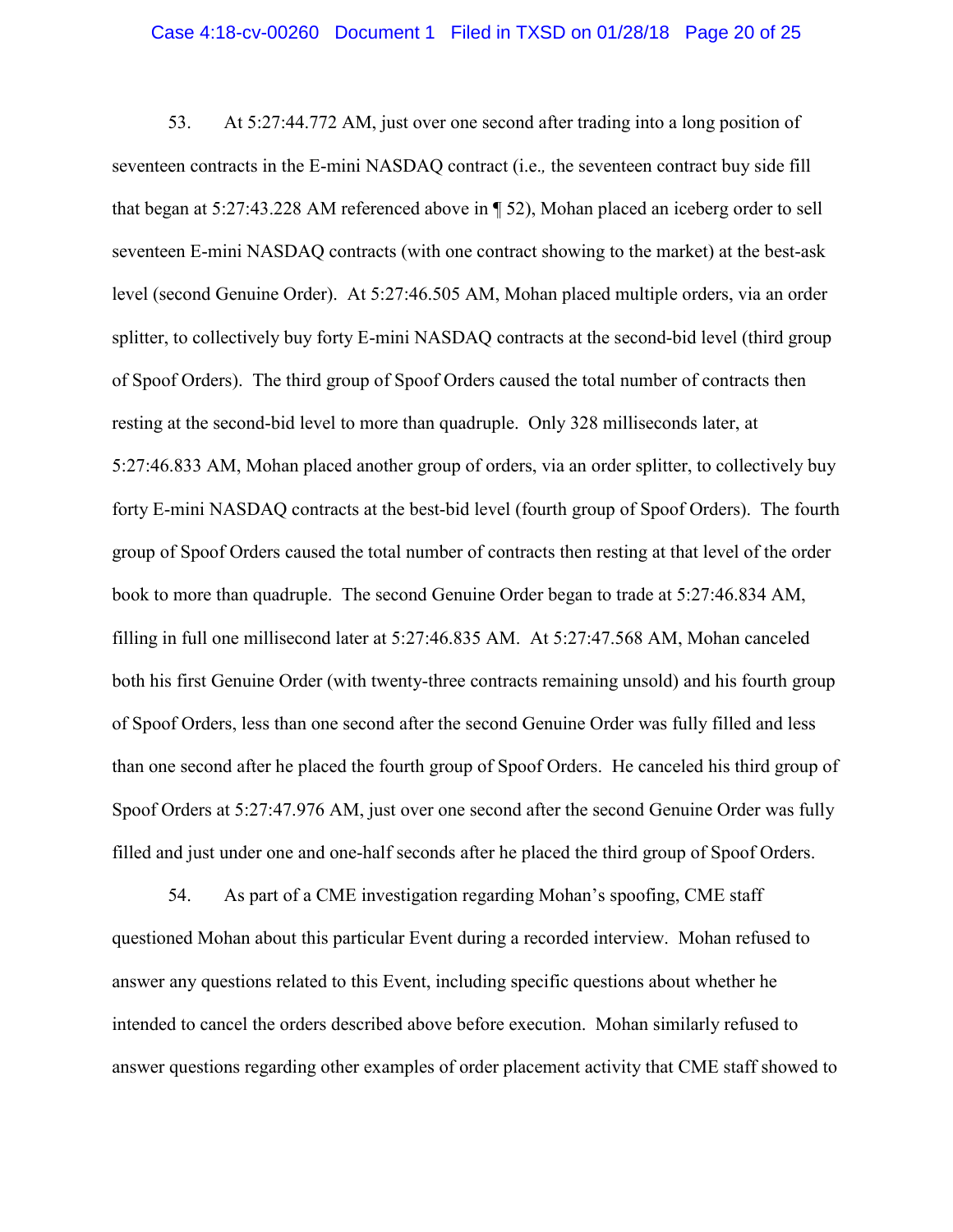#### Case 4:18-cv-00260 Document 1 Filed in TXSD on 01/28/18 Page 21 of 25

him during the interview. Mohan also refused to answer questions on related subjects, such as his order splitter usage, the purpose of his iceberg order usage, and the cancellation rates associated with his order placement activity.

#### *iv. December 3, 2013–December 2013 E-mini NASDAQ Contract*

55. Mohan's trading in the early morning hours of December 3, 2013, shows an Event that did not result in execution of the Genuine Order, contrary to Mohan's plan. *See* Ex. D. At 2:34:47.807 AM Central Time, Mohan placed an iceberg order to buy forty E-mini NASDAQ contracts (showing only one to the market) at the best-bid level (Genuine Order). Approximately one second later, at 2:34:48.887 AM, he placed multiple orders, via an order splitter, to collectively sell forty E-mini NASDAQ contracts at the best-ask level (first group of Spoof Orders) and quickly canceled the first group of Spoof Orders 712 milliseconds later. Between 2:34:50.767 AM and 2:34:50.768, Mohan then placed another group of orders, via an order splitter, to collectively sell forty E-mini NASDAQ contracts at the second-ask level (second group of Spoof Orders), followed 455 milliseconds later, at 2:34:51.223 AM, by yet another group of orders, via an order splitter, to collectively sell forty E-mini NASDAQ contracts at the best-ask level (third group of Spoof Orders). At 2:34:51.847 AM, Mohan canceled his third group of Spoof Orders only 624 milliseconds after placing them; and, at 2:34:52.407 AM, he canceled his second group of Spoof Orders less than two seconds after placing them. Mohan let his Genuine Order rest slightly longer, but canceled it in full at 2:34:53.062 AM, just over five seconds after he placed it.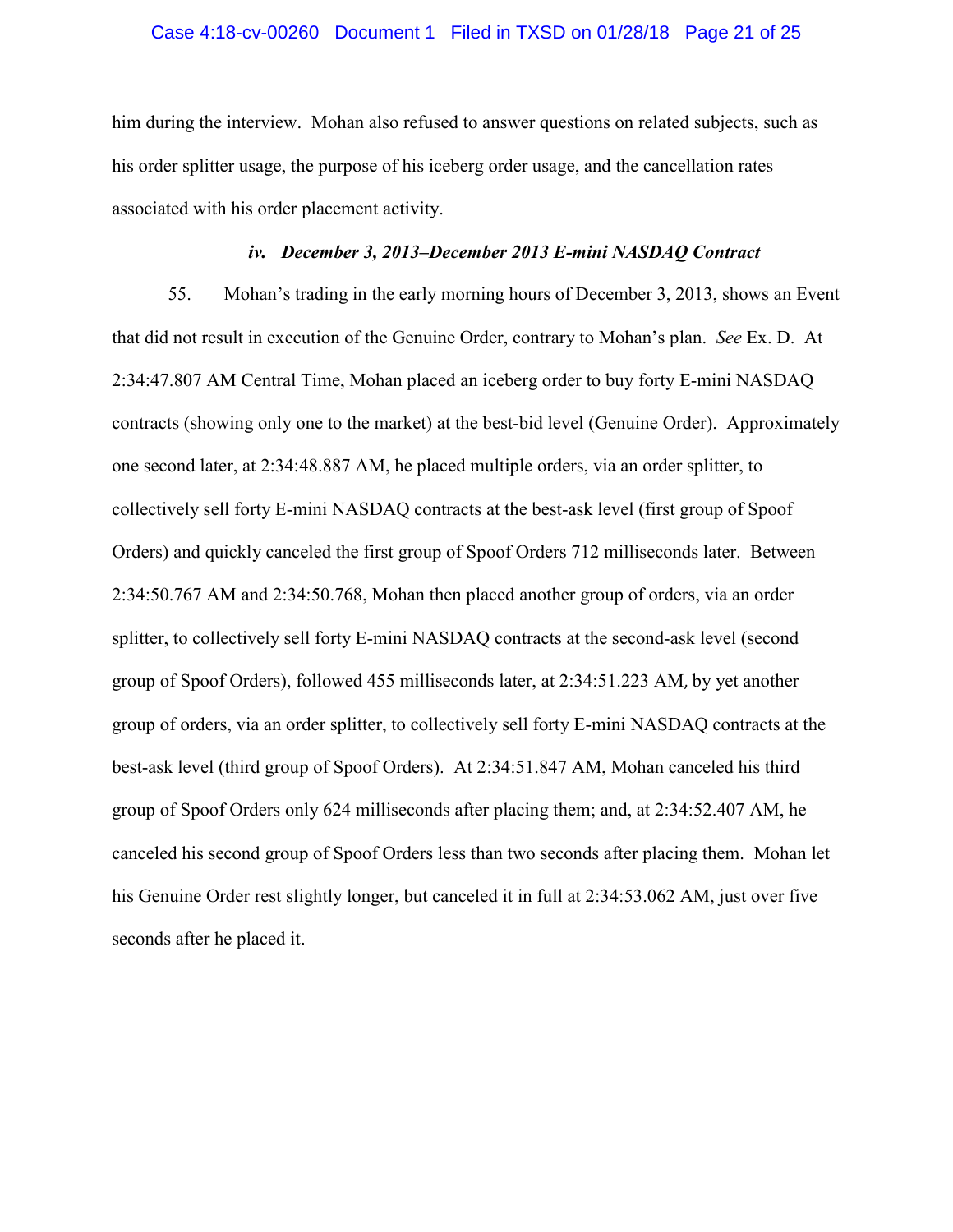### **VI. VIOLATIONS OF THE COMMODITY EXCHANGE ACT COUNT I**

### **VIOLATIONS OF SECTION 4c(a)(5)(C) OF THE ACT, 7 U.S.C. § 6c(a)(5)(C)**

#### **Spoofing**

56. Paragraphs 1 through 55 are re-alleged and incorporated herein by reference.

57. By reason of the conduct described above, Mohan engaged in trading, practices,

or conduct on or subject to the rules of a registered entity that is, is of the character of, or is

commonly known to the trade as, "spoofing" (bidding or offering with the intent to cancel the

bid or offer before execution).

58. In placing each Spoof Order, Mohan acted with the intent to cancel the bid or offer before execution.

59. By reason of the foregoing, Mohan violated Section 4c(a)(5)(C) of the Act, 7 U.S.C. § 6c(a)(5)(C) (2012).

60. Each Spoof Order constitutes a separate and distinct violation of Section  $4c(a)(5)(C)$  of the Act.

#### **COUNT II**

#### **VIOLATIONS OF SECTION 6(c)(1) OF THE ACT, 7 U.S.C. § 9(1), AND REGULATION 180.1(a)(1) AND (3), 17 C.F.R. § 180.1(a)(1), (3)**

#### **Use of Manipulative Device, Scheme, or Artifice**

61. The allegations set forth in paragraphs 1 through 55 are re-alleged and incorporated herein by reference.

62. By reason of the conduct described above, Mohan, in connection with a contract for future delivery on a registered entity, intentionally or recklessly: (1) used or employed, or attempted to use or employ, manipulative devices, schemes, or artifices to defraud; or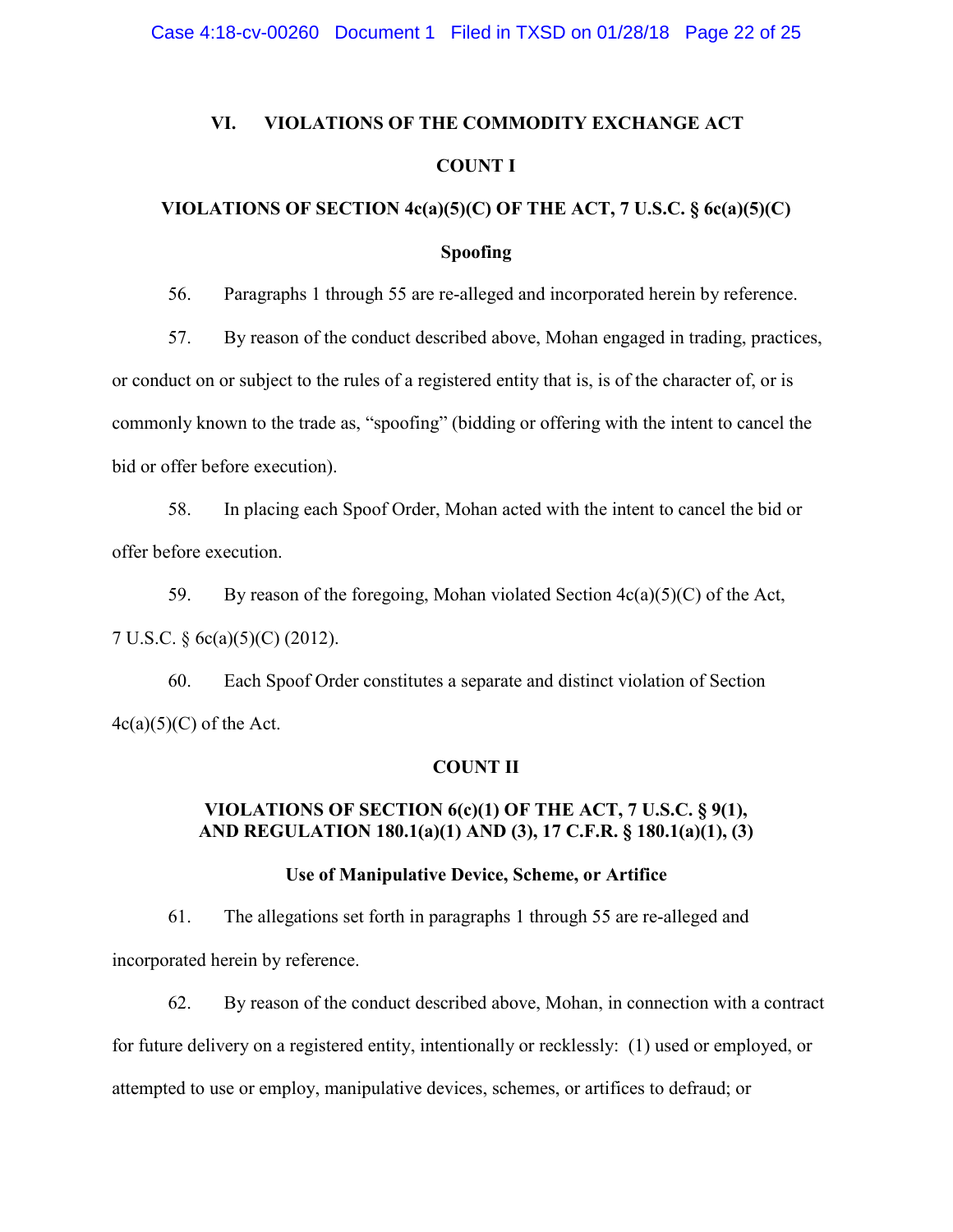#### Case 4:18-cv-00260 Document 1 Filed in TXSD on 01/28/18 Page 23 of 25

(2) engaged, or attempted to engage, in acts, practices, or courses of business, which operated or would have operated as a fraud or deceit upon market participants.

63. Mohan acted intentionally or recklessly.

64. By reason of the foregoing, Mohan violated Section  $6(c)(1)$  of the Act, 7 U.S.C.

§ 9(1) (2012), and Regulation 180.1(a)(1) and (3), 17 C.F.R. § 180.1(a)(1), (3) (2017).

65. Each Spoof Order, Event, and Scheme constitutes a separate and distinct violation of Section  $6(c)(1)$  of the Act and Regulation 180.1(a)(1) and (3).

#### **VII. RELIEF REQUESTED**

WHEREFORE, the CFTC respectfully requests that the Court, as authorized by

Section 6c of the Act, 7 U.S.C. §13a-1 (2012), and pursuant to its own equitable powers:

A. Enter an order finding that Mohan violated Sections  $4c(a)(5)(C)$  and  $6(c)(1)$  of the Act, 7 U.S.C. §§ 6c(a)(5)(C), 9(1) (2012), and Regulation 180.1(a)(1) and (3),

17 C.F.R. § 180.1(a)(1), (3) (2017);

B. Enter an order of permanent injunction enjoining Mohan and his affiliates, agents, servants, employees, successors, assigns, attorneys, and all persons in active concert with him who receive actual notice of such order by personal service or otherwise, from violating Sections  $4c(a)(5)(C)$  and  $6(c)(1)$  of the Act and Regulation 180.1(a)(1) and (3);

C. Enter an order of permanent injunction enjoining Mohan and his affiliates, agents, servants, employees, successors, assigns, attorneys, and all persons in active concert with him, from directly or indirectly:

- 1. Trading on or subject to the rules of any registered entity (as that term is defined in Section 1a(40) of the Act, 7 U.S.C.  $\S$  1a(40) (2012));
- 2. Entering into any transactions involving "commodity interests" (as that term is defined in Regulation 1.3(yy), 17 C.F.R.  $\S$  1.3(yy) (2017)) for his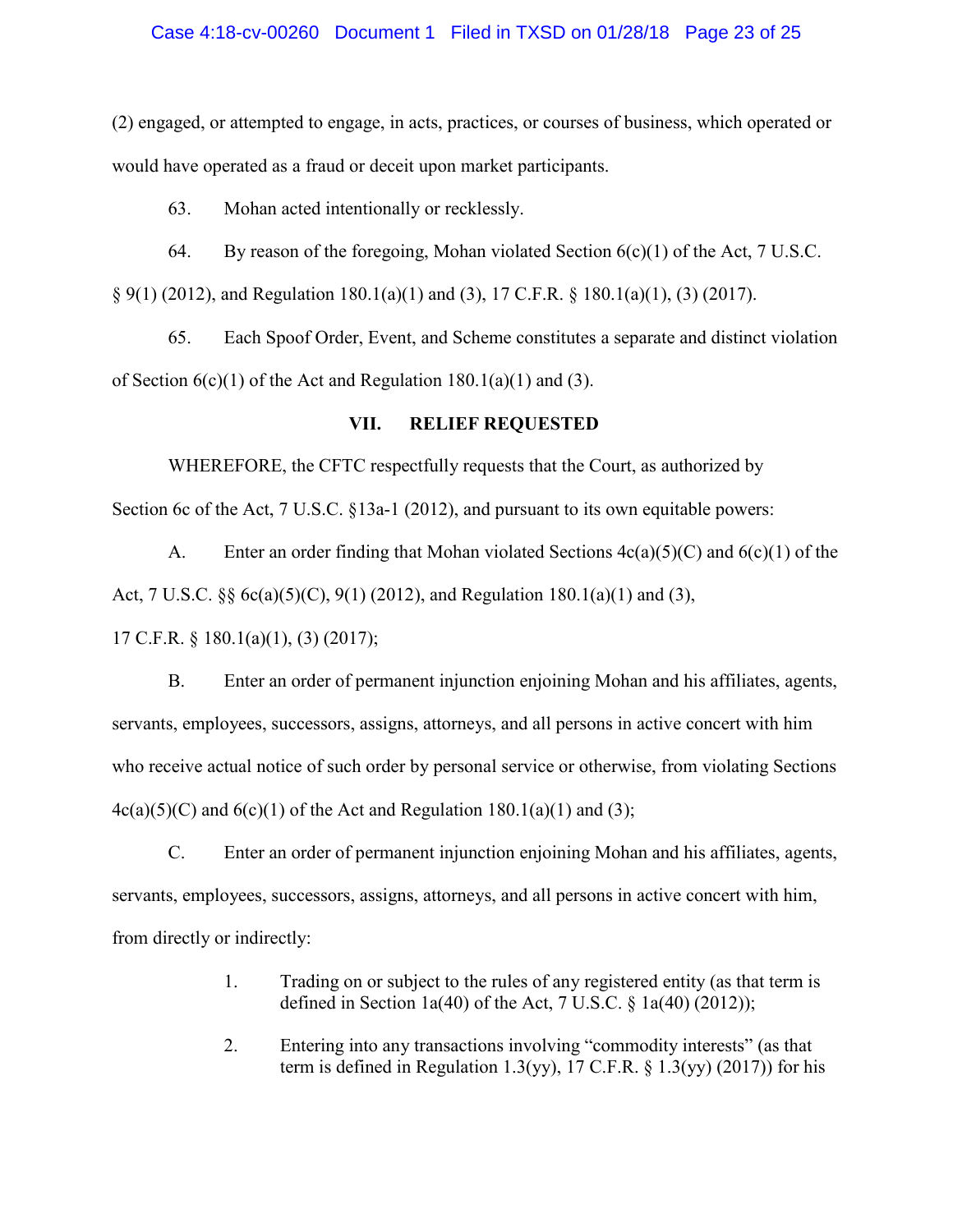own personal account or for any account in which he has a direct or indirect interest;

- 3. Having any commodity interests traded on his behalf;
- 4. Controlling or directing the trading for or on behalf of any person or entity, whether by power of attorney or otherwise, in any account involving commodity interests;
- 5. Soliciting, receiving, or accepting any funds from any person for the purpose of purchasing or selling any commodity interests;
- 6. Applying for registration or claiming exemption from registration with the CFTC in any capacity, and engaging in any activity requiring such registration or exemption from registration with the CFTC, except as provided for in Regulation 4.14(a)(9), 17 C.F.R. § 4.14(a)(9) (2017); and/or
- 7. Acting as a principal (as that term is defined in Regulation 3.1(a), 17 C.F.R. § 3.1(a) (2017)), agent or any other officer or employee of any person (as that term is defined in Section 1a(38) of the Act, 7 U.S.C. § 1a(38) (2012)), registered, exempted from registration or required to be registered with the CFTC except as provided for in Regulation 4.14(a)(9), 17 C.F.R. § 4.14(a)(9) (2017).

D. Enter an order directing Mohan to be assessed by the Court, in an amount not to exceed the penalty prescribed by Section  $6c(d)(1)$  of the Act, 7 U.S.C. § 13a-1(d)(1) (2012), as adjusted for inflation pursuant to the Federal Civil Penalties Inflation Adjustment Act Improvements Act of 2015, Pub. L. 114-74, 129 Stat. 584 (2015), title VII, Section 701, *see*  Regulation 143.8, 17 C.F.R. § 143.8 (2017), for each violation of the Act, as described herein;

E. Enter an order requiring Mohan to pay costs and fees, as permitted by 28 U.S.C. §§ 1920 and 2412(a)(2) (2012); and

F. Enter an order providing for such other and further remedial and ancillary relief,

including, but not limited to, disgorgement, as the Court may deem necessary and appropriate.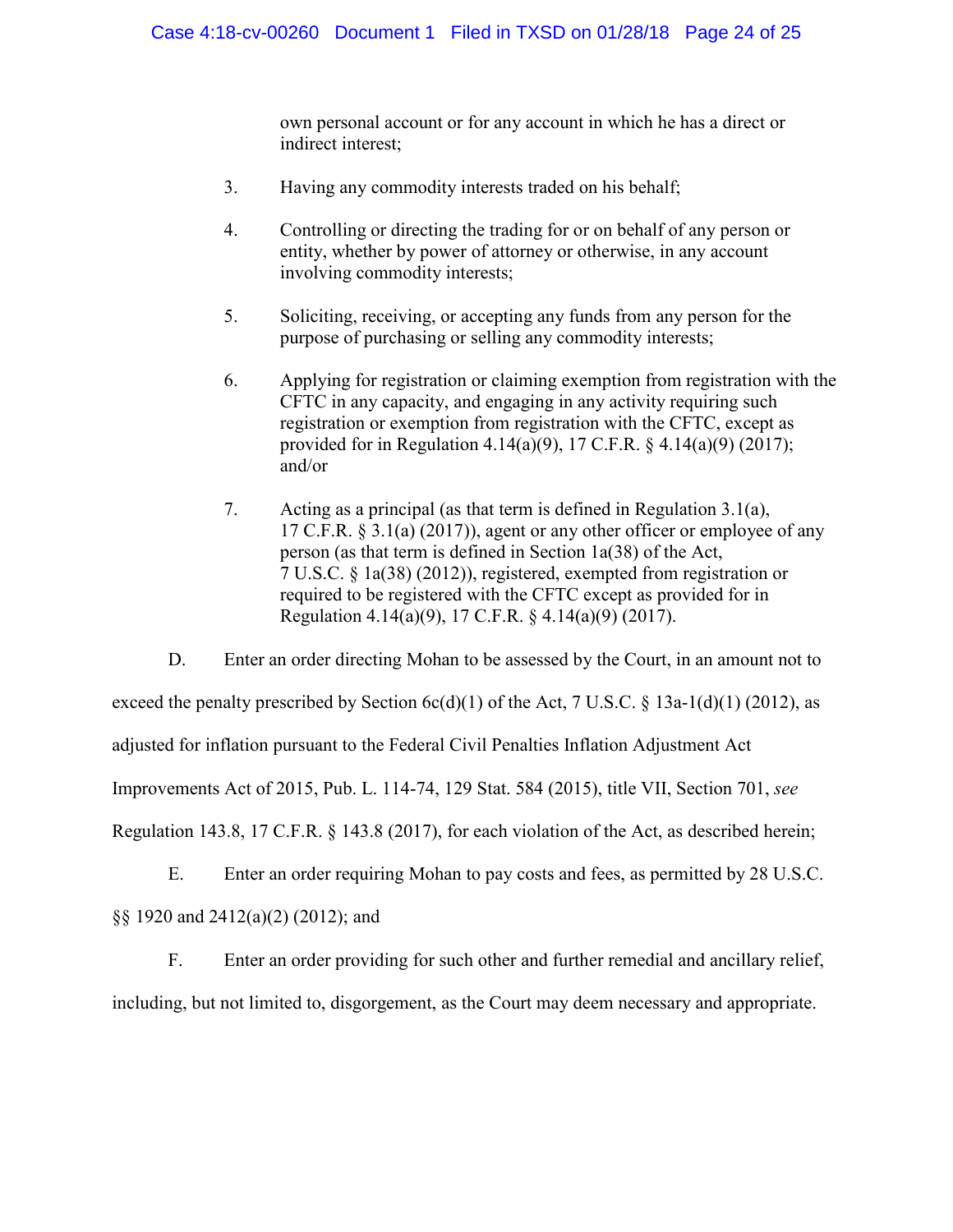Dated: January 28, 2018 Respectfully submitted,

#### PLAINTIFF COMMODITY FUTURES TRADING COMMISSION

*s/ Peter L. Riggs*

Peter L. Riggs (*pro hac vice* pending), Attorney in Charge (Missouri Bar #57268) Rachel A. Hayes (*pro hac vice* pending) (Missouri Bar #48713) Rebecca S. Jelinek (*pro hac vice* pending) (Missouri Bar #53586) Commodity Futures Trading Commission 4900 Main Street, Ste. 500 Kansas City, Missouri 64112 Telephone: (816) 960-7700 Facsimile: (816) 960-7751 priggs@cftc.gov rhayes@cftc.gov rjelinek@cftc.gov

Attorneys for Plaintiff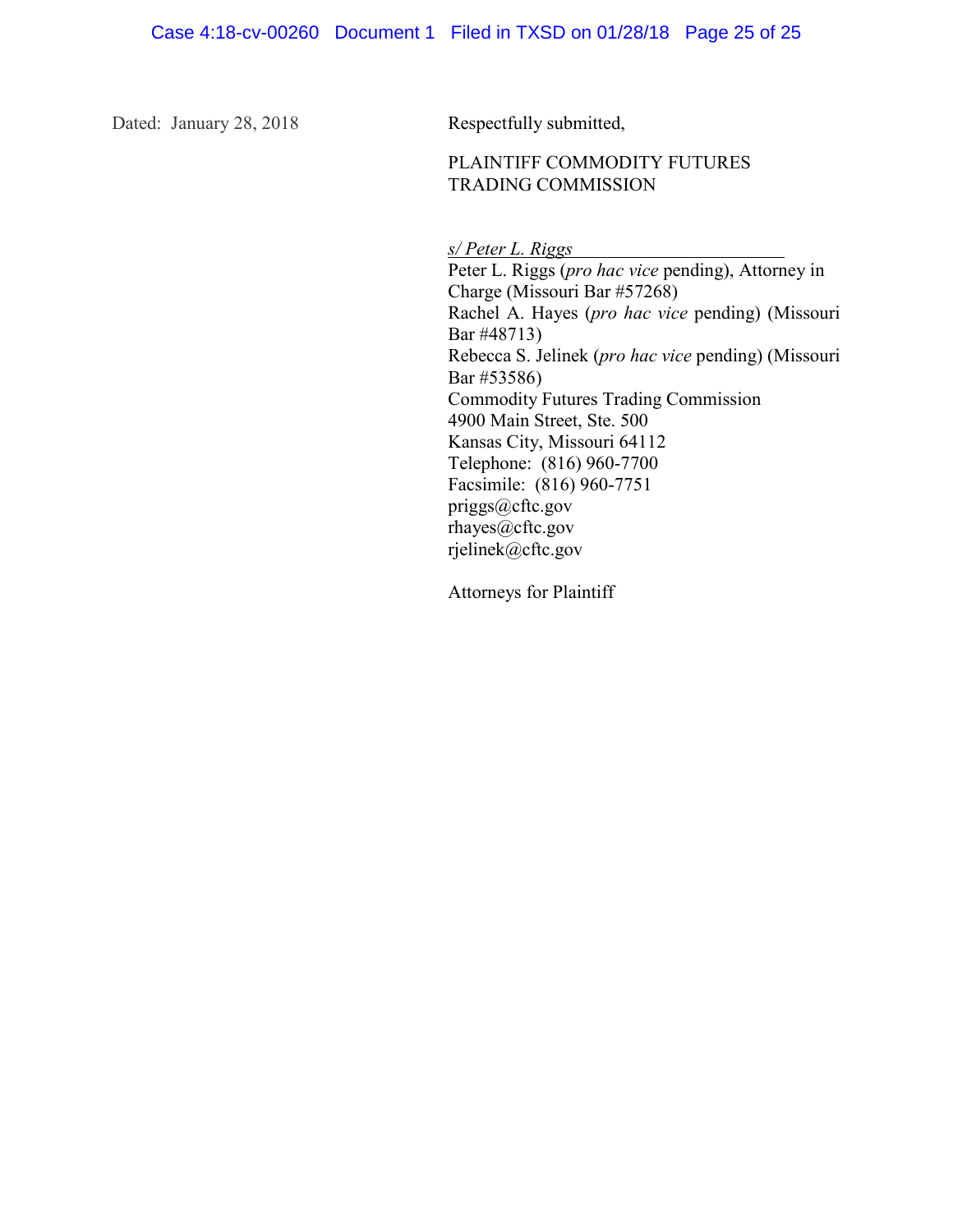Case 4:18-cv-00260 Document 1-1 Filed in TXSD on 01/28/18 Page 1 of 10

# Exhibit A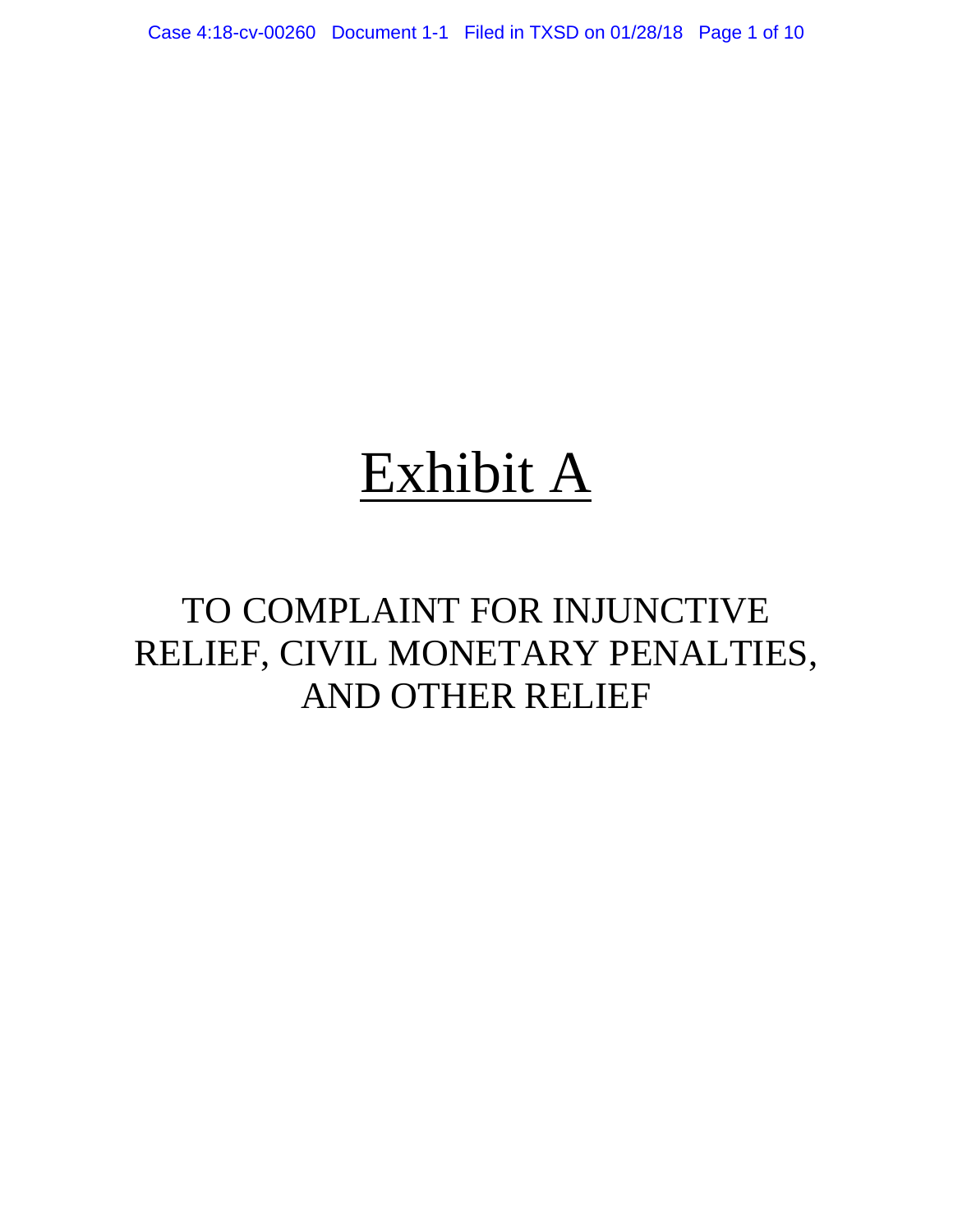|                   | AskQty3                 |                | $\frac{20}{20}$ | 0 <sup>2</sup>             |            | $\overline{c}$          |            | 20              |            | $\overline{c}$  |                      | $\overline{c}$  | $\overline{c}$ |                 | $\overline{c}$           |            | 20             |                  | 20              | $\overline{c}$  | $\overline{c}$  | 0 <sup>2</sup>  |                 |                | 3333                     |                          | 53            |                            | $\sqrt{2\sqrt{2}}$ ងន្ត្រី |                 |                |                             |                |             | n n n n n     |                          |                |                          | £5                     | $\frac{53}{53}$        |                    |                        | $\frac{53}{53}$        |                 | $\frac{53}{53}$          |             |
|-------------------|-------------------------|----------------|-----------------|----------------------------|------------|-------------------------|------------|-----------------|------------|-----------------|----------------------|-----------------|----------------|-----------------|--------------------------|------------|----------------|------------------|-----------------|-----------------|-----------------|-----------------|-----------------|----------------|--------------------------|--------------------------|---------------|----------------------------|----------------------------|-----------------|----------------|-----------------------------|----------------|-------------|---------------|--------------------------|----------------|--------------------------|------------------------|------------------------|--------------------|------------------------|------------------------|-----------------|--------------------------|-------------|
|                   |                         |                | $\overline{17}$ | 17<br>$\overline{17}$      |            | 17                      |            | $\overline{1}$  |            | H               |                      | H               |                | $\overline{17}$ | $\overline{17}$          |            | H              |                  | $\overline{17}$ | $\overline{17}$ | $\overline{17}$ | 17              | 17              | $\overline{1}$ | $\overline{17}$          | 17                       | 17            | $\overline{1}$             | $\overline{17}$            | $\overline{17}$ | $\overline{1}$ | $\overline{17}$             | $\overline{1}$ | 17          | 17            | $\overline{17}$          | 17             | $\overline{17}$          | $\overline{1}$         | $\overline{1}$         | $\overline{1}$     | $\overline{1}$         | $\overline{1}$         | $\overline{17}$ | $\frac{17}{12}$          |             |
|                   | AskCnt3                 |                |                 |                            |            |                         |            |                 |            |                 |                      |                 |                |                 |                          |            |                |                  |                 |                 |                 |                 |                 |                |                          |                          |               |                            |                            |                 |                |                             |                |             |               |                          |                |                          |                        |                        |                    |                        |                        |                 |                          |             |
|                   | AskPx3                  |                | 16085           | 16085                      |            | 16085                   |            | 16085           |            | 16085           |                      | 16085           |                | 16085           | 16085                    |            | 16085          |                  | 16085           | 16085           | 16085           | 16085           | 16085           | 16085          | 16084                    | 16084                    | 16084         | 16084                      | 16084                      | 16084           | 16084          | 16084                       | 16084          | 16084       | 16084         | 16084                    | 16084          | 16084                    | 16084                  | 16084                  | 16084              | 16084                  | 16084                  | 16084           | 16084                    | 16084       |
| Side Market Depth | AskQty2                 |                | $\frac{12}{12}$ | 13                         |            | 17                      |            | $\overline{21}$ |            | 29              |                      | 32              |                | 36              | $\overline{a}$           |            | 47             |                  | 53              | 53              | 53              | 53              | 53              |                | 13                       | 13                       | 13            | 13                         | 13                         | 13              | 13             | 13                          | 13             | 13          | 14            | 14                       | 15             | 15                       | 15                     | 15                     | 15                 | 15                     | 15                     | 15              | 16                       | 16          |
|                   |                         |                | $\frac{8}{8}$   | $\sigma$                   |            | $\overline{a}$          |            | 11              |            | $\overline{12}$ |                      | $\overline{13}$ |                | 14              | 15                       |            | 16             |                  | $\overline{17}$ | $\overline{17}$ | 17              | 17              | $\overline{17}$ | $17\,$         |                          | $\infty$ $\infty$        |               | $\infty$ $\infty$ $\infty$ |                            |                 |                | <mark>॑∞│∞│∞│∞│∞│⊙│ञ</mark> |                |             |               |                          |                |                          | $\overline{a}$         | OT                     | $\Omega$           | $\mathfrak{Q}$         | $\Box$                 | $\overline{a}$  | $\Xi$                    | 11          |
|                   | AskCnt2                 |                |                 |                            |            |                         |            |                 |            |                 |                      |                 |                |                 |                          |            |                |                  |                 |                 |                 |                 |                 |                |                          |                          |               |                            |                            |                 |                |                             |                |             |               |                          |                |                          |                        |                        |                    |                        |                        |                 |                          |             |
|                   | AskPx2                  |                | 16084           | 16084<br>16084             |            | 16084                   |            | 16084           |            | 16084           |                      | 16084           |                | 16084           | 16084                    |            | 16084          |                  | 16084           | 16084           | 16084           | 16084           | 16084           | 16084          | 16083                    | 16083                    | 16083         | 16083                      | 16083                      | 16083           | 16083          | 16083                       | 16083          | 16083       | 16083         | 16083                    | 16083          | 16083                    | 16083                  | 16083                  | 16083              | 16083                  | 16083                  | 16083           | 16083                    | 16083       |
| Ask               | AskQty1                 |                | $12 \n$         | 13<br>13                   |            | 13                      |            | 13              |            | $\overline{13}$ |                      | $\mathfrak{u}$  |                | 13              | 13                       |            | 13             |                  | 13              | 13              | 13              | 13              | 13              | 13             | $\omega$                 | $\mathbf{c}$             | $\mathbf{c}$  | $\mathsf m$                | L                          | 5               | $\overline{5}$ | 5                           | $\overline{5}$ | $\sqrt{2}$  |               | $m$ m                    | $\overline{5}$ | $\overline{5}$           | 8                      | 8                      | 8                  | $\infty$               | 8                      | $\infty$        | $\frac{8}{8}$            |             |
|                   |                         |                | $\frac{7}{8}$   | 8                          |            | 8                       |            | 8               |            | 8               |                      | 8               |                | 8               | 8                        |            | 8              |                  | $\infty$        | $\infty$        | $\infty$        | $\infty$        | $\infty$        | $\infty$       | 1                        | $\mathbf{I}$             | 1             | 1                          | $\overline{\mathbf{c}}$    | $\sim$          | $\sim$         | $\sim$                      | $\sim$         | $\sim$      | $\sim$        | $\sim$                   | $\sim$         | $\sim$                   | $\mathbf{c}$           | $\mathsf m$            | $\mathsf{S}$       | $\epsilon$             | $\mathbf{c}$           | $\omega$        | $\mathsf{S}$             | $\sim$      |
|                   | AskCnt1                 |                |                 |                            |            |                         |            |                 |            |                 |                      |                 |                |                 |                          |            |                |                  |                 |                 |                 |                 |                 |                |                          |                          |               |                            |                            |                 |                |                             |                |             |               |                          |                |                          |                        |                        |                    |                        |                        |                 |                          |             |
|                   | AskPx1                  |                | 16083           | 16083<br>16083             |            | 16083                   |            | 16083           |            | 16083           |                      | 16083           |                | 16083           | 16083                    |            | 16083          |                  | 16083           | 16083           | 16083           | 16083           | 16083           | 16083          | 16082                    | 16082                    | 16082         | 16082                      | 16082                      | 16082           | 16082          | 16082                       | 16082          | 16082       | 16082         | 16082                    | 16082          | 16082                    | 16082                  | 16082                  | 16082              | 16082                  | 16082                  | 16082           | 16082                    | 16082       |
|                   | Type                    | Genuine        |                 |                            | Spoof      |                         | Spoof      |                 | Spoof      |                 | Spoof                |                 | Spoof          |                 | Spoof                    | Spoof      |                | Spoof            |                 |                 |                 |                 |                 |                |                          |                          |               |                            |                            |                 |                |                             |                |             |               |                          |                |                          |                        |                        |                    |                        |                        |                 |                          |             |
|                   | Price                   | 16081          |                 |                            | 16084      |                         | 16084      |                 | 16084      |                 | 16084                |                 | 16084          |                 | 16084                    | 16084      |                | 16084            |                 |                 |                 |                 |                 |                |                          |                          |               |                            |                            |                 |                |                             |                |             |               |                          |                |                          |                        |                        |                    |                        |                        |                 |                          |             |
|                   | <b>Display</b><br>đ     | $\mathbf{1}$   |                 |                            | o          |                         | ō          |                 | ō          |                 | $\overline{\bullet}$ |                 | ō              |                 | $\overline{\circ}$       | ō          |                | ō                |                 |                 |                 |                 |                 |                |                          |                          |               |                            |                            |                 |                |                             |                |             |               |                          |                |                          |                        |                        |                    |                        |                        |                 |                          |             |
|                   |                         | 40             |                 |                            | 4          |                         | 4          |                 | $\infty$   |                 | w                    |                 | 4              |                 | 4                        |            |                | $\mathbf \omega$ |                 |                 |                 |                 |                 |                |                          |                          |               |                            |                            |                 |                |                             |                |             |               |                          |                |                          |                        |                        |                    |                        |                        |                 |                          |             |
| Mohan Activity    | Remaining<br>άŅ         |                |                 |                            |            |                         |            |                 |            |                 |                      |                 |                |                 |                          |            |                |                  |                 |                 |                 |                 |                 |                |                          |                          |               |                            |                            |                 |                |                             |                |             |               |                          |                |                          |                        |                        |                    |                        |                        |                 |                          |             |
|                   | $\ddot{\tilde{\sigma}}$ | $\overline{a}$ |                 |                            | 4          |                         | 4          |                 | $\infty$   |                 | ω                    |                 | 4              |                 | 4                        |            |                | 6                |                 |                 |                 |                 |                 |                |                          |                          |               |                            |                            |                 |                |                             |                |             |               |                          |                |                          |                        |                        |                    |                        |                        |                 |                          |             |
|                   | Side                    | $\bf{c}$       |                 |                            | S          |                         | S          |                 | S          |                 | S                    |                 | S              |                 | S                        | S          |                | S                |                 |                 |                 |                 |                 |                |                          |                          |               |                            |                            |                 |                |                             |                |             |               |                          |                |                          |                        |                        |                    |                        |                        |                 |                          |             |
|                   | Action                  | Order          |                 |                            | Order      |                         | Order      |                 | Order      |                 | Order                |                 | Order          |                 | Order                    | Order      |                | Order            |                 |                 |                 |                 |                 |                |                          |                          |               |                            |                            |                 |                |                             |                |             |               |                          |                |                          |                        |                        |                    |                        |                        |                 |                          |             |
|                   | Tag50                   | YB01           |                 |                            | YBO1       |                         | YBO1       |                 | YB01       |                 | YB01                 |                 | YB01           |                 | YB01                     |            | YBO1           | YB01             |                 |                 |                 |                 |                 |                |                          |                          |               |                            |                            |                 |                |                             |                |             |               |                          |                |                          |                        |                        |                    |                        |                        |                 |                          |             |
|                   | BidPx1                  |                | 16082           | 16082<br>16082             |            | 16082                   |            | 16082           |            | 16082           |                      | 16082           |                | 16082           | 16082                    |            | 16082          |                  | 16082           | 16081           | 16081           | 16081           | 16081           | 16081          | 16081                    | 16081                    | 16081         | 16081                      | 16081                      | 16081           | 16081          | 16081                       | 16081          | 16081       |               | $\frac{16081}{16081}$    | 16081          | 16081                    | 16081                  | 16081                  | 16081              | 16081                  | 16081                  | 16081           | 16081                    | 16081       |
|                   | BidCnt1                 |                | 1               | $\overline{ }$<br>1        |            |                         |            | 1               |            |                 |                      | $\mathbf -$     |                | $\mathbf{I}$    | $\overline{ }$           |            |                |                  | 1               | $\overline{11}$ | $\overline{11}$ | $\overline{11}$ | $\Omega$        | o              | G                        | G                        | $\sigma$      | $\infty$                   | $\infty$                   |                 |                |                             |                | 6           | 6             | S                        | Б              | 4                        | 4                      | 4                      | 4                  | 4                      | 4                      | $\mathsf{c}$    | $\mathsf{S}$             | $\sim$      |
|                   | BidQty1                 |                | $\sim$ $\sim$   | $\sim$                     |            | $\overline{\mathsf{c}}$ |            | $\sim$          |            | $\sim$          |                      | 2               |                | 2               | $\sim$                   |            | $\sim$         |                  | 2               | 16              | 16              | 16              | 45              | 13             | $13$                     | 13                       | $\frac{3}{2}$ | 12                         | 12                         | $11$            | 11             | 11                          | 11             |             | $\frac{8}{8}$ |                          | 6              | l ru                     | $\mathsf{L}\mathsf{D}$ | $\mathsf{L}\mathsf{D}$ | $\mathsf{L}\Omega$ | $\mathsf{L}\mathsf{D}$ | $\mathsf{L}\mathsf{D}$ | $\infty$        | $\mathsf{S}$             | $\sim$      |
| Side Market Depth |                         |                |                 |                            |            |                         |            |                 |            |                 |                      |                 |                |                 |                          |            |                |                  |                 |                 |                 |                 |                 |                |                          |                          |               |                            |                            |                 |                |                             |                |             |               |                          |                |                          |                        |                        |                    |                        |                        |                 |                          |             |
|                   | BidPx2                  |                | 16081           | 16081<br>16081<br>11       |            | 16081                   |            | 16081           |            | 16081           |                      | 16081           |                | 16081           | 16081                    |            | 16081          |                  | 16081<br>$\Xi$  | 16080<br>20     | 16080<br>20     | 16080<br>20     | 16080           | 16080          | 16080<br>$\frac{20}{20}$ | 16080<br>$\overline{20}$ | 16080<br>20   | 16080<br>20                | 16080<br>20                | 16080<br>20     | 16080<br>20    | 16080<br>20                 | 16080<br>20    | 16080<br>20 | 16080<br>07   | 16080<br>$\frac{20}{20}$ | 16080          | 16080<br>$\overline{20}$ | 16080<br>20            | 16080<br>20            | 16080<br>07        | 16080<br>20            | 16080<br>20            | 16080<br>07     | 16080<br>$\frac{20}{20}$ | 16080       |
| Bid               | BidCnt2                 |                | $\overline{11}$ | $\overline{11}$            |            | $\Xi$                   |            | $\Xi$           |            | $\Xi$           |                      | $\Xi$           |                | $\mathbf{1}$    | $\Xi$                    |            | $\overline{1}$ |                  |                 |                 |                 |                 |                 |                |                          |                          |               |                            |                            |                 |                |                             |                |             |               |                          |                |                          |                        |                        |                    |                        |                        |                 |                          |             |
|                   | BidQty2                 |                | $\frac{16}{16}$ | 16                         |            | 16                      |            | 16              |            | $\mathfrak{a}$  |                      | $\mathfrak{a}$  |                | $\frac{6}{2}$   | $\frac{6}{2}$            |            | 16             |                  | 16              | 23              |                 |                 |                 |                |                          |                          |               |                            |                            |                 |                |                             |                |             |               |                          |                |                          |                        |                        |                    |                        | 23 23                  |                 | $\frac{23}{23}$          |             |
|                   |                         |                |                 |                            |            |                         |            |                 |            |                 |                      |                 |                |                 |                          |            |                |                  |                 |                 |                 |                 |                 |                |                          |                          |               |                            |                            |                 |                |                             |                |             |               |                          |                |                          |                        |                        |                    |                        |                        |                 |                          |             |
|                   | Time (CST)              | 8 05:39.461    | 8 05:39.461     | 8 05:39.823<br>8 05:39.822 | 805:40.703 | 805:40.703              | 805:40.703 | 805:40.703      | 805:40.703 | 805:40.703      | 8 05:40.703          | 805:40.703      | 805:40.703     | 805:40.703      | 805:40.703<br>805:40.703 | 805:40.703 | 805:40.703     | 805:40.703       | 805:40.703      | 8 05:40.704     | 8 05:40.704     | 8 05:40.704     | 8 05:40.704     | 8 05:40.704    | 8 05:40.704              | 8 05:40.704              | 8 05:40.704   | 8 05:40.704                | 805:40.705                 | 8 05:40.705     | 805:40.705     | 8 05:40.705                 | 8 05:40.705    | 8 05:40.705 | 8 05:40.705   | 805:40.705               | 8 05:40.705    | 8 05:40.705              | 805:40.706             | 8 05:40.717            | 8 05:40.717        | 805:40.738             | 805:40.738             | 805:41.203      | 805:41.203               | 8 05:41.204 |
|                   | Row                     | $\mathbf{r}$   | $\sim$          | $\sim$<br>4                | LŊ         | $\mathbf \omega$        |            | $\infty$        | $\sigma$   | å               | $\Xi$                | 12              | 13             | $\overline{a}$  | 15<br>$\frac{1}{2}$      | H          | $^{28}$        | $\mathfrak{g}$   | $20\,$          | $\overline{z}$  | $22\,$          | 23              | $\frac{24}{25}$ |                | 26                       | 27                       | 28            | 29                         | <b>OE</b>                  | $\overline{31}$ | 32             | $33\,$                      | $\frac{1}{2}$  | 35          | 36            | 57                       | $38\,$         | 39                       | $\overline{a}$         | 41                     | 42                 | $\ddot{a}$             | $\ddot{a}$             | $45\,$          | 46                       | $47$        |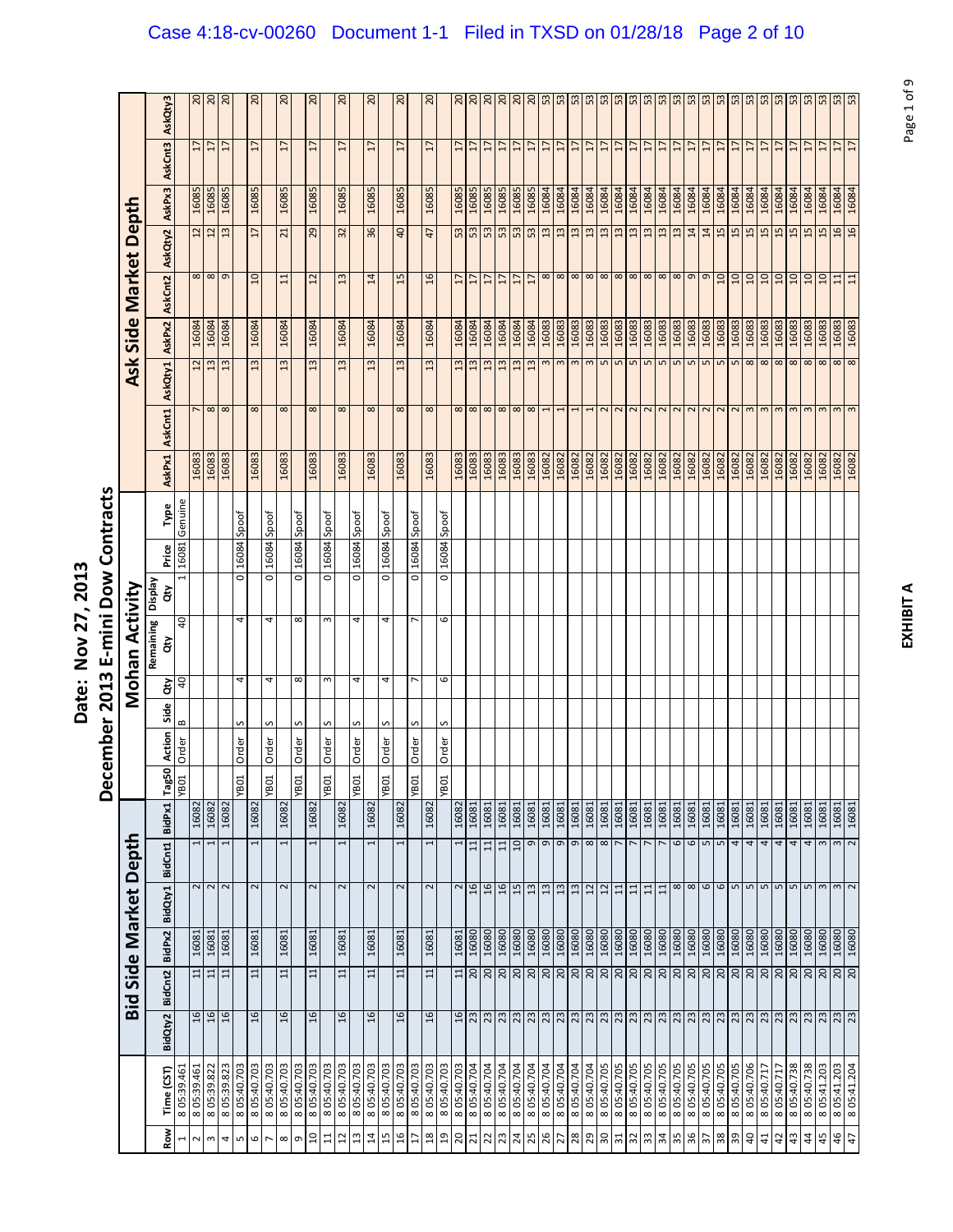| ててい |             |
|-----|-------------|
| ί   | م<br>م<br>: |

|                                    |             |                 |         |                |         | Bid Side Market Depth |                         |                                                                                                      |              |                             |                          | Mohan Activity   |                      |       |         |               |                |              |        | Ask Side Market Depth   |         |        |                 |                 |
|------------------------------------|-------------|-----------------|---------|----------------|---------|-----------------------|-------------------------|------------------------------------------------------------------------------------------------------|--------------|-----------------------------|--------------------------|------------------|----------------------|-------|---------|---------------|----------------|--------------|--------|-------------------------|---------|--------|-----------------|-----------------|
| Row                                | Time (CST)  | BidQty2         | BidCnt2 | BidPx2         | BidQty1 |                       | BidCnt1 BidPx1          | Tag5C                                                                                                | Action<br>ត  | Side                        | đ                        | Remaining<br>άŅ  | Veldsig<br>đγ        | Price | Type    | <b>AskPx1</b> | AskCnt1        | AskQty1      | AskPx2 | AskCnt2                 | AskQty2 | AskPx3 | AskCnt3         | AskQty3         |
| $48$                               | 805:41.204  |                 |         | $rac{67}{19}$  | 16080   |                       | 16081<br>2              |                                                                                                      |              |                             |                          |                  |                      |       |         | 16082         | w              | $\infty$     | 16083  | $\Xi$                   | 16      | 16084  | H               | 53              |
| $\frac{1}{6}$                      | 8 05:41.205 | 23              |         |                | 16080   | 2                     | 16081<br>$\overline{2}$ |                                                                                                      |              |                             |                          |                  |                      |       |         | 16082         | $\mathsf{c}$   | 8            | 16083  | $\Xi$                   | 16      | 16084  | $\overline{1}$  | 53              |
|                                    | 8 05:41.333 |                 |         |                |         |                       |                         | <b>TOBA</b>                                                                                          | Trade        | $\bf{m}$                    | 1                        | 39               | $\overline{\circ}$   | 16081 | Genuine |               |                |              |        |                         |         |        |                 |                 |
| 51                                 | 8 05:41.333 |                 |         |                |         |                       |                         | TOBA.                                                                                                | Trade        | $\bf{m}$                    | $\overline{ }$           | 8 <sub>5</sub>   | ō                    | 16081 | Genuine |               |                |              |        |                         |         |        |                 |                 |
| 52                                 | 8 05:41.333 |                 |         |                |         |                       |                         | YB01                                                                                                 | Trade        | $\mathbf 0$                 |                          | $\approx$        | o                    | 16081 | Genuine |               |                |              |        |                         |         |        |                 |                 |
| 53                                 | 8 05:41.333 | 22              |         | 19             | 16080   |                       | 16081                   |                                                                                                      |              |                             |                          |                  |                      |       |         | 16082         | 3              | $\infty$     | 16083  | $\Xi$                   | 16      | 16084  | 17              | 53              |
| 54                                 | 8 05:41.334 |                 |         |                |         |                       |                         | <b>TOBA</b>                                                                                          | Trade        | B                           | 1                        | 36               | 0                    | 16081 | Genuine |               |                |              |        |                         |         |        |                 |                 |
| 55                                 | 8 05:41.334 |                 |         |                |         |                       |                         | <b>TOBA</b>                                                                                          | Trade        | $\bf{m}$                    | $\overline{ }$           | 35               | o                    | 16081 | Genuine |               |                |              |        |                         |         |        |                 |                 |
| 95                                 | 8 05:41.334 |                 |         |                |         |                       |                         | YB01                                                                                                 | Trade        | B                           | $\overline{\phantom{0}}$ | 34               | o                    | 16081 | Genuine |               |                |              |        |                         |         |        |                 |                 |
| 57                                 | 8 05:41.334 |                 |         |                |         |                       |                         | <b>TOBA</b>                                                                                          | Trade        | $\bf{m}$                    |                          | 33               | ō                    | 16081 | Genuine |               |                |              |        |                         |         |        |                 |                 |
| $58\,$                             | 8 05:41.334 |                 |         |                |         |                       |                         | <b>TOBA</b>                                                                                          | Trade        | B                           |                          | 32               | ō                    | 16081 | Genuine |               |                |              |        |                         |         |        |                 |                 |
| 59                                 | 8 05:41.84  |                 |         |                |         |                       |                         | <b>TOBA</b>                                                                                          | <b>Trade</b> | $\bf{m}$                    |                          | 31               | ō                    | 16081 | Genuine |               |                |              |        |                         |         |        |                 |                 |
| 09                                 | 8 05:41.334 |                 |         |                |         |                       |                         |                                                                                                      | Trade        | B                           | 1                        | $0\epsilon$      | ō                    | 16081 | Genuine |               |                |              |        |                         |         |        |                 |                 |
| 61                                 | 8 05:41.334 |                 |         |                |         |                       |                         |                                                                                                      | Trade        | B                           | 1                        |                  | o                    | 16081 | Genuine |               |                |              |        |                         |         |        |                 |                 |
| $\mathfrak{S}% _{A}^{\alpha\beta}$ | 8 05:41.334 |                 |         |                |         |                       |                         | $\frac{\frac{108 \text{h}}{\text{108 \text{h}}} }{\frac{\text{108 \text{h}}}{\text{108 \text{h}}} }$ | <b>Trade</b> | B                           | 1                        | $\frac{29}{28}$  | ō                    | 16081 | Genuine |               |                |              |        |                         |         |        |                 |                 |
| 63                                 | 8 05:41.334 |                 |         |                |         |                       |                         |                                                                                                      | Trade        | $\bf{m}$                    | 1                        |                  | $\overline{\circ}$   | 16081 | Genuine |               |                |              |        |                         |         |        |                 |                 |
| $\mathfrak{A}$                     | 8 05:41.334 |                 |         |                |         |                       |                         | <b>TOBA</b>                                                                                          | Trade        | $\bf{m}$                    | J                        |                  | ō                    | 16081 | Genuine |               |                |              |        |                         |         |        |                 |                 |
| 65                                 | 8 05:41.334 |                 |         |                |         |                       |                         | <b>TOBA</b>                                                                                          | <b>Trade</b> | $\bf{m}$                    | 1                        | 26               | ō                    | 16081 | Genuine |               |                |              |        |                         |         |        |                 |                 |
| 66                                 | 8 05:41.334 |                 |         |                |         |                       |                         | TOBA.                                                                                                | Trade        | $\bf{m}$                    | $\overline{\phantom{0}}$ | 24               | ō                    | 16081 | Genuine |               |                |              |        |                         |         |        |                 |                 |
| $\sqrt{9}$                         | 8 05:41.334 |                 |         |                |         |                       |                         | YB01                                                                                                 | Trade        | $\bf{m}$                    | $\mathbf{\overline{u}}$  | 23               | ō                    | 16081 | Genuine |               |                |              |        |                         |         |        |                 |                 |
| $\mathsf{68}$                      | 8 05:41.334 |                 |         |                |         |                       |                         | <b>TOBA</b>                                                                                          | Trade        | $\, \underline{\mathrm{m}}$ | $\mathbf{\overline{u}}$  |                  | o                    | 16081 | Genuine |               |                |              |        |                         |         |        |                 |                 |
| $\mathbb{G}^3$                     | 8 05:41.334 |                 |         |                |         |                       |                         | YB01                                                                                                 | Trade        | $\, \underline{\mathrm{m}}$ | $\overline{\phantom{0}}$ | $\frac{2}{21}$   | ō                    | 16081 | Genuine |               |                |              |        |                         |         |        |                 |                 |
| $\overline{0}$                     | 8 05:41.334 |                 |         |                |         |                       |                         | <b>TOBA</b>                                                                                          | Trade        | $\bf{m}$                    |                          | 07               | $\overline{\bullet}$ | 16081 | Genuine |               |                |              |        |                         |         |        |                 |                 |
| $71\,$                             | 8 05:41.334 |                 |         |                |         |                       |                         | YB01                                                                                                 | Trade        | $\bf{m}$                    | $\overline{\phantom{0}}$ | 19               | $\overline{\circ}$   | 16081 | Genuine |               |                |              |        |                         |         |        |                 |                 |
| 72                                 | 8 05:41.334 |                 |         |                |         |                       |                         | <b>TOBA</b>                                                                                          | Trade        | $\bf{m}$                    | 1                        | 18               | $\overline{\circ}$   | 16081 | Genuine |               |                |              |        |                         |         |        |                 |                 |
| $73\,$                             | 8 05:41.334 |                 |         |                |         |                       |                         | TOBA<br>TOBA                                                                                         | <b>Trade</b> | $\bf{m}$                    | $\overline{\phantom{0}}$ | $\overline{1}$   | ō                    | 16081 | Genuine |               |                |              |        |                         |         |        |                 |                 |
| 74                                 | 8 05:41.334 |                 |         |                |         |                       |                         |                                                                                                      | Trade        | $\bf{m}$                    | 1                        | 16               | o                    | 16081 | Genuine |               |                |              |        |                         |         |        |                 |                 |
| 75                                 | 8 05:41.335 |                 |         |                |         |                       |                         |                                                                                                      | <b>Trade</b> | B                           | 1                        | 15               | O                    | 16081 | Genuine |               |                |              |        |                         |         |        |                 |                 |
| 76                                 | 8 05:41.335 |                 |         |                |         |                       |                         | <b>TOBA</b>                                                                                          | Trade        | $\bf{m}$                    | 1                        | 14               | ō                    | 16081 | Genuine |               |                |              |        |                         |         |        |                 |                 |
| 77                                 | 8 05:41.335 |                 |         |                |         |                       |                         | YB01                                                                                                 | Trade        | B                           |                          | $\mathfrak{u}$   | ō                    | 16081 | Genuine |               |                |              |        |                         |         |        |                 |                 |
| 78                                 | 805:41.335  |                 |         |                |         |                       |                         | <b>TOBA</b>                                                                                          | Trade        | $\bf{m}$                    | $\overline{\phantom{0}}$ | 12               | ō                    | 16081 | Genuine |               |                |              |        |                         |         |        |                 |                 |
| P9                                 | 8 05:41.335 |                 |         |                |         |                       |                         | <b>TOBA</b>                                                                                          | Trade        | B                           | 1                        | 11               | ō                    | 16081 | Genuine |               |                |              |        |                         |         |        |                 |                 |
| 80                                 | 8 05:41.335 |                 |         |                |         |                       |                         | TOBA                                                                                                 | Trade        | $\bf{m}$                    | $\overline{\phantom{0}}$ | 01               | o                    | 16081 | Genuine |               |                |              |        |                         |         |        |                 |                 |
| <b>B1</b>                          | 8 05:41.335 |                 |         |                |         |                       |                         | <b>TOBA</b>                                                                                          | Trade        | B                           | $\overline{\phantom{0}}$ | $\sigma$         | ō                    | 16081 | Genuine |               |                |              |        |                         |         |        |                 |                 |
| $82\,$                             | 8 05:41.335 |                 |         |                |         |                       |                         | <b>TOBA</b>                                                                                          | Trade        | $\bf{m}$                    | $\overline{ }$           | $\infty$ $\sim$  | o                    | 16081 | Genuine |               |                |              |        |                         |         |        |                 |                 |
| $83\,$                             | 8 05:41.335 |                 |         |                |         |                       |                         | <b>TOBA</b>                                                                                          | Trade        | Б                           | 1                        |                  | o                    | 16081 | Genuine |               |                |              |        |                         |         |        |                 |                 |
| $\,$ 84 $\,$                       | 8 05:41.335 |                 |         |                |         |                       |                         | <b>TOBA</b>                                                                                          | Trade        | $\bf{m}$                    |                          | 6                | ō                    | 16081 | Genuine |               |                |              |        |                         |         |        |                 |                 |
| 85                                 | 8 05:41.335 |                 |         |                |         |                       |                         | <b>TOBA</b>                                                                                          | Trade        | $\bf{m}$                    | J                        | $\mathsf{L}\cap$ | ō                    | 16081 | Genuine |               |                |              |        |                         |         |        |                 |                 |
| $86\,$                             | 8 05:41.335 |                 |         |                |         |                       |                         | <b>TOBA</b>                                                                                          | <b>Trade</b> | B                           |                          | 4                | o                    | 16081 | Genuine |               |                |              |        |                         |         |        |                 |                 |
| $87\,$                             | 8 05:41.335 |                 |         |                |         |                       |                         | <b>TOBA</b>                                                                                          | Trade        | $\bf{m}$                    | 1                        | $\omega$         | ō                    | 16081 | Genuine |               |                |              |        |                         |         |        |                 |                 |
| 88                                 | 8 05:41.335 |                 |         |                |         |                       |                         | <b>TOBA</b><br>TOBA                                                                                  | Trade        | В                           | 1                        | $\sim$ 0         | 0                    | 16081 | Genuine |               |                |              |        |                         |         |        |                 |                 |
|                                    | 8 05:41.335 |                 |         |                |         |                       |                         |                                                                                                      | Trade        | $\mathbf{\Omega}$           | $\sim$                   |                  | O                    | 16081 | Genuine |               |                |              |        |                         |         |        |                 |                 |
| $\mathsf{S}$                       | 8 05:41.335 | 20              |         | 18             | 16080   |                       | 16081                   |                                                                                                      |              |                             |                          |                  |                      |       |         | 16082         | 3              | $\infty$     | 16083  | $\Xi$                   | 16      | 16084  | H               | 53              |
| <b>BD</b>                          | 8 05:41.335 |                 |         | 87             | 16080   | $\overline{ }$        | 16081                   |                                                                                                      |              |                             |                          |                  |                      |       |         | 16082         | 4              | $\sigma$     | 16083  | $\overline{\mathbf{u}}$ | 16      | 16084  | $\overline{1}$  | 53              |
| 92                                 | 8 05:41.335 | $\frac{25}{25}$ |         | 5T             | 16079   |                       | 16080<br>18             |                                                                                                      |              |                             |                          |                  |                      |       |         | 16082         | 4              | g            | 16083  | $\overline{1}$          | 16      | 16084  | $\overline{1}$  | 53              |
| 93                                 | 8 05:41.335 |                 |         | 15             | 16079   | <u>ននន្</u>           | 16080<br>81             |                                                                                                      |              |                             |                          |                  |                      |       |         | 16082         | 4              | $\mathsf{o}$ | 16083  | $11\,$                  | 16      | 16084  | $\overline{17}$ | $\frac{53}{53}$ |
| 94                                 | 8 05:41.336 |                 |         | 5 <sub>T</sub> | 16079   |                       | 08091<br>18             |                                                                                                      |              |                             |                          |                  |                      |       |         | 16082         | $\overline{5}$ | 10           | 16083  | $\Xi$                   | 16      | 16084  | H               |                 |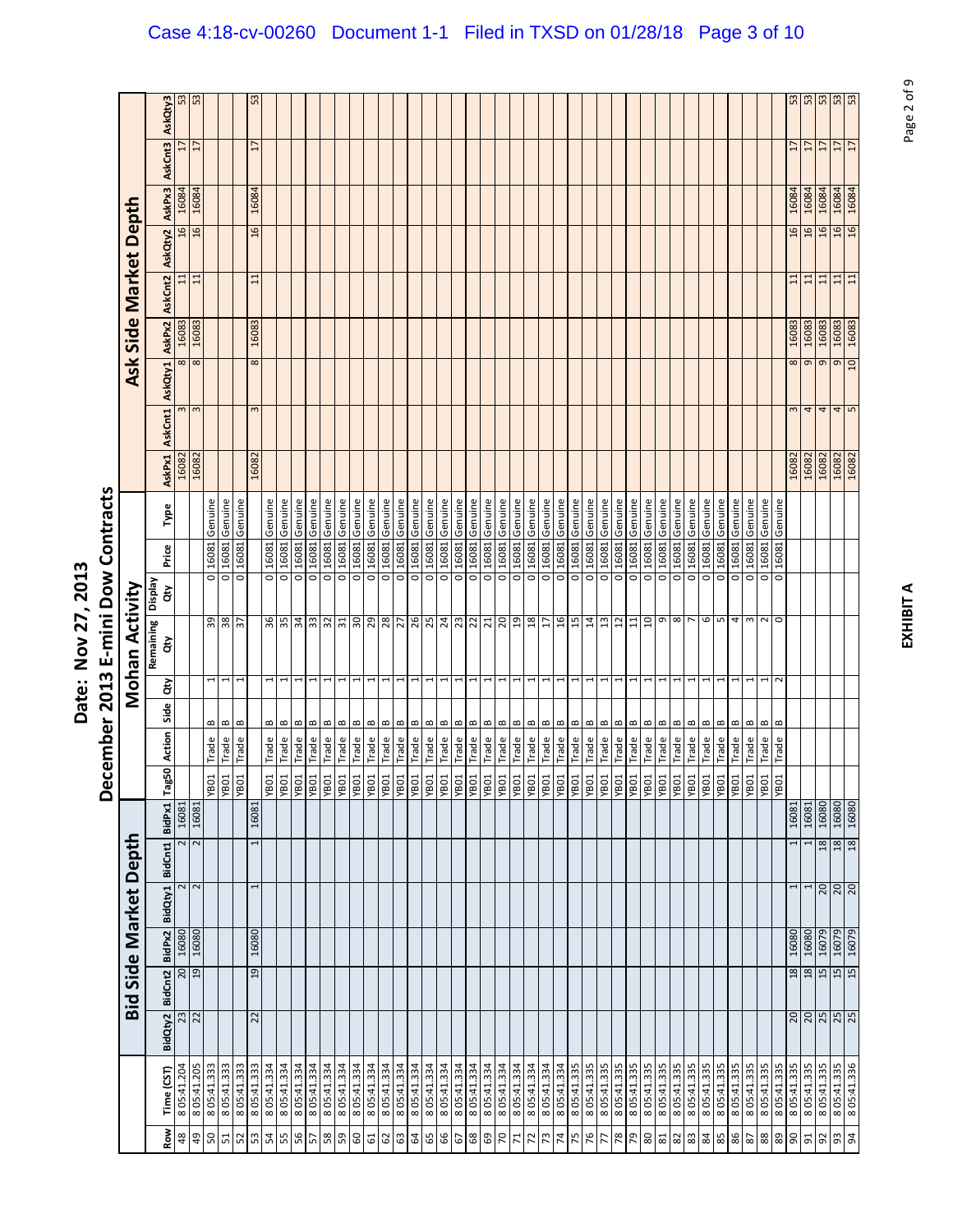|                              |                 |                 | 53                              | 53              | 53             | 53             | 53             | 53                      | ES.             | 53 <sub>5</sub> |                          | 53                       |                 | 16             | 16              | 16             | 53             | 53              | 53              | $\overline{21}$ | $\overline{21}$ | $\overline{21}$ |               |                         | $\frac{1}{2}$ $\frac{1}{2}$ $\frac{1}{2}$ $\frac{1}{2}$ $\frac{1}{2}$ $\frac{1}{2}$ $\frac{1}{2}$ $\frac{1}{2}$ $\frac{1}{2}$ $\frac{1}{2}$ $\frac{1}{2}$ $\frac{1}{2}$ |                       |                 |                | 53             | 53                | 53<br>53                               | 53               | 53              | 53             | 53               | 53              | 53             | 53              | 53             | 53          | 53               | 53               | 53               | 53               | 53             | 53              |
|------------------------------|-----------------|-----------------|---------------------------------|-----------------|----------------|----------------|----------------|-------------------------|-----------------|-----------------|--------------------------|--------------------------|-----------------|----------------|-----------------|----------------|----------------|-----------------|-----------------|-----------------|-----------------|-----------------|---------------|-------------------------|-------------------------------------------------------------------------------------------------------------------------------------------------------------------------|-----------------------|-----------------|----------------|----------------|-------------------|----------------------------------------|------------------|-----------------|----------------|------------------|-----------------|----------------|-----------------|----------------|-------------|------------------|------------------|------------------|------------------|----------------|-----------------|
|                              | AskQty3         |                 |                                 |                 |                |                |                |                         |                 |                 |                          |                          |                 |                |                 |                |                |                 |                 |                 |                 |                 |               |                         |                                                                                                                                                                         |                       |                 |                |                |                   |                                        |                  |                 |                |                  |                 |                |                 |                |             |                  |                  |                  |                  |                |                 |
|                              | AskCnt3         |                 | $\overline{1}$                  | $\overline{1}$  | $\overline{1}$ | H              | H              | $\overline{1}$          | $\overline{17}$ | $\frac{17}{17}$ |                          | $\overline{17}$          | $\overline{11}$ | 11             | $\overline{11}$ | $\Xi$          | $\overline{1}$ | $\overline{17}$ | $\overline{1}$  | 18              | 18              | 18              | 18            | $\overline{17}$         | $\frac{17}{17}$                                                                                                                                                         |                       | $\overline{17}$ | $\overline{1}$ | $\overline{1}$ | $\overline{17}$   | H<br>H                                 | $\overline{17}$  | $\overline{17}$ | $\overline{1}$ | $\overline{17}$  | $\overline{17}$ | $\overline{1}$ | $\overline{17}$ | $\frac{17}{2}$ |             | $\overline{17}$  | $\overline{1}$   | $\overline{1}$   | $\overline{17}$  | $\overline{1}$ | $\overline{1}$  |
|                              | AskPx3          | 16084           | 16084                           | 16084           | 16084          | 16084          | 16084          | 16084                   | 16084           | 16084           | 16084                    | 16084                    | 16083           | 16083          | 16083           | 16083          | 16084          | 16084           | 16084           | 16085           | 16085           | 16085           | 16085         | 16084                   | 16084                                                                                                                                                                   | 16084                 | 16084           | 16084          | 16084          | 16084             | 16084<br>16084                         | 16084            | 16084           | 16084          | 16084            | 16084           | 16084          | 16084           | 16084          | 16084       | 16084            | 16084            | 16084            | 16084            | 16084          | 16084           |
| Depth                        | AskQty2         | 16              | 16                              | $\overline{a}$  | 16             | $\overline{5}$ | 16             | 16                      | 16              |                 | $\frac{16}{16}$          | 16                       | $\overline{ }$  | $\infty$       | $\infty$        | $\infty$       | 16             | $\overline{a}$  | $\frac{16}{53}$ |                 | 53              | 53              | $rac{53}{16}$ |                         | 16                                                                                                                                                                      | 16                    | 16              | 16             | 16             | 9T                | 16<br>$\overline{a}$                   | $\mathfrak{g}$   | 16              | 16             | $\overline{a}$   | 16              | $\overline{5}$ | $\overline{a}$  | $\mathfrak{a}$ | 16          | 16               | 16               | 16               | 16               | 16             | $\overline{a}$  |
| <b>Market</b>                | AskCnt2         | $\Xi$           | $\Xi$                           | $\frac{11}{11}$ |                | 11             | 11             |                         |                 |                 | 디디디디디                    |                          |                 | $4n$ $nn$      |                 |                | $\Xi$          | $11$            | $\frac{11}{17}$ |                 | $\frac{17}{17}$ |                 |               |                         | <b>b</b> 리비리티브                                                                                                                                                          |                       |                 |                |                |                   | 日日 日 日 日                               |                  |                 | 11             | $\overline{11}$  | $\overline{11}$ | $11$           | 11              | $\mathbf{1}$   | $11$        | 11               | $\overline{11}$  | 11               | 71               |                | 11              |
| Side                         | AskPx2          | 16083           | 16083                           | 16083           | 16083          | 16083          | 16083          | 16083                   | 16083           | 16083           | 16083                    | 16083                    | 16082           | 16082          | 16082           | 16082          | 16083          | 16083           | 16083           | 16084           | 16084           | 16084           | 16084         | 16083                   | 16083                                                                                                                                                                   | 16083                 | 16083           | 16083          | 16083          | 16083             | 16083<br>16083                         | 16083            | 16083           | 16083          | 16083            | 16083           | 16083          | 16083           | 16083          | 16083       | 16083            | 16083            | 16083            | 16083            | 16083<br>16083 |                 |
|                              |                 | 10              | 10                              | $\Omega$        | $\Box$         | $\Box$         | $\Box$         | $\overline{a}$          | $\overline{ }$  | $\overline{ }$  | $\overline{\phantom{a}}$ | $\overline{\phantom{a}}$ | 1               |                | $\overline{ }$  |                | 8              | $\sim$ $\sim$   |                 | 16              | 16              | 16              | 16            |                         | m <sub>m</sub>                                                                                                                                                          | $\mathsf m$           | m <sub>m</sub>  |                | $\mathbf{c}$   | $\mathbf{c}$      | 6<br>$\mathsf m$                       | $\mathbf \omega$ | 6               | 6              | $\sim$           | $\sim$          | $\omega$       | $\omega$        | $m$ m          |             | $\mathbf \omega$ | $\mathbf \Omega$ | $\mathbf \omega$ | $\mathbf \omega$ | $\sim$         |                 |
| <b>Ask</b>                   | AskQty1         |                 |                                 |                 |                |                |                |                         |                 |                 |                          |                          |                 |                |                 |                |                |                 |                 |                 |                 |                 |               |                         |                                                                                                                                                                         |                       |                 |                |                |                   |                                        |                  |                 |                |                  |                 |                |                 |                |             |                  |                  |                  |                  |                |                 |
|                              | AskCnt1         |                 | $\frac{10 0 0 0 0 0 0 4 4 }{2}$ |                 |                |                |                |                         |                 |                 | $\overline{4}$           | $\frac{4}{1}$            |                 | ſ              | $\overline{ }$  |                | $\overline{5}$ | N <sub>N</sub>  |                 | $\overline{11}$ | 11              | 11              | 11            | $\mathbf{\overline{u}}$ |                                                                                                                                                                         | ī                     | T               |                |                |                   |                                        |                  | $\sim$          | $\sim$         |                  |                 |                |                 |                | $N$ $N$ $m$ |                  | $\omega$         | $\epsilon$       | m <sub>N</sub>   | N <sub>N</sub> |                 |
|                              | AskPx1          | 16082           | 16082                           | 16082           | 16082          | 16082          | 16082          | 16082                   | 16082           | 16082           | 16082                    | 16082                    | 16081           | 16081          | 16081           | 16081          | 16082          | 16082           | 16082           | 16083           | 16083           | 16083           | 16083         | 16082                   | 16082                                                                                                                                                                   | 16082                 | 16082           | 16082          | 16082          | 16082             | 16082<br>16082                         | 16082            | 16082           | 16082          | 16082            | 16082           | 16082          | 16082           | 16082          | 16082       | 16082            | 16082            | 16082            | 16082            | 16082          |                 |
|                              | Type            |                 |                                 |                 |                |                |                |                         |                 |                 |                          |                          |                 |                |                 |                |                |                 |                 |                 |                 |                 |               |                         |                                                                                                                                                                         |                       |                 |                |                |                   |                                        |                  |                 |                |                  |                 |                |                 |                |             |                  |                  |                  |                  |                |                 |
|                              | Price           |                 |                                 |                 |                |                |                |                         |                 |                 |                          |                          |                 |                |                 |                |                |                 |                 |                 |                 |                 |               |                         |                                                                                                                                                                         |                       |                 |                |                |                   |                                        |                  |                 |                |                  |                 |                |                 |                |             |                  |                  |                  |                  |                |                 |
|                              | Display<br>άŅ   |                 |                                 |                 |                |                |                |                         |                 |                 |                          |                          |                 |                |                 |                |                |                 |                 |                 |                 |                 |               |                         |                                                                                                                                                                         |                       |                 |                |                |                   |                                        |                  |                 |                |                  |                 |                |                 |                |             |                  |                  |                  |                  |                |                 |
|                              |                 |                 |                                 |                 |                |                |                |                         |                 |                 |                          |                          |                 |                |                 |                |                |                 |                 |                 |                 |                 |               |                         |                                                                                                                                                                         |                       |                 |                |                |                   |                                        |                  |                 |                |                  |                 |                |                 |                |             |                  |                  |                  |                  |                |                 |
| Mohan Activity               | Remaining<br>ά  |                 |                                 |                 |                |                |                |                         |                 |                 |                          |                          |                 |                |                 |                |                |                 |                 |                 |                 |                 |               |                         |                                                                                                                                                                         |                       |                 |                |                |                   |                                        |                  |                 |                |                  |                 |                |                 |                |             |                  |                  |                  |                  |                |                 |
|                              | ă               |                 |                                 |                 |                |                |                |                         |                 |                 |                          |                          |                 |                |                 |                |                |                 |                 |                 |                 |                 |               |                         |                                                                                                                                                                         |                       |                 |                |                |                   |                                        |                  |                 |                |                  |                 |                |                 |                |             |                  |                  |                  |                  |                |                 |
|                              | Side            |                 |                                 |                 |                |                |                |                         |                 |                 |                          |                          |                 |                |                 |                |                |                 |                 |                 |                 |                 |               |                         |                                                                                                                                                                         |                       |                 |                |                |                   |                                        |                  |                 |                |                  |                 |                |                 |                |             |                  |                  |                  |                  |                |                 |
|                              | Action<br>Tag50 |                 |                                 |                 |                |                |                |                         |                 |                 |                          |                          |                 |                |                 |                |                |                 |                 |                 |                 |                 |               |                         |                                                                                                                                                                         |                       |                 |                |                |                   |                                        |                  |                 |                |                  |                 |                |                 |                |             |                  |                  |                  |                  |                |                 |
|                              | BidPx1          | 16080           | 16080                           | 16080           | 16080          | 16080          | 16081          | 16081                   | 16081           | 16081           | 16080                    | 16080                    | 16080           | 16080          | 16080           | 16080          | 16080          | 16080           | 16080           | 16080           | 16080           | 16080           | 16081         | 16081                   | 16081                                                                                                                                                                   | $\frac{16081}{16081}$ |                 |                | 16081          | 16081             | 16081<br>16081                         | 16081            | 16081           | 16081          | 16081            | 16081           | 16081          | 16081           | 16081          | 16081       | 16081            | 16081            | 16081            | 16081            | 16081          |                 |
|                              | BidCnt1         | $\overline{18}$ | 18                              | $\overline{a}$  | 19             | $\overline{a}$ |                | $\overline{\mathbf{c}}$ | $\sim$          | $\mathsf{m}$    | $\overline{a}$           | $_{19}$                  | 19              | $\overline{a}$ | $\overline{a}$  | $\overline{a}$ | $\overline{a}$ | 19              | $\overline{a}$  | $\overline{a}$  | 19              | $\overline{a}$  |               |                         | $\sim$                                                                                                                                                                  | $\sim$                | $\sim$          | $\sim$         | $\sim$         | $\sim$            | 3<br>$\mathsf{m}$                      | 4                | 4               | $\overline{5}$ | $\mathsf{L}\cap$ | 6               | 6              | 6               | 6              | 6           | 6                | 6                | 6                | 5                | 16081<br>5     |                 |
|                              |                 | 20              |                                 | $\frac{20}{24}$ |                |                | $\overline{ }$ |                         |                 |                 |                          |                          |                 |                |                 |                |                |                 |                 |                 |                 |                 |               |                         |                                                                                                                                                                         |                       |                 |                |                | $\mathbf{\sigma}$ | $\frac{10}{10}$                        | 11               | $11\,$          |                | $\frac{14}{14}$  | 15              |                | $\frac{15}{2}$  |                |             |                  |                  |                  | $\frac{15}{14}$  |                | $\frac{15}{15}$ |
| <b>Bid Side Market Depth</b> | BidQty1         |                 |                                 |                 |                |                |                |                         |                 |                 |                          |                          |                 |                |                 |                |                |                 |                 |                 |                 |                 |               |                         |                                                                                                                                                                         |                       |                 |                |                |                   |                                        |                  |                 |                |                  |                 |                |                 |                |             |                  |                  |                  |                  |                |                 |
|                              | BidPx2          | 16079<br>15     | 16079<br>15                     | 16079<br>15     | 16079<br>15    | 16079<br>15    | 16080<br>19    | 16080<br>19             | 16080<br>19     | 16080<br>19     | 16079<br>15              | 16079                    | 16079           | 16079<br>15    | 16079<br>15     | 16079<br>15    | 16079<br>15    | 16079<br>15     | 16079<br>15     | 16079<br>15     | 16079<br>15     | 16079<br>14     | 16080<br>19   | 16080<br>19             | 16080<br>19                                                                                                                                                             | 16080<br>19           | 16080<br>19     | 16080          | 16080          | 16080<br>19       | 16080<br>16080<br>$\overline{a}$<br>19 | 16080<br>19      | 16080<br>18     | 16080<br>18    | 16080<br>18      | 16080<br>18     | 16080<br>18    | 16080<br>18     | 16080<br>18    | 16080<br>18 | 16080<br>18      | 16080<br>18      | 16080<br>18      | 16080<br>18      | 16080<br>18    | 16080<br>18     |
|                              | BidCnt2         |                 |                                 |                 |                |                |                |                         |                 |                 |                          | 15                       | 15              |                |                 |                |                |                 |                 |                 |                 |                 |               |                         |                                                                                                                                                                         |                       |                 | 19             | $^{29}$        |                   |                                        |                  |                 |                |                  |                 |                |                 |                |             |                  |                  |                  |                  |                |                 |
|                              | BidQty2         |                 |                                 |                 |                |                |                |                         |                 |                 |                          |                          |                 |                |                 |                |                |                 |                 |                 |                 |                 |               |                         |                                                                                                                                                                         |                       |                 |                |                |                   |                                        |                  |                 |                |                  |                 |                |                 |                |             |                  |                  |                  |                  |                |                 |
|                              |                 |                 |                                 |                 |                |                |                |                         |                 |                 |                          |                          |                 |                |                 |                |                |                 |                 |                 |                 |                 |               |                         |                                                                                                                                                                         |                       |                 |                |                |                   |                                        |                  |                 |                |                  |                 |                |                 |                |             |                  |                  |                  |                  |                |                 |
|                              |                 |                 |                                 |                 |                |                |                |                         |                 |                 |                          |                          |                 |                |                 |                |                |                 |                 |                 |                 |                 |               |                         |                                                                                                                                                                         |                       |                 |                |                |                   |                                        |                  |                 |                |                  |                 |                |                 |                |             |                  |                  |                  |                  |                |                 |
|                              | Time (CST)      | 8 05:41.336     | 8 05:41.336                     | 8 05:41.336     | 8 05:41.336    | 8 05:41.336    | 8 05:41.336    | 8 05:41.336             | 8 05:41.336     | 8 05:41.336     | 8 05:41.336              | 8 05:41.336              | 8 05:41.336     | 8 05:41.336    | 8 05:41.336     | 8 05:41.336    | 8 05:41.336    | 8 05:41.336     | 8 05:41.336     | 8 05:41.336     | 8 05:41.336     | 8 05:41.336     | 8 05:41.336   | 8 05:41.336             | 8 05:41.336                                                                                                                                                             | 8 05:41.337           | 8 05:41.337     | 8 05:41.337    | 8 05:41.337    | 8 05:41.337       | 8 05:41.337<br>8 05:41.337             | 8 05:41.337      | 8 05:41.337     | 8 05:41.337    | 8 05:41.337      | 8 05:41.337     | 8 05:41.337    | 8 05:41.337     | 8 05:41.337    | 8 05:41.337 | 8 05:41.337      | 8 05:41.337      | 8 05:41.33       | 8 05:41.337      | 8 05:41.338    | 8 05:41.338     |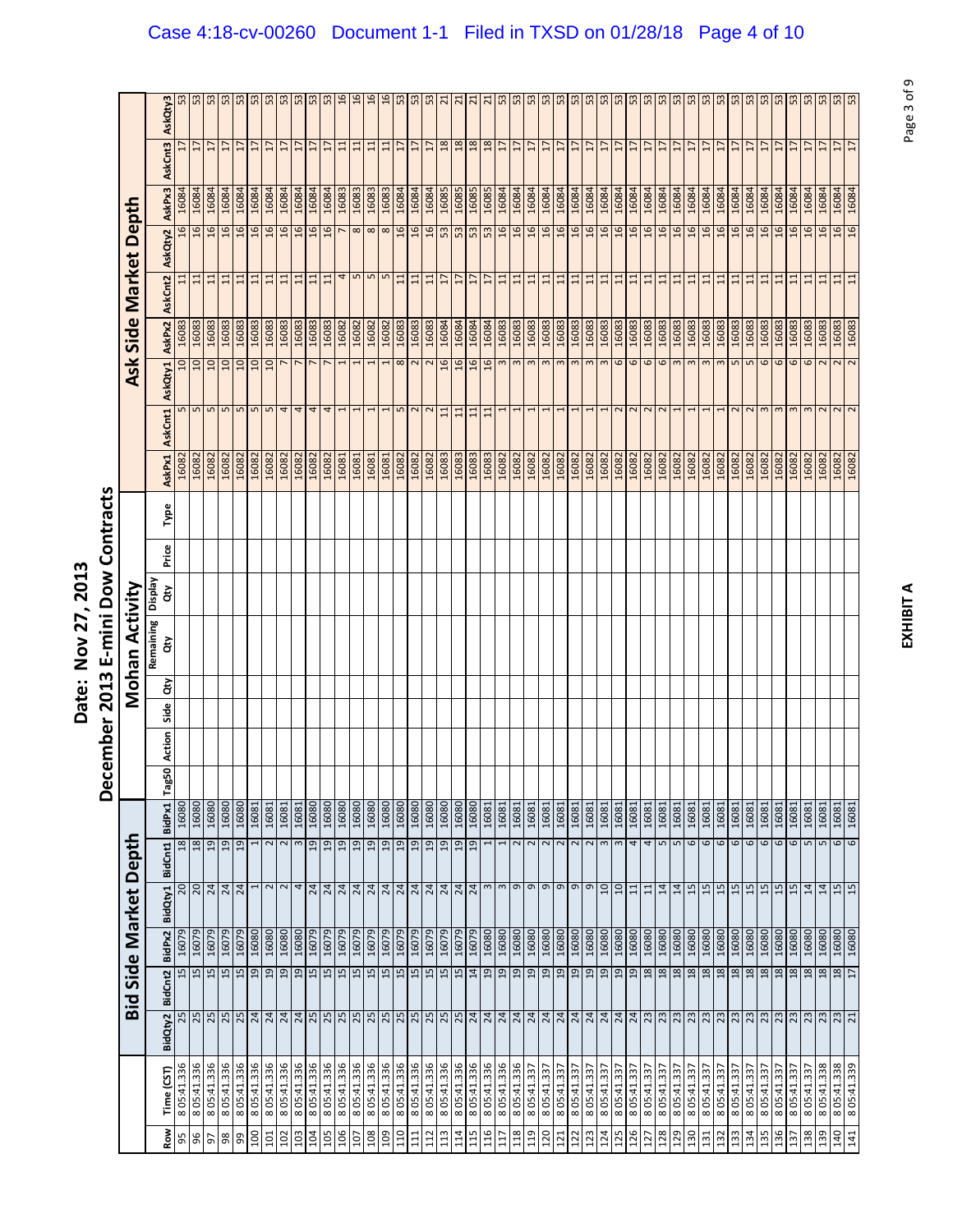|            |                            |                 |                 |                       |         | Bid Side Market Depth |                                   |       |        |      |                | Mohan Activity  |                      |             |       |               |                    | <b>Ask</b>   |        | Side Market Depth |                             |                                                                                |                 |                 |
|------------|----------------------------|-----------------|-----------------|-----------------------|---------|-----------------------|-----------------------------------|-------|--------|------|----------------|-----------------|----------------------|-------------|-------|---------------|--------------------|--------------|--------|-------------------|-----------------------------|--------------------------------------------------------------------------------|-----------------|-----------------|
| <b>Row</b> | Time (CST                  | BidQty2         | BidCnt2         | BidPx2                | BidQty1 | BidCnt1               | BidPx1                            | Tag50 | Action | Side | άŅ             | Remaining<br>άŅ | Veldsig<br>đ         | Price       | Type  | <b>AskPx1</b> | AskCnt1            | AskQty1      | AskPx2 | AskCnt2           | AskQty2                     | AskPx3                                                                         | AskCnt3         | AskQty3         |
| 142        | 8 05:41.339                | ដ               | $\overline{17}$ | 16080                 |         | 15                    | 16081<br>6                        |       |        |      |                |                 |                      |             |       | 16082         |                    |              | 16083  | 11                |                             | 16084                                                                          |                 |                 |
| 143        | 8 05:41.341                | 21              | 17              | 16080                 |         | 15                    | 16081<br>6                        |       |        |      |                |                 |                      |             |       | 16082         |                    |              | 16083  | 11                | 16                          | 16084                                                                          | $\overline{17}$ |                 |
| 144        | 8 05:41.343                | z z z z         | $17$            | 16080                 |         | 15                    | 16081<br>$\mathbf \omega$         |       |        |      |                |                 |                      |             |       | 16082         | $m \, m \, m$      | $\sim$       | 16083  | 11                | 16                          | 16084                                                                          | $\frac{17}{17}$ | 53              |
| 145        | 8 05:41.343                |                 | $17$            | 16080                 |         | 16                    | 16081<br>$\overline{\phantom{a}}$ |       |        |      |                |                 |                      |             |       | 16082         |                    | $\mathsf{c}$ | 16083  | $11$              | 16                          | 16084                                                                          |                 | 53              |
| 146        | 805:41.348                 |                 | $17$            | 16080                 |         | 16                    | 16081<br>$\overline{ }$           |       |        |      |                |                 |                      |             |       | 16082         |                    | $\sim$       | 16083  | $\frac{12}{12}$   | 17                          | 16084                                                                          | $\overline{17}$ | 53              |
| 147        | 8 05:41.350                |                 | $\overline{17}$ | 16080                 |         | 16                    | 16081                             |       |        |      |                |                 |                      |             |       | 16082         | $\sim$             | $\mathsf{m}$ | 16083  |                   | $\overline{17}$             | 16084                                                                          | $\frac{8}{2}$   | 54              |
| 148        | 8 05:41.350                |                 | $\overline{17}$ | 16080                 |         | 16                    | 16081                             |       |        |      |                |                 |                      |             |       | 16082         | $\mathbf{c}$       | $\mathsf{c}$ | 16083  |                   | $\overline{17}$             | 16084                                                                          | $\frac{18}{18}$ | 54              |
| 149        | 8 05:41.353                |                 | $\overline{17}$ | 16080                 |         | 16                    | 16081                             |       |        |      |                |                 |                      |             |       | 16082         | $\mathbf{c}$       | $\mathsf{S}$ | 16083  |                   | $\overline{17}$             | 16084                                                                          |                 | 54              |
| 150        | 8 05:41.353                |                 | 17              | 16080                 |         | $\frac{16}{16}$       | 16081                             |       |        |      |                |                 |                      |             |       | 16082         | m <sub>m</sub>     | 3            | 16083  |                   | $\overline{1}$              | 16084                                                                          |                 |                 |
| 151        | 8 05:41.361                |                 | 17              | 16080                 |         |                       | 16081                             |       |        |      |                |                 |                      |             |       | 16082         |                    | $\mathsf{S}$ | 16083  |                   | 17                          | 16084                                                                          |                 |                 |
| 152        | 8 05:41.361                |                 | 17              | 16080                 |         |                       | 16081                             |       |        |      |                |                 |                      |             |       | 16082         | $\mathsf m$        | $\mathsf{m}$ | 16083  | 2 2 2 2 1         | 17                          | 16084                                                                          |                 |                 |
| 153        | 8 05:41.372                |                 | 17              | 16080                 |         | $\frac{16}{16}$       | 16081<br>L                        |       |        |      |                |                 |                      |             |       | 16082         | $\mathbf{\hat{z}}$ | $\mathsf{m}$ | 16083  |                   | 16                          | 16084                                                                          |                 |                 |
| 154        | 8 05:41.411                |                 | $17\,$          |                       |         |                       | 16081<br>6                        |       |        |      |                |                 |                      |             |       | 16082         |                    | $\epsilon$   | 16083  |                   |                             | 16084                                                                          |                 |                 |
| 155        | 8 05:41.411                | 리비비비비비비비비비비     | 17              | 16080<br>08091        |         | $\frac{13}{13}$       | 16081<br>6                        |       |        |      |                |                 |                      |             |       | 16082         | m <sub>m</sub>     | $\infty$     | 16083  | 11                | $\frac{16}{16}$             | 16084                                                                          | a   a   a   a   | z z z z z       |
| 156        | 8 05:41.413                |                 | $\overline{17}$ | 16080                 |         | $13$                  | 16081<br>6                        |       |        |      |                |                 |                      |             |       | 16082         | 4                  | 4            | 16083  | $\mathbf{11}$     | 16                          | 16084                                                                          |                 | 54              |
| 157        | 805:41.419                 |                 | $17$            | 16080                 |         | 13                    | 16081<br>6                        |       |        |      |                |                 |                      |             |       | 16082         | 4                  | 4            | 16083  | 11                | 16                          | 16084                                                                          | $\frac{18}{18}$ | 54              |
| 158        | 8 05:41.421                |                 | 17              | 16080                 |         | 13                    | 16081<br>6                        |       |        |      |                |                 |                      |             |       | 16082         | 4                  | 4            | 16083  | 11                | 16                          | 16084                                                                          | 18              | 54              |
| 159        | 8 05:41.443                |                 | $\overline{17}$ | 16080                 |         | 13                    | 16081<br>$\mathbf \omega$         |       |        |      |                |                 |                      |             |       | 16082         | 4                  | 4            | 16083  | 11                | 16                          | 16084                                                                          | 18              | 54              |
| 160        | 8 05:41.443                | 21              | $\overline{17}$ | 16080                 |         | $\overline{13}$       | 16081<br>$\mathbf \omega$         |       |        |      |                |                 |                      |             |       | 16082         | 4                  | 4            | 16083  | $\overline{11}$   | 16                          | 16084                                                                          |                 | 54              |
| 161        | 8 05:41.535                |                 | $17$            | 16080                 |         | $13$                  | 16081<br>6                        |       |        |      |                |                 |                      |             |       | 16082         | 4                  | 4            | 16083  | $11\,$            | 16                          | 16084                                                                          | $\frac{18}{18}$ | 54              |
| 162        | 8 05:41.536                |                 | 17              | 16080                 |         | $13$                  | 16081<br>$\mathbf \omega$         |       |        |      |                |                 |                      |             |       | 16082         | 4                  | 4            | 16083  | 10                | 15                          | 16084                                                                          | 18              | 54              |
| 163        | 8 05:41.594                | $\frac{21}{21}$ | 17              | 16080                 |         | 14                    | 16081                             |       |        |      |                |                 |                      |             |       | 16082         | 4                  | 4            | 16083  | 10                | 15                          | 16084                                                                          | 18              | 54              |
| 164        | 8 05:41.594                |                 | 17              | 16080                 |         | 14                    | 16081                             |       |        |      |                |                 |                      |             |       | 16082         | 4                  | 4            | 16083  | $\overline{a}$    | 15                          | 16084                                                                          | 18              | 54              |
| 165        | 8 05:41.615                |                 | 18              | 16080                 |         | 14                    | 16081                             |       |        |      |                |                 |                      |             |       | 16082         | 4                  | 4            | 16083  |                   | 15                          | 16084                                                                          | 18              | 54              |
| 166        | 8 05:41.839                |                 | 18              | 16080                 |         | 14                    | 16081                             |       |        |      |                |                 |                      |             |       | 16082         | $\mathsf{S}$       | $\infty$     | 16083  |                   | 15                          | 16084                                                                          | 18              | 54              |
| 167        | 8 05:41.839                |                 | 18              | 16080                 |         | 14                    | 16081                             |       |        |      |                |                 |                      |             |       | 16082         |                    |              | 16083  | 9900              | 14                          | 16084                                                                          | $\frac{8}{18}$  | $\frac{54}{54}$ |
| 168        | 805:41.839                 |                 | 18              | 16080                 |         | 15                    | 16081<br>$\infty$                 |       |        |      |                |                 |                      |             |       | 16082         |                    |              | 16083  |                   | 14                          | 16084                                                                          |                 |                 |
| 169        | 8 05:42.420                | 지지지지지지          | $18\,$          | 16080                 |         | $18\,$                | 16081<br>9                        |       |        |      |                |                 |                      |             |       | 16082         | $\mathsf{S}$       | $\omega$     | 16083  | $\sigma$ $\sigma$ | $\frac{14}{4}$              | 16084                                                                          | $\frac{8}{18}$  | $\frac{54}{4}$  |
| 170        | 8 05:42.421                |                 | 19              | 16080                 |         | 18                    | 16081<br>$\sigma$                 |       |        |      |                |                 |                      |             |       | 16082         | $\mathbf{c}$       |              | 16083  |                   |                             | 16084                                                                          |                 |                 |
| 171        | 805:42.684                 |                 |                 |                       |         |                       |                                   | YB01  | Cancel |      | 6              | 0               | 0                    | 16084       | Spoof |               |                    |              |        |                   |                             |                                                                                |                 |                 |
| 172        | 805:42.684                 | 23              | 19              | 16080                 |         | 18                    | 16081<br>G                        |       |        |      |                |                 |                      |             |       | 16082         | 3                  | 3            | 16083  | $\sigma$          | 14                          | 16084                                                                          | $\overline{17}$ | 48              |
| 173        | 8 05:42.684                |                 |                 |                       |         |                       |                                   | YB01  | Cancel |      | m              | $\circ$         | ō                    | 16084 Spoof |       |               |                    |              |        |                   |                             |                                                                                |                 |                 |
| 174<br>175 | 805:42.684<br>8 05:42.684  | 23              | 19              | 16080                 |         | 18                    | 16081<br>G                        | YB01  |        |      | 4              |                 | o                    | 16084       |       | 16082         | 3                  | 3            | 16083  | $\sigma$          | 14                          | 16084                                                                          | $\overline{16}$ | 45              |
| 176        | 805:42.684                 | 23              | 19              | 16080                 |         | 18                    | 16081<br>G                        |       | Cancel |      |                | 0               |                      |             | Spoof | 16082         | 3                  | $\mathsf{S}$ | 16083  | $\sigma$          | 14                          | 16084                                                                          | 15              | $\frac{4}{1}$   |
| 177        | 8 05:42.684                |                 |                 |                       |         |                       |                                   | YB01  | Cancel |      | 4              | 0               | o                    | 16084       | Spoof |               |                    |              |        |                   |                             |                                                                                |                 |                 |
| 178        | 805:42.685                 | 23              | 19              | 16080                 |         | 18                    | 16081<br>G                        |       |        |      |                |                 |                      |             |       | 16082         | $\mathsf{S}$       | $\mathsf{S}$ | 16083  | $\sigma$          | 14                          | 16084                                                                          | 14              | $\frac{1}{2}$   |
| 179        | 805:42.685                 |                 |                 |                       |         |                       |                                   | YBO1  | Cancel |      | 4              | $\circ$         | O                    | 16084       | Spoof |               |                    |              |        |                   |                             |                                                                                |                 |                 |
| 180        | 805:42.685                 | 23              | 19              | 16080                 |         | 18                    | 16081<br>G                        |       |        |      |                |                 |                      |             |       | 16082         | 3                  | $\sim$       | 16083  | $\sigma$          | 14                          | 16084                                                                          | 13              | 33              |
| 181        | 8 05:42.685                |                 |                 |                       |         |                       |                                   | YB01  | Cancel |      | $\overline{a}$ | $\circ$         | ō                    | 16084       | Spoof |               |                    |              |        |                   |                             |                                                                                |                 |                 |
| 182        | 805:42.685                 | 23              | 19              | 16080                 |         | 18                    | 16081<br>G                        |       |        |      |                |                 |                      |             |       | 16082         | $\infty$           | 3            | 16083  | $\sigma$          | 14                          | 16084                                                                          | $\overline{c}$  | 29              |
| 183        | 8 05:42.685                |                 |                 |                       |         |                       |                                   | YB01  | Cancel | S    | r              | $\circ$         | $\overline{\bullet}$ | 16084 Spoof |       |               |                    |              |        |                   |                             |                                                                                |                 |                 |
| 184        | 805:42.685                 | 23              | 19              | 16080                 |         | 18                    | 16081<br>G                        |       |        |      |                |                 |                      |             |       | 16082         | 3                  | 3            | 16083  | G                 | 14                          | 16084                                                                          | $\Xi$           | 2               |
| 185        | 8 05:42.685                |                 |                 |                       |         |                       |                                   | YB01  | Cancel | S    | $\infty$       | $\circ$         | ō                    | 16084       | Spoof |               |                    |              |        |                   |                             |                                                                                |                 |                 |
| 186        | 8 05:42.685<br>8 05:42.685 | $\frac{23}{23}$ |                 | $\frac{16080}{16080}$ |         | $\frac{18}{28}$       | $\frac{16081}{16081}$<br>9        |       |        |      |                |                 |                      |             |       | 16082         | <u>გ</u><br>მ      | $\omega$     | 16083  | $\frac{1}{2}$     | $\frac{1}{4}$ $\frac{1}{4}$ | $\begin{array}{r}\n 16084 \\  \hline\n 16085 \\  \hline\n 16085\n \end{array}$ | $\frac{10}{17}$ | $\frac{14}{20}$ |
| 187        |                            |                 |                 |                       |         |                       | $\frac{1}{9}$                     |       |        |      |                |                 |                      |             |       |               |                    | 14           | 16084  |                   |                             |                                                                                |                 |                 |
| 188        | 805:42.685                 |                 |                 |                       |         |                       |                                   |       |        |      |                |                 |                      |             |       | 16083         |                    | 14           |        |                   |                             |                                                                                |                 |                 |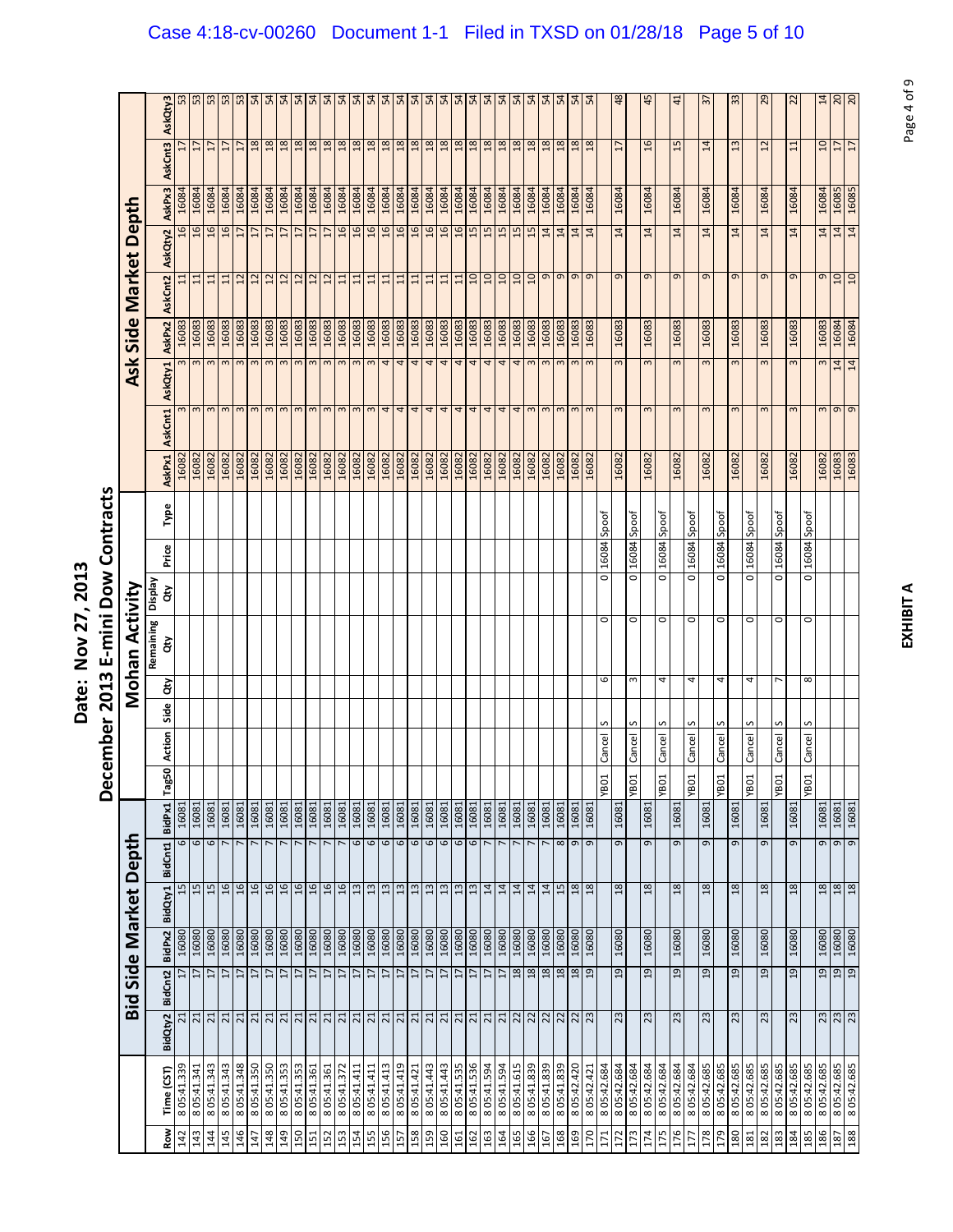|            |                            |                 |                   |        | <b>Bid Side Market Depth</b> |                           |                                   |                  |        |              |                | Mohan Activity  |               |                                |         |               |                         | <b>Ask</b>                | Side   | Market            |                 | Depth          |                 |                 |
|------------|----------------------------|-----------------|-------------------|--------|------------------------------|---------------------------|-----------------------------------|------------------|--------|--------------|----------------|-----------------|---------------|--------------------------------|---------|---------------|-------------------------|---------------------------|--------|-------------------|-----------------|----------------|-----------------|-----------------|
| <b>Row</b> | Time (CST)                 | BidQty2         | BidCnt2           | BidPx2 | BidQty1                      | BidCnt1                   | BidPx1                            | Tag50            | Action | Side         | έř             | Remaining<br>άŅ | Veldsig<br>đη | Price                          | Type    | <b>AskPx1</b> | AskCnt1                 | AskQty1                   | AskPx2 | AskCnt2           | AskQty2         | AskPx3         | AskCnt3         | AskQty3         |
| 189        | 805:42.685                 | 23              | 19                | 16080  |                              | 18                        | 16081<br>$\sigma$                 |                  |        |              |                |                 |               |                                |         | 16083         |                         | 14                        | 16084  |                   | 14              | 16085          |                 |                 |
| 190        | 805:42.686                 | 18              | 9                 | 16081  |                              | $\mathsf{c}$              | 16082                             |                  |        |              |                |                 |               |                                |         | 16083         |                         | $\overline{1}$            | 16084  |                   | 14              | 16085          | $\overline{1}$  | $\overline{c}$  |
| 191        | 805:42.686                 | $\frac{18}{18}$ | G                 | 16081  |                              | $\sim$                    | 16082                             |                  |        |              |                |                 |               |                                |         | 16083         |                         | $\overline{1}$            | 16084  |                   | 14              | 16085          | $\overline{17}$ | $\frac{20}{20}$ |
| 192        | 805:42.686                 |                 | 9                 | 16081  |                              | $\mathsf m$               | 16082                             |                  |        |              |                |                 |               |                                |         | 16083         | <b>ത</b> ത ത <b>∞</b> ∞ | $\mathfrak{a}$            | 16084  | $\frac{10}{12}$   | 14              | 16085          | $\overline{17}$ |                 |
| 193        | 805:42.686                 | 18              | 9                 | 16081  |                              | $\mathbf{c}$              | 16082                             |                  |        |              |                |                 |               |                                |         | 16083         |                         | $\overline{13}$           | 16084  |                   | 14              | 16085          | $\overline{1}$  | $\overline{c}$  |
| 194        | 805:42.686                 | $\frac{8}{2}$   | 9                 | 16081  |                              | $\boldsymbol{\mathsf{m}}$ | 16082                             |                  |        |              |                |                 |               |                                |         | 16083         |                         | $\frac{2}{3}$             | 16084  | $\overline{a}$    | 14              | 16085          | $17$            | $\overline{c}$  |
| 195        | 805:42.686                 | 18              | G                 | 16081  |                              | $\mathsf m$               | 16082                             |                  |        |              |                |                 |               |                                |         | 16083         |                         | $\overline{a}$            | 16084  |                   | 14              | 16085          | $\overline{17}$ |                 |
| 196        | 805:42.686                 | 18              | 9                 | 16081  |                              | $\sim$                    | 16082                             |                  |        |              |                |                 |               |                                |         | 16083         |                         | $\mathsf{D}$              | 16084  |                   | $14$            | 16085          | $17\,$          |                 |
| 197        | 805:42.686                 | $\frac{8}{18}$  | 9                 | 16081  |                              | $\sim$                    | 16082                             |                  |        |              |                |                 |               |                                |         | 16083         | $\frac{1}{2}$           | $\overline{\mathfrak{a}}$ | 16084  |                   | $\frac{4}{4}$   | 16085<br>16085 | H               |                 |
| 198        | 805:42.686                 |                 | 9                 | 16081  |                              | $\overline{4}$            | 16082<br>$\overline{\phantom{0}}$ |                  |        |              |                |                 |               |                                |         | 16083         |                         | $\Box$                    | 16084  |                   |                 |                | $\sqrt{1}$      |                 |
| 199        | 805:42.686                 |                 | 9                 | 16081  |                              |                           | 16082<br>$\sim$                   |                  |        |              |                |                 |               |                                |         | 16083         | $\overline{2}$          |                           | 16084  |                   | $\frac{14}{14}$ | 16085          | $\frac{17}{17}$ |                 |
| 200        | 8 05:42.717                |                 | 9                 | 16081  |                              |                           | 16082<br>$\mathbf{c}$             |                  |        |              |                |                 |               |                                |         | 16083         |                         | $\frac{10}{10}$           | 16084  |                   |                 |                |                 |                 |
| 201        | 8 05:42.717                | $\frac{28}{28}$ | 9                 | 16081  |                              |                           | 16082<br>$\mathbf{c}$             |                  |        |              |                |                 |               |                                |         | 16083         | $\overline{ }$          | <b>DT</b>                 | 16084  | 2222222222        | 14              | 16085          | $\overline{17}$ | 3333232         |
| 202        | 8 05:42.717                |                 | 9                 | 16081  |                              |                           | 16082<br>$\mathbf{c}$             |                  |        |              |                |                 |               |                                |         | 16083         | $\overline{ }$          | $\Box$                    | 16084  |                   | 14              | 16085          | $\overline{1}$  |                 |
| 203        | 8 05:42.717                |                 | 9                 | 16081  |                              |                           | 16082<br>$\sim$                   |                  |        |              |                |                 |               |                                |         | 16083         | $\overline{ }$          | $\overline{a}$            | 16084  |                   | 14              | 16085          | $\overline{1}$  |                 |
| <b>204</b> | 8 05:42.762                | $\frac{18}{18}$ | 9                 | 16081  |                              |                           | 16082<br>$\sim$                   |                  |        |              |                |                 |               |                                |         | 16083         |                         | $\sigma$                  | 16084  |                   | 14              | 16085          | $\overline{17}$ | $20^{20}$       |
| 205        | 805:42.763                 | 18              | G                 | 16081  |                              |                           | 16082<br>$\infty$                 |                  |        |              |                |                 |               |                                |         | 16083         | $\frac{6}{5}$           | $\infty$                  | 16084  |                   | 14              | 16085          | $\overline{17}$ |                 |
| 206        | 805:42.878                 | $18\,$          | $\sigma$          | 16081  |                              | 5                         | 16082<br>$\sim$                   |                  |        |              |                |                 |               |                                |         | 16083         | $\overline{4}$          |                           | 16084  |                   | 14              | 16085          | 17              | $\overline{c}$  |
| 207        | 805:42.879                 | 18              | G                 | 16081  |                              | 6                         | 16082<br>4                        |                  |        |              |                |                 |               |                                |         | 16083         | 4                       |                           | 16084  |                   | 14              | 16085          | $\overline{17}$ | $\overline{c}$  |
| 208        | 805:42.879                 | 19              | $10 \,$           | 16081  |                              | 6                         | 16082<br>4                        |                  |        |              |                |                 |               |                                |         | 16083         | 4                       |                           | 16084  | $\frac{5}{10}$    | 14              | 16085          | $\overline{1}$  | 0 <sup>2</sup>  |
| 209        | 8 05:42.897                | 6T              | 10                | 16081  |                              | $\mathbf \omega$          | 16082<br>4                        |                  |        |              |                |                 |               |                                |         | 16083         | $\mathbf{c}$            | $\infty$                  | 16084  |                   | 14              | 16085          | $\overline{1}$  | $\overline{5}$  |
| 210        | 8 05:42.897                | 19              | 10                | 16081  |                              | $\overline{\phantom{a}}$  | 16082<br>5                        |                  |        |              |                |                 |               |                                |         | 16083         | $\mathbf{c}$            | $\infty$                  | 16084  | $\Box$            | 14              | 16085          | $\overline{17}$ | 20              |
| 211        | 8 05:42.897                | $\overline{a}$  | 10                | 16081  |                              | $\overline{ }$            | 16082<br>$\mathsf{L}\mathsf{D}$   |                  |        |              |                |                 |               |                                |         | 16083         | $\mathbf{c}$            |                           | 16084  | $\Omega$          | 14              | 16085          | 16              | 19              |
| 212        | 8 05:42.922                | $\frac{1}{21}$  | $10 \,$           | 16081  |                              | $\overline{ }$            | 16082<br>5<br>5                   |                  |        |              |                |                 |               |                                |         | 16083         |                         |                           | 16084  | $\sigma$          | 13              | 16085          | $\overline{16}$ | $\overline{5}$  |
| 213        | 805:43.185                 |                 | 11                | 16081  |                              | $\overline{ }$            | 16082                             |                  |        |              |                |                 |               |                                |         | 16083         | $\frac{3}{2}$           |                           | 16084  | $\sigma$          | 13              | 16085          | 16              | $\overline{a}$  |
| 214        | 8 05:43.185                |                 | $\overline{11}$   | 16081  |                              |                           | 16082<br>5                        |                  |        |              |                |                 |               |                                |         | 16083         |                         |                           | 16084  | 8                 | $\overline{1}$  | 16085          | $\frac{6}{2}$   | $\overline{a}$  |
| 215        | 8 05:43.565                |                 |                   |        |                              |                           |                                   | <b>TOBY</b>      | Order  | S            | ਰੀ             | ą0              |               | 16083<br>$\mathbf{\mathbf{t}}$ | Genuine |               |                         |                           |        |                   |                 |                |                 |                 |
| 216        | 8 05:43.565                | $\frac{21}{21}$ | $\frac{11}{11}$   | 16081  |                              | 7                         | 16082<br>$\frac{5}{4}$            |                  |        |              |                |                 |               |                                |         | 16083         | 44                      | 4                         | 16084  | $\infty$ $\infty$ | $\frac{12}{12}$ | 16085          | $\frac{16}{16}$ | $\overline{5}$  |
| 217        | 8 05:44.757                |                 |                   | 16081  |                              | $\mathbf \omega$          | 16082                             |                  |        |              |                |                 |               |                                |         | 16083         |                         | 4                         | 16084  |                   |                 | 16085          |                 | 19              |
| 218        | 8 05:45.024                |                 |                   |        |                              |                           |                                   | YBO:             | Order  | B            | $\sim$         | 2               |               | 16081<br>O                     | Spoof   |               |                         |                           |        |                   |                 |                |                 |                 |
| 219        | 8 05:45.024                | 23              | $12 \overline{ }$ | 16081  |                              | 6                         | 16082<br>4                        |                  |        |              |                |                 |               |                                |         | 16083         | 4                       | 4                         | 16084  | $\infty$          | 12              | 16085          | $\frac{6}{2}$   | 19              |
| 220        | 8 05:45.024                |                 |                   |        |                              |                           |                                   | YB <sub>01</sub> | Order  | B            | $\circ$        | 6               |               | 16081<br>$\overline{\circ}$    | Spoof   |               |                         |                           |        |                   |                 |                |                 |                 |
| 221<br>222 | 8 05:45.024<br>8 05:45.024 | 29              | 13                | 16081  |                              | 6                         | 16082<br>4                        | <b>NBO1</b>      | Order  | B            | $\epsilon$     |                 |               | 16081                          |         | 16083         | 4                       | 4                         | 16084  | $\infty$          | $\overline{12}$ | 16085          | $\frac{6}{2}$   | $^{29}$         |
| 223        | 8 05:45.024                | 32              | 14                | 16081  |                              | $\mathbf \omega$          | 16082<br>4                        |                  |        |              |                | m               |               | $\overline{\circ}$             | Spoof   | 16083         | 4                       | 4                         | 16084  | $\infty$          | 12              | 16085          | $\overline{a}$  | $\overline{a}$  |
| 224        | 8 05:45.024                |                 |                   |        |                              |                           |                                   | <b>TOBY</b>      | Order  | B            | 1              |                 |               | 16081<br>$\overline{\circ}$    | Spoof   |               |                         |                           |        |                   |                 |                |                 |                 |
| 225        | 8 05:45.024                | 33              | 15                | 16081  |                              | 6                         | 16082<br>4                        |                  |        |              |                |                 |               |                                |         | 16083         | 4                       | 4                         | 16084  | $\infty$          | 12              | 16085          | 16              | 19              |
| 226        | 8 05:45.024                |                 |                   |        |                              |                           |                                   | YB <sub>01</sub> | Order  | B            | $\overline{ }$ |                 |               | 16081<br>$\overline{\circ}$    | Spoof   |               |                         |                           |        |                   |                 |                |                 |                 |
| 227        | 8 05:45.024                | 40              | 16                | 16081  |                              | 6                         | 16082<br>4                        |                  |        |              |                |                 |               |                                |         | 16083         | 4                       | 4                         | 16084  | $\infty$          | $\overline{12}$ | 16085          | $\overline{a}$  | 19              |
| 228        | 8 05:45.024                |                 |                   |        |                              |                           |                                   | <b>VBO</b>       | Order  | $\mathbf{a}$ | $\overline{ }$ | r               |               | 16081<br>$\overline{\circ}$    | Spoof   |               |                         |                           |        |                   |                 |                |                 |                 |
| 229        | 8 05:45.024                | t,              | $\overline{17}$   | 16081  |                              | 6                         | 16082<br>4                        |                  |        |              |                |                 |               |                                |         | 16083         | 4                       | 4                         | 16084  | $\infty$          | 12              | 16085          | $\frac{6}{2}$   | $\overline{a}$  |
| 230        | 8 05:45.024                |                 |                   |        |                              |                           |                                   | LOBA             | Order  | $\bf{m}$     | $\sim$         | $\mathbf \sim$  |               | 16081<br>$\overline{\circ}$    | Spoof   |               |                         |                           |        |                   |                 |                |                 |                 |
| 231        | 8 05:45.024                | 49              | 18                | 16081  |                              | 6                         | 16082<br>4                        |                  |        |              |                |                 |               |                                |         | 16083         | 4                       | 4                         | 16084  | $\infty$          | $\overline{12}$ | 16085          | $\mathfrak{a}$  | 19              |
| 232        | 8 05:45.024                |                 |                   |        |                              |                           |                                   | <b>TOBY</b>      | Order  | B            | $\overline{ }$ |                 |               | 16081<br>$\overline{\bullet}$  | Spoof   |               |                         |                           |        |                   |                 |                |                 |                 |
| 233        | 8 05:45.024                | 56              | 19                | 16081  |                              | 6                         | 16082<br>4                        |                  |        |              |                |                 |               |                                |         | 16083         | 4                       | 4                         | 16084  | $\infty$          | 12              | 16085          | $\overline{a}$  | $\overline{a}$  |
| 234        | 8 05:45.024                |                 |                   |        |                              |                           |                                   | LOBA             | Order  | B            | Ţ              |                 |               | 16081 Spoof<br>ō               |         |               |                         |                           |        |                   |                 |                |                 |                 |
| 235        | 8 05:45.024                | 57              | 20                | 16081  |                              | 6                         | 16082<br>$\overline{\mathbf{r}}$  |                  |        |              |                |                 |               |                                |         | 16083         | 4                       | 4                         | 16084  | 8                 | $\overline{2}$  | 16085          | 16              | 19              |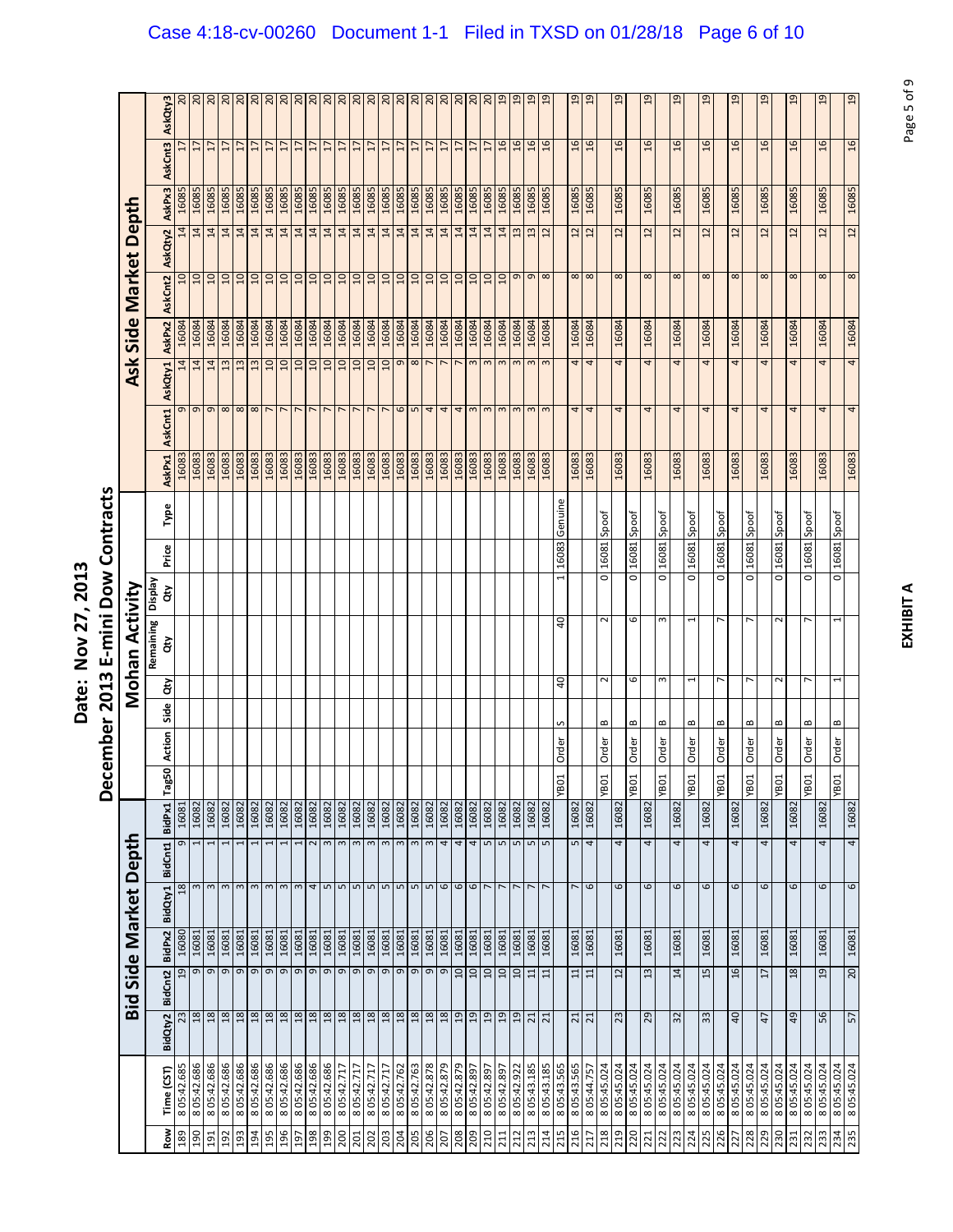|                       | AskQty3            |             | 19          | $\overline{a}$             |               |                    |                        |             |               | <u>၅</u>       |                    |                     |            |                     |                   |                    | $\overline{a}$  | 19                                        | $\overline{a}$         | $\overline{a}$                          | $\frac{8}{2}$ |             | $\frac{8}{2}$   | $18$                           | $18\,$         | $\overline{a}$  |             | $\overline{5}$  |                    |                    | $\overline{5}$  |             | $\frac{9}{2}$             | $\overline{a}$ |                    | <u>၅</u>      |             | $\overline{a}$  |                          | $\overline{a}$  |             | 19             |                    | $^{29}$       |                                    |
|-----------------------|--------------------|-------------|-------------|----------------------------|---------------|--------------------|------------------------|-------------|---------------|----------------|--------------------|---------------------|------------|---------------------|-------------------|--------------------|-----------------|-------------------------------------------|------------------------|-----------------------------------------|---------------|-------------|-----------------|--------------------------------|----------------|-----------------|-------------|-----------------|--------------------|--------------------|-----------------|-------------|---------------------------|----------------|--------------------|---------------|-------------|-----------------|--------------------------|-----------------|-------------|----------------|--------------------|---------------|------------------------------------|
|                       | AskCnt3            |             | 16          | $\frac{1}{6}$              |               |                    |                        |             |               | $\frac{1}{6}$  |                    |                     |            |                     |                   |                    | $\overline{16}$ | $\frac{1}{6}$                             | $\overline{a}$         | 16                                      | 15            |             | 15              | 15                             | 15             | $\frac{6}{2}$   |             | $\overline{a}$  |                    |                    | $\frac{1}{6}$   |             | $\frac{1}{6}$             | $\overline{a}$ |                    | $\frac{1}{6}$ |             | $\mathfrak{a}$  |                          | $\frac{6}{2}$   |             | $\overline{a}$ |                    | $\frac{9}{2}$ |                                    |
|                       | AskPx3             |             | 16085       | 16085                      |               |                    |                        |             |               | 16085          |                    |                     |            |                     |                   |                    | 16085           | 16085                                     | 16085                  | 16085                                   | 16085         |             | 16085           | 16085                          | 16085          | 16085           |             | 16085           |                    |                    | 16085           |             | 16085                     | 16085          |                    | 16085         |             | 16085           |                          | 16085           |             | 16085          |                    | 16085         |                                    |
|                       | AskQty2            |             | 12          | $12 \overline{ }$          |               |                    |                        |             |               | $\overline{c}$ |                    |                     |            |                     |                   |                    | 12              | $\overline{12}$                           | 12                     | 12                                      | 12            |             | $\overline{12}$ | 12                             | 11             | $\overline{11}$ |             | $\overline{12}$ |                    |                    | $\overline{12}$ |             | 12                        | $\overline{c}$ |                    | 22            |             | $\overline{12}$ |                          | $\overline{12}$ |             | $\overline{c}$ |                    | $12 \n$       |                                    |
|                       | AskCnt2            |             | $\infty$    | $\infty$                   |               |                    |                        |             |               | $\infty$       |                    |                     |            |                     |                   |                    | $\infty$        | $\infty$                                  | $\infty$               | $\infty$                                | $\infty$      |             | $\infty$        | $\infty$                       | $\overline{ }$ |                 |             | $\infty$        |                    |                    | $\infty$        |             | $\infty$                  | $\infty$       |                    | $\infty$      |             | $\infty$        |                          | $\infty$        |             | $\infty$       |                    | 8             |                                    |
| Ask Side Market Depth | AskPx2             |             | 16084       | 16084                      |               |                    |                        |             |               | 16084          |                    |                     |            |                     |                   |                    | 16084           | 16084                                     | 16084                  | 16084                                   | 16084         |             | 16084           | 16084                          | 16084          | 16084           |             | 16084           |                    |                    | 16084           |             | 16084                     | 16084          |                    | 16084         |             | 16084           |                          | 16084           |             | 16084          |                    | 16084         |                                    |
|                       | AskQty1            |             | 4           | 4                          |               |                    |                        |             |               | 1              |                    |                     |            |                     |                   |                    | 1               | 1                                         | 1                      | I                                       | 1             |             |                 | 1                              | 1              |                 |             | 1               |                    |                    | 1               |             | 1                         | 1              |                    |               |             | 1               |                          |                 |             | 1              |                    | 1             |                                    |
|                       |                    |             | 4           | 4                          |               |                    |                        |             |               |                |                    |                     |            |                     |                   |                    | J               | J                                         | $\mathbf{\overline{}}$ | 1                                       |               |             |                 | $\mathbf{\mathbf{\mathsf{H}}}$ | H              |                 |             | $\mathbf \tau$  |                    |                    | 1               |             | 1                         |                |                    |               |             |                 |                          |                 |             |                |                    | 1             |                                    |
|                       | AskCnt1            |             |             |                            |               |                    |                        |             |               |                |                    |                     |            |                     |                   |                    |                 |                                           |                        |                                         |               |             |                 |                                |                |                 |             |                 |                    |                    |                 |             |                           |                |                    |               |             |                 |                          |                 |             |                |                    |               |                                    |
|                       | AskPx1             |             | 16083       | 16083                      |               |                    |                        |             |               | 16083          |                    |                     |            |                     |                   |                    | 16083           | 16083                                     | 16083                  | 16083                                   | 16083         |             | 16083           | 16083                          | 16083          | 16083           |             | 16083           |                    |                    | 16083           |             | 16083                     | 16083          |                    | 16083         |             | 16083           |                          | 16083           |             | 16083          |                    | 16083         |                                    |
|                       | Type               | Spoof       |             | Spoof                      | 16083 Genuine | Genuine            | Genuine                | Genuine     | 16083 Genuine |                | 16083 Genuine      | Genuine             | Genuine    | Genuine             | Genuine           | Genuine            |                 |                                           |                        |                                         |               | Genuine     |                 |                                |                |                 | Genuine     |                 | 16083 Genuine      |                    |                 |             | Spoof                     |                | Spoof              |               | Spoof       |                 | Spoof                    |                 | Spoof       |                | Spoof              |               | 0 16083 Genuine<br>0 16083 Genuine |
|                       | Price              | 16081       |             | 16081                      |               | 16083              | 16083                  | 16083       |               |                |                    | 16083               | 16083      | 16083               | 16083             | 16083              |                 |                                           |                        |                                         |               | 16083       |                 |                                |                |                 | 16083       |                 |                    | 16082 Spoof        |                 | 16082 Spoof | 16082                     |                | 16082              |               | 16082       |                 | 16082                    |                 | 16082       |                | 16082              |               |                                    |
|                       | Veldsig<br>ξ       | 0           |             | $\overline{\circ}$         | Ō             | $\overline{\circ}$ | $\overline{\circ}$     | ō           | ō             |                | $\overline{\circ}$ | ō                   | ō          | $\overline{\circ}$  | ō                 | $\overline{\circ}$ |                 |                                           |                        |                                         |               | o           |                 |                                |                |                 | ō           |                 | $\overline{\circ}$ | $\overline{\circ}$ |                 | Ō           | $\overline{\circ}$        |                | $\overline{\circ}$ |               | O           |                 | $\overline{\circ}$       |                 | O           |                | $\overline{\circ}$ |               |                                    |
| Mohan Activity        | Remaining<br>ਰੋਂ   | $\sim$      |             | 1                          | 59            | 38                 | 57                     | 36          | 5£            |                | 34                 | 33                  | 32         | 51                  | 30                | 29                 |                 |                                           |                        |                                         |               | 28          |                 |                                |                |                 | 27          |                 | 26                 | ${}^{\circ}$       |                 | ∼           | 6                         |                | 4                  |               | 4           |                 |                          |                 | 4           |                | 6                  |               | 25<br>24                           |
|                       | άŅ                 | $\infty$    |             | 1                          | 1             | 1                  | 1                      | 1           | 1             |                | 1                  | 1                   | 1          | 1                   | 1                 | 1                  |                 |                                           |                        |                                         |               | 1           |                 |                                |                |                 | 1           |                 | 1                  | $\infty$           |                 | 7           | 6                         |                | 4                  |               | 4           |                 | $\overline{\phantom{0}}$ |                 | 4           |                | 6                  |               | $\mathbf{1}$<br>1                  |
|                       | Side               | $\bf{m}$    |             | B                          | S             | S                  | S                      | S           | S             |                | S                  | S                   | S          | S                   | S                 | S                  |                 |                                           |                        |                                         |               | S           |                 |                                |                |                 | S           |                 | S                  | B                  |                 | B           | ≃                         |                | B                  |               | $\bf{m}$    |                 | $\bf{c}$                 |                 | $\bf{m}$    |                | $\bf{m}$           |               | S<br>S                             |
|                       | <b>Action</b>      | Order       |             | <b>Order</b>               | Trade         | Trade              | Trade                  | Trade       | Trade         |                | Trade              | Trade               | Trade      | Trade               | Trade             | Trade              |                 |                                           |                        |                                         |               | Trade       |                 |                                |                |                 | Trade       |                 | <b>Trade</b>       | Order              |                 | Order       | Order                     |                | Order              |               | Order       |                 | Order                    |                 | Order       |                | Order              |               | Trade<br>Trade                     |
|                       | $\frac{50}{2}$     | <b>TOBA</b> |             | YBO1                       |               |                    | $\frac{1}{\sqrt{100}}$ | <b>TOBA</b> | <b>TOBA</b>   |                |                    | <b>YBO1</b><br>YBO1 |            | <b>YBO1</b><br>YBO1 | <b>TOBA</b>       |                    |                 |                                           |                        |                                         |               | YB01        |                 |                                |                |                 | YBO1        |                 | <b>TOBA</b>        |                    |                 | YBO1        | <b>YB01</b>               |                | YB01               |               | YB01        |                 | YBO1                     |                 | YB01        |                | YB01               |               | TOBAL<br>TOBA                      |
|                       |                    |             | 16082       | 16082                      |               |                    |                        |             |               | 16082          |                    |                     |            |                     |                   |                    | 16082           | 16082                                     | 16082                  | 16082                                   | 16082         |             | 16082           | 16082                          | 16082          | 16082           |             | 16082           |                    |                    | 16082           |             | 16082                     | 16082          |                    | 16082         |             | 16082           |                          | 16082           |             | 16082          |                    | 16082         |                                    |
|                       | BidCnt1 BidPx1 Tag |             | 4           | 4                          |               |                    |                        |             |               | 4              |                    |                     |            |                     |                   |                    |                 | 567                                       |                        | $\overline{ }$                          |               |             | 8               | $\frac{8}{2}$                  |                |                 |             | $^{\circ}$      |                    |                    | 9               |             | $\overline{a}$            | 11             |                    | 12            |             | 13              |                          | 14              |             | 15             |                    | 16            |                                    |
| Bid Side Market Depth | BidPx2 BidQty1     |             | 6           | 6                          |               |                    |                        |             |               | 6              |                    |                     |            |                     |                   |                    |                 | $10 \overline{a}$                         |                        | $\begin{array}{c} 11 \\ 11 \end{array}$ |               |             | 12              | $\frac{12}{12}$                |                | 12              |             | 12              |                    |                    | 20              |             | 27                        | 33             |                    | 57            |             | 41              |                          | 42              |             | 46             |                    | 52            |                                    |
|                       |                    |             | 16081       | 16081                      |               |                    |                        |             |               | 16081          |                    |                     |            |                     |                   |                    | 16081           | 16081                                     | 16081                  | 16081                                   | 16081         |             | 16081           | 16081                          | 16081          | 16081           |             | 16081           |                    |                    | 16081           |             | 16081                     | 16081          |                    | 16081         |             | 16081           |                          | 16081           |             | 16081          |                    | 16081         |                                    |
|                       | BidCnt2            |             | 21          | 22                         |               |                    |                        |             |               | 22             |                    |                     |            |                     |                   |                    |                 | $\frac{2}{2}$ $\frac{2}{2}$ $\frac{2}{2}$ |                        |                                         |               |             |                 | $\frac{2}{2}$ $\frac{2}{2}$    |                |                 |             | 22              |                    |                    | 22              |             | 22                        | 22             |                    | 22            |             | 22              |                          | 22              |             | 22             |                    | 22            |                                    |
|                       | BidQty2            |             | 60          | 61                         |               |                    |                        |             |               | 61             |                    |                     |            |                     |                   |                    |                 | <b>៤</b> ៤                                |                        | 61<br>61                                |               |             | $61\,$          | 61<br>61                       |                |                 |             | $61\,$          |                    |                    | 61              |             | 61                        | 61             |                    | $61\,$        |             | $61\,$          |                          | 61              |             | $61$           |                    | $61\,$        |                                    |
|                       |                    |             |             |                            |               |                    |                        |             |               |                |                    |                     |            |                     |                   |                    |                 |                                           |                        |                                         |               |             |                 |                                |                |                 |             |                 |                    |                    |                 |             |                           |                |                    |               |             |                 |                          |                 |             |                |                    |               |                                    |
|                       | Time (CST)         | 8 05:45.024 | 8 05:45.024 | 8 05:45.024<br>8 05:45.024 | 8 05:45.117   | 8 05:45.11         | 8 05:45.117            | 8 05:45.117 | 8 05:45.117   | 8 05:45.117    | 805:45.118         | 805:45.118          | 805:45.118 | 805:45.118          | 805:45.118        | 805:45.118         | 805:45.118      | 805:45.118                                | 805:45.118             | 805:45.118                              | 805:45.118    | 8 05:45.119 | 8 05:45.119     | 8 05:45.119                    | 8 05:45.119    | 8 05:45.119     | 8 05:45.120 | 8 05:45.121     | 8 05:46.239        | 8 05:46.239        | 8 05:46.239     | 8 05:46.239 | 8 05:46.239<br>805:46.239 | 805:46.239     | 8 05:46.239        | 8 05:46.239   | 8 05:46.239 | 8 05:46.239     | 8 05:46.239              | 8 05:46.239     | 8 05:46.239 | 8 05:46.239    | 8 05:46.239        | 8 05:46.239   | 8 05:46.240<br>8 05:46.240         |
|                       | Row                | 236         | 237         | 238                        | 239           | 241                | 242                    | 243         | 244           | 245            | 246                | 247                 | 248        | 249                 | <b>250</b><br>251 |                    |                 | 252                                       | 254                    | 255                                     | 256           | 257         | 258             | 259                            | 260            | 261             | 262         | 263             | 264                | 265                | 266             | 267         | 268<br>269                | 270            | 271                | 272           | 273         | 274             | 275                      | 276             | 277         | 278            | 279                | 281<br>280    | 282                                |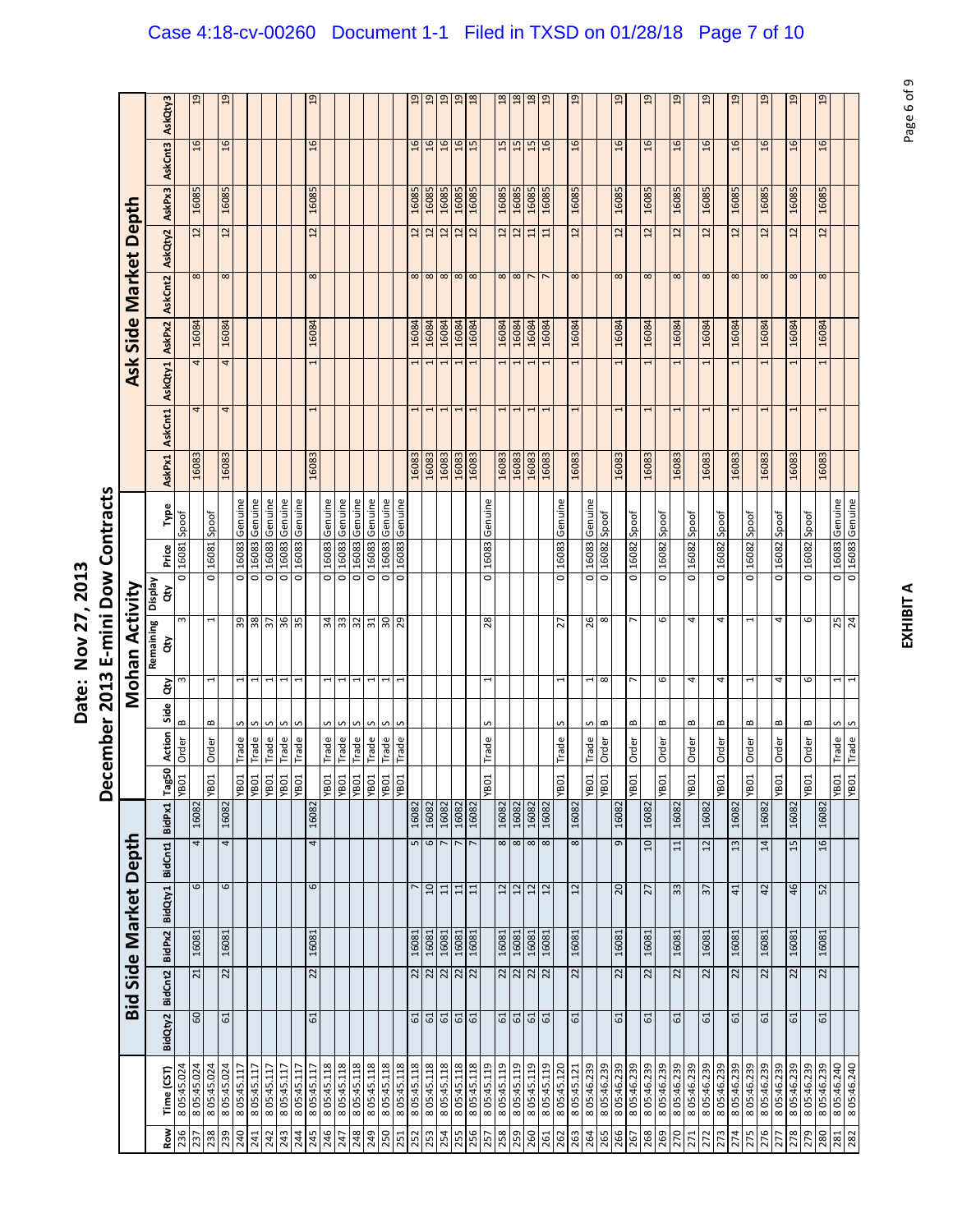|                  |             |               |                             |        | <b>Bid Side Market Depth</b>                                          |                 |        |                                     |              |      |                          | Mohan Activity  |              |       |         |               |                          | Ask                     |        | Side Market       |                 | Depth  |                 |                 |
|------------------|-------------|---------------|-----------------------------|--------|-----------------------------------------------------------------------|-----------------|--------|-------------------------------------|--------------|------|--------------------------|-----------------|--------------|-------|---------|---------------|--------------------------|-------------------------|--------|-------------------|-----------------|--------|-----------------|-----------------|
| <b>Row</b>       | Time (CST)  | BidQty2       | BidCnt2                     | BidPx2 | BidQty1                                                               | BidCnt1         | BidPx1 | 50<br>Tag                           | Action       | Side | $\tilde{g}$              | Remaining<br>ă  | Display<br>š | Price | Type    | <b>AskPx1</b> | AskCnt1                  | AskQty1                 | AskPx2 | AskCnt2           | AskQty2         | AskPx3 | AskCnt3         | AskQty3         |
| 283              | 8 05:46.240 |               |                             |        |                                                                       |                 |        | TOBA                                | Trade        | S    |                          | 23              | o            | 16083 | Genuine |               |                          |                         |        |                   |                 |        |                 |                 |
| 284              | 8 05:46.240 |               |                             |        |                                                                       |                 |        | <b>TOBA</b>                         | Trade        | S    |                          | $\overline{2}$  | ō            | 16083 | Genuine |               |                          |                         |        |                   |                 |        |                 |                 |
| 285              | 8 05:46.240 |               |                             |        |                                                                       |                 |        |                                     | Trade        | S    | $\mathbf{\overline{u}}$  | $\frac{21}{20}$ | ō            | 16083 | Genuine |               |                          |                         |        |                   |                 |        |                 |                 |
| 286              | 8 05:46.240 |               |                             |        |                                                                       |                 |        | $\frac{108 \lambda}{108 \lambda}$   | Trade        | S    |                          |                 | o            | 16083 | Genuine |               |                          |                         |        |                   |                 |        |                 |                 |
| 287              | 8 05:46.240 |               |                             |        |                                                                       |                 |        |                                     | Trade        | S    | 1                        | 19              | ō            | 16083 | Genuine |               |                          |                         |        |                   |                 |        |                 |                 |
| 288              | 8 05:46.240 |               |                             |        |                                                                       |                 |        | <b>TOBA</b>                         | Trade        | S    | $\overline{\phantom{0}}$ | 18              | ō            | 16083 | Genuine |               |                          |                         |        |                   |                 |        |                 |                 |
| 289              | 8 05:46.240 |               |                             |        |                                                                       |                 |        |                                     | Trade        | S    | $\overline{\phantom{0}}$ | $\overline{17}$ | ō            | 16083 | Genuine |               |                          |                         |        |                   |                 |        |                 |                 |
| 290              | 8 05:46.240 |               |                             |        |                                                                       |                 |        |                                     | <b>Trade</b> | S    | 1                        | 16              | o            | 16083 | Genuine |               |                          |                         |        |                   |                 |        |                 |                 |
| 291              | 8 05:46.240 |               |                             |        |                                                                       |                 |        |                                     | Trade        | S    | $\overline{\phantom{0}}$ | 15              | o            | 16083 | Genuine |               |                          |                         |        |                   |                 |        |                 |                 |
|                  | 8 05:46.240 |               |                             |        |                                                                       |                 |        |                                     | Trade        | S    | 1                        | $\overline{1}$  | ō            | 16083 | Genuine |               |                          |                         |        |                   |                 |        |                 |                 |
| $\frac{29}{293}$ | 8 05:46.240 |               |                             |        |                                                                       |                 |        |                                     | Trade        | S    | 1                        |                 | o            | 16083 | Genuine |               |                          |                         |        |                   |                 |        |                 |                 |
|                  | 8 05:46.240 |               |                             |        |                                                                       |                 |        |                                     | Trade        | S    | 1                        | $\frac{13}{11}$ | o            | 16083 | Genuine |               |                          |                         |        |                   |                 |        |                 |                 |
| 295              | 8 05:46.240 |               |                             |        |                                                                       |                 |        |                                     | Trade        | S    |                          |                 | O            | 16083 | Genuine |               |                          |                         |        |                   |                 |        |                 |                 |
| 296              | 8 05:46.240 |               | 22                          | 16081  |                                                                       | 16              | 16082  |                                     |              |      |                          |                 |              |       |         | 16083         |                          | 1                       | 16084  | $\infty$          | 22              | 16085  | $\frac{6}{2}$   | $\overline{a}$  |
| 797              | 8 05:46.240 | $\frac{1}{2}$ |                             | 16081  | $\frac{2}{3}$ $\frac{2}{3}$ $\frac{2}{3}$ $\frac{2}{3}$ $\frac{2}{3}$ | 16              | 16082  |                                     |              |      |                          |                 |              |       |         | 16083         | 1                        | 1                       | 16084  | $\infty$          | $\overline{12}$ | 16085  | 16              | 19              |
| 298              | 8 05:46.240 |               | $\frac{22}{22}$             | 16081  |                                                                       | 16              | 16082  |                                     |              |      |                          |                 |              |       |         | 16083         | $\overline{\phantom{0}}$ | 1                       | 16084  | $\infty$          | 12              | 16085  | 16              | 19              |
| 299              | 8 05:46.240 |               |                             | 16081  |                                                                       | 16              | 16082  |                                     |              |      |                          |                 |              |       |         | 16083         | 1                        | 1                       | 16084  | $\infty$          | $\overline{12}$ | 16085  | $\overline{a}$  | 19              |
|                  |             |               | $\frac{2}{2}$ $\frac{2}{2}$ |        |                                                                       |                 |        |                                     |              |      |                          |                 |              |       |         |               |                          |                         |        |                   |                 |        |                 |                 |
| 300              | 8 05:46.240 |               |                             | 16081  |                                                                       | 16              | 16082  |                                     |              |      |                          |                 |              |       |         | 16083         | 1                        | 1                       | 16084  | $\infty$          | $12$            | 16085  | $\overline{a}$  | 19              |
| 301              | 8 05:46.240 |               |                             | 16081  |                                                                       | 9T              | 16082  |                                     |              |      |                          |                 |              |       |         | 16083         |                          |                         | 16084  | $\infty$          | 12              | 16085  | 16              | 19              |
| 302              | 8 05:46.241 |               |                             |        |                                                                       |                 |        | <b>YBO1</b>                         | Trade        | S    |                          | ី               | o            | 16083 | Genuine |               |                          |                         |        |                   |                 |        |                 |                 |
| 303              | 8 05:46.241 |               |                             |        |                                                                       |                 |        | <b>TOBA</b>                         | Trade        | S    | $\overline{\phantom{0}}$ | $\sigma$        | o            | 16083 | Genuine |               |                          |                         |        |                   |                 |        |                 |                 |
| 304              | 8 05:46.241 |               |                             |        |                                                                       |                 |        | $\overline{MS}$                     | Trade        | S    | 1                        | $\infty$ $\sim$ | ō            | 16083 | Genuine |               |                          |                         |        |                   |                 |        |                 |                 |
| 305              | 8 05:46.241 |               |                             |        |                                                                       |                 |        |                                     | Trade        | S    | H                        |                 | o            | 16083 | Genuine |               |                          |                         |        |                   |                 |        |                 |                 |
| 306              | 8 05:46.241 |               |                             |        |                                                                       |                 |        |                                     | Trade        | S    | H                        | $\circ$         | ō            | 16083 | Genuine |               |                          |                         |        |                   |                 |        |                 |                 |
| 307              | 8 05:46.241 |               |                             |        |                                                                       |                 |        |                                     | Trade        | S    | 1                        |                 | o            | 16083 | Genuine |               |                          |                         |        |                   |                 |        |                 |                 |
| 808              | 8 05:46.241 |               |                             |        |                                                                       |                 |        | $\frac{ \mathbf{g} }{ \mathbf{g} }$ | Trade        | S    | S                        | $\sqrt{2}$      | o            | 16083 | Genuine |               |                          |                         |        |                   |                 |        |                 |                 |
| 309              | 8 05:46.241 | 5             | 22                          | 16081  | 52                                                                    | 16              | 16082  |                                     |              |      |                          |                 |              |       |         | 16083         |                          | 1                       | 16084  | G                 | $\frac{3}{2}$   | 16085  | $\frac{1}{2}$   | $\mathbf{5}$    |
| 310              | 8 05:46.241 |               | 16                          | 16082  | 1                                                                     |                 | 16083  |                                     |              |      |                          |                 |              |       |         | 16083         |                          |                         | 16084  | $\sigma$          | $\mathbf{r}$    | 16085  | $\overline{a}$  | $\overline{5}$  |
| 311              | 8 05:46.241 |               | $16$                        | 16082  | $\overline{\phantom{a}}$                                              |                 | 16083  |                                     |              |      |                          |                 |              |       |         | 16084         | $\sigma$                 | $\overline{13}$         | 16085  | $\frac{6}{2}$     | $\overline{a}$  | 16086  | 14              | 16              |
| 312              | 8 05:46.241 |               | 16                          | 16082  | $\overline{ }$                                                        |                 | 16083  |                                     |              |      |                          |                 |              |       |         | 16084         | $\sigma$                 | 13                      | 16085  | 16                | $\overline{a}$  | 16086  | 14              | 16              |
| 313              | 8 05:46.241 |               | 16                          | 16082  | $\overline{ }$                                                        |                 | 16083  |                                     |              |      |                          |                 |              |       |         | 16084         | $\infty$                 | 12                      | 16085  | $\overline{a}$    | $\overline{a}$  | 16086  | 14              | 16              |
| 314              | 8 05:46.242 |               | 16                          | 16082  |                                                                       |                 | 16083  |                                     |              |      |                          |                 |              |       |         | 16084         | $\infty$                 | $\overline{12}$         | 16085  | $\mathfrak{a}$    | $\overline{a}$  | 16086  | $\overline{1}$  | 16              |
| 315              | 8 05:46.242 |               | 16                          | 16082  |                                                                       | 2               | 16083  |                                     |              |      |                          |                 |              |       |         | 16084         |                          | 12                      | 16085  | 16                | 19              | 16086  | 14              | 16              |
| 316              | 8 05:46.242 |               | 22                          | 16081  |                                                                       | 16              | 16082  |                                     |              |      |                          |                 |              |       |         | 16084         | $\infty$ $\infty$        | 12                      | 16085  | $\overline{a}$    | 19              | 16086  | $\overline{1}$  | 16              |
| 317              | 8 05:46.242 |               |                             | 16081  |                                                                       | 16              | 16082  |                                     |              |      |                          |                 |              |       |         | 16084         | $\infty$                 | 12                      | 16085  | 16                | 19              | 16086  | 14              | 16              |
| 318              | 8 05:46.242 |               |                             | 16081  |                                                                       | 16              | 16082  |                                     |              |      |                          |                 |              |       |         | 16084         |                          | 12                      | 16085  | $\overline{a}$    | 19              | 16086  | 14              | 16              |
| 319              | 8 05:46.242 |               | 2  2  2  2  2               | 16081  |                                                                       | $\frac{16}{16}$ | 16082  |                                     |              |      |                          |                 |              |       |         | 16084         | $\frac{8}{8}$            |                         | 16085  | $\frac{16}{16}$   | $\overline{a}$  | 16086  | $\frac{14}{14}$ |                 |
| 320              | 8 05:46.242 |               |                             | 16081  |                                                                       |                 | 16082  |                                     |              |      |                          |                 |              |       |         | 16084         |                          | $\frac{2}{12}$          | 16085  |                   | 6T              | 16086  |                 | $\frac{16}{16}$ |
| 321              | 8 05:46.242 |               |                             | 16081  |                                                                       | 16              | 16082  |                                     |              |      |                          |                 |              |       |         | 16084         | $\infty$                 | 12                      | 16085  | 16                | 19              | 16086  | 14              | 16              |
| 322              | 8 05:46.242 |               |                             | 16081  |                                                                       | 16              | 16082  |                                     |              |      |                          |                 |              |       |         | 16084         | $\infty$                 | $\overline{12}$         | 16085  | 16                | 19              | 16086  | 15              | 19              |
| 323              | 8 05:46.242 |               | $\overline{22}$             | 16081  |                                                                       | $\mathfrak{a}$  | 16082  |                                     |              |      |                          |                 |              |       |         | 16084         | $\infty$                 | $\overline{12}$         | 16085  | 16                | $\overline{a}$  | 16086  | 15              | $\overline{a}$  |
| 324              | 8 05:46.242 |               |                             | 16081  |                                                                       | 16              | 16082  |                                     |              |      |                          |                 |              |       |         | 16084         | $\infty$                 | 12                      | 16085  | $\overline{a}$    | $\overline{a}$  | 16086  | 15              | $\overline{a}$  |
| 325              | 8 05:46.242 |               | $\frac{22}{22}$             | 16081  |                                                                       | 16              | 16082  |                                     |              |      |                          |                 |              |       |         | 16084         | $\infty$                 | 12                      | 16085  | 16                | $\overline{a}$  | 16086  | 15              | 19              |
| 326              | 8 05:46.242 |               | 22                          | 16081  |                                                                       | 16              | 16082  |                                     |              |      |                          |                 |              |       |         | 16084         | $\infty$                 | 12                      | 16085  | 16                | $\overline{a}$  | 16086  | 15              | $\overline{19}$ |
| 327              | 8 05:46.242 |               |                             | 16081  |                                                                       | 16              | 16082  |                                     |              |      |                          |                 |              |       |         | 16083         |                          |                         | 16084  | $\infty$          | 12              | 16085  | $\mathfrak{a}$  | 19              |
| 328              | 8 05:46.242 | $\frac{d}{d}$ | $\frac{2}{2}$ $\frac{2}{2}$ | 16081  | $\frac{1}{2}$                                                         | $\frac{16}{17}$ | 16082  |                                     |              |      |                          |                 |              |       |         | 16083         |                          | 2                       | 16084  | $\infty$ $\infty$ | $\frac{12}{12}$ | 16085  | $\frac{9}{26}$  | $\frac{9}{19}$  |
|                  | 8 05:46.242 |               |                             | 16081  |                                                                       |                 | 16082  |                                     |              |      |                          |                 |              |       |         | 16083         |                          | $\overline{\mathbf{c}}$ | 16084  |                   |                 | 16085  |                 |                 |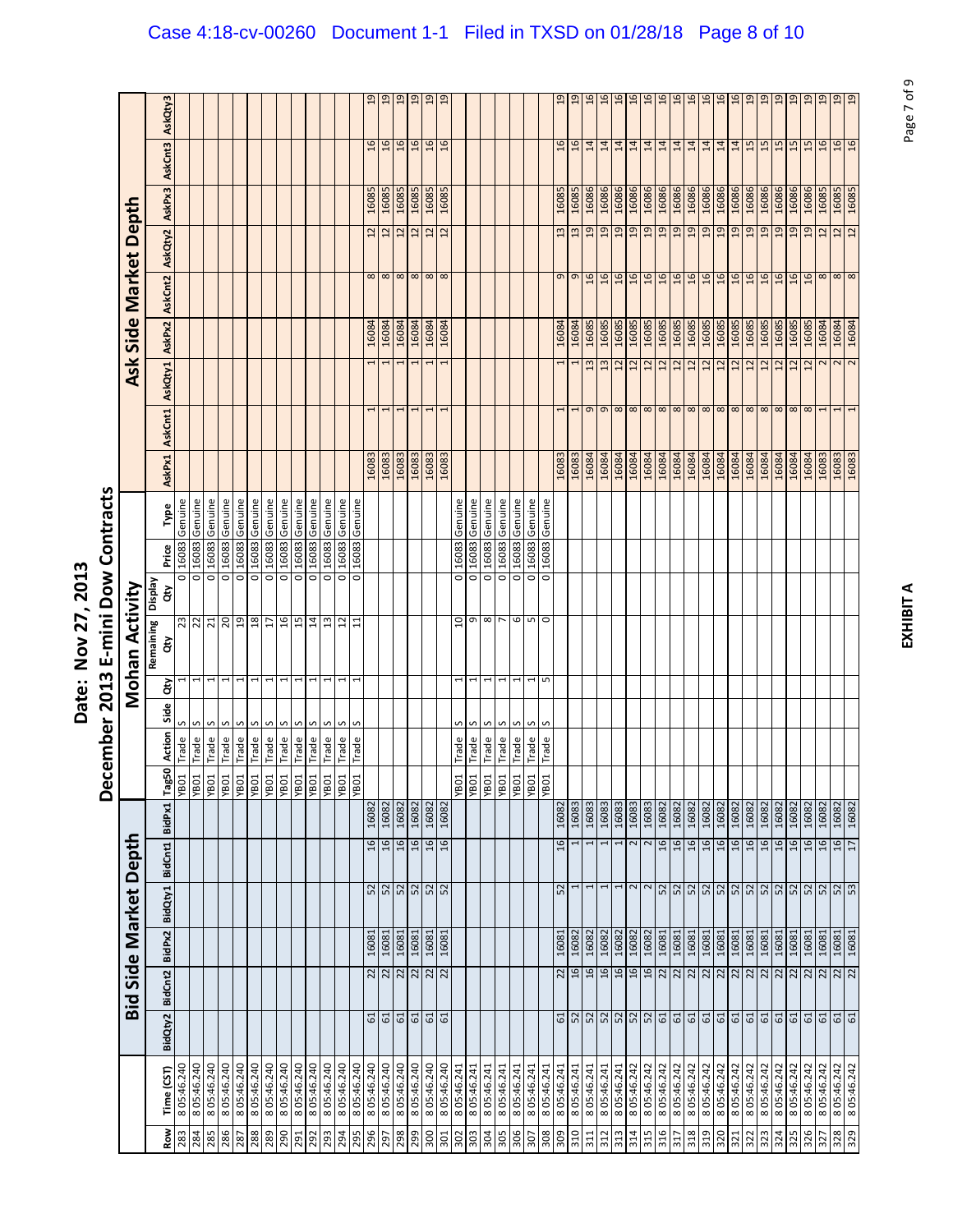|                       | AskQty3        |             | 5            | $\overline{5}$          | $\overline{5}$                                          | 19                | $\overline{a}$       | $\overline{5}$  | 9              | $^{29}$     | $\overline{a}$  | $^{9}$                            | $\overline{a}$    | 9                                                                                                                                                                                                                                                                                                                                                                                                         | 19          | $\overline{a}$ | $\overline{19}$ | $\overline{5}$  | $\overline{5}$              | $\overline{5}$ | $_{19}$         | $\overline{19}$ | $\overline{a}$  | $\overline{a}$ | $\overline{5}$ | $^{9}$          | $^{29}$                                   | $\overline{5}$ | $\overline{a}$  | $\overline{a}$  | $^{2}$         | $\overline{a}$  | $\overline{a}$  | $\overline{a}$  | $^{29}$         | $\overline{a}$                                                                      | $^{9}$      | $\overline{a}$        | $\overline{a}$ |              | $\overline{a}$ |             | $\overline{5}$  |              | $\overline{5}$ |             | 19              |
|-----------------------|----------------|-------------|--------------|-------------------------|---------------------------------------------------------|-------------------|----------------------|-----------------|----------------|-------------|-----------------|-----------------------------------|-------------------|-----------------------------------------------------------------------------------------------------------------------------------------------------------------------------------------------------------------------------------------------------------------------------------------------------------------------------------------------------------------------------------------------------------|-------------|----------------|-----------------|-----------------|-----------------------------|----------------|-----------------|-----------------|-----------------|----------------|----------------|-----------------|-------------------------------------------|----------------|-----------------|-----------------|----------------|-----------------|-----------------|-----------------|-----------------|-------------------------------------------------------------------------------------|-------------|-----------------------|----------------|--------------|----------------|-------------|-----------------|--------------|----------------|-------------|-----------------|
|                       | AskCnt3        |             | 16           | 16                      | $\overline{5}$                                          | $\overline{a}$    | $\overline{5}$       | 15              | 15             | 15          | 15              |                                   |                   | $\begin{array}{c c c c c} \hline \text{15} & \text{16} & \text{17} \\\hline \text{26} & \text{18} & \text{19} & \text{19} \\\hline \text{27} & \text{28} & \text{29} & \text{20} \\\hline \text{28} & \text{29} & \text{20} & \text{21} \\\hline \text{29} & \text{20} & \text{21} & \text{22} & \text{23} \\\hline \text{20} & \text{22} & \text{23} & \text{24} & \text{25} \\\hline \text{21} & \text$ |             | 15             | 15              | 15              | 15                          | 15             | 15              | 15              | 15              | 15             | 15             | 5T              | 15                                        | 15             | 15              | 15              | 15             | 15              | 15              | 15              | 15              | 15                                                                                  | 15          | 15                    | 15             |              | 15             |             | 15              |              | 15             |             | 15              |
|                       | AskPx3         | 16085       | 16085        | 16085                   | 16085                                                   | 16085             | 16085                | 16086           | 16086          | 16086       | 16086           | 16086                             | 16086             | 16086                                                                                                                                                                                                                                                                                                                                                                                                     | 16086       | 16086          | 16086           | 16086           | 16086                       | 16086          | 16086           | 16086           | 16086           | 16086          | 16086          | 16086           | 16086                                     | 16086          | 16086           | 16086           | 16086          | 16086           | 16086           | 16086           | 16086           | 16086                                                                               | 16086       | 16086                 | 16086          |              | 16086          |             | 16086           |              | 16086          |             | 16086           |
| Depth                 | AskQty2        | 13          | 13           | 13                      | 13                                                      | 13                | 13                   | 19              | 19             | 19          | 19              | $\overline{5}$                    | 19                | 19                                                                                                                                                                                                                                                                                                                                                                                                        | 6T          | 19             | 19              | $\overline{a}$  | $\overline{a}$              | $\overline{a}$ | 19              | 19              | $\overline{a}$  | 19             | 19             | 19              | 20                                        | 0z             | 20              | 20              | 20             | 07              | $\frac{20}{20}$ |                 | $\frac{20}{20}$ |                                                                                     | 02          | $\overline{5}$        | $\overline{a}$ |              | 20             |             | $\overline{c}$  |              | 20             |             | 20              |
| <b>Side Market</b>    | AskCnt2        |             | $\sigma$     | $\sigma$                | $\sigma$                                                | $\sigma$          | $\sigma$             | 16              | 16             | 16          | 16              | $\overline{5}$                    | 16                | 16                                                                                                                                                                                                                                                                                                                                                                                                        | 16          | 16             | 16              | 16              | 16                          | 16             | 16              | $\overline{a}$  | 16              | 16             | 16             | 16              | $\overline{1}$                            | 17             | $\overline{17}$ | $\overline{1}$  | $\overline{1}$ | $\overline{17}$ | H               | $\overline{17}$ | H               | $\overline{17}$                                                                     | H           | $\overline{17}$       | H              |              | Ħ              |             | 17              |              | $\overline{1}$ |             | $\overline{17}$ |
|                       | AskPx2         | 16084       | 16084        | 16084                   | 16084                                                   | 16084             | 16084                | 16085           | 16085          | 16085       | 16085           | 16085                             | 16085             | 16085                                                                                                                                                                                                                                                                                                                                                                                                     | 16085       | 16085          | 16085           | 16085           | 16085                       | 16085          | 16085           | 16085           | 16085           | 16085          | 16085          | 16085           | 16085                                     | 16085          | 16085           | 16085           | 16085          | 16085           | 16085           | 16085           | 16085           | 16085                                                                               | 16085       | 16085                 | 16085          |              | 16085          |             | 16085           |              | 16085          |             | 16085           |
|                       |                |             | $\mathbf{z}$ | $\overline{\mathbf{c}}$ | $\mathbf{\Omega}$                                       | $\mathbf{\Omega}$ | $\mathbf{\tilde{z}}$ | 13              | 13             | $13$        | $\overline{13}$ | $13$                              | 13                | 13                                                                                                                                                                                                                                                                                                                                                                                                        | 13          | 13             | 13              | $\overline{13}$ | $\overline{13}$             | 13             | 13              | 13              | 13              | 13             | $\frac{1}{2}$  |                 | $R^2$                                     |                | $\overline{5}$  | 52              | 29             |                 | R R R R R R     |                 |                 |                                                                                     |             |                       | <b>PS</b>      |              | 29             |             | 29              |              | 29             |             | 29              |
| Ask                   | AskQty1        |             |              |                         |                                                         |                   |                      |                 | $\sigma$       | $\sigma$    | $\sigma$        | $\sigma$                          | $\mathsf{\Theta}$ | $\sigma$                                                                                                                                                                                                                                                                                                                                                                                                  | $\sigma$    | G              | $\sigma$        | $\sigma$        |                             | $\sigma$       | $\sigma$        |                 |                 |                |                |                 |                                           |                |                 |                 |                |                 |                 |                 |                 |                                                                                     |             |                       |                |              |                |             |                 |              |                |             |                 |
|                       | AskCnt1        |             |              |                         |                                                         |                   |                      | $\sigma$        |                |             |                 |                                   |                   |                                                                                                                                                                                                                                                                                                                                                                                                           |             |                |                 |                 | $\sigma$                    |                |                 | $\sigma$        | e               | e              | 10             | $\overline{11}$ | $\overline{1}$                            | $\Xi$          | 11              | $\overline{11}$ | $\Xi$          | 11              | 11              | 11              | $\Xi$           | $\Xi$                                                                               | H,          | $\overline{11}$       | 11             |              | $\Xi$          |             | $\overline{11}$ |              | $\overline{1}$ |             | 11              |
|                       | <b>AskPx1</b>  | 16083       | 16083        | 16083                   | 16083                                                   | 16083             | 16083                | 16084           | 16084          | 16084       | 16084           | 16084                             | 16084             | 16084                                                                                                                                                                                                                                                                                                                                                                                                     | 16084       | 16084          | 16084           | 16084           | 16084                       | 16084          | 16084           | 16084           | 16084           | 16084          | 16084          | 16084           | 16084                                     | 16084          | 16084           | 16084           | 16084          | 16084           | 16084           | 16084           | 16084           | 16084                                                                               | 16084       | 16084                 | 16084          |              | 16084          |             | 16084           |              | 16084          |             | 16084           |
|                       | Type           |             |              |                         |                                                         |                   |                      |                 |                |             |                 |                                   |                   |                                                                                                                                                                                                                                                                                                                                                                                                           |             |                |                 |                 |                             |                |                 |                 |                 |                |                |                 |                                           |                |                 |                 |                |                 |                 |                 |                 |                                                                                     |             |                       |                | Spoof        |                | Spoot       |                 | Spoof        |                | Spoof       |                 |
|                       | Price          |             |              |                         |                                                         |                   |                      |                 |                |             |                 |                                   |                   |                                                                                                                                                                                                                                                                                                                                                                                                           |             |                |                 |                 |                             |                |                 |                 |                 |                |                |                 |                                           |                |                 |                 |                |                 |                 |                 |                 |                                                                                     |             |                       |                | 16082        |                | 16082       |                 | 16082        |                | 16082       |                 |
|                       | Veldsig<br>έř  |             |              |                         |                                                         |                   |                      |                 |                |             |                 |                                   |                   |                                                                                                                                                                                                                                                                                                                                                                                                           |             |                |                 |                 |                             |                |                 |                 |                 |                |                |                 |                                           |                |                 |                 |                |                 |                 |                 |                 |                                                                                     |             |                       |                | 0            |                | $\circ$     |                 | $\circ$      |                | o           |                 |
| <b>Mohan Activity</b> | Remaining<br>ά |             |              |                         |                                                         |                   |                      |                 |                |             |                 |                                   |                   |                                                                                                                                                                                                                                                                                                                                                                                                           |             |                |                 |                 |                             |                |                 |                 |                 |                |                |                 |                                           |                |                 |                 |                |                 |                 |                 |                 |                                                                                     |             |                       |                | 0            |                | 0           |                 | $\circ$      |                | $\circ$     |                 |
|                       | đη             |             |              |                         |                                                         |                   |                      |                 |                |             |                 |                                   |                   |                                                                                                                                                                                                                                                                                                                                                                                                           |             |                |                 |                 |                             |                |                 |                 |                 |                |                |                 |                                           |                |                 |                 |                |                 |                 |                 |                 |                                                                                     |             |                       |                | $\infty$     |                | 1           |                 | r,           |                | 4           |                 |
|                       | Side           |             |              |                         |                                                         |                   |                      |                 |                |             |                 |                                   |                   |                                                                                                                                                                                                                                                                                                                                                                                                           |             |                |                 |                 |                             |                |                 |                 |                 |                |                |                 |                                           |                |                 |                 |                |                 |                 |                 |                 |                                                                                     |             |                       |                | $\mathbf{r}$ |                | $\bf{m}$    |                 | $\mathbf{m}$ |                | $\bf{c}$    |                 |
|                       | Action         |             |              |                         |                                                         |                   |                      |                 |                |             |                 |                                   |                   |                                                                                                                                                                                                                                                                                                                                                                                                           |             |                |                 |                 |                             |                |                 |                 |                 |                |                |                 |                                           |                |                 |                 |                |                 |                 |                 |                 |                                                                                     |             |                       |                | Cancel       |                | Cancel      |                 | Cancel       |                | Cancel      |                 |
|                       | 50<br>Tag      |             |              |                         |                                                         |                   |                      |                 |                |             |                 |                                   |                   |                                                                                                                                                                                                                                                                                                                                                                                                           |             |                |                 |                 |                             |                |                 |                 |                 |                |                |                 |                                           |                |                 |                 |                |                 |                 |                 |                 |                                                                                     |             |                       |                | YBO1         |                | <b>YB01</b> |                 | YB01         |                | <b>YB01</b> |                 |
|                       | BidPx1         | 16082       | 16082        | 16082                   | 16082                                                   | 16082             | 16082                | 16082           | 16082          | 16082       | 16082           | 16082                             | 16082             | 16082                                                                                                                                                                                                                                                                                                                                                                                                     | 16083       | 16083          | 16082           | 16082           | 16082                       | 16082          | 16082           | 16082           | 16082           | 16082          | 16082          | 16082           | 16082                                     | 16082          | 16082           | 16083           | 16083          | 16083           | 16083           | 16083           | 16082           | 16082                                                                               | 16082       | 16082                 | 16082          |              | 16082          |             | 16082           |              | 16082          |             | 16082           |
|                       | BidCnt1        | H           | 16           | 16                      | 16                                                      | 17                | $\overline{H}$       | $\overline{17}$ | $\overline{1}$ |             | $\frac{17}{17}$ |                                   | $\frac{17}{17}$   |                                                                                                                                                                                                                                                                                                                                                                                                           |             |                | $\overline{17}$ | 17              | 17                          | $\Gamma$       | $\overline{17}$ | $\overline{17}$ | $\overline{17}$ | $\overline{1}$ | $\Gamma$       | $\overline{1}$  | $\Gamma$                                  | 16             | 16              |                 |                |                 |                 |                 | 16              | 16                                                                                  |             | $\frac{16}{15}$       |                |              | 14             |             | 13              |              | 12             |             | 11              |
|                       | BidQty1        |             |              |                         | $R[X]R[X]R[X]R[X]R[X]R[X]R]T[-1]$                       |                   |                      |                 |                |             |                 |                                   |                   |                                                                                                                                                                                                                                                                                                                                                                                                           |             |                |                 |                 |                             |                |                 |                 |                 |                |                |                 |                                           |                |                 |                 |                |                 |                 |                 |                 | $\frac{5}{2}$ $\frac{5}{2}$ $\frac{1}{2}$ $\frac{1}{2}$ $\frac{1}{2}$ $\frac{1}{2}$ |             |                       |                |              | 40             |             | 39              |              | 32             |             | 28              |
|                       | BidPx2         | 16081       | 16081        | 16081                   | 16081                                                   | 16081             | 16081                | 16081           | 16081          | 16081       | 16081           | 16081                             | 16081             | 16081                                                                                                                                                                                                                                                                                                                                                                                                     | 16082       | 16082          | 16081           | 16081           | 16081                       | 16081          | 16081           | 16081           | 16081           | 16081          | 16081          | 16081           | 16081                                     | 16081          | 16081           | 16082           | 16082          | 16082           | 16082           | 16082           | 16081           | 16081                                                                               | 16081       | $\frac{16081}{16081}$ |                |              | 16081          |             | 16081           |              | 16081          |             | 16081           |
| Bid Side Market Depth | BidCnt2        | 22          | 22           |                         | $\frac{2}{2}$ $\frac{2}{2}$ $\frac{2}{2}$ $\frac{2}{2}$ |                   |                      |                 |                |             |                 | $\frac{2 2 2 2 2 1}{2 2 2 2 2 2}$ |                   |                                                                                                                                                                                                                                                                                                                                                                                                           |             | 17             | $\overline{22}$ | $\overline{22}$ | $\frac{2}{2}$ $\frac{2}{2}$ |                |                 |                 | 22              |                |                |                 | $\frac{2}{2}$ $\frac{2}{2}$ $\frac{2}{2}$ |                |                 | $\frac{22}{16}$ |                |                 | $\frac{16}{15}$ |                 |                 | $\frac{2}{2}$ $\frac{2}{2}$ $\frac{2}{2}$                                           |             |                       |                |              | 22             |             | 22              |              | 22             |             | 22              |
|                       | BidQty2        | 5           | 61           | 61                      |                                                         |                   |                      |                 |                |             |                 |                                   |                   |                                                                                                                                                                                                                                                                                                                                                                                                           |             |                |                 |                 |                             |                |                 |                 |                 |                |                |                 |                                           |                |                 |                 |                |                 |                 |                 |                 |                                                                                     |             |                       |                |              | 5              |             | $61\,$          |              | 61             |             | $61\,$          |
|                       |                |             |              |                         |                                                         |                   |                      |                 |                |             |                 |                                   |                   |                                                                                                                                                                                                                                                                                                                                                                                                           |             |                |                 |                 |                             |                |                 |                 |                 |                |                |                 |                                           |                |                 |                 |                |                 |                 |                 |                 |                                                                                     |             |                       |                |              |                |             |                 |              |                |             |                 |
|                       | Time (CST      | 8 05:46.243 | 8 05:46.243  | 8 05:46.243             | 8 05:46.243                                             | 8 05:46.243       | 8 05:46.243          | 8 05:46.243     | 8 05:46.243    | 8 05:46.243 | 8 05:46.243     | 8 05:46.243                       | 8 05:46.243       | 8 05:46.244                                                                                                                                                                                                                                                                                                                                                                                               | 8 05:46.246 | 8 05:46.246    | 805:46.246      | 8 05:46.246     | 8 05:46.246                 | 8 05:46.246    | 8 05:46.247     | 8 05:46.247     | 8 05:46.262     | 8 05:46.262    | 8 05:46.263    | 8 05:46.263     | 8 05:46.263                               | 8 05:46.742    | 8 05:46.807     | 8 05:46.889     | 8 05:46.889    | 8 05:46.890     | 8 05:46.890     | 8 05:46.890     | 8 05:46.890     | 068'97:50                                                                           | 8 05:46.891 | 805:46.891            | 805:47.08      | 805:47.085   | 805:47.08      | 805:47.085  | 805:47:085      | 805:47.085   | 805:47.085     | 805:47.085  | 805:47.085      |
|                       | <b>Row</b>     | 330         | 331          | 332                     | 333                                                     | 334               | 335                  | 336             | 337            | 338         | 339             | 340                               | 341               | 342                                                                                                                                                                                                                                                                                                                                                                                                       | 343         | 344            | 345             | 346             | 347                         | 348            | 349             | 350             | 351             | 352            | 353            | 354             | 355                                       | 356            | 357             | 358             | 359            | 360             | 361             | 362             | 363             | 364                                                                                 | 365         | 366                   | 367            | 368          | 369            | 370         | 371             | 372          | 373            | 374         | 375             |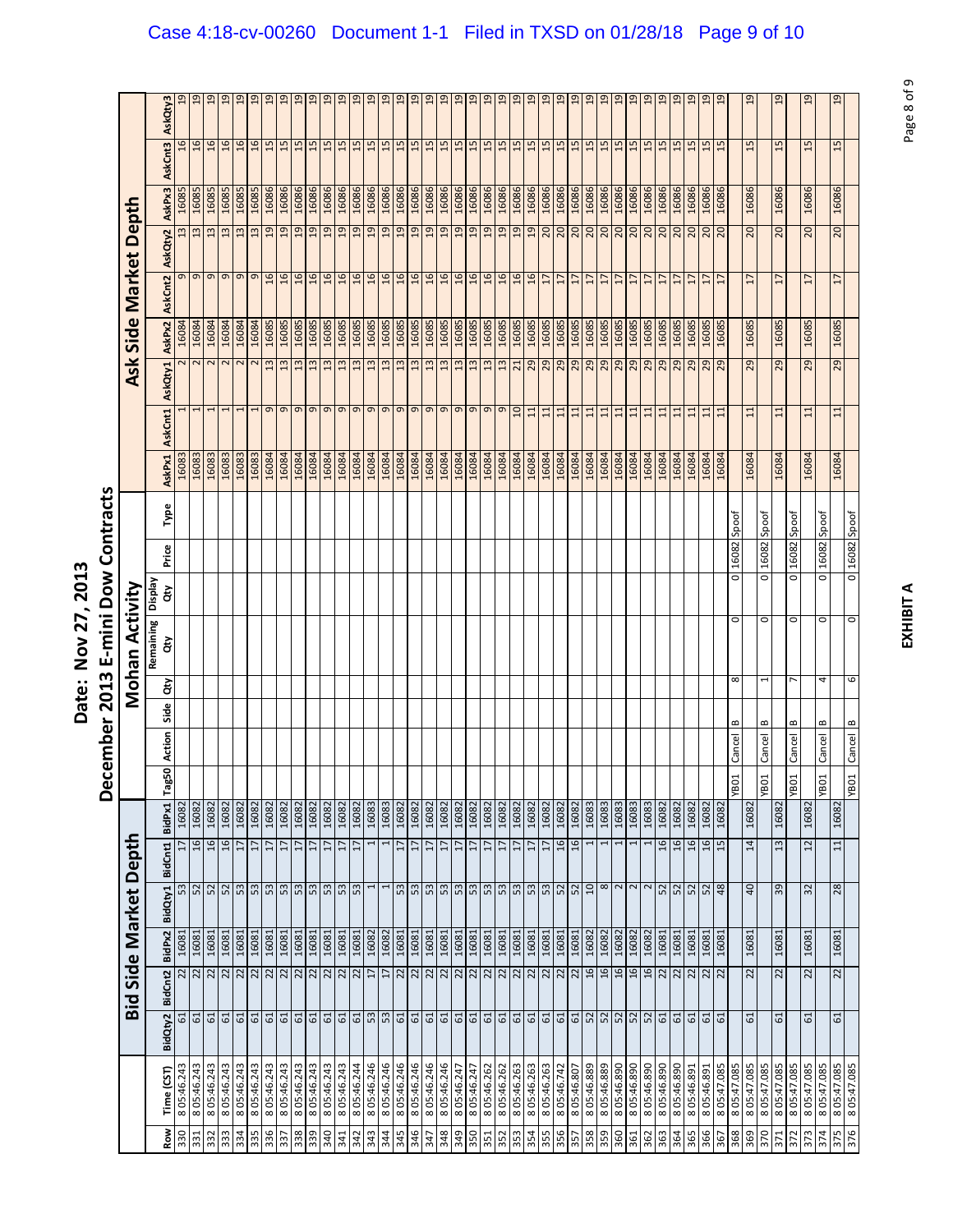|                       | AskQty3                | 19         |             | 19              |                      | 19                |            | 19         | $\overline{a}$            | 19             | 19          | 19         | 19              | 19               | 19             | 19                | 19              | 19              | 19              | 19              | $\overline{a}$  |             | $\frac{9}{2}$  |             | $\overline{5}$ |             | $^{29}$         |                   | $^{29}$         |             | $\overline{a}$  |              | 19             |             | $\overline{a}$ |             | $\overline{a}$ |                            | $\overline{a}$ |             | $\frac{9}{2}$   | 19                         |
|-----------------------|------------------------|------------|-------------|-----------------|----------------------|-------------------|------------|------------|---------------------------|----------------|-------------|------------|-----------------|------------------|----------------|-------------------|-----------------|-----------------|-----------------|-----------------|-----------------|-------------|----------------|-------------|----------------|-------------|-----------------|-------------------|-----------------|-------------|-----------------|--------------|----------------|-------------|----------------|-------------|----------------|----------------------------|----------------|-------------|-----------------|----------------------------|
|                       | AskCnt3                | 15         |             | 15              |                      | 15                |            |            | $\frac{15}{15}$           | 15             | 15          | 15         | 15              | 15               | 15             | $\frac{15}{15}$   |                 | 15              | 15              | 15              | 15              |             | 15             |             | 15             |             | 15              |                   | 15              |             | 15              |              | 15             |             | 15             |             | 15             |                            | 15             |             | 15              | 15                         |
|                       | AskPx3                 | 16086      |             | 16086           |                      | 16086             |            | 16086      | 16086                     | 16086          | 16086       | 16086      | 16086           | 16086            | 16086          | 16086             | 16086           | 16086           | 16086           | 16086           | 16086           |             | 16086          |             | 16086          |             | 16086           |                   | 16086           |             | 16086           |              | 16086          |             | 16086          |             | 16086          |                            | 16086          |             | 16086           | 16086                      |
|                       | AskQty2                | 20         |             | 20              |                      | $\overline{c}$    |            |            | ន $\overline{\mathsf{a}}$ | 20             | 20          | <b>DC</b>  | 20              | 20               | $\overline{0}$ | 20                | 20              | 20              | $\overline{20}$ | 19              | $\overline{a}$  |             | $\overline{a}$ |             | $\overline{a}$ |             | $\overline{a}$  |                   | $\overline{a}$  |             | $\overline{a}$  |              | $\overline{a}$ |             | 9              |             | 19             |                            | $\overline{a}$ |             | $\overline{a}$  | 19                         |
|                       | AskCnt2                | 17         |             | $\overline{17}$ |                      | 17                |            | L          | $\overline{1}$            | $\overline{1}$ | 17          | 17         | $\overline{17}$ | $\overline{17}$  | 17             | $\overline{17}$   | $\overline{17}$ | $\overline{17}$ | $\overline{17}$ | 16              | $\overline{16}$ |             | $\frac{6}{2}$  |             | $\overline{a}$ |             | $\frac{6}{2}$   |                   | 16              |             | 16              |              | 16             |             | $\overline{a}$ |             | $\frac{6}{2}$  |                            | $\frac{6}{1}$  |             | $\overline{16}$ | 16                         |
| Side Market Depth     | AskPx2                 | 16085      |             | 16085           |                      | 16085             |            | 16085      | 16085                     | 16085          | 16085       | 16085      | 16085           | 16085            | 16085          | 16085             | 16085           | 16085           | 16085           | 16085           | 16085           |             | 16085          |             | 16085          |             | 16085           |                   | 16085           |             | 16085           |              | 16085          |             | 16085          |             | 16085          |                            | 16085          |             | 16085           | 16085                      |
| Ask                   |                        | 29         |             | 29              |                      | 29                |            | 29         | 29                        | 29             | 29          | 29         | 29              | 29               | 29             | 29                | 29              | 29              | 29              | 29              | 29              |             | 29             |             | 29             |             | 29              |                   | 29              |             | 29              |              | 29             |             | 29             |             | 29             |                            | 29             |             | 29              | 29                         |
|                       | AskQty1                |            |             |                 |                      |                   |            |            |                           |                |             |            |                 |                  |                |                   |                 |                 |                 |                 |                 |             |                |             |                |             |                 |                   |                 |             |                 |              |                |             |                |             |                |                            |                |             |                 |                            |
|                       | AskCnt1                | $\Xi$      |             | 11              |                      | $\Xi$             |            | 11         | $\overline{11}$           | 11             | 11          | 11         | 11              | 11               | 11             | 11                | $\overline{1}$  | 11              | 11              | 11              | 11              |             | $\Xi$          |             | 11             |             | $\Xi$           |                   | $\overline{11}$ |             | $\overline{11}$ |              | 11             |             | $\Xi$          |             | $\Xi$          |                            | $\Xi$          |             | $\Xi$           | 11                         |
|                       | <b>AskPx1</b>          | 16084      |             | 16084           |                      | 16084             |            | 16084      | 16084                     | 16084          | 16084       | 16084      | 16084           | 16084            | 16084          | 16084             | 16084           | 16084           | 16084           | 16084           | 16084           |             | 16084          |             | 16084          |             | 16084           |                   | 16084           |             | 16084           |              | 16084          |             | 16084          |             | 16084          |                            | 16084          |             | 16084           | 16084                      |
|                       | Type                   |            | Spoof       |                 | Spoof                |                   | Spoof      |            |                           |                |             |            |                 |                  |                |                   |                 |                 |                 |                 |                 | Spoof       |                | Spoof       |                | Spoof       |                 | Spoof             |                 | Spoof       |                 | Spoof        |                | Spoof       |                | Spoof       |                | Spoof                      |                | Spoof       |                 | Spoof                      |
|                       | Price                  |            | 16082       |                 | 16082                |                   | 16082      |            |                           |                |             |            |                 |                  |                |                   |                 |                 |                 |                 |                 | 16081       |                | 16081       |                | 16081       |                 | 16081             |                 | 16081       |                 | 16081        |                | 16081       |                | 16081       |                | 16081                      |                | 16081       |                 | 16081                      |
|                       | Display<br>άŅ          |            | ō           |                 | $\overline{\bullet}$ |                   | ō          |            |                           |                |             |            |                 |                  |                |                   |                 |                 |                 |                 |                 | o           |                | ō           |                | o           |                 | ō                 |                 | ō           |                 | ō            |                | ō           |                | ō           |                | ō                          |                | ō           |                 | ō                          |
| Mohan Activity        | Remaining              |            | $\circ$     |                 | $\circ$              |                   | $\circ$    |            |                           |                |             |            |                 |                  |                |                   |                 |                 |                 |                 |                 | $\circ$     |                | 0           |                | $\circ$     |                 | 0                 |                 | $\circ$     |                 | $\circ$      |                | $\circ$     |                | $\circ$     |                | $\circ$                    |                | 0           |                 | 0                          |
|                       | $\mathbf{d}$           |            |             |                 |                      |                   |            |            |                           |                |             |            |                 |                  |                |                   |                 |                 |                 |                 |                 |             |                |             |                |             |                 |                   |                 |             |                 |              |                |             |                |             |                |                            |                |             |                 |                            |
|                       | έř                     |            | 6           |                 | 4                    |                   | 4          |            |                           |                |             |            |                 |                  |                |                   |                 |                 |                 |                 |                 | r           |                |             |                | 1           |                 | r                 |                 | $\sim$      |                 | $\mathsf{c}$ |                | r           |                | 6           |                | 1                          |                | $\sim$      |                 | S                          |
|                       | Side                   |            | $\bf{c}$    |                 | ≃                    |                   | ≃          |            |                           |                |             |            |                 |                  |                |                   |                 |                 |                 |                 |                 | B           |                | ≃           |                | ≃           |                 | ≃                 |                 | ≃           |                 | ≃            |                | B           |                | B           |                | ≃                          |                | B           |                 | ≃                          |
|                       | Action                 |            | Cancel      |                 | Cancel               |                   | Cancel     |            |                           |                |             |            |                 |                  |                |                   |                 |                 |                 |                 |                 | Cancel      |                | Cancel      |                | Cancel      |                 | Cancel            |                 | Cancel      |                 | Cancel       |                | Cancel      |                | Cancel      |                | Cancel                     |                | Cancel      |                 | Cancel                     |
|                       | ξŌ<br>lag<br>Tag       |            | <b>YBO1</b> |                 | YB01                 |                   | YB01       |            |                           |                |             |            |                 |                  |                |                   |                 |                 |                 |                 |                 | YB01        |                | YB01        |                | <b>VBO1</b> |                 | YB01              |                 | YB01        |                 | YB01         |                | <b>TOBA</b> |                | YB01        |                | YB01                       |                | YB01        |                 | YBO1                       |
|                       | BidPx1                 | 10 16082   |             | 16082           |                      | 16082             |            | 16082      | 16082                     | 16083          | 16083       | 16083      | 16083           | 16083            | 16083          | 16082             | 16082           | 16082           | 16082           | 16082           | 16082           |             | 16082          |             | 16082          |             | 16082           |                   | 16082           |             | 16082           |              | 16082          |             | 16082          |             | 16082          |                            | 16082          |             | 16082           | 16082                      |
|                       | BidCnt1                |            |             | 9               |                      | 8                 |            | 7          | 6                         | $\overline{ }$ | 1           |            | 1               |                  | $\sim$         | 6                 | 6               | 6               | 6               | 6               | 6               |             | 6              |             | 6              |             | 6               |                   | 6               |             | 6               |              | 6              |             | 6              |             | 6              |                            | 6              |             | 6               | 6                          |
| Bid Side Market Depth | BidQty1                | 22         |             | 16              |                      | $12 \overline{ }$ |            | 11         | 10                        | 10             | 10          | 10         |                 | $\mathbf \omega$ |                | $10 \overline{a}$ | 10              | 10              | 10              | 10              | 10              |             | 10             |             | $10 \,$        |             | 10              |                   | $10 \,$         |             | 10              |              | 10             |             | $\overline{a}$ |             | 10             |                            | 10             |             | $10 \,$         | 10                         |
|                       |                        | 16081      |             | 16081           |                      | 16081             |            | 16081      | 16081                     | 16082          | 16082       | 16082      | 16082           | 16082            | 16082          | 16081             | 16081           | 16081           | 16081           | 16081           | 16081           |             | 16081          |             | 16081          |             | 16081           |                   | 16081           |             | 16081           |              | 16081          |             | 16081          |             | 16081          |                            | 16081          |             | 16081           | 16081                      |
|                       |                        | 22         |             | 22              |                      | 22                |            |            | 22                        | 6              | 6           | 6          | 6               | 6                | $\overline{6}$ | 22                | 22              | 22              | 22              | $\frac{22}{21}$ |                 |             | 20             |             | 19             |             | 18              |                   | 17              |             | 16              |              | 15             |             | 14             |             | 13             |                            | 12             |             | 11              | 10                         |
|                       | BidQty2 BidCnt2 BidPx2 | 61         |             | 61              |                      | 51                |            |            | ದ ದ                       | 10             | OT.         | 10         | OT.             | OT.              | 0T             | $\mathfrak{S}1$   | 5               | 61              | 5               | $\frac{d}{d}$   |                 |             | 53             |             | 52             |             | $\overline{51}$ |                   | 44              |             | 42              |              | 39             |             | 32             |             | 26             |                            | 25             |             | 23              | 20                         |
|                       |                        |            |             |                 |                      |                   |            |            |                           |                |             |            |                 |                  |                |                   |                 |                 |                 |                 |                 |             |                |             |                |             |                 |                   |                 |             |                 |              |                |             |                |             |                |                            |                |             |                 |                            |
|                       | Time (CST)             | 805:47.085 | 805:47.085  | 805:47.085      | 805:47.085           | 805:47.085        | 805:47.085 | 805:47.085 | 805:47.085                | 8 05:47.091    | 8 05:47.091 | I60'41'508 | 8 05:47.092     | 8 05:47.092      | 8 05:47.092    | 8 05:47.092       | 8 05:47.092     | 8 05:47.092     | 805:47.092      | 8 05:47.390     | 8 05:47.391     | 8 05:47.421 | 8 05:47.421    | 8 05:47.421 | 8 05:47.421    | 8 05:47.421 | 8 05:47.421     | 8 05:47.421       | 8 05:47.421     | 8 05:47.421 | 8 05:47.421     | 8 05:47.421  | 8 05:47.421    | 8 05:47.421 | 8 05:47.421    | 8 05:47.421 | 8 05:47.421    | 8 05:47.421<br>8 05:47.421 |                | 8 05:47.421 | 8 05:47.421     | 8 05:47.421<br>8 05:47.421 |
|                       | Row                    | 377        | 378         | 379             | <b>086</b>           | 381               | 382        | 384        |                           | 385            | 386         | <b>387</b> | 388             | 389              | 390            |                   | 392             | 393             | 394             | 395             | 396             | <b>165</b>  | 398            | 399         | 400            | 401         |                 | $\frac{402}{403}$ | 404             | 405         | 406             | 407          | 408            | 409         | 410            | 411         | 412            | 413<br>414                 |                | 415         | 416             | 418<br>417                 |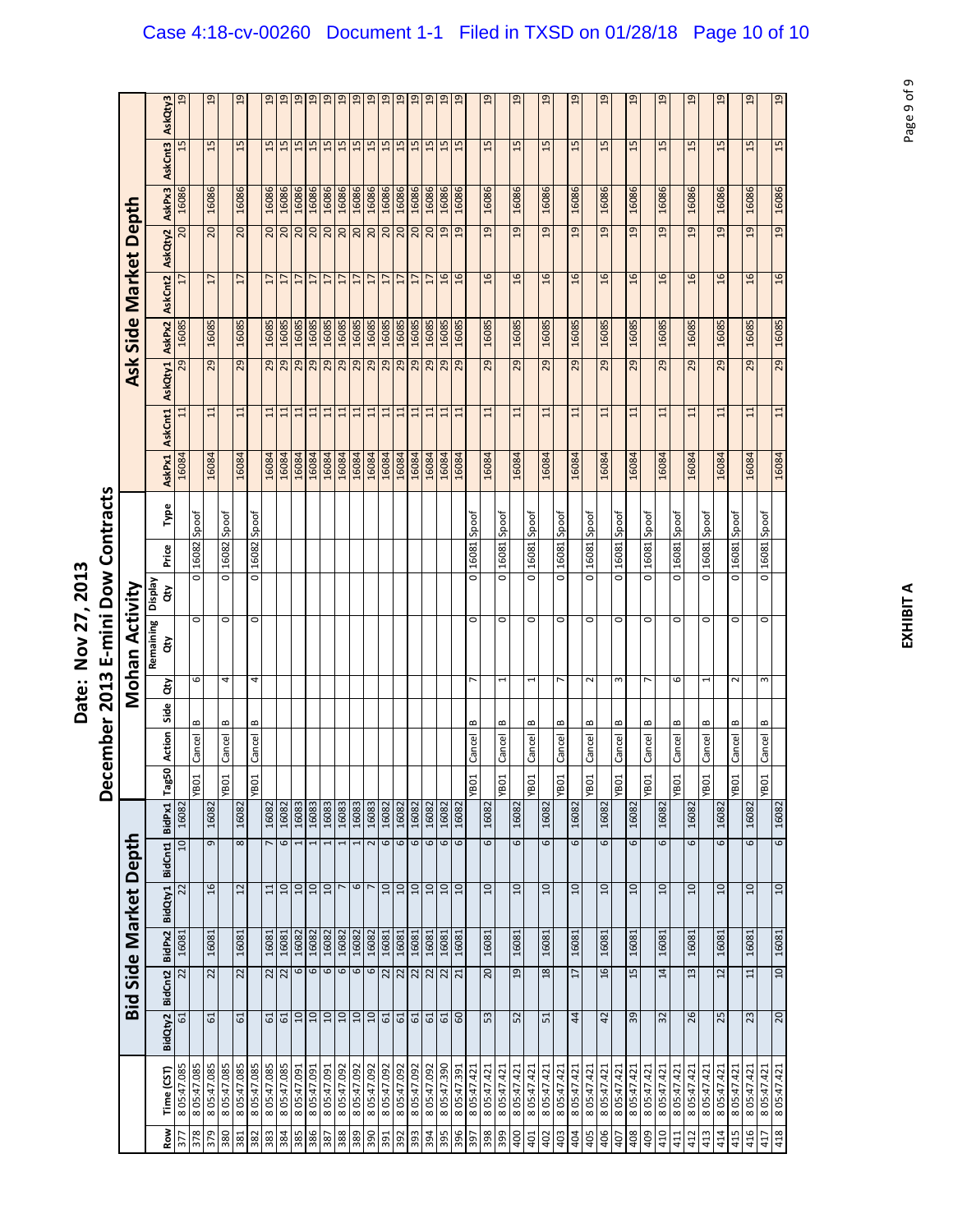Case 4:18-cv-00260 Document 1-2 Filed in TXSD on 01/28/18 Page 1 of 12

## Exhibit B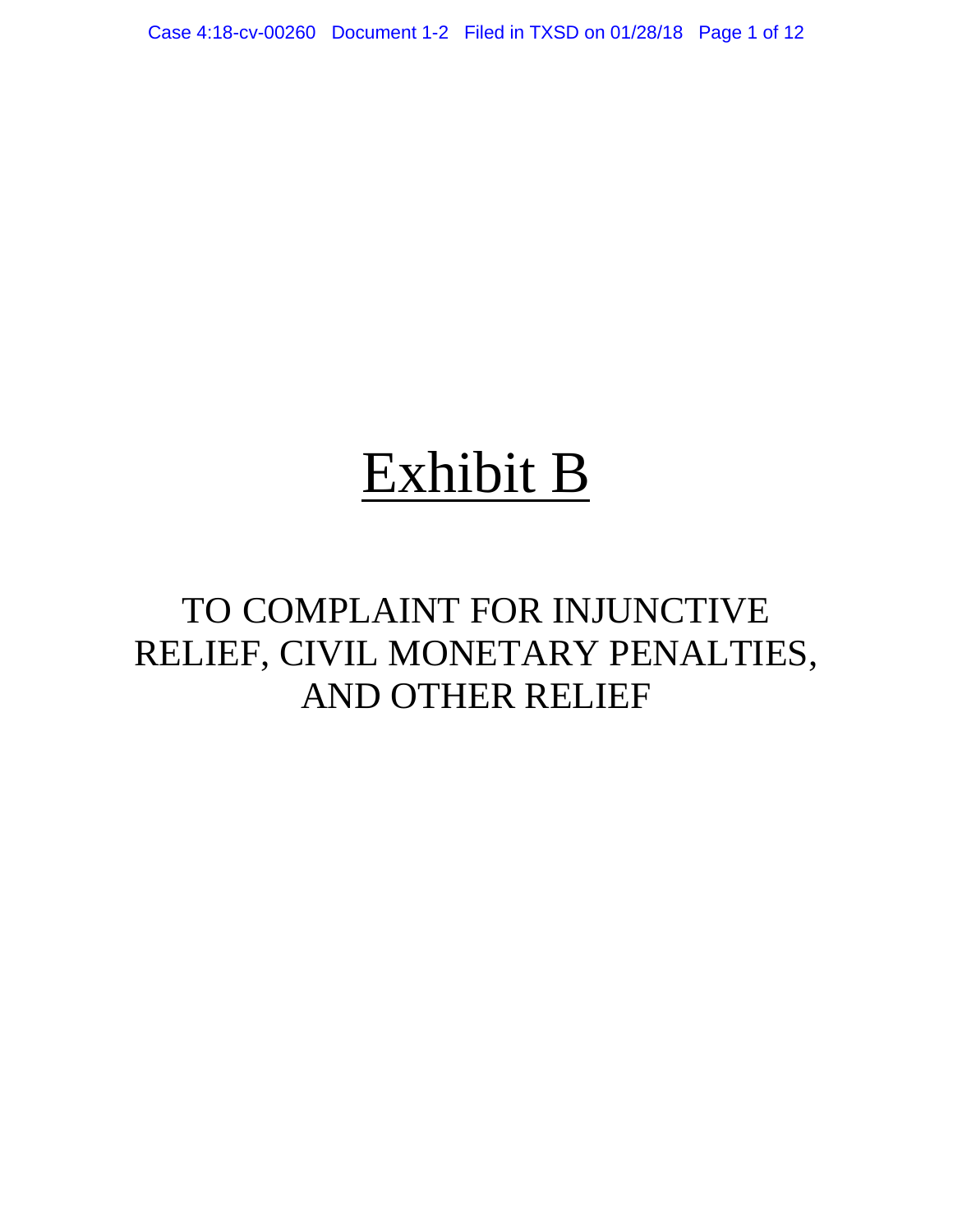|                          | Ξ<br>י<br>י                                                  |
|--------------------------|--------------------------------------------------------------|
| י<br>こうりょう<br>Ξ<br>Pate. | C<br>C<br>C<br>֚<br>֚֓<br>ă<br>Į<br>$\mathbf{c}_1$<br>ŗ<br>Š |

|                 |                            |                                                                                      |                 |                  |         |                             | Decer            |                | mber 2013     |                   |      |                | E-mini NASDAQ Contracts |               |        |         |                  |                 |                      |                       |                 |                 |
|-----------------|----------------------------|--------------------------------------------------------------------------------------|-----------------|------------------|---------|-----------------------------|------------------|----------------|---------------|-------------------|------|----------------|-------------------------|---------------|--------|---------|------------------|-----------------|----------------------|-----------------------|-----------------|-----------------|
|                 |                            |                                                                                      | Bid             |                  |         | Side Market Depth           |                  |                |               |                   |      |                | Mohan Activity          |               |        |         |                  |                 |                      | Ask Side Market Depth |                 |                 |
| <b>Row</b>      | Time (CST)                 | BidQty2                                                                              | BidCnt2         | BidPx2           | BidQty1 | BidCnt1                     | BidPx1           |                |               | Action            | Side | ਰੋ             | Remaining<br>ਲੋ         | Veldsig<br>đη | Price  | Type    | AskPx1           | AskCnt1         | AskQty1              | AskPx2                | AskCnt2         | AskQty2         |
| $\mathbf{r}$    | 3:01:50 862                |                                                                                      |                 |                  |         |                             |                  |                | Tag50<br>YB01 | $\bf{m}$<br>Order |      | $\overline{a}$ | 0t                      |               | 349075 | Genuine |                  |                 |                      |                       |                 |                 |
| $\sim$          | 3:01:50 862                | $_{29}$                                                                              | $\frac{14}{14}$ | 349050           |         | 4                           | 4                | 349075         |               |                   |      |                |                         |               |        |         | 349100           | 10              | 13                   | 349125                | 14              | $\overline{21}$ |
| $\infty$<br>4   | 3:01:51.406<br>3:01:51.409 | 19<br>01                                                                             | 14              | 349050<br>349050 |         | 5<br>5                      | S                | 34907<br>34907 |               |                   |      |                |                         |               |        |         | 349100<br>349100 | $\overline{10}$ | 13<br>$\overline{u}$ | 349125<br>349125      | 14<br>14        | $\overline{a}$  |
| LŊ              | 3:01:51.410                | 9                                                                                    | 14              | 349050           |         |                             | LO.              | 34907          |               |                   |      |                |                         |               |        |         | 349100           |                 | 11                   | 349125                | $14$            | $\overline{a}$  |
| $\circ$         | 3:01:51 542                | $_{01}$                                                                              | 14              | 349050           |         | $m$ m                       | S                | 349075         |               |                   |      |                |                         |               |        |         | 349100           | $\sigma$        | $\overline{c}$       | 349125                | 14              | 21              |
|                 | 909<br>3:01:51             |                                                                                      |                 | 349050           |         | $\sqrt{2}$                  | 5                | 34907          |               |                   |      |                |                         |               |        |         | 349100           | e               | 12                   | 349125                | 13              | $\overline{c}$  |
| $\infty$        | 3:01:52 808                | $\begin{array}{c c c c} \hline \text{9} & \text{2} & \text{2} \\ \hline \end{array}$ | $\frac{14}{14}$ | 349050           |         | 4                           |                  | 34907          |               |                   |      |                |                         |               |        |         | 349100           | $\sigma$        | 12                   | 349125                | $13$            | $\frac{20}{20}$ |
| $\sigma$        | 3:01:52 809                |                                                                                      |                 | 349050           |         | 4                           | 4                | 349075         |               |                   |      |                |                         |               |        |         | 349100           | $\overline{10}$ | 13                   | 349125                | 13              |                 |
| $\overline{a}$  | 3:01:52 810                | 9 9                                                                                  | 14              | 349050           |         | 4                           | 4                | 34907          |               |                   |      |                |                         |               |        |         | 349100           | $\overline{a}$  | 13                   | 349125                | 14              | ដ               |
| $\Xi$           | 3:01:53 352                |                                                                                      |                 | 349050           |         | $\mathbf{L}$                |                  | 34907          |               |                   |      |                |                         |               |        |         | 349100           | $\overline{a}$  | $13$                 | 349125                | 14              | $\overline{21}$ |
| $\mathbf{z}$    | 3:01:53 353                | $_{01}$                                                                              | 14              | 349050           |         | 5                           | 5                | 349075         |               |                   |      |                |                         |               |        |         | 349100           | o               | $\overline{12}$      | 349125                | 14              | $\overline{z}$  |
| $\frac{3}{2}$   | 3:01:53.477                | 19                                                                                   | 14              | <b>0506bE</b>    |         | 4                           |                  | <b>Z06bE</b>   |               |                   |      |                |                         |               |        |         | <b>00T6bE</b>    | $\sigma$        | 12                   | 349125                | 14              | 21              |
| $\overline{14}$ | 3:01:53 854                | $\begin{array}{c c} 2 & 0 \\ 0 & 0 \end{array}$                                      |                 | 349050           |         | 4                           |                  | 34907          |               |                   |      |                |                         |               |        |         | 349100           | $\sigma$        | $12$                 | 349125                | 13              | $\frac{20}{20}$ |
| 15              | 3:01:54 271                |                                                                                      | $\frac{14}{14}$ | 349050           |         | 3                           | 3                | 34907          |               |                   |      |                |                         |               |        |         | 349100           | e               | 12                   | 349125                | 13              |                 |
| $\frac{6}{2}$   | 3:01:54 27                 | 19                                                                                   |                 | 349050           |         | $\infty$                    |                  | 34907          |               |                   |      |                |                         |               |        |         | 349100           | $\sigma$        | 12                   | 349125                | 13              | $\overline{0}$  |
| 17              | 3:01:54 272                | 9 <sub>19</sub>                                                                      | $\frac{14}{14}$ | 349050           |         | $\omega$                    |                  | 34907          |               |                   |      |                |                         |               |        |         | 349100           | 10              | 13                   | 349125                | 13              | $\frac{20}{21}$ |
| $\frac{8}{2}$   | 3:01:54 273                |                                                                                      |                 | 349050           |         | $\mathbf{c}$                | 3                | 34907          |               |                   |      |                |                         |               |        |         | 349100           | $\overline{a}$  | 13                   | 349125                | 14              |                 |
| $\overline{a}$  | 586 b5:10:3                | $_{01}$                                                                              | 14              | 349050           |         | $\infty$                    |                  | 34907          |               |                   |      |                |                         |               |        |         | 349100           | $\overline{a}$  | 13                   | 349125                | 14              | $\overline{N}$  |
| 20              | 3:01:55 069                | $\frac{61}{2}$                                                                       | $\frac{14}{14}$ | 349050           |         | 3                           |                  | 34907          |               |                   |      |                |                         |               |        |         | 349100           | $\overline{a}$  | 13                   | 349125                | 14              | ಸ               |
| $\overline{z}$  | 3:01:55.113                |                                                                                      |                 | 349050           |         | $\mathbf{c}$                |                  | 34907          |               |                   |      |                |                         |               |        |         | 349100           | o               | 12                   | 349125                | 14              | $\overline{z}$  |
| 22              | 3:01:55.114                | 19                                                                                   | 14              | 349050           |         | $\mathbf{L}$                |                  | 349075         |               |                   |      |                |                         |               |        |         | <b>00T6tE</b>    | $\sigma$        | 12                   | 349125                | 14              | $\overline{a}$  |
| 23              | 3:01:55.114                | 29                                                                                   | 14              | 349050           |         | L                           | $\mathbf \omega$ | 34907          |               |                   |      |                |                         |               |        |         | 349100           | $\sigma$        | 12                   | 349125                | $\frac{14}{14}$ | $\overline{a}$  |
| 24              | 3:01:55.114                |                                                                                      |                 | 349050           |         | $\sim$                      | $\mathbf \omega$ | 349075         |               |                   |      |                |                         |               |        |         | 349100           | $\infty$        | 11                   | 349125                |                 | $\overline{z}$  |
| 25              | 3:01:55.115                |                                                                                      | 14              | 349050           |         |                             | $\mathbf \omega$ | 349075         |               |                   |      |                |                         |               |        |         | 349100           |                 | 10                   | 349125                | 14              | $\overline{a}$  |
| 26              | 3:01:55.115                |                                                                                      | $\frac{14}{14}$ | 349050           |         | L                           | 6                | 34907          |               |                   |      |                |                         |               |        |         | 349100           | 9               | g                    | 349125                | $\frac{14}{14}$ | 2               |
| 27              | 3:01:55.115                |                                                                                      |                 | 349050           |         | $\sim$                      | $\mathbf \omega$ | 34907          |               |                   |      |                |                         |               |        |         | <b>00T6tE</b>    | E               | $\frac{8}{8}$        | 349125                |                 | $\overline{2}$  |
| 28              | 3:01:55.115                |                                                                                      | 14              | 349050           |         | $\infty$ $\infty$           |                  | 34907          |               |                   |      |                |                         |               |        |         | 349100           | S               |                      | 349125                | $\frac{14}{14}$ | $\sim$          |
| 29              | 3:01:55.115                |                                                                                      | 14              | 349050           |         |                             | $\infty$         | 34907          |               |                   |      |                |                         |               |        |         | 349100           | 5               | $\infty$             | 349125                |                 | $\overline{z}$  |
| 30 <sub>o</sub> | 3:01:55.115                |                                                                                      | 14              | 349050           |         | e<br>G                      | $\infty$         | <b>20675</b>   |               |                   |      |                |                         |               |        |         | 349100           | 4               | $\overline{ }$       | 349125                |                 | $\overline{z}$  |
| $\overline{31}$ | 3:01:55.115                |                                                                                      | $\frac{14}{3}$  | 349050           |         |                             | $\infty$         | 34907          |               |                   |      |                |                         |               |        |         | 349100           | $\mathbf{c}$    | 6                    | 349125                |                 | $\sim$          |
| 32              | 3:01:55.116                |                                                                                      | 15              | 349050           |         | 10                          | G                | 349075         |               |                   |      |                |                         |               |        |         | 349100           | $\mathsf{c}$    | 6                    | 349125                | 14              | $\overline{2}$  |
| 33              | 3:01:55.116                |                                                                                      | 15              | 349050           |         | 10                          | $\sigma$         | 34907          |               |                   |      |                |                         |               |        |         | 349100           |                 | $\infty$             | 349125                | 14              | $\overline{z}$  |
| 34              | 3:01:55.122                |                                                                                      | $\mathsf o$     | 349075           |         | $\sim$                      |                  | 349100         |               |                   |      |                |                         |               |        |         | 349125           | $\overline{1}$  | $\overline{21}$      | 349150                | $17\,$          | $\mathbb{Z}$    |
| 35              | 3:01:55.122                |                                                                                      | 15              | 349050           |         | 10                          | σ                | 349075         |               |                   |      |                |                         |               |        |         | 349125           | $\overline{14}$ | 21                   | 349150                | $\overline{17}$ | 51              |
| 36              | 3:01:55.122                |                                                                                      | $\sigma$        | 349075           |         | I                           |                  | 349100         |               |                   |      |                |                         |               |        |         | 349125           | 14              | $\overline{21}$      | 349150                | 17              | $\Xi$           |
| 57              | 3:01:55.122                |                                                                                      | $\overline{a}$  | 349075           |         |                             |                  | 349100         |               |                   |      |                |                         |               |        |         | 349125           | $\frac{2}{3}$   | 18                   | 349150                | $\overline{1}$  | $\mathbb{E}$    |
| 38              | 3:01:55.122                |                                                                                      | 15              | 349050           |         | 11                          | $\overline{a}$   | 349075         |               |                   |      |                |                         |               |        |         | 349100           |                 | 2                    | 349125                | 13              | $\frac{8}{2}$   |
| 39              | 3:01:55.123                |                                                                                      | 15              | 349050           |         | 11                          | $\overline{a}$   | 34907          |               |                   |      |                |                         |               |        |         | 349100           |                 | $\sim$               | 349125                | 13              | $\frac{8}{2}$   |
| $\overline{a}$  | 3:01:55.123                |                                                                                      | 16              | 349050           |         | $\overline{a}$              | G                | 34907          |               |                   |      |                |                         |               |        |         | 349125           | ౢ               | 18                   | 349150                | 16              | 26              |
| $\overline{4}$  | 3:01:55.123                |                                                                                      | $\frac{6}{1}$   | 349050           |         | $\overline{10}$             | თ                | 34907          |               |                   |      |                |                         |               |        |         | 349125           | $\frac{3}{2}$   | 18                   | 349150                | 17              | ಸ               |
| $\overline{a}$  | 3:01:55.123                |                                                                                      | 16              | 349050           |         | 11                          | $\overline{a}$   | 34907          |               |                   |      |                |                         |               |        |         | 349125           | $\frac{3}{2}$   | 18                   | <b>05T6bE</b>         | 17              | $\frac{1}{2}$   |
| 43              | 3:01:55.123                |                                                                                      | 15              | 349050           |         | 11                          | $\overline{a}$   | 34907          |               |                   |      |                |                         |               |        |         | 349125           | $\mathbf{u}$    | 18                   | 349150                | $\overline{17}$ | ౢ               |
| $\overline{4}$  | 3:01:55.123                |                                                                                      | $\frac{6}{2}$   | 349050           |         | 12                          | $\Xi$            | 34907          |               |                   |      |                |                         |               |        |         | 349125           | ግ               | 18                   | 349150                | 17              | ಸ               |
| 45              | 3:01:55.123                |                                                                                      | 16              | 349050           |         | 12                          | $\Xi$            | 34907          |               |                   |      |                |                         |               |        |         | 349125           | 13              | 18                   | 349150                | $\overline{17}$ | $\frac{1}{2}$   |
| 46              | 3:01:55.123                |                                                                                      | 16              | 349050           |         | $\frac{2}{12}$              | $\Xi$            | 34907          |               |                   |      |                |                         |               |        |         | 349125           | $\frac{3}{2}$   | $18$                 | 349150                | 16              | 26              |
| 47              | 3:01:55.124                |                                                                                      | 15              | 349050           |         |                             | $\overline{11}$  | 34907          |               |                   |      |                |                         |               |        |         | 349125           | 13              | 18                   | 349150                | 16              | 26              |
| 48              | 3:01:55.124                |                                                                                      | 15              | 349050           |         |                             | $\Xi$            | 34907          |               |                   |      |                |                         |               |        |         | 349125           | 13              | $18$                 | 349150                | 16              | 26              |
| 49              | 3:01:55.125                |                                                                                      | 15              | 349050           |         |                             | $\frac{11}{11}$  | 349075         |               |                   |      |                |                         |               |        |         | 349100           |                 |                      | 349125                | 13              | $\frac{8}{2}$   |
| 50              | 3:01:55.125                | 88988928888888888888                                                                 | 15              | 349050           |         | $\frac{2}{2}$ $\frac{2}{2}$ |                  | 349075         |               |                   |      |                |                         |               |        |         | 349100           | $\sim$ $\sim$   | $\sim$               | 349125                | 13              | 18              |
| 51              | 3:01:55.125                |                                                                                      | 15              | 349050           |         |                             | $\overline{11}$  | 34907          |               |                   |      |                |                         |               |        |         | 349100           |                 | 2                    | 349125                | £1              | 18              |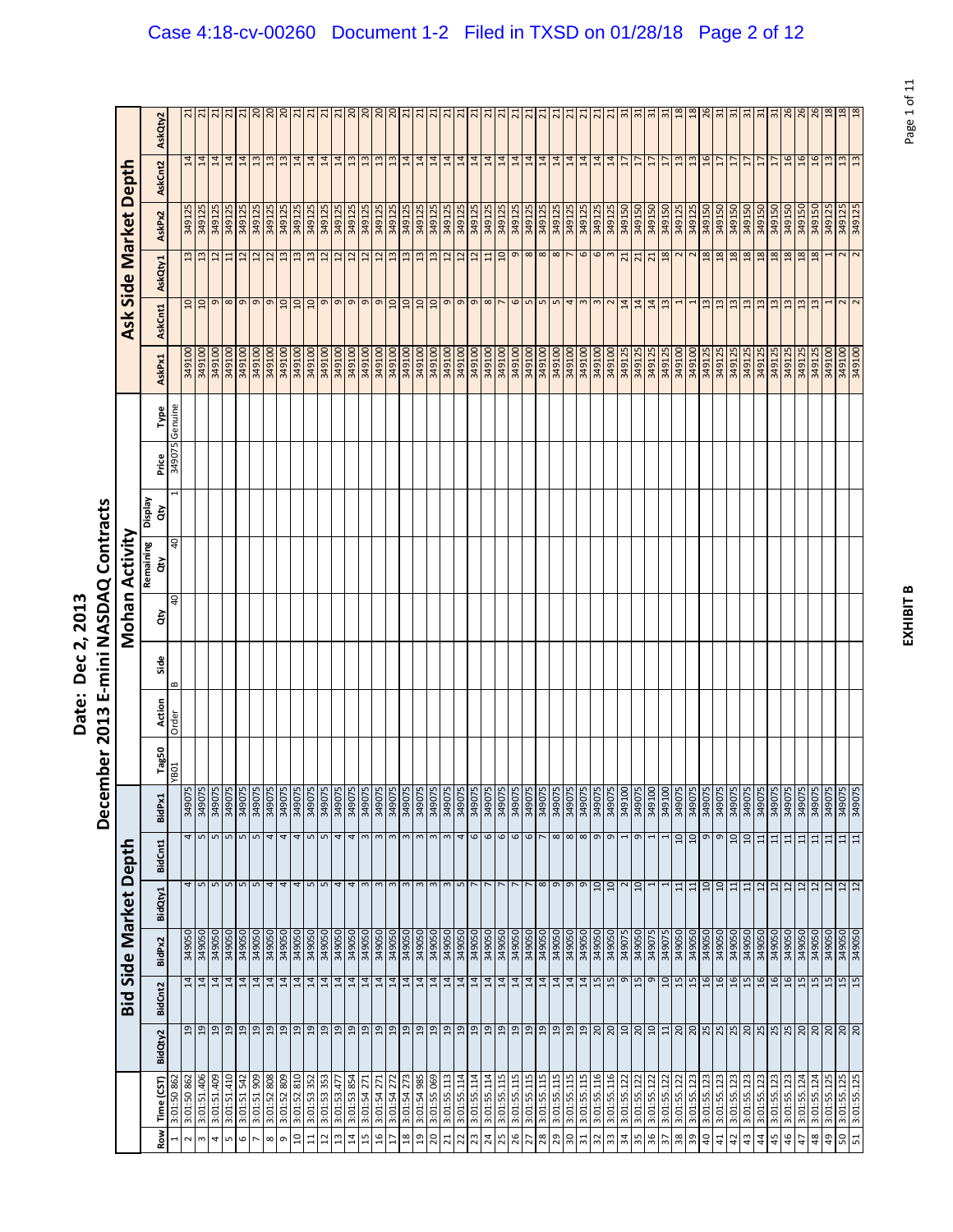|                                      | )<br>ק                                                           |
|--------------------------------------|------------------------------------------------------------------|
| ì<br><u>י</u><br>Č<br>י<br>.<br>ate. | ร<br>ผ<br>ļ<br>≧<br>۱.<br>ا<br>j<br>$\frac{3}{2}$<br>ŗ<br>Š<br>Ì |

|                  |                            |                 |                      |                  |                                   |                 | December         |       | 2013   |      |    | E-mini NASDAQ Contracts |               |       |      |                  |                 |                         |                         |                                   |                              |
|------------------|----------------------------|-----------------|----------------------|------------------|-----------------------------------|-----------------|------------------|-------|--------|------|----|-------------------------|---------------|-------|------|------------------|-----------------|-------------------------|-------------------------|-----------------------------------|------------------------------|
|                  |                            |                 | Bid                  |                  | Side Market Depth                 |                 |                  |       |        |      |    | Mohan Activity          |               |       |      |                  |                 | Ask Side Market Dept    |                         |                                   |                              |
| Row              | Time (CST)                 | BidQty2         | <b>BidCnt2</b>       | BidPx2           | BidQty1                           | BidCnt1         | BidPx1           | Tag50 | Action | Side | ਰੋ | Remaining<br>ਲੇ         | Veldsig<br>ਨੇ | Price | Type | AskPx1           | AskCnt1         | AskQty1                 | AskPx2                  | AskCnt2                           | AskQty2                      |
| 52               | 3:01:55.125                | $\Omega$        | 15                   | 349050           | $\overline{u}$                    | 11              | 540075           |       |        |      |    |                         |               |       |      | <b>0016b8</b>    |                 |                         | 349125                  |                                   |                              |
| S3               | 3:01:55.126                |                 | 15                   | 349050           | 12                                | $\Xi$           | 34907            |       |        |      |    |                         |               |       |      | 349125           | $\frac{13}{2}$  | 18                      | 349150                  | $\overline{17}$                   | 5                            |
| 54<br>55         | 3:01:55.126<br>3:01:55.126 |                 | $\frac{15}{2}$<br>15 | 349050<br>349050 | $\overline{12}$<br>$\overline{1}$ | $\Omega$<br>11  | 349075<br>34907  |       |        |      |    |                         |               |       |      | 349125<br>349125 | 13<br>13        | 18<br>18                | 349150<br>349150        | $\overline{17}$<br>$\overline{1}$ | $\mathbb{Z}$<br>$\mathbb{Z}$ |
| 56               | 3:01:55.127                |                 | 15                   | 349050           |                                   |                 | 34907            |       |        |      |    |                         |               |       |      | 349125           | $\frac{13}{2}$  | 18                      | 349150                  |                                   |                              |
| 57               | 3:01:55.127                |                 | 15                   | 349050           | 2 2                               | 비부              | 349075           |       |        |      |    |                         |               |       |      | 349100           |                 |                         | 349125                  | 13<br>$\frac{16}{2}$              | 26                           |
| 58               | 3:01:55.127                |                 | 15                   | 349050           | 12                                | 11              | 34907            |       |        |      |    |                         |               |       |      | 349125           | $\Xi$           | 18                      | 349150                  | 16                                | 26                           |
| 59               | 3:01:55.127                |                 | 15                   | 349050           | 11                                | 10              | 34907            |       |        |      |    |                         |               |       |      | 349125           | 13              | $18$                    | 349150                  | $\overline{16}$                   | $rac{26}{26}$                |
| 60               | 3:01:55.128                |                 | 15                   | 349050           | 12                                | $11\,$          | 349075           |       |        |      |    |                         |               |       |      | 349125           | $\overline{13}$ | 18                      | 349150                  | 16                                |                              |
| 61               | 3:01:55.140                |                 | 15                   | 349050           | 12                                | 11              | 349075           |       |        |      |    |                         |               |       |      | 349125           | 14              | 19                      | 349150                  | 16                                | 26                           |
| 3                | 3:01:55.140                |                 | $\frac{15}{2}$       | 349050           | $\frac{12}{11}$                   | $\frac{11}{11}$ | 34907            |       |        |      |    |                         |               |       |      | 349100           |                 |                         | 349125                  | $\frac{14}{14}$                   | 19                           |
| යි               | 3:01:55.140                |                 | 15                   | 349050           |                                   |                 | 34907            |       |        |      |    |                         |               |       |      | 349100           | $\sim$          | 3                       | 349125                  |                                   | $\overline{a}$               |
| 54               | 3:01:55.141                |                 | 15                   | 349050           |                                   | $\overline{a}$  | 34907            |       |        |      |    |                         |               |       |      | 349100           | $\sim$          |                         | 349125                  | 14                                | <u>၅</u>                     |
| 65               | 3:01:55.145                |                 | 15                   | 349050           | $\Xi$                             | 01              | 34907            |       |        |      |    |                         |               |       |      | 349100           |                 |                         | 349125                  | 14                                | $\overline{a}$               |
| 99               | 3:01:55.145                |                 | 15                   | 349050           | $\overline{11}$                   | $\overline{10}$ | 349075           |       |        |      |    |                         |               |       |      | 349125           | 14              | 19                      | 349150                  | 16                                | 26                           |
| 67               | 3:01:55.146                |                 | 15                   | 349050           | 12                                | 11              | 349075           |       |        |      |    |                         |               |       |      | 349125           | 14              | $\overline{19}$         | <b>949150</b>           | 16                                | 26                           |
| 89               | 3:01:55.197                |                 | 15                   | 349050           | $\frac{12}{12}$                   | $\Xi$           | 34907            |       |        |      |    |                         |               |       |      | 349100           |                 | $\mathbf 2$             | 349125                  | $\frac{14}{15}$                   | <u>၅</u>                     |
| 69               | 3:01:55.197                |                 | 15                   | 349050           |                                   | $11\,$          | 349075           |       |        |      |    |                         |               |       |      | 349100           | ſ               | $\sim$                  | 349125                  |                                   | $\overline{2}$               |
| $\mathcal{R}$    | 3:01:55.197                |                 | 15                   | 349050           | 12                                | 11              | 349075           |       |        |      |    |                         |               |       |      | 349100           |                 | $\sim$                  | 349125                  | 15                                | $\tilde{z}$                  |
| $\mathbf{r}$     | 3:01:55.197                |                 | 15                   | 349050           | $\Xi$                             | $\overline{a}$  | 349075           |       |        |      |    |                         |               |       |      | 349100           | I               | $\overline{\mathbf{c}}$ | 349125                  | 15                                | $\overline{z}$               |
| 22               | 3:01:55 227                |                 | 15                   | 349050           | $\overline{11}$                   | 10              | 34907            |       |        |      |    |                         |               |       |      | 349100           |                 | $\sim$                  | 349125                  | 15                                | $\overline{2}$               |
| 73               | 3:01:55 229                |                 | 15                   | 349050           | $\Xi$                             | 10              | 349075           |       |        |      |    |                         |               |       |      | 349125           | 15              | 22                      | 349150                  | $\frac{17}{17}$                   | $\frac{1}{2}$                |
| 74               | 3:01:55 230                |                 | 15                   | 349050           | 11                                | 10              | 349075           |       |        |      |    |                         |               |       |      | 349125           | 14              | $_{19}$                 | 349150                  |                                   | $\frac{1}{2}$                |
| 75               | 3:01:55 230                |                 | 15                   | 349050           | 12                                | $11$            | 34907            |       |        |      |    |                         |               |       |      | 349125           | 14              | $_{19}$                 | 349150                  | $17\,$                            | $\overline{31}$              |
| 76               | 3:01:55 230                |                 | 15                   | 349050           | 12                                | 11              | 34907            |       |        |      |    |                         |               |       |      | 349125           | 14              | $_{19}$                 | 349150                  | 16                                | 26                           |
| 77               | 3:01:55 230                |                 | 15                   | 349050           | $\Xi$                             | $\overline{10}$ | 349075           |       |        |      |    |                         |               |       |      | 349125           | 14              | $\overline{a}$          | 349150                  | 16                                | 26                           |
| $\overline{78}$  | 3:01:55 235                |                 | 15                   | 349050           | $\overline{11}$                   | $\overline{a}$  | <b>Z06bE</b>     |       |        |      |    |                         |               |       |      | <b>00T6bE</b>    |                 |                         | 349125                  | 14                                | $\overline{a}$               |
| 79               | 3:01:55 235                |                 | 15                   | 349050           | 11                                | $\frac{10}{10}$ | 34907            |       |        |      |    |                         |               |       |      | 349125           | $\frac{14}{14}$ | 19                      | 349150                  | 16                                | 26                           |
| 80               | 3:01:55 235                |                 | 15                   | 349050           | $\Xi$                             |                 | 349075           |       |        |      |    |                         |               |       |      | 349125           |                 | $_{19}$                 | 349150                  | $\overline{17}$                   | $\mathfrak{a}$               |
| 81               | 3:01:55 235                |                 | 15                   | 349050           | 11                                | 01              | 34907            |       |        |      |    |                         |               |       |      | 349125           | 14              | $_{01}$                 | 349150                  | $-16$                             | 26                           |
| $\approx$        | 3:01:55 241                |                 | 15                   | 349050           | $\Xi$                             | $\frac{10}{10}$ | 349075           |       |        |      |    |                         |               |       |      | 349100           | $\mathbf{r}$    |                         | 349125                  | 14                                | e,                           |
| 83               | 3:01:55 241                |                 | 15                   | 349050           | 11                                |                 | 349075           |       |        |      |    |                         |               |       |      | 349125           | 14              | $^{29}$                 | 349150                  | 16                                | 26                           |
| 84               | 3:01:55 241                |                 | 15                   | 349050           | 11                                | OT              | 349075           |       |        |      |    |                         |               |       |      | 349125           | 14              | 9                       | <b>05T6bE</b>           | 17                                | $\frac{1}{2}$                |
| 85               | 3:01:55 241                |                 | 15                   | 349050           | $\Xi$                             | 01              | 34907            |       |        |      |    |                         |               |       |      | 349125           | $\frac{14}{14}$ | 19                      | 349150                  | 16                                | $^{26}$                      |
| 86               | 3:01:55 314                |                 | 16                   | 349050           | $\overline{11}$                   | 10              | 349075           |       |        |      |    |                         |               |       |      | 349125           |                 | 19                      | 349150                  | 16                                | 26                           |
| 87               | 3:01:55 330                |                 | 16                   | 349050           | $12$                              | $\Xi$           | 349075           |       |        |      |    |                         |               |       |      | 349125           |                 | $_{01}$                 | 349150                  | 16                                | 26                           |
| 88<br>89         | 3:01:55.615<br>3:01:55 504 |                 | 16<br>16             | 349050<br>349050 | 15<br>15                          | $12$<br>12      | 349075<br>349075 |       |        |      |    |                         |               |       |      | 349125<br>349125 | $\frac{14}{13}$ | 19<br>18                | 349150<br><b>949150</b> | 16<br>16                          | 26<br>26                     |
| 90               | 3:01:55 811                |                 | $\overline{a}$       | 349050           |                                   |                 | 34907            |       |        |      |    |                         |               |       |      | 349100           |                 |                         | 349125                  | 13                                | 18                           |
| 51               | 3:01:55 811                |                 | 16                   | 349050           | $\frac{15}{15}$                   | $\frac{2}{12}$  | 349075           |       |        |      |    |                         |               |       |      | 349100           |                 |                         | 349125                  | 14                                | $\overline{z}$               |
| 92               | 3:01:55 811                |                 | 12                   | 540075           |                                   |                 | 349100           |       |        |      |    |                         |               |       |      | 349125           | 14              | 21                      | <b>05T6bE</b>           | 16                                | 26                           |
| 93               | 3:01:55 81.                | 15              | $\overline{12}$      | 349075           |                                   |                 | 349100           |       |        |      |    |                         |               |       |      | 349125           | 14              | $\overline{21}$         | 349150                  |                                   | $\frac{1}{2}$                |
| 94               | 3:01:55 812                | 15              | $\overline{12}$      | 349075           | ſ                                 |                 | 349100           |       |        |      |    |                         |               |       |      | 349125           | $\overline{13}$ | 18                      | 349150                  | $\frac{17}{17}$                   | $\frac{1}{2}$                |
| 95               | 3:01:55 812                | 23              | $-16$                | 349050           | 15                                | 12              | <b>Z06tE</b>     |       |        |      |    |                         |               |       |      | 349125           | 13              | 18                      | 349150                  | $\overline{1}$                    | $\mathbb{Z}$                 |
| 96               | 3:01:55 812                |                 | $\overline{1}$       | 349050           | 15                                | 12              | 34907            |       |        |      |    |                         |               |       |      | 349125           | 13              | $18$                    | 349150                  | 17                                | $\frac{1}{2}$                |
| 50               | 3:01:55 812                | $28$<br>$15$    | $\overline{12}$      | 349075           | $\sim$                            |                 | 349100           |       |        |      |    |                         |               |       |      | 349125           | $\overline{13}$ | 18                      | 349150                  | $16$                              | 26                           |
| 98               | 3:01:55 812                |                 | 12                   | 349075           | $\sim$                            |                 | 349100           |       |        |      |    |                         |               |       |      | 349125           | $\frac{2}{1}$   | 18                      | 349150                  | 16                                | $\frac{8}{2}$                |
| 99               | 3:01:55 812                |                 | $\frac{16}{17}$      | 349050           | $\frac{15}{15}$                   | $\frac{12}{12}$ | 349075           |       |        |      |    |                         |               |       |      | 349125           | 13              | 18                      | 349150                  | 16                                | 26                           |
| $\overline{100}$ | 3:01:55 812                | $\frac{23}{28}$ |                      | 349050           |                                   |                 | 549075           |       |        |      |    |                         |               |       |      | 349125           | 13              | 18                      |                         | $\frac{16}{16}$                   |                              |
| $101\,$          | 3:01:55 813                |                 | 17                   | 349050           | 9T                                | $\frac{13}{13}$ | 349075           |       |        |      |    |                         |               |       |      | 349125           | 13              | 18                      | 349150                  |                                   | $\frac{26}{26}$              |
| 102              | 3:01:55 813                |                 | 16                   | 349050           | 16                                |                 | 349075           |       |        |      |    |                         |               |       |      | 349125           | 13              | 18                      | 349150                  | 16                                |                              |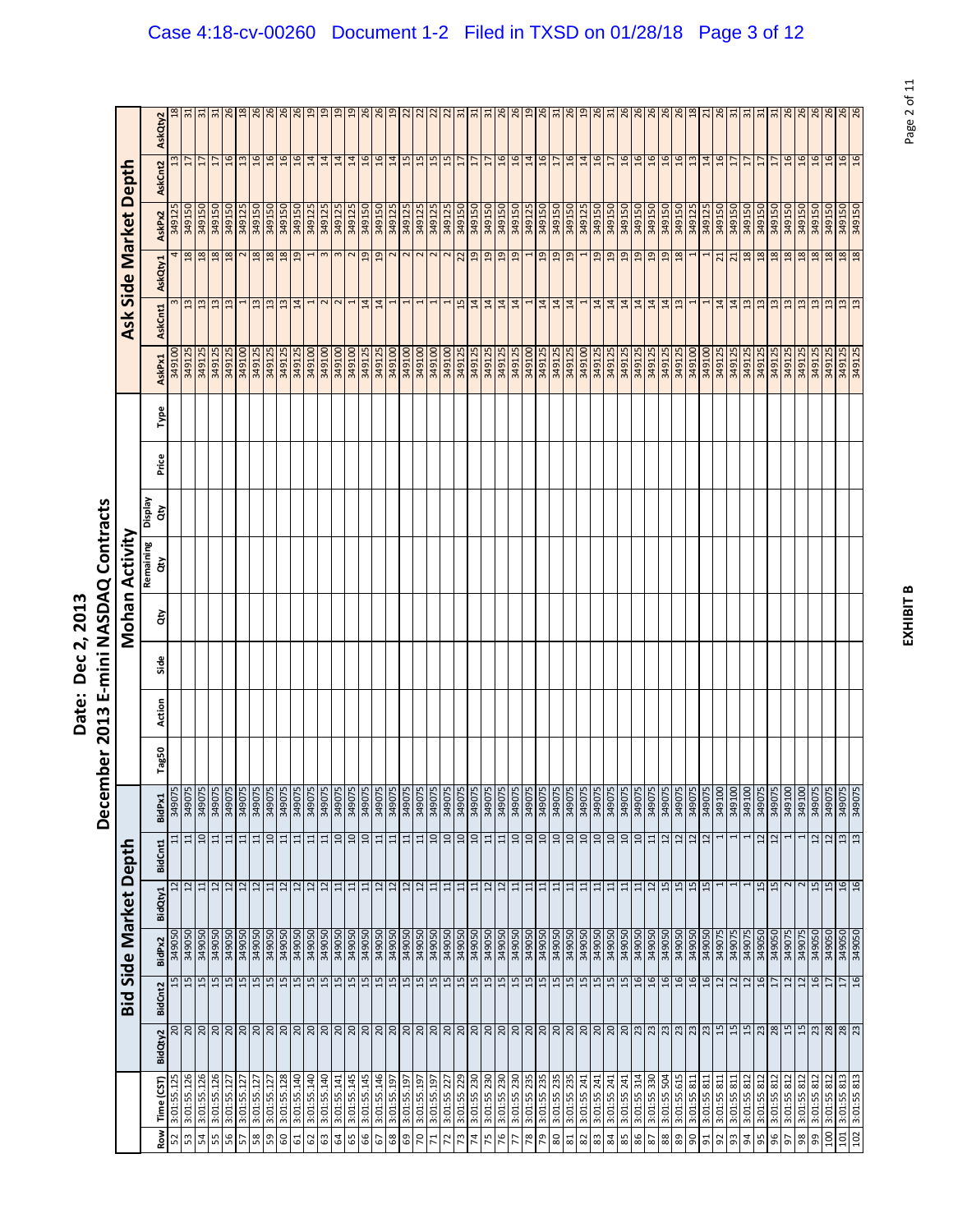|                                      | )<br>ק                                                           |
|--------------------------------------|------------------------------------------------------------------|
| ì<br><u>י</u><br>Č<br>י<br>.<br>ate. | ร<br>ผ<br>ļ<br>≧<br>۱.<br>ا<br>j<br>$\frac{3}{2}$<br>ŗ<br>Š<br>Ì |

|                          |                         |                 |        |         |                                    |               | December | 2013   |      |    | E-mini NASDAQ Contracts |               |       |      |               |                         |                       |               |                 |                 |
|--------------------------|-------------------------|-----------------|--------|---------|------------------------------------|---------------|----------|--------|------|----|-------------------------|---------------|-------|------|---------------|-------------------------|-----------------------|---------------|-----------------|-----------------|
|                          |                         | Bid             |        |         | Side Market Depth                  |               |          |        |      |    | Mohan Activity          |               |       |      |               |                         | Ask Side Market Depth |               |                 |                 |
| Time (CST)<br><b>Row</b> | BidQty2                 | BidCnt2         | BidPx2 | BidQty1 | <b>BidCnt1</b>                     | BidPx1        | Tag50    | Action | Side | ਰੋ | Remaining<br>ਲੇ         | Veldsig<br>हे | Price | Type | AskPx1        | AskCnt1                 | AskQty1               | AskPx2        | AskCnt2         | AskQty2         |
| 3:01:55 813<br>103       | $\overline{28}$         | 17              | 349050 |         | $\frac{6}{2}$                      | 349075        |          |        |      |    |                         |               |       |      | 349125        |                         | 87                    | 349150        | $\frac{6}{2}$   |                 |
| 3:01:55 813<br>104       | 23                      | $\mathfrak{a}$  | 349050 |         | $\overline{13}$<br>16              | 349075        |          |        |      |    |                         |               |       |      | 349125        | $\frac{13}{2}$          | 18                    | 349150        | 16              | 26              |
| 3:01:55 813<br>105       | 16                      | $\frac{3}{2}$   | 349075 |         | $\mathbf{\Omega}$                  | 349100        |          |        |      |    |                         |               |       |      | 349125        | $\frac{3}{2}$           | 18                    | 349150        | 16              | $^{26}$         |
| 3:01:55 814<br>106       |                         | 16              | 349050 |         | $\mathfrak{u}$<br>16               | 34907         |          |        |      |    |                         |               |       |      | 349125        | 13                      | 18                    | 349150        | 16              | 26              |
| 3:01:55 814<br>107       |                         | $\overline{17}$ | 349050 |         | 13<br>$\frac{16}{16}$              | 34907         |          |        |      |    |                         |               |       |      | 349125        | 13                      | 18                    | 349150        | $\overline{16}$ | 26              |
| 3:01:55 814<br>108       | $ z $ $ z $ $ z $ $ z $ | 18              | 349050 |         | 13                                 | 349075        |          |        |      |    |                         |               |       |      | 349125        | $\frac{2}{3}$           | 18                    | 349150        | 16              | 26              |
| 3:01:55 814<br>109       |                         | $\frac{3}{2}$   | 349075 |         | $\frac{2}{2}$                      | 349100        |          |        |      |    |                         |               |       |      | 349125        | 13                      | 18                    | 349150        | $-16$           | 26              |
| 3:01:55 815<br>110       |                         | 13              | 349075 |         |                                    | 349100        |          |        |      |    |                         |               |       |      | 349125        | $\frac{2}{13}$          | 18                    | 349150        | $\frac{16}{16}$ | 26              |
| 3:01:55 815<br>111       |                         | $13$            | 349075 |         |                                    | 349100        |          |        |      |    |                         |               |       |      | 349125        |                         | 18                    |               |                 |                 |
| 3:01:55 818<br>112       | $\frac{88}{23}$         | $\overline{17}$ | 349050 |         | $\Xi$<br>16                        | 34907         |          |        |      |    |                         |               |       |      | 349125        | $\overline{13}$         | $18$                  | 349150        | $-16$           | 26              |
| 3:01:55 819<br>113       |                         | $-16$           | 349050 |         | 13<br>16                           | 34907         |          |        |      |    |                         |               |       |      | 349125        | 13                      | 18                    | 349150        | $-16$           | 26              |
| 3:01:56 312<br>114       |                         | 16              | 349050 |         | $\overline{13}$<br>16              | 349075        |          |        |      |    |                         |               |       |      | 349125        | $\frac{3}{2}$           | 18                    | 349150        | 15              |                 |
| 3:01:56 313<br>115       |                         | 15              | 349050 |         | $\overline{u}$<br>15               | 34907         |          |        |      |    |                         |               |       |      | 349125        | $\frac{3}{2}$           | 18                    | 349150        | 15              | 25              |
| 3:01:57.671<br>116       | $15$<br>$15$            | $\overline{12}$ | 349075 |         |                                    | 349100        |          |        |      |    |                         |               |       |      | 349125        | $\frac{13}{2}$          | $\frac{18}{18}$       | 349150        | 15              | $\frac{25}{25}$ |
| 3:01:57.672<br>117       |                         | 12              | 349075 |         | 1                                  | 349100        |          |        |      |    |                         |               |       |      | 349125        | 13                      |                       | 349150        | 15              |                 |
| 3:01:57.672<br>118       | $-16$                   | 13              | 349075 |         |                                    | 349100        |          |        |      |    |                         |               |       |      | 349125        | $\overline{13}$         | 18                    | 349150        | 15              | 25              |
| 3:01:57.672<br>119       |                         | $\mathfrak{a}$  | 349075 |         |                                    | 349100        |          |        |      |    |                         |               |       |      | 349125        | $\frac{23}{13}$         | $\frac{18}{18}$       | 349150        |                 | $rac{26}{26}$   |
| 3:01:57.733<br>120       | $\frac{16}{16}$         | 13              | 349075 |         | 1                                  | 349100        |          |        |      |    |                         |               |       |      | 349125        |                         |                       | 349150        | $\frac{16}{16}$ |                 |
| 3:01:57 830              | $\frac{16}{2}$          | $13$            | 349075 |         |                                    | <b>00T67E</b> |          |        |      |    |                         |               |       |      | 349125        | 13                      | 18                    | 349150        | $-16$           | 26              |
| 3:01:57 836              |                         | $\mathfrak{a}$  | 349075 |         |                                    | 349100        |          |        |      |    |                         |               |       |      | 349125        | $\overline{13}$         | 18                    | 349150        | 16              | 26              |
| 3:01:57 845              |                         | $\overline{1}$  | 349050 |         | 13<br>16                           | 349075        |          |        |      |    |                         |               |       |      | 349125        | 13                      | 18                    | 349150        | 16              | 26              |
| 3:01:57 846<br>124       |                         | $-16$           | 349050 |         | 13<br>16                           | 349075        |          |        |      |    |                         |               |       |      | 349125        | 13                      | 18                    | <b>05T6bE</b> | $-16$           | 26              |
| 3:01:58 332              |                         | 16              | 349050 |         | $\overline{12}$<br>$\frac{15}{15}$ | 349075        |          |        |      |    |                         |               |       |      | 349125        | $\frac{3}{2}$           | $\frac{18}{18}$       | 349150        | $\frac{16}{15}$ | 26              |
| 3:01:58 332              |                         | 16              | 349050 |         | 12                                 | 349075        |          |        |      |    |                         |               |       |      | 349125        | <sup>13</sup>           |                       | 349150        |                 | 25              |
| 3:01:58.677              |                         | 16              | 349050 |         | $\Xi$<br> z z z z z z              | 349075        |          |        |      |    |                         |               |       |      | 349125        | 13                      | 18                    | 349150        | 15              | 25              |
| 3:01:58.677<br>128       |                         | 16              | 349050 |         | 11                                 | 349075        |          |        |      |    |                         |               |       |      | 349100        |                         | 2                     | 349125        | $\frac{13}{14}$ | 18              |
| 3:01:58.678              |                         | 16              | 349050 |         | $\overline{11}$                    | 349075        |          |        |      |    |                         |               |       |      | 349100        |                         | $\sim$ $\sim$         | 349125        |                 | $\overline{2}$  |
| 3:01:58.678              |                         | 16              | 349050 |         | $\Xi$                              | 349075        |          |        |      |    |                         |               |       |      | 349100        |                         |                       | 349125        |                 | $\overline{2}$  |
| 3:01:58.696              |                         | 16              | 349050 |         | 11                                 | 349075        |          |        |      |    |                         |               |       |      | 349100        | 2                       | $\mathbf{c}$          | 349125        | $\frac{14}{14}$ | $\overline{2}$  |
| 3:01:58.697              |                         | 16              | 349050 |         | 11                                 | 34907         |          |        |      |    |                         |               |       |      | 349100        |                         | 6                     | 349125        |                 | $\overline{21}$ |
| 3:01:58.724              |                         | 16              | 349050 |         | 11                                 | 34907         |          |        |      |    |                         |               |       |      | 349100        | $\overline{\mathbf{c}}$ | $\overline{4}$        | 349125        | 14              | $\overline{a}$  |
| 3:01:59.199<br>134       |                         | 16              | 349050 |         | 11<br>$\frac{14}{14}$              | 349075        |          |        |      |    |                         |               |       |      | 349100        | $\overline{c}$          | 4                     | 349125        | 14              | $\overline{z}$  |
| 3:01:59.460              |                         | $-16$           | 349050 |         | 11                                 | 34907         |          |        |      |    |                         |               |       |      | <b>0016b8</b> | 4                       | 6                     | 349125        | 14              | $\overline{a}$  |
| 3:01:59.461<br>136       |                         | 17              | 349050 |         | $11$                               | 349075        |          |        |      |    |                         |               |       |      | 349100        | 4                       |                       | 349125        | 14              | $\overline{2}$  |
| 3:01:59.461              |                         | $\overline{17}$ | 349050 |         | 10<br>$\frac{13}{13}$              | 349075        |          |        |      |    |                         |               |       |      | 349100        | 4                       | 6<br>5<br>5<br>5      | 349125        |                 | $\overline{z}$  |
| 3:01:59.604<br>139       |                         | $\overline{17}$ | 349050 |         | $\overline{a}$                     | 34907         |          |        |      |    |                         |               |       |      | <b>0016b8</b> | 3                       |                       | 349125        | 14              | $\overline{N}$  |
| 3:01:59.605              |                         | 17              | 349050 |         | $\Xi$                              | 349075        |          |        |      |    |                         |               |       |      | 349100        | 3                       |                       | 349125        | 14              | $\overline{z}$  |
| 3:01:59.605<br>140       |                         | H               | 349050 |         | 11<br> z z z z z z                 | 349075        |          |        |      |    |                         |               |       |      | 349100        | 4                       | 6<br>5                | 349125        | 14              | $\overline{z}$  |
| 3:01:59.605              |                         | $\overline{1}$  | 349050 |         | $\Xi$                              | 349075        |          |        |      |    |                         |               |       |      | 349100        |                         |                       | 349125        | 14              | $\overline{a}$  |
| 3:01:59.607<br>142       |                         | H               | 349050 |         | $\Xi$                              | 34907         |          |        |      |    |                         |               |       |      | 349100        | 2                       | 4                     | 349125        | 14              | $\overline{a}$  |
| 3:01:59.781<br>143       |                         | 17              | 349050 |         | $\overline{1}$                     | 349075        |          |        |      |    |                         |               |       |      | 349100        |                         |                       | 349125        | 14              | $\overline{z}$  |
| 3:01:59.781<br>144       |                         | $\overline{17}$ | 349050 |         | $\Xi$                              | 349075        |          |        |      |    |                         |               |       |      | 349100        |                         | $\mathbf{r}$          | 349125        | 14              | $\overline{z}$  |
| 3:01:59.782<br>145       |                         | 17              | 349050 |         | $\Xi$<br>$\frac{14}{14}$           | 34907         |          |        |      |    |                         |               |       |      | 349100        |                         |                       | 349125        | $\overline{a}$  | $\overline{z}$  |
| 3:01:59.782<br>146       |                         | 17              | 349050 |         | $\Xi$                              | 349075        |          |        |      |    |                         |               |       |      | 349100        | $\overline{\mathsf{c}}$ | 4                     | 349125        | 14              | $\overline{z}$  |
| 3:02:00.453<br>147       |                         | $\overline{17}$ | 349050 |         | $\Xi$                              | 349075        |          |        |      |    |                         |               |       |      | 349100        |                         | $\overline{4}$        | 349125        | 14              | $\overline{2}$  |
| 3:02:00 537<br>148       |                         | $\overline{17}$ | 349050 |         | 11<br>$14$ $14$                    | 349075        |          |        |      |    |                         |               |       |      | 349100        | $\sim$                  | 4                     | 349125        | 14              | $\overline{z}$  |
| 3:02:00 584<br>149       |                         | 18              | 349050 |         | $\overline{11}$                    | 540075        |          |        |      |    |                         |               |       |      | 349100        | $\overline{\mathbf{c}}$ | 4                     | 349125        | 14              | $\overline{2}$  |
| 3:02:00 584<br>150       |                         | $18$            | 349050 |         | $\Xi$                              | 349075        |          |        |      |    |                         |               |       |      | 349100        |                         | 4                     | 349125        | 14              | $\overline{2}$  |
| 3:02:00 584<br>151       |                         | 18              | 349050 |         | 11                                 | 349075        |          |        |      |    |                         |               |       |      | 349100        | 2                       | 4                     | 349125        | 14              | $\overline{z}$  |
| 3:02:00 584<br>152       |                         | 18              | 349050 |         | $\Xi$<br>$\frac{14}{14}$           | 349075        |          |        |      |    |                         |               |       |      | 349100        | $\frac{2}{2}$           | 4                     | 349125        | 14              | $\overline{2}$  |
| 3:02:00 584<br>153       |                         | 18              | 349050 |         | 11                                 | 34907         |          |        |      |    |                         |               |       |      | 349100        |                         | $\overline{a}$        | 349125        | 15              | 25              |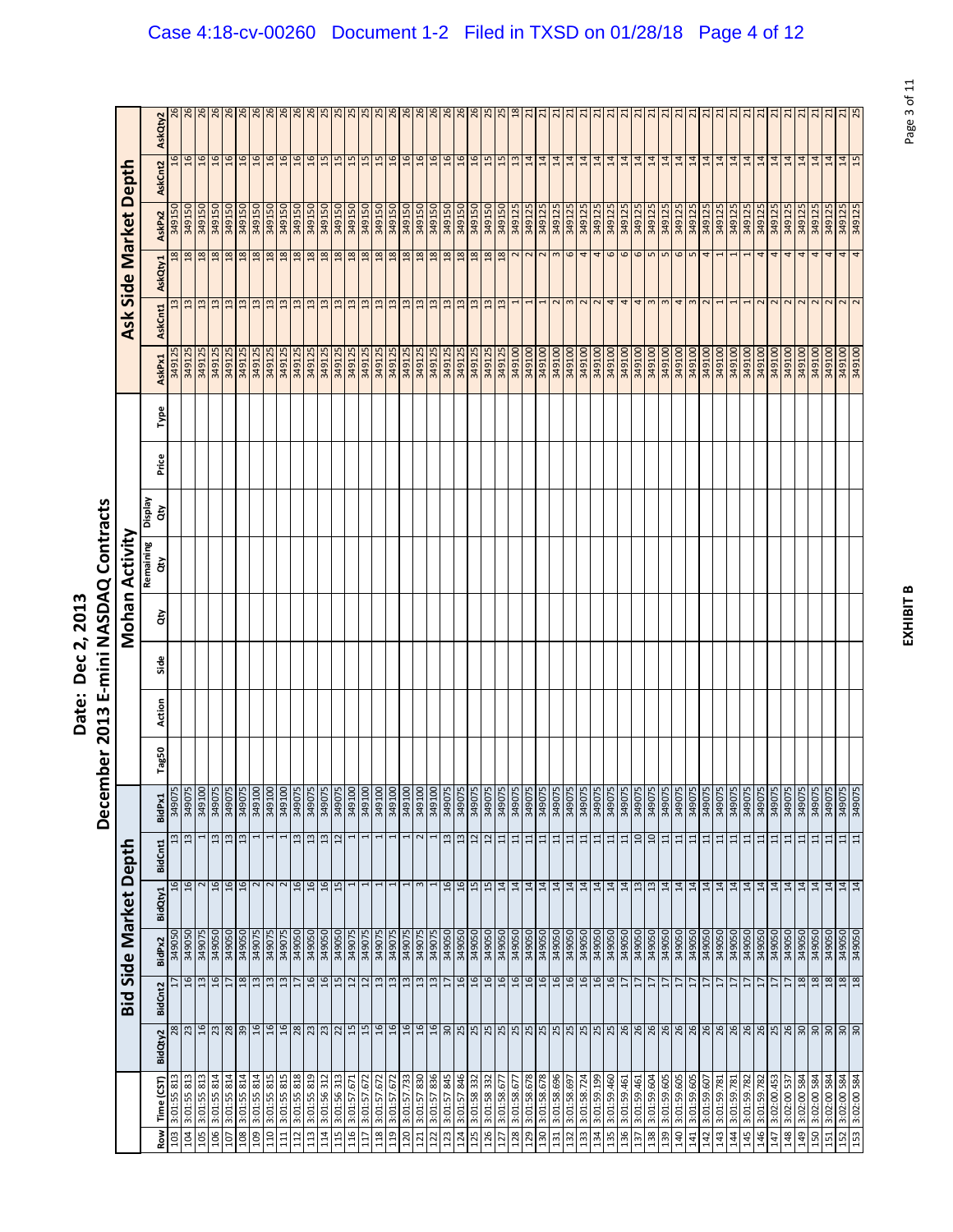|                                      | )<br>ק                                                           |
|--------------------------------------|------------------------------------------------------------------|
| ì<br><u>י</u><br>Č<br>י<br>.<br>ate. | ร<br>ผ<br>ļ<br>≧<br>۱.<br>ا<br>j<br>$\frac{3}{2}$<br>ŗ<br>Š<br>Ì |

|            |                            |                                               |                 |                  |         |                                      | Decer                        | mber 2013   |              |        |         | E-mini NASDAQ Contracts |                       |        |              |                  |                   |                                  |                  |                 |                 |
|------------|----------------------------|-----------------------------------------------|-----------------|------------------|---------|--------------------------------------|------------------------------|-------------|--------------|--------|---------|-------------------------|-----------------------|--------|--------------|------------------|-------------------|----------------------------------|------------------|-----------------|-----------------|
|            |                            |                                               | Bid             |                  |         | Side Market Depth                    |                              |             |              |        |         | Mohan Activity          |                       |        |              |                  |                   | Ask Side Market                  |                  | Depth           |                 |
| Row        | Time (CST)                 | BidQty2                                       | <b>BidCnt2</b>  | BidPx2           | BidQty1 | <b>BidCnt1</b>                       | BidPx1                       | Tag50       | Action       | Side   | ਲੇ      | Remaining<br>हे         | <b>Display</b><br>ਰੇਂ | Price  | Type         | AskPx1           | AskCnt1           | AskQty1                          | AskPx2           | <b>AskCnt2</b>  | AskQty2         |
| 154        | 3:02:00 584                |                                               | $^{18}$         | 349050           |         | $\Xi$<br>$\overline{14}$             | 34907                        |             |              |        |         |                         |                       |        |              | 349100           |                   | 4                                | 349125           | 15              |                 |
| 155        | 3:02:00 584                | $888$                                         | $18$            | 349050           |         | 11<br>$14$                           | 34907                        |             |              |        |         |                         |                       |        |              | 349100           | $\frac{2}{3}$     | $\overline{a}$                   | 349125           | 15              | 25              |
| 156<br>157 | 3:02:00 584<br>3:02:00 584 |                                               | 18<br>18        | 349050<br>349050 |         | 11<br>$\overline{14}$                | 349075<br>34907              |             |              |        |         |                         |                       |        |              | 349100<br>349100 |                   | $\overline{a}$                   | 349125<br>349125 | 15<br>15        | 25<br>25        |
|            |                            |                                               |                 |                  |         | $\Xi$<br>$\overline{14}$             |                              |             |              |        |         |                         |                       |        |              | 349100           |                   | 4                                |                  |                 |                 |
| 159<br>158 | 3:02:00 585<br>3:02:00 584 | 3080                                          | $18$<br>$18$    | 349050<br>349050 |         | $\overline{11}$<br>$\Xi$<br>14<br>14 | 349075<br>34907              |             |              |        |         |                         |                       |        |              | 349100           | $\mathbf{z}$      | $\overline{a}$<br>$\overline{a}$ | 349125<br>349125 | 15<br>15        | 25<br>25        |
| 160        | 3:02:00 585                | 30                                            | 18              | 349050           |         | 11<br>14                             | 349075                       |             |              |        |         |                         |                       |        |              | 349100           |                   | 4                                | 349125           | 15              | 25              |
| 161        | 3:02:00 585                |                                               | $18$            | 349050           |         | $11$<br>14                           | 349075                       |             |              |        |         |                         |                       |        |              | 349100           | $\sim$            | $\frac{4}{5}$                    | 349125           | 15              |                 |
| 162        | 3:02:00 588                | 3080                                          | 18              | 349050           |         | $\overline{11}$<br>14                | 349075                       |             |              |        |         |                         |                       |        |              | 349100           | 3                 | 5                                | 349125           | 15              | $rac{25}{25}$   |
| 163        | 3:02:00 588                |                                               | 18              | 349050           |         | 01<br>13                             | 34907                        |             |              |        |         |                         |                       |        |              | 349100           |                   | $\mathbf{L}$                     | 349125           | 15              | 25              |
| 164        | 3:02:00 588                | 3080                                          | $18$            | 349050           |         | 01<br>13                             | 34907                        |             |              |        |         |                         |                       |        |              | 349100           | 4                 | $\circ$                          | 349125           | 15              | 25              |
| 165        | 3:02:00 588                |                                               | 18              | 349050           |         | 10<br>13                             | 34907                        |             |              |        |         |                         |                       |        |              | 349100           | S                 |                                  | 349125           | 15              | $\frac{25}{25}$ |
| 166        | 885 00:20:8                |                                               | 18              | 349050           |         | 12                                   | 349075<br>$\sigma$           |             |              |        |         |                         |                       |        |              | <b>00T67E</b>    | S                 |                                  | 349125           | 15              |                 |
| 167        | 3:02:00 588                |                                               | 18              | 349050           |         | $\Xi$                                | 34907<br>$\infty$            |             |              |        |         |                         |                       |        |              | 349100           | S                 | ∼                                | 349125           | 15              | 25              |
| 168        | 885 00:20:8                | $R$   $R$   $R$   $R$   $R$   $R$   $R$   $R$ | 18              | 349050           |         | 11                                   | 34907<br>$\infty$            |             |              |        |         |                         |                       |        |              | 349100           | $\mathbf{\sigma}$ | $\infty$                         | 349125           |                 |                 |
| 169        | 3:02:00 589                |                                               | 18              | 349050           |         | $10$                                 | 34907                        |             |              |        |         |                         |                       |        |              | 349100           | 6                 | $\infty$                         | 349125           | 15              | 25              |
| 170        | 3:02:00 590                |                                               | 18              | 349050           |         | 01                                   | 349075                       |             |              |        |         |                         |                       |        |              | 349100           |                   | $\sigma$                         | 349125           | 15              | 25              |
| 171        | 3:02:00 591                |                                               | 18              | 349050           |         | $\overline{a}$                       | <b>24907</b>                 |             |              |        |         |                         |                       |        |              | 349100           | $\infty$          | 10                               | 349125           | 15              | 25              |
| 172        | 3:02:00.635                |                                               | $\frac{8}{2}$   | 349050           |         | $\overline{11}$                      | 34907<br>$\infty$            |             |              |        |         |                         |                       |        |              | 349100           | $\infty$          | 10                               | 349125           | 15              | 25              |
| 173        | 3:02:00.635                |                                               | 18              | 349050           |         | $\overline{1}$                       | 349075<br>$\infty$           |             |              |        |         |                         |                       |        |              | 349100           |                   | $\sigma$                         | 349125           | 15              | 25              |
| 174        | 3:02:00.691                | 30                                            | 18              | 349050           |         | $\Xi$                                | 34907<br>$\infty$            |             |              |        |         |                         |                       |        |              | 349100           | $\mathbf \omega$  | 8                                | 349125           | 15              | 25              |
| 175        | 3:02:00.692                | $\frac{8}{20}$                                | 18              | 349050           |         | $\overline{12}$                      | 34907<br>$\sigma$            |             |              |        |         |                         |                       |        |              | 349100           | 9                 | $\infty$                         | 349125           | $\overline{15}$ | 25              |
| 176        | 3:02:00.692                |                                               | $\frac{8}{2}$   | 349050           |         | $\overline{12}$                      | 34907<br>G                   |             |              |        |         |                         |                       |        |              | 349100           | 6                 | $\infty$                         | 349125           | 15              | 25              |
| 177        | 3:02:00 881                | <b>SC</b>                                     | $\frac{8}{2}$   | 349050           |         | $\overline{12}$                      | 34907                        |             |              |        |         |                         |                       |        |              | 349100           |                   | $\sigma$                         | 349125           | $\ddot{1}$      | $\overline{25}$ |
| 178        | 3:02:00 909                |                                               |                 |                  |         |                                      |                              | <b>YB01</b> | Order        |        | G       | 6                       | $\circ$               | 349125 | Spoof        |                  |                   |                                  |                  |                 |                 |
| 179        | 3:02:00 909                | 30                                            | 18              | 349050           |         | $\overline{12}$                      | 349075<br>G                  |             |              |        |         |                         |                       |        |              | 349100           |                   | G                                | 349125           | 16              | 51              |
| 180        | 606 00:Z0:E                |                                               |                 |                  |         |                                      |                              | <b>YB01</b> | Order        |        | 6       | 6                       | $\circ$               |        | 349125 Spoof |                  |                   |                                  |                  |                 |                 |
| 181        | 3:02:00 909                | 50                                            | $^{28}$         | 349050           |         | 2                                    | 34907<br>G                   |             |              |        |         |                         |                       |        |              | 349100           |                   | G                                | 349125           | 17              | $\frac{1}{2}$   |
| 182        | 606 00:20:8                |                                               |                 |                  |         |                                      |                              | YB01        | Order        |        | S       | S                       | $\circ$               | 349125 | Spoof        |                  | $\overline{ }$    |                                  |                  |                 |                 |
| 183        | 3:02:00 909                | $\overline{\mathrm{30}}$                      | 18              | 349050           |         | 12                                   | 349075<br>$\sigma$           |             |              |        |         |                         |                       |        |              | 349100           |                   | $\sigma$                         | 349125           | 18              | 42              |
| 184<br>185 | 3:02:00 909<br>806 00:20:8 | 90                                            | 18              | 349050           |         | 12                                   | 349075<br>G                  | YB01        | Order        | S      | 6       | 6                       | 0                     | 349125 | Spoof        | 349100           |                   | 9                                | 349125           | $\overline{5}$  | ₽               |
| 186        | 3:02:00 909                |                                               |                 |                  |         |                                      |                              | <b>YB01</b> | Order        | $\sim$ | 4       | 4                       | O                     | 349125 | Spoof        |                  |                   |                                  |                  |                 |                 |
| 187        | 3:02:00 909                | SO                                            | 18              | 349050           |         | $\overline{12}$                      | 34907<br>G                   |             |              |        |         |                         |                       |        |              | 349100           |                   | 9                                | 349125           | 20              | 52              |
| 188        | 3:02:00 909                |                                               |                 |                  |         |                                      |                              | YB01        | Order        | S      | LO      | Б                       | o                     | 349125 | Spoof        |                  |                   |                                  |                  |                 |                 |
| 189        | 3:02:00 909                | O <sub>E</sub>                                | $^{18}$         | 349050           |         | $\overline{12}$                      | 349075<br>$\mathsf{\sigma}$  |             |              |        |         |                         |                       |        |              | 349100           |                   | G                                | 349125           | $\overline{2}$  | 흙               |
| 190        | 3:02:00 909                |                                               |                 |                  |         |                                      |                              | YB01        | Order        | S      | S       | w                       | o<br>o                | 349125 | Spoof        |                  |                   |                                  |                  |                 |                 |
| 191        | 806 00:20:8                |                                               |                 |                  |         |                                      |                              | TOBA.       | <b>Order</b> |        | LO      | S                       |                       | 349125 | Spoof        |                  |                   |                                  |                  |                 |                 |
| 192        | 3:02:00 909                |                                               | $\frac{18}{18}$ | 349050           |         | $\frac{12}{11}$                      | 349075<br>349075<br>$\sigma$ |             |              |        |         |                         |                       |        |              | 349100           |                   | 9                                | 349125           | $23^{2}$        | 65              |
| 193        | 3:02:00 909                | $\frac{10}{20}$                               |                 | 349050           |         |                                      | $\infty$                     |             |              |        |         |                         |                       |        |              | 349100           |                   | $\sigma$                         | 349125           |                 | 65              |
| 194        | 606 00:Z0:E                |                                               | 18              | 349050           |         | $\overline{u}$                       | 349075                       |             |              |        |         |                         |                       |        |              | 349100           |                   | G                                | 349125           | 23              | 65              |
| 195        | 3:02:00 909                |                                               | 18              | 349050           |         | $\overline{a}$                       | 34907                        |             |              |        |         |                         |                       |        |              | 349100           | $\infty$          | 10                               | 349125           | $\frac{23}{23}$ | 65              |
| 196        | 3:02:00 910                | 308                                           | 18              | 349050           |         | 10                                   | 349075                       |             |              |        |         |                         |                       |        |              | 349100           | G                 | $\overline{11}$                  | 349125           |                 | 65              |
| 197        | 3:02:00 910                |                                               | $18$            | 349050           |         | $\overline{10}$                      | 349075                       |             |              |        |         |                         |                       |        |              | 349100           | $\overline{10}$   | $\overline{u}$                   | 349125           | 23              | 65              |
| 198        | 3:02:00 910                |                                               | 18              | 349050           |         |                                      | 349075                       |             |              |        |         |                         |                       |        |              | 349100           | å                 | $\overline{c}$                   | 349125           |                 | 65              |
| 199        | 3:02:00 910                |                                               | 18              | 349050           |         |                                      | 349075                       |             |              |        |         |                         |                       |        |              | 349100           | $\Xi$             | $\frac{3}{2}$                    | 349125           |                 | 65              |
| 200        | 3:02:00 910                |                                               | 18              | 349050           |         | $\frac{10}{2}$                       | 34907                        |             |              |        |         |                         |                       |        |              | 349100           | $\Xi$             | $\frac{3}{2}$                    | 349125           | $\frac{23}{24}$ | 66              |
| 201        | 3:02:01 012                | $3.8888$                                      | 18              | 349050           |         |                                      | 34907                        |             |              |        |         |                         |                       |        |              | 349100           | $\Xi$             | $\frac{2}{3}$                    | 349125           |                 | 99              |
| 202        | 880 10:20:3                |                                               | $\overline{17}$ | 349050           |         | $\Omega$                             | 34907                        |             |              |        |         |                         |                       |        |              | 349100           | $\Xi$             | 13                               | 349125           | 24              | \$              |
| 204<br>203 | 3:02:01 327<br>3:02:01 327 | 29                                            | 17              | 349050           |         | $10 \,$                              | 349075<br>7                  | <b>YB01</b> | Order        |        | $\circ$ | 6                       | $\circ$               | 349125 | Spoof        | 349100           | $\Xi$             | 13                               | 349125           | 25              | $\overline{z}$  |
|            |                            |                                               |                 |                  |         |                                      |                              |             |              |        |         |                         |                       |        |              |                  |                   |                                  |                  |                 |                 |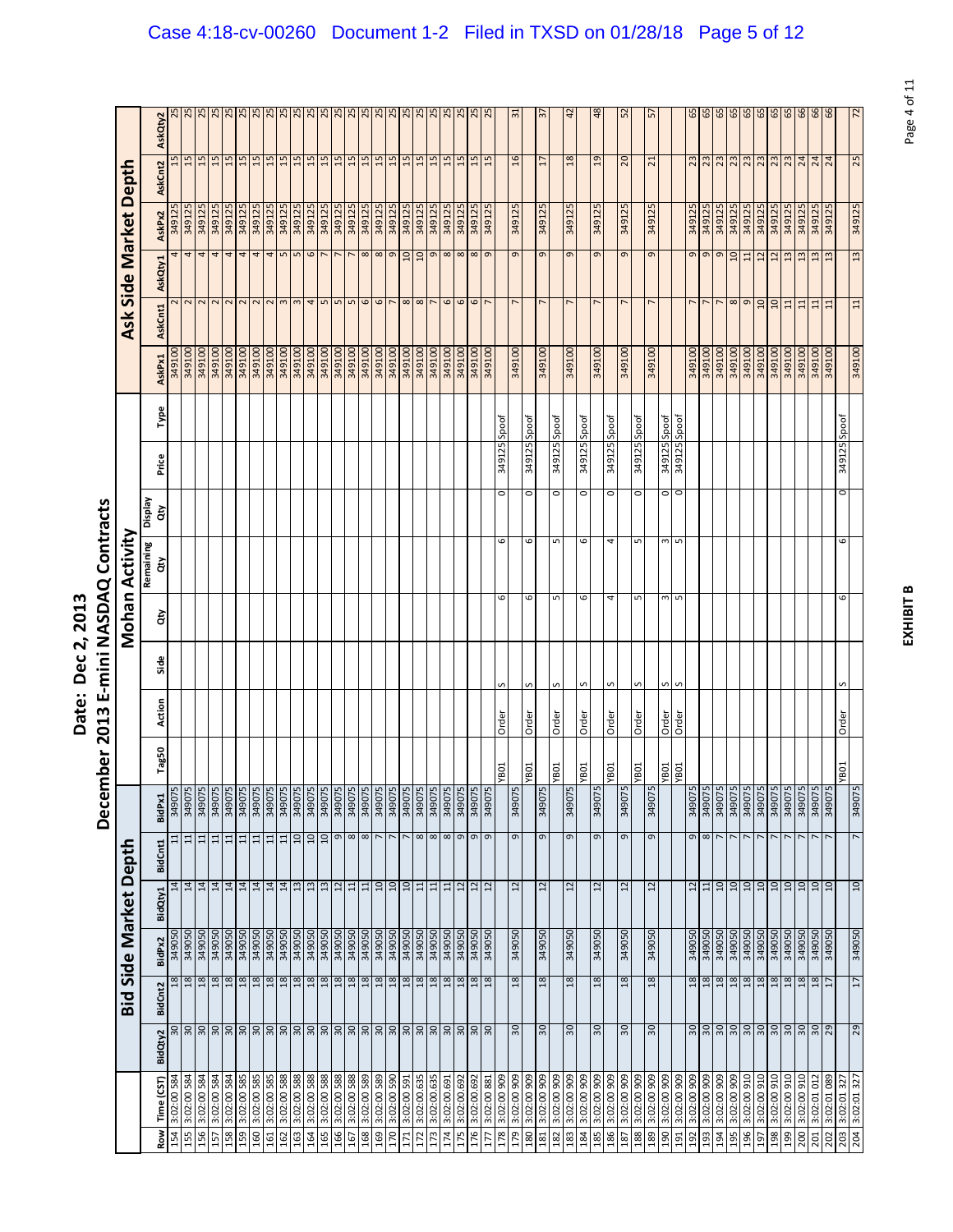|                                      | )<br>ק                                                           |
|--------------------------------------|------------------------------------------------------------------|
| ì<br><u>י</u><br>Č<br>י<br>.<br>ate. | ร<br>ผ<br>ļ<br>≧<br>۱.<br>ا<br>j<br>$\frac{3}{2}$<br>ŗ<br>Š<br>Ì |

|                                   |                       | AskQty2              |             |                            |                    | 83              |              | $\mathbb{Z}$      | 88                         |             | 96              |             | eg             |             |             |             | 106                        | 106<br>106                    | 106               |             | 106          |             |                  | $\frac{106}{106}$ |             |               |             |             |             |                             |                            |                             |             |                     |                |              |             |             |             |                 |                |             |             |                     |                |             |                            |                 |
|-----------------------------------|-----------------------|----------------------|-------------|----------------------------|--------------------|-----------------|--------------|-------------------|----------------------------|-------------|-----------------|-------------|----------------|-------------|-------------|-------------|----------------------------|-------------------------------|-------------------|-------------|--------------|-------------|------------------|-------------------|-------------|---------------|-------------|-------------|-------------|-----------------------------|----------------------------|-----------------------------|-------------|---------------------|----------------|--------------|-------------|-------------|-------------|-----------------|----------------|-------------|-------------|---------------------|----------------|-------------|----------------------------|-----------------|
|                                   |                       | AskCnt2              |             | 27                         |                    | 29              |              | 30                | 31                         |             | 32              |             | 33             |             |             |             | $\frac{35}{35}$            |                               | $\frac{35}{35}$   |             | 35           |             | $\frac{35}{35}$  |                   |             |               |             |             |             |                             |                            |                             |             |                     |                |              |             |             |             |                 |                |             |             |                     |                |             |                            |                 |
|                                   | Ask Side Market Depth |                      |             | 349125                     |                    | 349125          |              | 349125            | 349125                     |             | 349125          |             | 349125         |             |             |             | 349125                     | 349125<br>349125              | 349125            |             | 349125       |             |                  | 349125            |             |               |             |             |             |                             |                            |                             |             |                     |                |              |             |             |             |                 |                |             |             |                     |                |             |                            |                 |
|                                   |                       | AskPx2               |             | 13                         |                    | $\frac{2}{3}$   |              | $\frac{3}{2}$     | 13                         |             | 13              |             | 13             |             |             |             | 13                         | 13<br>$\frac{3}{2}$           | 13                |             | 13           |             | $\frac{14}{14}$  |                   |             |               |             |             |             |                             |                            |                             |             |                     |                |              |             |             |             |                 |                |             |             |                     |                |             |                            |                 |
|                                   |                       | AskQty1              |             |                            |                    |                 |              |                   |                            |             |                 |             |                |             |             |             |                            |                               |                   |             |              |             |                  |                   |             |               |             |             |             |                             |                            |                             |             |                     |                |              |             |             |             |                 |                |             |             |                     |                |             |                            |                 |
|                                   |                       | AskCnt1              |             | 11                         |                    | 11              |              | $\Xi$             | $\overline{11}$            |             | 11              |             | $\Xi$          |             |             |             | $\Xi$                      | $11\,$<br>$\overline{11}$     | 11                |             | $\Xi$        |             | $\frac{12}{12}$  |                   |             |               |             |             |             |                             |                            |                             |             |                     |                |              |             |             |             |                 |                |             |             |                     |                |             |                            |                 |
|                                   |                       | AskPx1               |             | 349100                     |                    | 349100          |              | 349100            | <b>0016b8</b>              |             | <b>00T6bE</b>   |             | 349100         |             |             |             | 349100                     | 349100<br>349100              | <b>0016bE</b>     |             | 349100       |             |                  | 349100            |             |               |             |             |             |                             |                            |                             |             |                     |                |              |             |             |             |                 |                |             |             |                     |                |             |                            |                 |
|                                   |                       |                      |             |                            |                    |                 |              |                   |                            |             |                 |             |                |             |             |             |                            |                               |                   |             |              |             |                  |                   |             |               |             |             |             |                             |                            |                             |             |                     |                |              |             |             |             |                 |                |             |             |                     |                |             |                            |                 |
|                                   |                       | Type                 | Spoof       | 349125 Spoof               | Spoof              |                 | 349125 Spoof |                   | Spoof                      | Spoof       |                 | Spoof       |                | Spoof       | Spoof       | Spoof       |                            |                               |                   | Genuine     |              | Genuine     |                  |                   | Genuine     | Genuine       | Genuine     | Genuine     | Genuine     | Genuine                     | Genuine                    | Genuine<br>Genuine          | Genuine     | Genuine             | Genuine        | Genuine      | Genuine     | Genuine     | Genuine     | Genuine         | Genuine        | Genuine     | Genuine     | Genuine             | 349075 Genuine | Genuine     | Genuine<br>349075 Genuine  | 349075 Genuine  |
|                                   |                       | Price                | 549125      |                            | 349125             |                 |              |                   | 349125                     | 349125      |                 | 349125      |                | 349125      | 349125      | 349125      |                            |                               |                   | 349075      |              | 349075      |                  |                   | 349075      | 349075        | 349075      | 349075      | 349075      | 349075<br>349075            |                            | 349075<br>349075            | 349075      | 349075              | 349075         | 349075       | 349075      | 349075      | 349075      | 349075          | 349075         | 349075      | 349075      | 349075              |                | 349075      | 349075                     |                 |
|                                   |                       | <b>Display</b><br>ਠੰ | 0           |                            | $\circ$<br>$\circ$ |                 | o            |                   | 0                          |             |                 | o           |                | 0           | Ō           | ō           |                            |                               |                   | O           |              | 0           |                  |                   | 0           | $\frac{1}{2}$ |             |             |             | $\frac{0}{0}$               |                            |                             | 00000000    |                     |                |              |             |             | $\circ$     |                 | $\circ$        |             | $\circ$     | $\frac{0}{0}$       |                |             | ०००                        |                 |
|                                   | Mohan Activity        | Remaining<br>हे      | 4           |                            | Б<br>$\sim$        |                 |              |                   | 4                          | $^{\circ}$  |                 | m           |                | 3           |             | S           |                            |                               |                   | 99          |              | 38          |                  |                   | 57          | 96            | 35          | 34          | 33          | 32                          | 30<br>$\overline{31}$      | 57                          | 28          | 27                  | 26             |              | 25<br>24    | 23          | 22          | $\overline{21}$ | 20             | 19          | $^{18}$     | Ħ                   | 16             | 15          | $\overline{13}$<br>$^{14}$ | $\overline{12}$ |
|                                   |                       |                      | 4           |                            | 5<br>$\sim$        |                 |              |                   | 4                          | $^{\circ}$  |                 | m           |                | $\sim$      |             |             |                            |                               |                   |             |              |             |                  |                   |             |               |             |             |             |                             |                            |                             |             |                     |                |              |             |             |             |                 |                |             |             |                     |                |             |                            |                 |
|                                   |                       | ਲੇ                   |             |                            |                    |                 |              |                   |                            |             |                 |             |                |             |             |             |                            |                               |                   |             |              |             |                  |                   |             |               |             |             |             |                             |                            |                             |             |                     |                |              |             |             |             |                 |                |             |             |                     |                |             |                            |                 |
|                                   |                       | Side                 |             |                            | S                  |                 | S            |                   | S                          |             |                 | S           |                |             | S           |             |                            |                               |                   | B           |              | $\bf{m}$    |                  |                   | B           | $\mathbf{m}$  | $\bf{m}$    | $\bf{m}$    | $\,$ $\,$   | $\, \underline{\mathrm{m}}$ | $\bf{m}$<br>$\bf{m}$       | $\, \underline{\mathrm{m}}$ | $\sim$      | $\bf{m}$            | $\blacksquare$ | $\infty$     | $\bf{m}$    | $\bf{e}$    | $\bf{m}$    | $\bf{m}$        | $\blacksquare$ | $\,$ $\,$   | $\,$ $\,$   | $\blacksquare$      | $\,$ $\,$      | $\bf{m}$    | $\blacksquare$<br>$\bf{m}$ | $\,$ $\,$       |
| mber 2013 E-mini NASDAQ Contracts |                       | Action               | Order       | Order                      | S<br>Order         |                 | Order        |                   | Order                      | Order       |                 | Order       |                | S<br>Order  | Order       | Order       |                            |                               |                   | Trade       |              | Trade       |                  |                   | Trade       | <b>Trade</b>  | Trade       | Trade       | Trade       | Trade                       | Trade                      | Trade<br>Trade              | Trade       | Trade               | Trade          | Trade        | Trade       | Trade       | Trade       | Trade           | Trade          | Trade       | Trade       | Trade               | Trade          | Trade       | <b>Trade</b><br>Trade      | Trade           |
|                                   |                       | Tag50                |             |                            |                    |                 |              |                   |                            |             |                 |             |                |             |             |             |                            |                               |                   |             |              |             |                  |                   |             |               |             |             |             |                             |                            |                             |             |                     |                |              |             |             |             |                 |                |             |             |                     |                |             |                            |                 |
|                                   |                       |                      | YB01        | <b>TOBA</b>                | TOBA.              | <b>LO</b>       | <b>TOBV</b>  |                   | TOBA.<br>5                 | <b>TOBA</b> | ŢŊ              | TOBA.       | r.             | <b>TOBA</b> | YB01        | <b>YB01</b> | ัญ <b>โข โข โข</b>         |                               |                   | <b>YB01</b> | 5            | TOBA.       |                  |                   | YB01        | TOBA<br>TOBA  |             | YB01        | <b>YB01</b> | YB01                        | <b>YBO1</b><br><b>YB01</b> | YB01                        |             | <b>TOBA</b><br>TOBA | TOBA           | TOBA<br>TOBA |             | YB01        | <b>YB01</b> | YB01            | <b>YBO1</b>    | <b>YB01</b> | TOBA        | <b>TOBA</b><br>108A |                | YB01        | YB01<br>TOBA.              | TOBA.           |
| Decer                             |                       | BidPx1               |             | <b>S4907</b>               |                    | 34907           |              | 5400 <sub>2</sub> | 34907                      |             | <b>20678</b>    |             | 34907          |             |             |             | 34907                      | 34907<br>34907<br>6<br>6      | 34907<br>$\omega$ |             | <b>24907</b> |             | 349075<br>349050 |                   |             |               |             |             |             |                             |                            |                             |             |                     |                |              |             |             |             |                 |                |             |             |                     |                |             |                            |                 |
|                                   |                       | <b>BidCnt1</b>       |             |                            |                    |                 |              |                   |                            |             |                 |             |                |             |             |             |                            |                               |                   |             |              |             |                  | 17                |             |               |             |             |             |                             |                            |                             |             |                     |                |              |             |             |             |                 |                |             |             |                     |                |             |                            |                 |
|                                   | Bid Side Market Depth | BidQty1              |             | $\overline{a}$             |                    | $\overline{a}$  |              | $\overline{a}$    | $\overline{a}$             |             | $\overline{a}$  |             | $\overline{a}$ |             |             |             | $\Xi$                      | $\mathsf{\sigma}$<br>$\sigma$ | $\sqrt{2}$        |             |              |             |                  | 29                |             |               |             |             |             |                             |                            |                             |             |                     |                |              |             |             |             |                 |                |             |             |                     |                |             |                            |                 |
|                                   |                       | BidPx2               |             | 349050                     |                    | 349050          |              | 349050            | 349050                     |             | 349050          |             | 349050         |             |             |             | 349050                     | 349050<br>349050              | 349050            |             | 349050       |             | 349050           |                   |             |               |             |             |             |                             |                            |                             |             |                     |                |              |             |             |             |                 |                |             |             |                     |                |             |                            |                 |
|                                   |                       |                      |             | 17                         |                    | $\overline{17}$ |              | 17                | $\overline{17}$            |             | $\overline{17}$ |             | 17             |             |             |             | $\overline{17}$            | $\overline{1}$<br>17          | $\overline{17}$   |             | 17           |             |                  | $\frac{17}{18}$   |             |               |             |             |             |                             |                            |                             |             |                     |                |              |             |             |             |                 |                |             |             |                     |                |             |                            |                 |
|                                   |                       | BidCnt2              |             | 29                         |                    |                 |              | 29                | 29                         |             |                 |             | 29             |             |             |             |                            |                               |                   |             |              |             |                  |                   |             |               |             |             |             |                             |                            |                             |             |                     |                |              |             |             |             |                 |                |             |             |                     |                |             |                            |                 |
|                                   |                       | BidQty2              |             |                            |                    | 29              |              |                   |                            |             | 29              |             |                |             |             |             | 29822                      |                               |                   |             | 29           |             | $\frac{29}{34}$  |                   |             |               |             |             |             |                             |                            |                             |             |                     |                |              |             |             |             |                 |                |             |             |                     |                |             |                            |                 |
|                                   |                       | Time (CST)           | 3:02:01 327 | 3:02:01 327<br>3:02:01 327 | 3:02:01 327        | 3:02:01 327     | 3:02:01 327  | 3:02:01 327       | 3:02:01 327<br>3:02:01 327 | 3:02:01 327 | 3:02:01 327     | 3:02:01 327 | 3:02:01 327    | 3:02:01 327 | 3:02:01 327 | 3:02:01 327 | 3:02:01 327<br>3:02:01.327 | 3:02:02.141                   | 3:02:02.279       | 3:02:02.279 | 3:02:02.279  | 3:02:02.279 | 3:02:02.279      | 3:02:02 284       | 3:02:02.280 | 3:02:02.280   | 3:02:02.280 | 3:02:02.280 | 3:02:02.280 | 3:02:02.280<br>3:02:02.280  |                            | 3:02:02.281<br>3:02:02.281  | 3:02:02.281 | 3:02:02.281         | 3:02:02.281    | 3:02:02.281  | 3:02:02.281 | 3:02:02.281 | 3:02:02.281 | 3:02:02.282     | 3:02:02.282    | 3:02:02.282 | 3:02:02.282 | 3:02:02.282         | 3:02:02.282    | 3:02:02.282 | 3:02:02.282<br>3:02:02.282 |                 |
|                                   |                       | Row                  | 502         | 207<br>206                 | 208                | 209             | 210          | 211               | 213<br>212                 | 214         | 215             | 216         | 217            | 218         | 219         | 220         | 221                        | 223<br>222                    | 224               | 225         | 226          | 227         | 228              | 229               | 230         | 231           | 232         | 233         | 234         | 235                         | 236                        | 238<br>237                  | 239         | 240                 | 241            | 242          | 243         | 244         | 245         | 246             | 247            | 248         | 249         | 250                 | 251            | 253<br>252  | 254                        | 255 3:02:02.282 |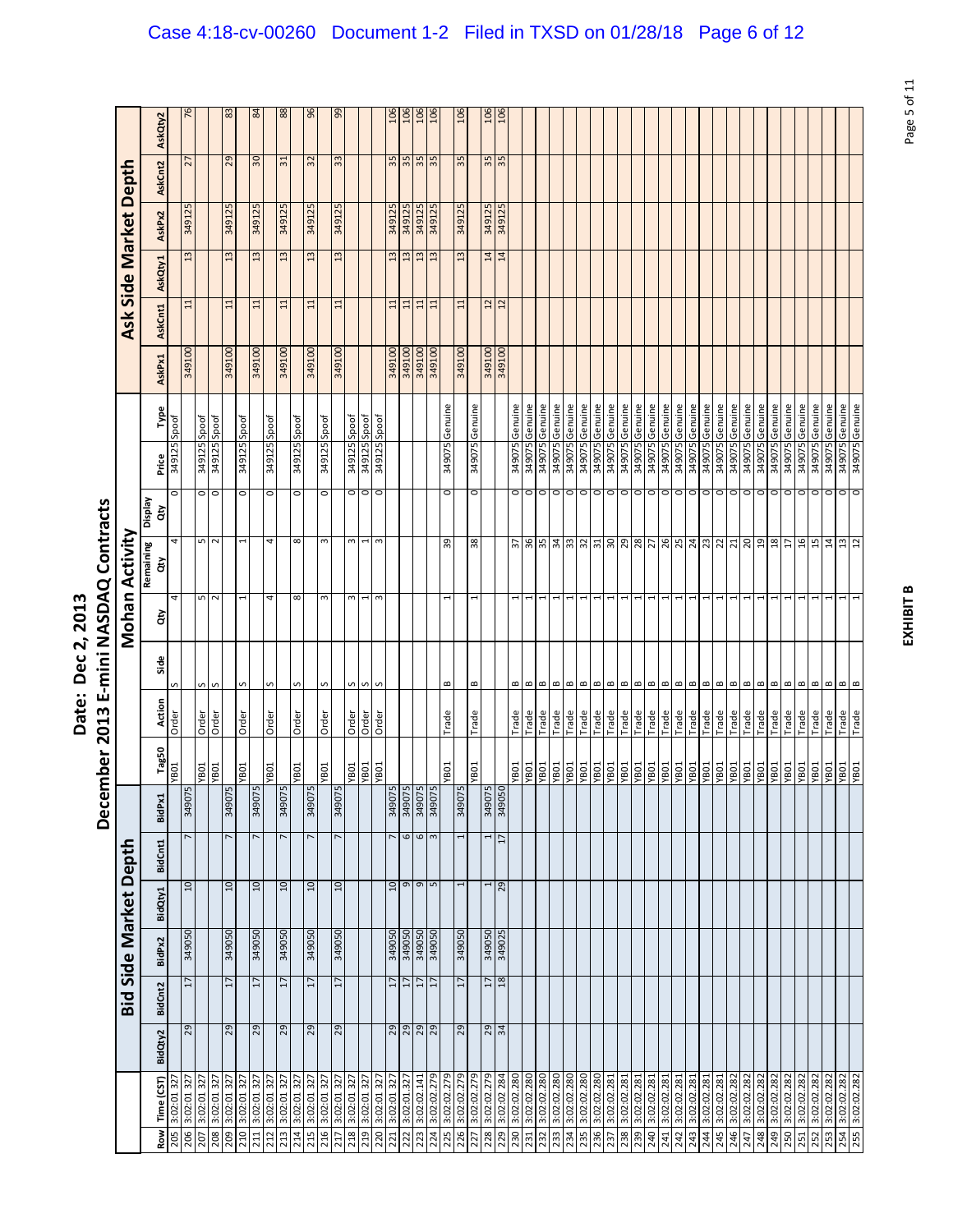|                                      | )<br>ק                                                           |
|--------------------------------------|------------------------------------------------------------------|
| ì<br><u>י</u><br>Č<br>י<br>.<br>ate. | ร<br>ผ<br>ļ<br>≧<br>۱.<br>ا<br>j<br>$\frac{3}{2}$<br>ŗ<br>Š<br>Ì |

| 86<br>106<br>$\frac{106}{106}$<br>106<br>$\frac{8}{2}$<br>$\frac{8}{2}$<br>116<br>56<br>3<br>106<br>106<br>106<br>106<br>106<br>106<br>106<br>111<br>106<br>106<br>106<br>106<br>106<br>106<br>$\overline{2}$<br>106<br>$rac{6}{2}$<br>$\overline{a}$<br>111<br>$\Xi$<br>111<br>AskQty2<br>35<br>35<br>$\frac{35}{35}$<br>35<br>35<br>35<br>$\frac{14}{36}$<br>36<br>35<br>29<br>35<br>35<br>55<br>35<br>35<br>35<br>35<br>$\frac{13}{2}$<br>13<br>$\overline{13}$<br>14<br>36<br>57<br>35<br>35<br>35<br>33<br>32<br>AskCnt2<br>Ask Side Market Deptl<br>349125<br>349125<br>349125<br>349125<br>349125<br>349125<br>349125<br>349125<br>349125<br>349125<br><b>00T6tE</b><br>349100<br>349125<br>349125<br>349125<br>349125<br>349125<br>349125<br>349100<br>349100<br>349125<br>349125<br>349125<br>349125<br>349125<br>349125<br>349100<br>349125<br>349125<br>349125<br>349125<br>349125<br>AskPx2<br>19<br>$\frac{14}{18}$<br>18<br>18<br>18<br>19<br>19<br>19<br>$^{29}$<br>19<br>19<br>19<br>19<br>14<br>14<br>$\overline{14}$<br>$\overline{14}$<br>$\overline{14}$<br>$\overline{14}$<br>14<br>$\overline{14}$<br>$\overline{14}$<br>14<br>3<br>$\overline{21}$<br>$\overline{a}$<br>AskQty1<br>14<br>14<br>14<br>14<br>14<br>14<br>14<br>14<br>14<br>$\overline{12}$<br>$\overline{12}$<br>12<br>$\frac{12}{12}$<br>12<br>$\frac{12}{12}$<br>$\frac{12}{12}$<br>$\frac{2}{13}$<br>$\frac{3}{2}$<br>$\overline{1}$<br>13<br>14<br>$\mathbf{r}$<br>AskCnt1<br>349100<br>349100<br>349100<br>349100<br>349100<br>349100<br>349100<br>349100<br><b>0016b8</b><br>349100<br>349100<br>349100<br>349100<br>349100<br>349100<br>349075<br>349100<br>349075<br>349075<br>349075<br>349075<br>349100<br><b>0016b8</b><br>349100<br>349100<br>349100<br>349100<br>349100<br>349100<br>349100<br>349100<br>349100<br>AskPx1<br>349075 Genuine<br>Genuine<br>349075 Genuine<br>Genuine<br>Genuine<br>Genuine<br>Genuine<br>Genuine<br>Genuine<br>Genuine<br>Genuine<br>Genuine<br>Type<br>349125 Spoof<br>Spoof<br>349125 Spoof<br>349125 Spoof<br>Spoof<br>Spoof<br>349125 Spoof<br>349075<br>349075<br>349075<br>349075<br>349075<br>349075<br>349075<br>349125<br>349125<br>5406bE<br>349125<br>S40022<br>349075<br>Price<br>0000000000000<br>0<br>0<br>o<br>$\frac{1}{2}$<br>o<br><b>Display</b><br>ਰੇਂ<br>Mohan Activity<br>9<br>8<br>6<br>5<br>o<br>$10 \,$<br>$\sim$<br>4<br>$\,$ $\,$<br>$\sim$<br>$\circ$<br>$\circ$<br>$\circ$<br>$\circ$<br>$\circ$<br>$\circ$<br>1<br>0<br>$\Xi$<br>Remaining<br>हे<br>6<br>S<br>S<br>1<br>1<br>1<br>$\sim$<br>1<br>S<br>ਲੇ<br>Side<br>$\bf{m}$<br>B<br>$\mathbf{m}$<br>$\bf{m}$<br>$\mathbf{m}$<br>$\,$ $\,$<br>$\bf{m}$<br>$\bf{m}$<br>$\bf{m}$<br>B<br>B<br>B<br>S<br>S<br>S<br>S<br>S<br>S<br>Action<br>Cancel<br>Cancel<br>Cancel<br>Cancel<br>Cancel<br>Cancel<br>Cancel<br>Trade<br>Trade<br>Trade<br>Trade<br>Trade<br>Trade<br>Trade<br>Trade<br>Trade<br>Trade<br>Trade<br>Trade<br>Tag50<br>TOBA.<br>T0BA<br><b>TOBA</b><br>108A<br><b>TOBA</b><br><b>TOBA</b><br>TOBA.<br><b>TOBA</b><br><b>TOBA</b><br>YBO1<br>YB01<br><b>YB01</b><br>TOBA<br>YB01<br><b>YB01</b><br>YB01<br>T0BA<br>YB01<br>TOBA<br>349075<br>349050<br>349050<br>349050<br>349050<br>349050<br>349075<br>349050<br>349050<br>349050<br>349050<br>349050<br><b>0506bE</b><br>349050<br>349050<br>349050<br>349050<br>349050<br>349050<br>349050<br>349050<br><b>0506tE</b><br>349050<br>349050<br>349075<br>349075<br>34905C<br>349075<br>34905C<br>34907<br>34907<br><b>Z06bE</b><br>BidPx1<br>$12 \overline{)}$<br>$\sim$<br>$\frac{16}{2}$<br>15<br>15<br>15<br>14<br>14<br>$\sim$<br>$\sim$<br>$\sim$<br>$\frac{13}{12}$<br>$12$<br>$12$<br>12<br>12<br>21<br>$\overline{c}$<br>$\overline{12}$<br>1<br>12<br>12<br>12<br>12<br>$\overline{11}$<br>$11\,$<br>12<br><b>BidCnt1</b><br>Depth<br>4 <sub>n</sub><br>28<br>$N \omega$<br>20<br>$\overline{\mathbf{r}}$<br>$\frac{24}{24}$<br>$\overline{c}$<br>$\overline{c}$<br>$\overline{c}$<br>$\overline{27}$<br>$\overline{2}$<br>$\overline{27}$<br>BidQty1<br>Side Market<br>349050<br>5706bE<br>349050<br>349050<br>349050<br>349050<br>349025<br>349025<br>349025<br>349050<br>349050<br>349050<br>349025<br>349025<br>349025<br>349025<br>349025<br>349025<br>349025<br>349025<br>349025<br>349025<br>349025<br>349025<br>349025<br>349025<br>349025<br>349025<br>349025<br>5706bE<br>349025<br>349025<br>BidPx2<br>16<br>16<br>16<br>16<br>$\frac{8}{2}$<br>$^{18}$<br>16<br>$\frac{16}{16}$<br>14<br>14<br>13<br>$-16$<br>$16$<br>16<br>16<br>16<br>16<br>16<br>16<br>16<br>16<br>16<br>16<br>$\frac{6}{1}$<br>16<br>$\frac{6}{2}$<br>16<br>$\overline{a}$<br>$\overline{17}$<br>17<br><b>BidCnt2</b><br>Bid |  |  | December 2013 |  |  | E-mini NASDAQ Contracts |  |  |  |  |  |
|---------------------------------------------------------------------------------------------------------------------------------------------------------------------------------------------------------------------------------------------------------------------------------------------------------------------------------------------------------------------------------------------------------------------------------------------------------------------------------------------------------------------------------------------------------------------------------------------------------------------------------------------------------------------------------------------------------------------------------------------------------------------------------------------------------------------------------------------------------------------------------------------------------------------------------------------------------------------------------------------------------------------------------------------------------------------------------------------------------------------------------------------------------------------------------------------------------------------------------------------------------------------------------------------------------------------------------------------------------------------------------------------------------------------------------------------------------------------------------------------------------------------------------------------------------------------------------------------------------------------------------------------------------------------------------------------------------------------------------------------------------------------------------------------------------------------------------------------------------------------------------------------------------------------------------------------------------------------------------------------------------------------------------------------------------------------------------------------------------------------------------------------------------------------------------------------------------------------------------------------------------------------------------------------------------------------------------------------------------------------------------------------------------------------------------------------------------------------------------------------------------------------------------------------------------------------------------------------------------------------------------------------------------------------------------------------------------------------------------------------------------------------------------------------------------------------------------------------------------------------------------------------------------------------------------------------------------------------------------------------------------------------------------------------------------------------------------------------------------------------------------------------------------------------------------------------------------------------------------------------------------------------------------------------------------------------------------------------------------------------------------------------------------------------------------------------------------------------------------------------------------------------------------------------------------------------------------------------------------------------------------------------------------------------------------------------------------------------------------------------------------------------------------------------------------------------------------------------------------------------------------------------------------------------------------------------------------------------------------------------------------------------------------------------------------------------------------------------------------------------------------------------------------------------------------------------------------------------------------------------------------------------------------------------------------------------------------------------------------------------------------------------------------------------------------------------------------------------------------------------------------------------------------------------------------------------------------------------------------------------------------------------------------------------------------------------------|--|--|---------------|--|--|-------------------------|--|--|--|--|--|
|                                                                                                                                                                                                                                                                                                                                                                                                                                                                                                                                                                                                                                                                                                                                                                                                                                                                                                                                                                                                                                                                                                                                                                                                                                                                                                                                                                                                                                                                                                                                                                                                                                                                                                                                                                                                                                                                                                                                                                                                                                                                                                                                                                                                                                                                                                                                                                                                                                                                                                                                                                                                                                                                                                                                                                                                                                                                                                                                                                                                                                                                                                                                                                                                                                                                                                                                                                                                                                                                                                                                                                                                                                                                                                                                                                                                                                                                                                                                                                                                                                                                                                                                                                                                                                                                                                                                                                                                                                                                                                                                                                                                                                                                                                   |  |  |               |  |  |                         |  |  |  |  |  |
|                                                                                                                                                                                                                                                                                                                                                                                                                                                                                                                                                                                                                                                                                                                                                                                                                                                                                                                                                                                                                                                                                                                                                                                                                                                                                                                                                                                                                                                                                                                                                                                                                                                                                                                                                                                                                                                                                                                                                                                                                                                                                                                                                                                                                                                                                                                                                                                                                                                                                                                                                                                                                                                                                                                                                                                                                                                                                                                                                                                                                                                                                                                                                                                                                                                                                                                                                                                                                                                                                                                                                                                                                                                                                                                                                                                                                                                                                                                                                                                                                                                                                                                                                                                                                                                                                                                                                                                                                                                                                                                                                                                                                                                                                                   |  |  |               |  |  |                         |  |  |  |  |  |
|                                                                                                                                                                                                                                                                                                                                                                                                                                                                                                                                                                                                                                                                                                                                                                                                                                                                                                                                                                                                                                                                                                                                                                                                                                                                                                                                                                                                                                                                                                                                                                                                                                                                                                                                                                                                                                                                                                                                                                                                                                                                                                                                                                                                                                                                                                                                                                                                                                                                                                                                                                                                                                                                                                                                                                                                                                                                                                                                                                                                                                                                                                                                                                                                                                                                                                                                                                                                                                                                                                                                                                                                                                                                                                                                                                                                                                                                                                                                                                                                                                                                                                                                                                                                                                                                                                                                                                                                                                                                                                                                                                                                                                                                                                   |  |  |               |  |  |                         |  |  |  |  |  |
|                                                                                                                                                                                                                                                                                                                                                                                                                                                                                                                                                                                                                                                                                                                                                                                                                                                                                                                                                                                                                                                                                                                                                                                                                                                                                                                                                                                                                                                                                                                                                                                                                                                                                                                                                                                                                                                                                                                                                                                                                                                                                                                                                                                                                                                                                                                                                                                                                                                                                                                                                                                                                                                                                                                                                                                                                                                                                                                                                                                                                                                                                                                                                                                                                                                                                                                                                                                                                                                                                                                                                                                                                                                                                                                                                                                                                                                                                                                                                                                                                                                                                                                                                                                                                                                                                                                                                                                                                                                                                                                                                                                                                                                                                                   |  |  |               |  |  |                         |  |  |  |  |  |
|                                                                                                                                                                                                                                                                                                                                                                                                                                                                                                                                                                                                                                                                                                                                                                                                                                                                                                                                                                                                                                                                                                                                                                                                                                                                                                                                                                                                                                                                                                                                                                                                                                                                                                                                                                                                                                                                                                                                                                                                                                                                                                                                                                                                                                                                                                                                                                                                                                                                                                                                                                                                                                                                                                                                                                                                                                                                                                                                                                                                                                                                                                                                                                                                                                                                                                                                                                                                                                                                                                                                                                                                                                                                                                                                                                                                                                                                                                                                                                                                                                                                                                                                                                                                                                                                                                                                                                                                                                                                                                                                                                                                                                                                                                   |  |  |               |  |  |                         |  |  |  |  |  |
|                                                                                                                                                                                                                                                                                                                                                                                                                                                                                                                                                                                                                                                                                                                                                                                                                                                                                                                                                                                                                                                                                                                                                                                                                                                                                                                                                                                                                                                                                                                                                                                                                                                                                                                                                                                                                                                                                                                                                                                                                                                                                                                                                                                                                                                                                                                                                                                                                                                                                                                                                                                                                                                                                                                                                                                                                                                                                                                                                                                                                                                                                                                                                                                                                                                                                                                                                                                                                                                                                                                                                                                                                                                                                                                                                                                                                                                                                                                                                                                                                                                                                                                                                                                                                                                                                                                                                                                                                                                                                                                                                                                                                                                                                                   |  |  |               |  |  |                         |  |  |  |  |  |
|                                                                                                                                                                                                                                                                                                                                                                                                                                                                                                                                                                                                                                                                                                                                                                                                                                                                                                                                                                                                                                                                                                                                                                                                                                                                                                                                                                                                                                                                                                                                                                                                                                                                                                                                                                                                                                                                                                                                                                                                                                                                                                                                                                                                                                                                                                                                                                                                                                                                                                                                                                                                                                                                                                                                                                                                                                                                                                                                                                                                                                                                                                                                                                                                                                                                                                                                                                                                                                                                                                                                                                                                                                                                                                                                                                                                                                                                                                                                                                                                                                                                                                                                                                                                                                                                                                                                                                                                                                                                                                                                                                                                                                                                                                   |  |  |               |  |  |                         |  |  |  |  |  |
|                                                                                                                                                                                                                                                                                                                                                                                                                                                                                                                                                                                                                                                                                                                                                                                                                                                                                                                                                                                                                                                                                                                                                                                                                                                                                                                                                                                                                                                                                                                                                                                                                                                                                                                                                                                                                                                                                                                                                                                                                                                                                                                                                                                                                                                                                                                                                                                                                                                                                                                                                                                                                                                                                                                                                                                                                                                                                                                                                                                                                                                                                                                                                                                                                                                                                                                                                                                                                                                                                                                                                                                                                                                                                                                                                                                                                                                                                                                                                                                                                                                                                                                                                                                                                                                                                                                                                                                                                                                                                                                                                                                                                                                                                                   |  |  |               |  |  |                         |  |  |  |  |  |
|                                                                                                                                                                                                                                                                                                                                                                                                                                                                                                                                                                                                                                                                                                                                                                                                                                                                                                                                                                                                                                                                                                                                                                                                                                                                                                                                                                                                                                                                                                                                                                                                                                                                                                                                                                                                                                                                                                                                                                                                                                                                                                                                                                                                                                                                                                                                                                                                                                                                                                                                                                                                                                                                                                                                                                                                                                                                                                                                                                                                                                                                                                                                                                                                                                                                                                                                                                                                                                                                                                                                                                                                                                                                                                                                                                                                                                                                                                                                                                                                                                                                                                                                                                                                                                                                                                                                                                                                                                                                                                                                                                                                                                                                                                   |  |  |               |  |  |                         |  |  |  |  |  |
|                                                                                                                                                                                                                                                                                                                                                                                                                                                                                                                                                                                                                                                                                                                                                                                                                                                                                                                                                                                                                                                                                                                                                                                                                                                                                                                                                                                                                                                                                                                                                                                                                                                                                                                                                                                                                                                                                                                                                                                                                                                                                                                                                                                                                                                                                                                                                                                                                                                                                                                                                                                                                                                                                                                                                                                                                                                                                                                                                                                                                                                                                                                                                                                                                                                                                                                                                                                                                                                                                                                                                                                                                                                                                                                                                                                                                                                                                                                                                                                                                                                                                                                                                                                                                                                                                                                                                                                                                                                                                                                                                                                                                                                                                                   |  |  |               |  |  |                         |  |  |  |  |  |
|                                                                                                                                                                                                                                                                                                                                                                                                                                                                                                                                                                                                                                                                                                                                                                                                                                                                                                                                                                                                                                                                                                                                                                                                                                                                                                                                                                                                                                                                                                                                                                                                                                                                                                                                                                                                                                                                                                                                                                                                                                                                                                                                                                                                                                                                                                                                                                                                                                                                                                                                                                                                                                                                                                                                                                                                                                                                                                                                                                                                                                                                                                                                                                                                                                                                                                                                                                                                                                                                                                                                                                                                                                                                                                                                                                                                                                                                                                                                                                                                                                                                                                                                                                                                                                                                                                                                                                                                                                                                                                                                                                                                                                                                                                   |  |  |               |  |  |                         |  |  |  |  |  |
|                                                                                                                                                                                                                                                                                                                                                                                                                                                                                                                                                                                                                                                                                                                                                                                                                                                                                                                                                                                                                                                                                                                                                                                                                                                                                                                                                                                                                                                                                                                                                                                                                                                                                                                                                                                                                                                                                                                                                                                                                                                                                                                                                                                                                                                                                                                                                                                                                                                                                                                                                                                                                                                                                                                                                                                                                                                                                                                                                                                                                                                                                                                                                                                                                                                                                                                                                                                                                                                                                                                                                                                                                                                                                                                                                                                                                                                                                                                                                                                                                                                                                                                                                                                                                                                                                                                                                                                                                                                                                                                                                                                                                                                                                                   |  |  |               |  |  |                         |  |  |  |  |  |
|                                                                                                                                                                                                                                                                                                                                                                                                                                                                                                                                                                                                                                                                                                                                                                                                                                                                                                                                                                                                                                                                                                                                                                                                                                                                                                                                                                                                                                                                                                                                                                                                                                                                                                                                                                                                                                                                                                                                                                                                                                                                                                                                                                                                                                                                                                                                                                                                                                                                                                                                                                                                                                                                                                                                                                                                                                                                                                                                                                                                                                                                                                                                                                                                                                                                                                                                                                                                                                                                                                                                                                                                                                                                                                                                                                                                                                                                                                                                                                                                                                                                                                                                                                                                                                                                                                                                                                                                                                                                                                                                                                                                                                                                                                   |  |  |               |  |  |                         |  |  |  |  |  |
|                                                                                                                                                                                                                                                                                                                                                                                                                                                                                                                                                                                                                                                                                                                                                                                                                                                                                                                                                                                                                                                                                                                                                                                                                                                                                                                                                                                                                                                                                                                                                                                                                                                                                                                                                                                                                                                                                                                                                                                                                                                                                                                                                                                                                                                                                                                                                                                                                                                                                                                                                                                                                                                                                                                                                                                                                                                                                                                                                                                                                                                                                                                                                                                                                                                                                                                                                                                                                                                                                                                                                                                                                                                                                                                                                                                                                                                                                                                                                                                                                                                                                                                                                                                                                                                                                                                                                                                                                                                                                                                                                                                                                                                                                                   |  |  |               |  |  |                         |  |  |  |  |  |
|                                                                                                                                                                                                                                                                                                                                                                                                                                                                                                                                                                                                                                                                                                                                                                                                                                                                                                                                                                                                                                                                                                                                                                                                                                                                                                                                                                                                                                                                                                                                                                                                                                                                                                                                                                                                                                                                                                                                                                                                                                                                                                                                                                                                                                                                                                                                                                                                                                                                                                                                                                                                                                                                                                                                                                                                                                                                                                                                                                                                                                                                                                                                                                                                                                                                                                                                                                                                                                                                                                                                                                                                                                                                                                                                                                                                                                                                                                                                                                                                                                                                                                                                                                                                                                                                                                                                                                                                                                                                                                                                                                                                                                                                                                   |  |  |               |  |  |                         |  |  |  |  |  |
|                                                                                                                                                                                                                                                                                                                                                                                                                                                                                                                                                                                                                                                                                                                                                                                                                                                                                                                                                                                                                                                                                                                                                                                                                                                                                                                                                                                                                                                                                                                                                                                                                                                                                                                                                                                                                                                                                                                                                                                                                                                                                                                                                                                                                                                                                                                                                                                                                                                                                                                                                                                                                                                                                                                                                                                                                                                                                                                                                                                                                                                                                                                                                                                                                                                                                                                                                                                                                                                                                                                                                                                                                                                                                                                                                                                                                                                                                                                                                                                                                                                                                                                                                                                                                                                                                                                                                                                                                                                                                                                                                                                                                                                                                                   |  |  |               |  |  |                         |  |  |  |  |  |
|                                                                                                                                                                                                                                                                                                                                                                                                                                                                                                                                                                                                                                                                                                                                                                                                                                                                                                                                                                                                                                                                                                                                                                                                                                                                                                                                                                                                                                                                                                                                                                                                                                                                                                                                                                                                                                                                                                                                                                                                                                                                                                                                                                                                                                                                                                                                                                                                                                                                                                                                                                                                                                                                                                                                                                                                                                                                                                                                                                                                                                                                                                                                                                                                                                                                                                                                                                                                                                                                                                                                                                                                                                                                                                                                                                                                                                                                                                                                                                                                                                                                                                                                                                                                                                                                                                                                                                                                                                                                                                                                                                                                                                                                                                   |  |  |               |  |  |                         |  |  |  |  |  |
|                                                                                                                                                                                                                                                                                                                                                                                                                                                                                                                                                                                                                                                                                                                                                                                                                                                                                                                                                                                                                                                                                                                                                                                                                                                                                                                                                                                                                                                                                                                                                                                                                                                                                                                                                                                                                                                                                                                                                                                                                                                                                                                                                                                                                                                                                                                                                                                                                                                                                                                                                                                                                                                                                                                                                                                                                                                                                                                                                                                                                                                                                                                                                                                                                                                                                                                                                                                                                                                                                                                                                                                                                                                                                                                                                                                                                                                                                                                                                                                                                                                                                                                                                                                                                                                                                                                                                                                                                                                                                                                                                                                                                                                                                                   |  |  |               |  |  |                         |  |  |  |  |  |
|                                                                                                                                                                                                                                                                                                                                                                                                                                                                                                                                                                                                                                                                                                                                                                                                                                                                                                                                                                                                                                                                                                                                                                                                                                                                                                                                                                                                                                                                                                                                                                                                                                                                                                                                                                                                                                                                                                                                                                                                                                                                                                                                                                                                                                                                                                                                                                                                                                                                                                                                                                                                                                                                                                                                                                                                                                                                                                                                                                                                                                                                                                                                                                                                                                                                                                                                                                                                                                                                                                                                                                                                                                                                                                                                                                                                                                                                                                                                                                                                                                                                                                                                                                                                                                                                                                                                                                                                                                                                                                                                                                                                                                                                                                   |  |  |               |  |  |                         |  |  |  |  |  |
|                                                                                                                                                                                                                                                                                                                                                                                                                                                                                                                                                                                                                                                                                                                                                                                                                                                                                                                                                                                                                                                                                                                                                                                                                                                                                                                                                                                                                                                                                                                                                                                                                                                                                                                                                                                                                                                                                                                                                                                                                                                                                                                                                                                                                                                                                                                                                                                                                                                                                                                                                                                                                                                                                                                                                                                                                                                                                                                                                                                                                                                                                                                                                                                                                                                                                                                                                                                                                                                                                                                                                                                                                                                                                                                                                                                                                                                                                                                                                                                                                                                                                                                                                                                                                                                                                                                                                                                                                                                                                                                                                                                                                                                                                                   |  |  |               |  |  |                         |  |  |  |  |  |
|                                                                                                                                                                                                                                                                                                                                                                                                                                                                                                                                                                                                                                                                                                                                                                                                                                                                                                                                                                                                                                                                                                                                                                                                                                                                                                                                                                                                                                                                                                                                                                                                                                                                                                                                                                                                                                                                                                                                                                                                                                                                                                                                                                                                                                                                                                                                                                                                                                                                                                                                                                                                                                                                                                                                                                                                                                                                                                                                                                                                                                                                                                                                                                                                                                                                                                                                                                                                                                                                                                                                                                                                                                                                                                                                                                                                                                                                                                                                                                                                                                                                                                                                                                                                                                                                                                                                                                                                                                                                                                                                                                                                                                                                                                   |  |  |               |  |  |                         |  |  |  |  |  |
|                                                                                                                                                                                                                                                                                                                                                                                                                                                                                                                                                                                                                                                                                                                                                                                                                                                                                                                                                                                                                                                                                                                                                                                                                                                                                                                                                                                                                                                                                                                                                                                                                                                                                                                                                                                                                                                                                                                                                                                                                                                                                                                                                                                                                                                                                                                                                                                                                                                                                                                                                                                                                                                                                                                                                                                                                                                                                                                                                                                                                                                                                                                                                                                                                                                                                                                                                                                                                                                                                                                                                                                                                                                                                                                                                                                                                                                                                                                                                                                                                                                                                                                                                                                                                                                                                                                                                                                                                                                                                                                                                                                                                                                                                                   |  |  |               |  |  |                         |  |  |  |  |  |
|                                                                                                                                                                                                                                                                                                                                                                                                                                                                                                                                                                                                                                                                                                                                                                                                                                                                                                                                                                                                                                                                                                                                                                                                                                                                                                                                                                                                                                                                                                                                                                                                                                                                                                                                                                                                                                                                                                                                                                                                                                                                                                                                                                                                                                                                                                                                                                                                                                                                                                                                                                                                                                                                                                                                                                                                                                                                                                                                                                                                                                                                                                                                                                                                                                                                                                                                                                                                                                                                                                                                                                                                                                                                                                                                                                                                                                                                                                                                                                                                                                                                                                                                                                                                                                                                                                                                                                                                                                                                                                                                                                                                                                                                                                   |  |  |               |  |  |                         |  |  |  |  |  |
|                                                                                                                                                                                                                                                                                                                                                                                                                                                                                                                                                                                                                                                                                                                                                                                                                                                                                                                                                                                                                                                                                                                                                                                                                                                                                                                                                                                                                                                                                                                                                                                                                                                                                                                                                                                                                                                                                                                                                                                                                                                                                                                                                                                                                                                                                                                                                                                                                                                                                                                                                                                                                                                                                                                                                                                                                                                                                                                                                                                                                                                                                                                                                                                                                                                                                                                                                                                                                                                                                                                                                                                                                                                                                                                                                                                                                                                                                                                                                                                                                                                                                                                                                                                                                                                                                                                                                                                                                                                                                                                                                                                                                                                                                                   |  |  |               |  |  |                         |  |  |  |  |  |
|                                                                                                                                                                                                                                                                                                                                                                                                                                                                                                                                                                                                                                                                                                                                                                                                                                                                                                                                                                                                                                                                                                                                                                                                                                                                                                                                                                                                                                                                                                                                                                                                                                                                                                                                                                                                                                                                                                                                                                                                                                                                                                                                                                                                                                                                                                                                                                                                                                                                                                                                                                                                                                                                                                                                                                                                                                                                                                                                                                                                                                                                                                                                                                                                                                                                                                                                                                                                                                                                                                                                                                                                                                                                                                                                                                                                                                                                                                                                                                                                                                                                                                                                                                                                                                                                                                                                                                                                                                                                                                                                                                                                                                                                                                   |  |  |               |  |  |                         |  |  |  |  |  |
|                                                                                                                                                                                                                                                                                                                                                                                                                                                                                                                                                                                                                                                                                                                                                                                                                                                                                                                                                                                                                                                                                                                                                                                                                                                                                                                                                                                                                                                                                                                                                                                                                                                                                                                                                                                                                                                                                                                                                                                                                                                                                                                                                                                                                                                                                                                                                                                                                                                                                                                                                                                                                                                                                                                                                                                                                                                                                                                                                                                                                                                                                                                                                                                                                                                                                                                                                                                                                                                                                                                                                                                                                                                                                                                                                                                                                                                                                                                                                                                                                                                                                                                                                                                                                                                                                                                                                                                                                                                                                                                                                                                                                                                                                                   |  |  |               |  |  |                         |  |  |  |  |  |
|                                                                                                                                                                                                                                                                                                                                                                                                                                                                                                                                                                                                                                                                                                                                                                                                                                                                                                                                                                                                                                                                                                                                                                                                                                                                                                                                                                                                                                                                                                                                                                                                                                                                                                                                                                                                                                                                                                                                                                                                                                                                                                                                                                                                                                                                                                                                                                                                                                                                                                                                                                                                                                                                                                                                                                                                                                                                                                                                                                                                                                                                                                                                                                                                                                                                                                                                                                                                                                                                                                                                                                                                                                                                                                                                                                                                                                                                                                                                                                                                                                                                                                                                                                                                                                                                                                                                                                                                                                                                                                                                                                                                                                                                                                   |  |  |               |  |  |                         |  |  |  |  |  |
|                                                                                                                                                                                                                                                                                                                                                                                                                                                                                                                                                                                                                                                                                                                                                                                                                                                                                                                                                                                                                                                                                                                                                                                                                                                                                                                                                                                                                                                                                                                                                                                                                                                                                                                                                                                                                                                                                                                                                                                                                                                                                                                                                                                                                                                                                                                                                                                                                                                                                                                                                                                                                                                                                                                                                                                                                                                                                                                                                                                                                                                                                                                                                                                                                                                                                                                                                                                                                                                                                                                                                                                                                                                                                                                                                                                                                                                                                                                                                                                                                                                                                                                                                                                                                                                                                                                                                                                                                                                                                                                                                                                                                                                                                                   |  |  |               |  |  |                         |  |  |  |  |  |
|                                                                                                                                                                                                                                                                                                                                                                                                                                                                                                                                                                                                                                                                                                                                                                                                                                                                                                                                                                                                                                                                                                                                                                                                                                                                                                                                                                                                                                                                                                                                                                                                                                                                                                                                                                                                                                                                                                                                                                                                                                                                                                                                                                                                                                                                                                                                                                                                                                                                                                                                                                                                                                                                                                                                                                                                                                                                                                                                                                                                                                                                                                                                                                                                                                                                                                                                                                                                                                                                                                                                                                                                                                                                                                                                                                                                                                                                                                                                                                                                                                                                                                                                                                                                                                                                                                                                                                                                                                                                                                                                                                                                                                                                                                   |  |  |               |  |  |                         |  |  |  |  |  |
|                                                                                                                                                                                                                                                                                                                                                                                                                                                                                                                                                                                                                                                                                                                                                                                                                                                                                                                                                                                                                                                                                                                                                                                                                                                                                                                                                                                                                                                                                                                                                                                                                                                                                                                                                                                                                                                                                                                                                                                                                                                                                                                                                                                                                                                                                                                                                                                                                                                                                                                                                                                                                                                                                                                                                                                                                                                                                                                                                                                                                                                                                                                                                                                                                                                                                                                                                                                                                                                                                                                                                                                                                                                                                                                                                                                                                                                                                                                                                                                                                                                                                                                                                                                                                                                                                                                                                                                                                                                                                                                                                                                                                                                                                                   |  |  |               |  |  |                         |  |  |  |  |  |
|                                                                                                                                                                                                                                                                                                                                                                                                                                                                                                                                                                                                                                                                                                                                                                                                                                                                                                                                                                                                                                                                                                                                                                                                                                                                                                                                                                                                                                                                                                                                                                                                                                                                                                                                                                                                                                                                                                                                                                                                                                                                                                                                                                                                                                                                                                                                                                                                                                                                                                                                                                                                                                                                                                                                                                                                                                                                                                                                                                                                                                                                                                                                                                                                                                                                                                                                                                                                                                                                                                                                                                                                                                                                                                                                                                                                                                                                                                                                                                                                                                                                                                                                                                                                                                                                                                                                                                                                                                                                                                                                                                                                                                                                                                   |  |  |               |  |  |                         |  |  |  |  |  |
|                                                                                                                                                                                                                                                                                                                                                                                                                                                                                                                                                                                                                                                                                                                                                                                                                                                                                                                                                                                                                                                                                                                                                                                                                                                                                                                                                                                                                                                                                                                                                                                                                                                                                                                                                                                                                                                                                                                                                                                                                                                                                                                                                                                                                                                                                                                                                                                                                                                                                                                                                                                                                                                                                                                                                                                                                                                                                                                                                                                                                                                                                                                                                                                                                                                                                                                                                                                                                                                                                                                                                                                                                                                                                                                                                                                                                                                                                                                                                                                                                                                                                                                                                                                                                                                                                                                                                                                                                                                                                                                                                                                                                                                                                                   |  |  |               |  |  |                         |  |  |  |  |  |
|                                                                                                                                                                                                                                                                                                                                                                                                                                                                                                                                                                                                                                                                                                                                                                                                                                                                                                                                                                                                                                                                                                                                                                                                                                                                                                                                                                                                                                                                                                                                                                                                                                                                                                                                                                                                                                                                                                                                                                                                                                                                                                                                                                                                                                                                                                                                                                                                                                                                                                                                                                                                                                                                                                                                                                                                                                                                                                                                                                                                                                                                                                                                                                                                                                                                                                                                                                                                                                                                                                                                                                                                                                                                                                                                                                                                                                                                                                                                                                                                                                                                                                                                                                                                                                                                                                                                                                                                                                                                                                                                                                                                                                                                                                   |  |  |               |  |  |                         |  |  |  |  |  |
|                                                                                                                                                                                                                                                                                                                                                                                                                                                                                                                                                                                                                                                                                                                                                                                                                                                                                                                                                                                                                                                                                                                                                                                                                                                                                                                                                                                                                                                                                                                                                                                                                                                                                                                                                                                                                                                                                                                                                                                                                                                                                                                                                                                                                                                                                                                                                                                                                                                                                                                                                                                                                                                                                                                                                                                                                                                                                                                                                                                                                                                                                                                                                                                                                                                                                                                                                                                                                                                                                                                                                                                                                                                                                                                                                                                                                                                                                                                                                                                                                                                                                                                                                                                                                                                                                                                                                                                                                                                                                                                                                                                                                                                                                                   |  |  |               |  |  |                         |  |  |  |  |  |
|                                                                                                                                                                                                                                                                                                                                                                                                                                                                                                                                                                                                                                                                                                                                                                                                                                                                                                                                                                                                                                                                                                                                                                                                                                                                                                                                                                                                                                                                                                                                                                                                                                                                                                                                                                                                                                                                                                                                                                                                                                                                                                                                                                                                                                                                                                                                                                                                                                                                                                                                                                                                                                                                                                                                                                                                                                                                                                                                                                                                                                                                                                                                                                                                                                                                                                                                                                                                                                                                                                                                                                                                                                                                                                                                                                                                                                                                                                                                                                                                                                                                                                                                                                                                                                                                                                                                                                                                                                                                                                                                                                                                                                                                                                   |  |  |               |  |  |                         |  |  |  |  |  |
|                                                                                                                                                                                                                                                                                                                                                                                                                                                                                                                                                                                                                                                                                                                                                                                                                                                                                                                                                                                                                                                                                                                                                                                                                                                                                                                                                                                                                                                                                                                                                                                                                                                                                                                                                                                                                                                                                                                                                                                                                                                                                                                                                                                                                                                                                                                                                                                                                                                                                                                                                                                                                                                                                                                                                                                                                                                                                                                                                                                                                                                                                                                                                                                                                                                                                                                                                                                                                                                                                                                                                                                                                                                                                                                                                                                                                                                                                                                                                                                                                                                                                                                                                                                                                                                                                                                                                                                                                                                                                                                                                                                                                                                                                                   |  |  |               |  |  |                         |  |  |  |  |  |
|                                                                                                                                                                                                                                                                                                                                                                                                                                                                                                                                                                                                                                                                                                                                                                                                                                                                                                                                                                                                                                                                                                                                                                                                                                                                                                                                                                                                                                                                                                                                                                                                                                                                                                                                                                                                                                                                                                                                                                                                                                                                                                                                                                                                                                                                                                                                                                                                                                                                                                                                                                                                                                                                                                                                                                                                                                                                                                                                                                                                                                                                                                                                                                                                                                                                                                                                                                                                                                                                                                                                                                                                                                                                                                                                                                                                                                                                                                                                                                                                                                                                                                                                                                                                                                                                                                                                                                                                                                                                                                                                                                                                                                                                                                   |  |  |               |  |  |                         |  |  |  |  |  |
|                                                                                                                                                                                                                                                                                                                                                                                                                                                                                                                                                                                                                                                                                                                                                                                                                                                                                                                                                                                                                                                                                                                                                                                                                                                                                                                                                                                                                                                                                                                                                                                                                                                                                                                                                                                                                                                                                                                                                                                                                                                                                                                                                                                                                                                                                                                                                                                                                                                                                                                                                                                                                                                                                                                                                                                                                                                                                                                                                                                                                                                                                                                                                                                                                                                                                                                                                                                                                                                                                                                                                                                                                                                                                                                                                                                                                                                                                                                                                                                                                                                                                                                                                                                                                                                                                                                                                                                                                                                                                                                                                                                                                                                                                                   |  |  |               |  |  |                         |  |  |  |  |  |
|                                                                                                                                                                                                                                                                                                                                                                                                                                                                                                                                                                                                                                                                                                                                                                                                                                                                                                                                                                                                                                                                                                                                                                                                                                                                                                                                                                                                                                                                                                                                                                                                                                                                                                                                                                                                                                                                                                                                                                                                                                                                                                                                                                                                                                                                                                                                                                                                                                                                                                                                                                                                                                                                                                                                                                                                                                                                                                                                                                                                                                                                                                                                                                                                                                                                                                                                                                                                                                                                                                                                                                                                                                                                                                                                                                                                                                                                                                                                                                                                                                                                                                                                                                                                                                                                                                                                                                                                                                                                                                                                                                                                                                                                                                   |  |  |               |  |  |                         |  |  |  |  |  |
|                                                                                                                                                                                                                                                                                                                                                                                                                                                                                                                                                                                                                                                                                                                                                                                                                                                                                                                                                                                                                                                                                                                                                                                                                                                                                                                                                                                                                                                                                                                                                                                                                                                                                                                                                                                                                                                                                                                                                                                                                                                                                                                                                                                                                                                                                                                                                                                                                                                                                                                                                                                                                                                                                                                                                                                                                                                                                                                                                                                                                                                                                                                                                                                                                                                                                                                                                                                                                                                                                                                                                                                                                                                                                                                                                                                                                                                                                                                                                                                                                                                                                                                                                                                                                                                                                                                                                                                                                                                                                                                                                                                                                                                                                                   |  |  |               |  |  |                         |  |  |  |  |  |
|                                                                                                                                                                                                                                                                                                                                                                                                                                                                                                                                                                                                                                                                                                                                                                                                                                                                                                                                                                                                                                                                                                                                                                                                                                                                                                                                                                                                                                                                                                                                                                                                                                                                                                                                                                                                                                                                                                                                                                                                                                                                                                                                                                                                                                                                                                                                                                                                                                                                                                                                                                                                                                                                                                                                                                                                                                                                                                                                                                                                                                                                                                                                                                                                                                                                                                                                                                                                                                                                                                                                                                                                                                                                                                                                                                                                                                                                                                                                                                                                                                                                                                                                                                                                                                                                                                                                                                                                                                                                                                                                                                                                                                                                                                   |  |  |               |  |  |                         |  |  |  |  |  |
|                                                                                                                                                                                                                                                                                                                                                                                                                                                                                                                                                                                                                                                                                                                                                                                                                                                                                                                                                                                                                                                                                                                                                                                                                                                                                                                                                                                                                                                                                                                                                                                                                                                                                                                                                                                                                                                                                                                                                                                                                                                                                                                                                                                                                                                                                                                                                                                                                                                                                                                                                                                                                                                                                                                                                                                                                                                                                                                                                                                                                                                                                                                                                                                                                                                                                                                                                                                                                                                                                                                                                                                                                                                                                                                                                                                                                                                                                                                                                                                                                                                                                                                                                                                                                                                                                                                                                                                                                                                                                                                                                                                                                                                                                                   |  |  |               |  |  |                         |  |  |  |  |  |
|                                                                                                                                                                                                                                                                                                                                                                                                                                                                                                                                                                                                                                                                                                                                                                                                                                                                                                                                                                                                                                                                                                                                                                                                                                                                                                                                                                                                                                                                                                                                                                                                                                                                                                                                                                                                                                                                                                                                                                                                                                                                                                                                                                                                                                                                                                                                                                                                                                                                                                                                                                                                                                                                                                                                                                                                                                                                                                                                                                                                                                                                                                                                                                                                                                                                                                                                                                                                                                                                                                                                                                                                                                                                                                                                                                                                                                                                                                                                                                                                                                                                                                                                                                                                                                                                                                                                                                                                                                                                                                                                                                                                                                                                                                   |  |  |               |  |  |                         |  |  |  |  |  |
|                                                                                                                                                                                                                                                                                                                                                                                                                                                                                                                                                                                                                                                                                                                                                                                                                                                                                                                                                                                                                                                                                                                                                                                                                                                                                                                                                                                                                                                                                                                                                                                                                                                                                                                                                                                                                                                                                                                                                                                                                                                                                                                                                                                                                                                                                                                                                                                                                                                                                                                                                                                                                                                                                                                                                                                                                                                                                                                                                                                                                                                                                                                                                                                                                                                                                                                                                                                                                                                                                                                                                                                                                                                                                                                                                                                                                                                                                                                                                                                                                                                                                                                                                                                                                                                                                                                                                                                                                                                                                                                                                                                                                                                                                                   |  |  |               |  |  |                         |  |  |  |  |  |
|                                                                                                                                                                                                                                                                                                                                                                                                                                                                                                                                                                                                                                                                                                                                                                                                                                                                                                                                                                                                                                                                                                                                                                                                                                                                                                                                                                                                                                                                                                                                                                                                                                                                                                                                                                                                                                                                                                                                                                                                                                                                                                                                                                                                                                                                                                                                                                                                                                                                                                                                                                                                                                                                                                                                                                                                                                                                                                                                                                                                                                                                                                                                                                                                                                                                                                                                                                                                                                                                                                                                                                                                                                                                                                                                                                                                                                                                                                                                                                                                                                                                                                                                                                                                                                                                                                                                                                                                                                                                                                                                                                                                                                                                                                   |  |  |               |  |  |                         |  |  |  |  |  |
|                                                                                                                                                                                                                                                                                                                                                                                                                                                                                                                                                                                                                                                                                                                                                                                                                                                                                                                                                                                                                                                                                                                                                                                                                                                                                                                                                                                                                                                                                                                                                                                                                                                                                                                                                                                                                                                                                                                                                                                                                                                                                                                                                                                                                                                                                                                                                                                                                                                                                                                                                                                                                                                                                                                                                                                                                                                                                                                                                                                                                                                                                                                                                                                                                                                                                                                                                                                                                                                                                                                                                                                                                                                                                                                                                                                                                                                                                                                                                                                                                                                                                                                                                                                                                                                                                                                                                                                                                                                                                                                                                                                                                                                                                                   |  |  |               |  |  |                         |  |  |  |  |  |
|                                                                                                                                                                                                                                                                                                                                                                                                                                                                                                                                                                                                                                                                                                                                                                                                                                                                                                                                                                                                                                                                                                                                                                                                                                                                                                                                                                                                                                                                                                                                                                                                                                                                                                                                                                                                                                                                                                                                                                                                                                                                                                                                                                                                                                                                                                                                                                                                                                                                                                                                                                                                                                                                                                                                                                                                                                                                                                                                                                                                                                                                                                                                                                                                                                                                                                                                                                                                                                                                                                                                                                                                                                                                                                                                                                                                                                                                                                                                                                                                                                                                                                                                                                                                                                                                                                                                                                                                                                                                                                                                                                                                                                                                                                   |  |  |               |  |  |                         |  |  |  |  |  |
|                                                                                                                                                                                                                                                                                                                                                                                                                                                                                                                                                                                                                                                                                                                                                                                                                                                                                                                                                                                                                                                                                                                                                                                                                                                                                                                                                                                                                                                                                                                                                                                                                                                                                                                                                                                                                                                                                                                                                                                                                                                                                                                                                                                                                                                                                                                                                                                                                                                                                                                                                                                                                                                                                                                                                                                                                                                                                                                                                                                                                                                                                                                                                                                                                                                                                                                                                                                                                                                                                                                                                                                                                                                                                                                                                                                                                                                                                                                                                                                                                                                                                                                                                                                                                                                                                                                                                                                                                                                                                                                                                                                                                                                                                                   |  |  |               |  |  |                         |  |  |  |  |  |
|                                                                                                                                                                                                                                                                                                                                                                                                                                                                                                                                                                                                                                                                                                                                                                                                                                                                                                                                                                                                                                                                                                                                                                                                                                                                                                                                                                                                                                                                                                                                                                                                                                                                                                                                                                                                                                                                                                                                                                                                                                                                                                                                                                                                                                                                                                                                                                                                                                                                                                                                                                                                                                                                                                                                                                                                                                                                                                                                                                                                                                                                                                                                                                                                                                                                                                                                                                                                                                                                                                                                                                                                                                                                                                                                                                                                                                                                                                                                                                                                                                                                                                                                                                                                                                                                                                                                                                                                                                                                                                                                                                                                                                                                                                   |  |  |               |  |  |                         |  |  |  |  |  |
|                                                                                                                                                                                                                                                                                                                                                                                                                                                                                                                                                                                                                                                                                                                                                                                                                                                                                                                                                                                                                                                                                                                                                                                                                                                                                                                                                                                                                                                                                                                                                                                                                                                                                                                                                                                                                                                                                                                                                                                                                                                                                                                                                                                                                                                                                                                                                                                                                                                                                                                                                                                                                                                                                                                                                                                                                                                                                                                                                                                                                                                                                                                                                                                                                                                                                                                                                                                                                                                                                                                                                                                                                                                                                                                                                                                                                                                                                                                                                                                                                                                                                                                                                                                                                                                                                                                                                                                                                                                                                                                                                                                                                                                                                                   |  |  |               |  |  |                         |  |  |  |  |  |
|                                                                                                                                                                                                                                                                                                                                                                                                                                                                                                                                                                                                                                                                                                                                                                                                                                                                                                                                                                                                                                                                                                                                                                                                                                                                                                                                                                                                                                                                                                                                                                                                                                                                                                                                                                                                                                                                                                                                                                                                                                                                                                                                                                                                                                                                                                                                                                                                                                                                                                                                                                                                                                                                                                                                                                                                                                                                                                                                                                                                                                                                                                                                                                                                                                                                                                                                                                                                                                                                                                                                                                                                                                                                                                                                                                                                                                                                                                                                                                                                                                                                                                                                                                                                                                                                                                                                                                                                                                                                                                                                                                                                                                                                                                   |  |  |               |  |  |                         |  |  |  |  |  |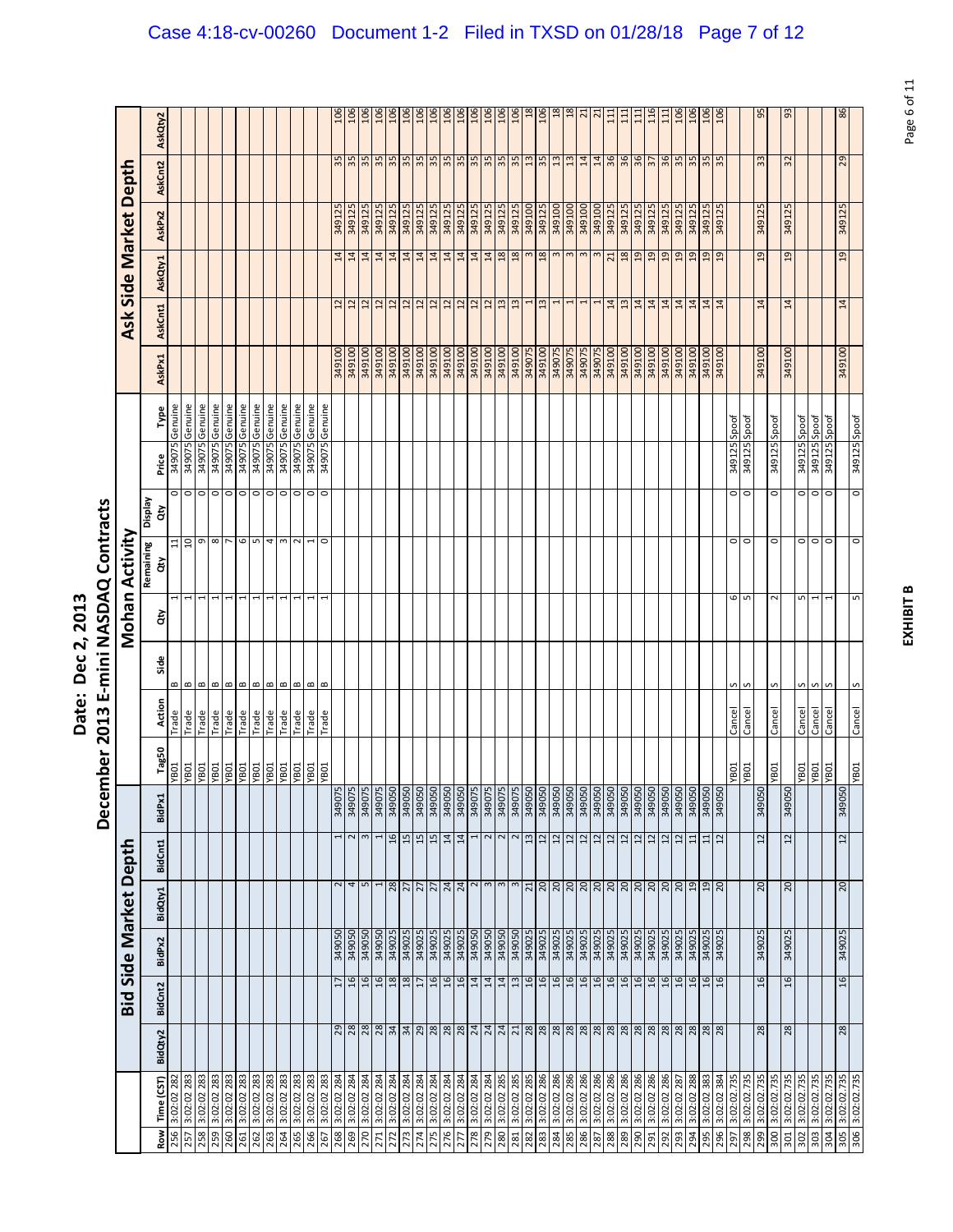|                                                                               | י<br>י                                    |
|-------------------------------------------------------------------------------|-------------------------------------------|
| ì<br><u>י</u><br>Š<br>֦֦֦֓֓֓֓֓֓֓֓֓֓֡֓֡֓֡֓֡֡֬֓֓֡֓֡֡֬֓֓֡֡֡֡֡֡֡֡֬֓<br>Ĩ<br>Pate. | くくく<br>≧<br>j<br><u>ิต</u><br>ġ<br>ŗ<br>ç |

|                                          |          |                 |                  |                                            |                            | Decer                   | mber 2013            |                  |        |               | E-mini NASDAQ Contracts |               |                              |              |                  |                      |                             |                       |                      |                                |
|------------------------------------------|----------|-----------------|------------------|--------------------------------------------|----------------------------|-------------------------|----------------------|------------------|--------|---------------|-------------------------|---------------|------------------------------|--------------|------------------|----------------------|-----------------------------|-----------------------|----------------------|--------------------------------|
|                                          |          | Bid             |                  | Side Market Depth                          |                            |                         |                      |                  |        |               | Mohan Activity          |               |                              |              |                  |                      |                             | Ask Side Market Depth |                      |                                |
| Time (CST)<br>Row                        | BidQty2  | <b>BidCnt2</b>  | BidPx2           | BidQty1                                    | BidCnt1                    | BidPx1                  | Tag50                | Action           | Side   | ਲੋ            | Remaining<br>ਲੇ         | Veldsig<br>हे | Price                        | Type         | AskPx1           | AskCnt1              | AskQty1                     | AskPx2                | AskCnt2              | AskQty2                        |
| 3:02:02.735<br>3:02:02.735<br>307        | 28       | $\overline{16}$ | 349025           | 20                                         | $\frac{1}{2}$              | O.<br>34905             |                      |                  |        |               |                         |               |                              |              | 349100           | 14                   | 19                          | 349125                | 28                   | $\approx$                      |
| 3:02:02.735<br>309<br>308                | 28       | $\frac{6}{2}$   | 349025           | $\overline{c}$                             | $12 \overline{ }$          | Os<br>3490 <sup>E</sup> | <b>YB01</b>          | Cancel           |        | Б             | 0                       | o             | 349125                       | Spoof        | 349100           | 14                   | 19                          | 349125                | 27                   | ٣                              |
| 3:02:02.735<br>310                       |          |                 |                  |                                            |                            |                         | TOBA                 | Cancel           | S      | 4             | $\circ$                 | o             | 349125                       | Spoof        |                  |                      |                             |                       |                      |                                |
| 3:02:02.735<br>311                       | 28       | $\overline{16}$ | 349025           | $\overline{c}$                             | $\overline{12}$            | I <sub>S</sub><br>30678 |                      |                  |        |               |                         |               |                              |              | 349100           | 14                   | 19                          | 349125                | 26                   |                                |
| 3:02:02.735<br>3:02:02.736<br>312<br>313 |          |                 | 349025           |                                            |                            | 50<br>34905             | <b>YB01</b>          | Cancel           | S      | S             | $\circ$                 | o             | 349125 Spoof                 |              |                  |                      |                             |                       |                      |                                |
| 3:02:02.736<br>314                       | 28       | 16              |                  | 20                                         | $\overline{12}$            |                         | TOBA.                | Cancel           | S      | ω             | $\circ$                 | 0             | 349125 Spoof                 |              | 349100           | 14                   | $^{29}$                     | 349125                | 25                   | င္မွ                           |
| 3:02:02.736<br>315                       | 28       | 16              | 349025           | 20                                         | $\overline{12}$            | $\frac{50}{2}$<br>34905 |                      |                  |        |               |                         |               |                              |              | 349100           | 14                   | 19                          | 349125                | $^{24}$              | 99                             |
| 3:02:02.736<br>316                       |          |                 |                  |                                            |                            |                         | TOBA.                | Cancel           | S      | 6             | $\circ$                 | $\circ$       | 349125                       | Spoof        |                  |                      |                             |                       |                      |                                |
| 3:02:02.736<br>317                       | 28       | 16              | 349025           | $\overline{c}$                             | $\overline{12}$            | $\overline{2}$<br>34905 |                      |                  |        |               |                         |               |                              |              | 349100           | 14                   | $\overline{a}$              | 349125                | 23                   | 6                              |
| 3:02:02.736<br>3:02:02.736<br>318<br>319 |          |                 |                  |                                            |                            |                         | <b>TOBA</b><br>TOBA. | Cancel<br>Cancel | S<br>S | ω<br>$\infty$ | $\circ$<br>$\circ$      | o<br>O        | 349125 Spoof<br>349125 Spoof |              |                  |                      |                             |                       |                      |                                |
| 3:02:02.736<br>320                       | 28       | $\frac{16}{2}$  | 349025           | 20                                         | 12                         | $\overline{a}$<br>34905 |                      |                  |        |               |                         |               |                              |              | 349100           | 14                   | $^{29}$                     | 349125                | $\overline{z}$       | ੩                              |
| 3:02:02.736<br>321                       |          |                 |                  |                                            |                            |                         | TO <sub>H</sub>      | Cancel           | S      | 4             | $\circ$                 | o             | 349125 Spoof                 |              |                  |                      |                             |                       |                      |                                |
| 3:02:02.736<br>322                       | 28       | 16              | 349025           | $\overline{c}$                             | $12 \overline{ }$          | 50<br>34905             |                      |                  |        |               |                         |               |                              |              | 349100           | $\overline{14}$      | $^{29}$                     | 349125                | 20                   | $\frac{1}{4}$                  |
| 3:02:02.736<br>323                       |          |                 |                  |                                            |                            |                         | TOBA.                | Cancel           | S      | 6             | 0                       | o             | 349125<br>349125             | Spoof        |                  |                      |                             |                       |                      |                                |
| 3:02:02.736<br>324                       |          |                 |                  |                                            |                            |                         | T0BA                 | Cancel           | S      | E             | $\circ$                 | o             |                              | <b>Joods</b> |                  |                      |                             |                       |                      |                                |
| 3:02:02.736<br>325                       | 28       | 16              | 349025           | $\overline{c}$                             | $\overline{12}$            | 0 <sup>2</sup><br>3490  |                      |                  |        |               |                         |               |                              |              | 349100           | $\sharp$             | 19                          | 349125                | $^{18}$              |                                |
| 3:02:02.736<br>326                       |          |                 |                  |                                            |                            |                         | YB01                 | Cancel           | S      | 4             | $\circ$                 | o             | 349125 Spoof                 |              |                  |                      |                             |                       |                      |                                |
| 3:02:02.736<br>327                       | 28       | 16              | 349025           | $\overline{c}$                             | 12                         | C.<br>30678             |                      |                  |        |               |                         |               |                              |              | 349100           | 14                   | $_{19}$                     | 349125                | $\overline{17}$      | 35                             |
| 3:02:02.736<br>3:02:02.736<br>328        |          |                 | 349025           |                                            |                            |                         | TOBA.                | Cancel           |        | 6             | 0                       | o             | 349125                       | Spoof        |                  |                      |                             |                       |                      |                                |
| 3:02:02.736<br>329<br>330                | 28<br>28 | 16<br>16        | 349025           | $\frac{20}{21}$                            | $\frac{12}{13}$            |                         |                      |                  |        |               |                         |               |                              |              | 349100<br>349100 | 14<br>$\overline{1}$ | $\frac{19}{19}$             | 349125<br>349125      | $\frac{6}{2}$<br>16  | $\frac{8}{2}$<br>$\frac{8}{2}$ |
| 3:02:02.736<br>331                       |          | 16              | 349025           |                                            | 14                         |                         |                      |                  |        |               |                         |               |                              |              | 349100           | 14                   | $^{29}$                     | 349125                | 16                   | $^{26}$                        |
| 3:02:02.736<br>332                       |          | $\overline{1}$  | 349025           | $\frac{2}{2}$                              | 14                         |                         |                      |                  |        |               |                         |               |                              |              | 349100           | 14                   | 19                          | 349125                | 16                   | 26                             |
| 3:02:02.737<br>333                       |          | 14              | <b>0506tE</b>    | $\sim$                                     |                            |                         |                      |                  |        |               |                         |               |                              |              | 349100           | 14                   | $_{01}$                     | 349125                | 16                   | 26                             |
| 3:02:02.737<br>334                       |          | 14              | 349050           | $\mathsf{L}\mathsf{D}$                     | 2                          |                         |                      |                  |        |               |                         |               |                              |              | 349100           | 14                   | $^{29}$                     | 349125                | 16                   | $\frac{8}{2}$                  |
| 3:02:02.737<br>335                       |          | 14              | 349050           | $\mathsf{L}\mathsf{D}$                     | $\sim$                     |                         |                      |                  |        |               |                         |               |                              |              | <b>00T6tE</b>    | 14                   | 19                          | 349125                | 16                   | 26                             |
| 3:02:02.738<br>336                       |          | 14              | 349050           | 6                                          | $\infty$                   |                         |                      |                  |        |               |                         |               |                              |              | 349100           | 14                   | 9                           | 349125                | $16$                 | $^{26}$                        |
| 3:02:02.760<br>337                       |          | 14              | 349050           | $\mathbf \omega$                           | $\infty$                   |                         |                      |                  |        |               |                         |               |                              |              | 349100           | $\overline{13}$      | $\frac{18}{18}$             | 349125                | 16                   | 26                             |
| 3:02:02.760<br>3:02:02.761<br>338<br>339 |          | 14              | 349050<br>349050 | $\sigma$                                   | 4<br>LO                    |                         |                      |                  |        |               |                         |               |                              |              | 349100<br>349100 | 13<br>$\frac{3}{2}$  |                             | 349125<br>349125      | 16                   | 26                             |
| 3:02:02.761<br>340                       |          | $\frac{14}{14}$ | 349050           | G                                          | 5                          |                         |                      |                  |        |               |                         |               |                              |              | 349100           | 12                   | $\frac{18}{17}$             | 349125                | $16$<br>$16$         | $rac{26}{26}$                  |
| 3:02:02.761<br>341                       |          | 15              | 349050           | $\sigma$                                   | LO                         |                         |                      |                  |        |               |                         |               |                              |              | 349100           | 12                   | 17                          | 349125                | 16                   | 26                             |
| 342                                      |          | 15              | 349050           | $\mathsf{\sigma}$                          | LO                         |                         |                      |                  |        |               |                         |               |                              |              | 349100           | $11$                 |                             | 349125                | 16                   |                                |
| 3:02:02.782<br>343                       |          | $\frac{15}{15}$ | 349050           | $\mathsf \sigma$                           | LO.                        |                         |                      |                  |        |               |                         |               |                              |              | <b>00T6tE</b>    | 10                   | $\frac{16}{12}$             | 349125                | 16                   | $rac{26}{26}$                  |
| 3:02:02.78<br>344                        |          |                 | <b>0506bE</b>    | $\sigma$                                   | LO                         |                         |                      |                  |        |               |                         |               |                              |              | 349100           | $\sigma$             | 11                          | 349125                | $\frac{16}{2}$       | 26                             |
| 3:02:02.787<br>345                       |          | $\frac{15}{2}$  | 349050           | e                                          | $\sqrt{2}$                 |                         |                      |                  |        |               |                         |               |                              |              | 349100           | $\mathsf{\sigma}$    | $\frac{11}{8}$              | 349125                | 15                   | $\frac{25}{25}$                |
| 3:02:02.787<br>346                       |          | 15              |                  | 5                                          | 6                          |                         |                      |                  |        |               |                         |               |                              |              | 349100           | $\infty$             |                             | 349125                | 15                   |                                |
| 3:02:02.787<br>347                       |          | 15              | <b>OSO6tE</b>    | 11                                         |                            |                         |                      |                  |        |               |                         |               |                              |              | 349100           | $\infty$             | $\infty$                    | 349125                | 15                   | $\overline{5}$                 |
| 3:02:02.788<br>348                       |          | 15              | 349050           | $\frac{12}{13}$                            | 8                          |                         |                      |                  |        |               |                         |               |                              |              | 349100           | $\infty$             | $\infty$                    | 349125                | 15                   | 25                             |
| 3:02:02.788<br>349                       |          | 15              | 349050           |                                            | 9                          |                         |                      |                  |        |               |                         |               |                              |              | 349100           | $\infty$             | $\infty$                    | 349125                | 15                   | 25                             |
| 3:02:02.788<br>350<br>351                |          | 15              | 349050           | 13                                         | 9                          |                         |                      |                  |        |               |                         |               |                              |              | 349100<br>349100 |                      |                             | 349125                | 15                   | 25                             |
| 3:02:02.788<br>3:02:02.788               |          | 15<br>15        | 349050           | $\frac{13}{13}$                            | 9                          |                         |                      |                  |        |               |                         |               |                              |              | 349100           | 6                    | 6                           | 349125<br>349125      | 15                   |                                |
| 3:02:02.789<br>352                       |          | 15              | 349050<br>349050 |                                            | $\sigma$<br>$\overline{a}$ |                         |                      |                  |        |               |                         |               |                              |              | 349100           | S                    | $\mathsf{L}\mathsf{D}$<br>S | 349125                | 15<br>$\frac{15}{2}$ | $\frac{25}{25}$                |
| 3:02:02.829<br>354<br>353                |          | 15              | 349050           | 14                                         | $\Xi$                      |                         |                      |                  |        |               |                         |               |                              |              | 349100           | Ln                   | S                           | 349125                |                      |                                |
| 3:02:02.991<br>355                       |          | 15              | <b>OSO67E</b>    | $\frac{15}{2}$ $\frac{1}{2}$ $\frac{1}{2}$ | 11                         |                         |                      |                  |        |               |                         |               |                              |              | 349100           | 6                    | 6                           | 349125                | 15<br>15             | 25<br>$^{5}$                   |
| 3:02:02.992<br>356                       |          | 15              | 349050           |                                            | 10                         |                         |                      |                  |        |               |                         |               |                              |              |                  |                      | $\sigma$                    | 349125                | 15                   | 25                             |
| 3:02:02.992<br>357                       |          | 15              | 349050           |                                            | g                          |                         |                      |                  |        |               |                         |               |                              |              | 949100           | 6                    | 6                           | 349125                | 15                   | 25                             |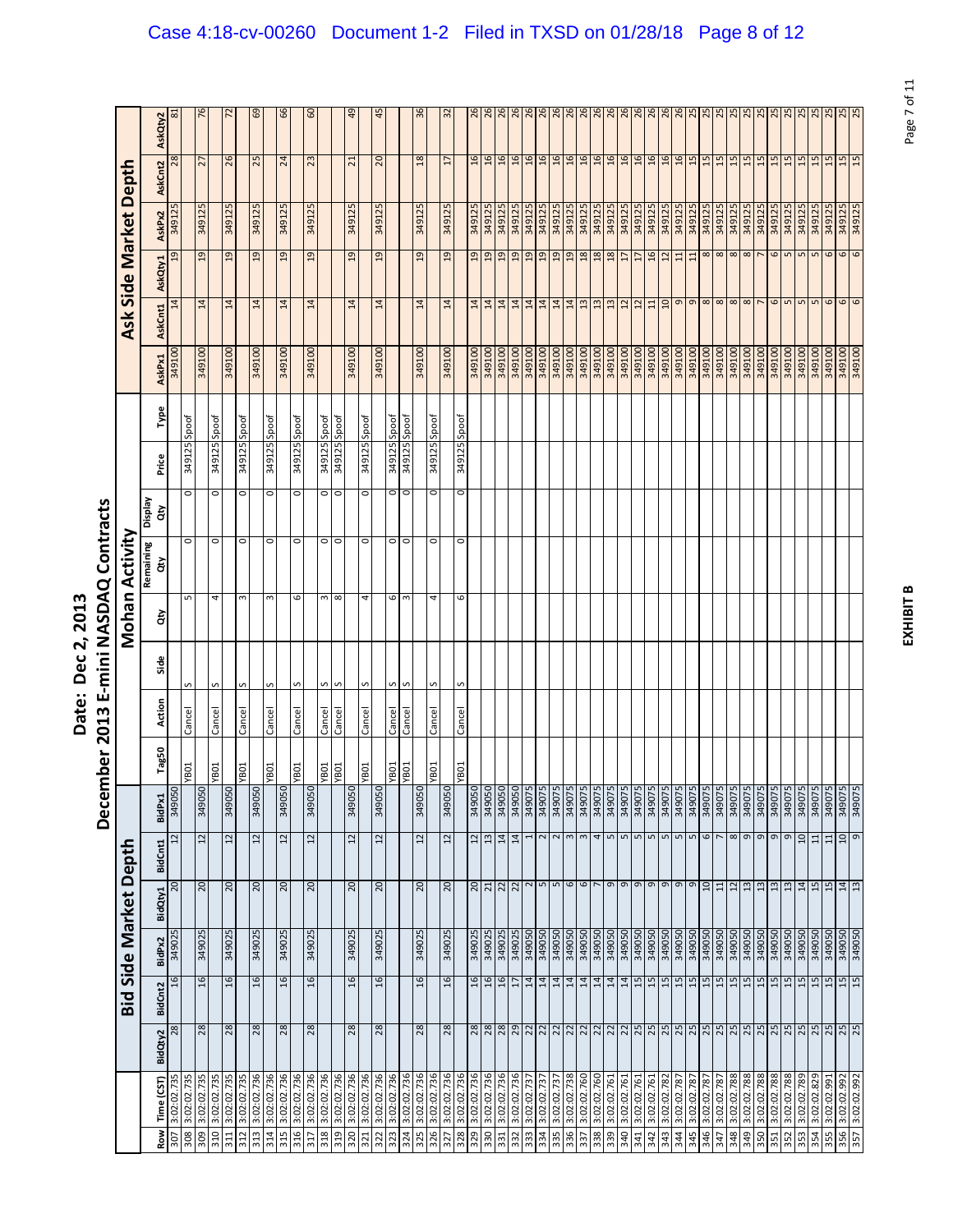|                                      | )<br>ק                                                           |
|--------------------------------------|------------------------------------------------------------------|
| ì<br><u>י</u><br>Č<br>י<br>.<br>ate. | ร<br>ผ<br>ļ<br>≧<br>۱.<br>ا<br>j<br>$\frac{3}{2}$<br>ŗ<br>Š<br>Ì |

|            |                            |                                               |                 |                  |                              |                       | Decer                     | mber 2013                  |                |                             |             | E-mini NASDAQ Contracts |                    |                     |                |                  |            |                   |                       |                 |                 |
|------------|----------------------------|-----------------------------------------------|-----------------|------------------|------------------------------|-----------------------|---------------------------|----------------------------|----------------|-----------------------------|-------------|-------------------------|--------------------|---------------------|----------------|------------------|------------|-------------------|-----------------------|-----------------|-----------------|
|            |                            |                                               |                 |                  | <b>Bid Side Market Depth</b> |                       |                           |                            |                |                             |             | Mohan Activity          |                    |                     |                |                  |            |                   | Ask Side Market Depth |                 |                 |
| <b>Row</b> | Time (CST)                 | BidQty2                                       | BidCnt2         | BidPx2           | BidQty1                      | BidCnt1               | BidPx1                    | Tag50                      | Action         | Side                        | ਲੇ          | Remaining<br>हे         | Veldsig<br>हे      | Price               | Type           | AskPx1           | AskCnt1    | AskQty1           | AskPx2                | AskCnt2         | AskQty2         |
| 358        | 992<br>3:02:02             | 25                                            | 15              | 349050           | $\overline{12}$              |                       | 34907<br>8                |                            |                |                             |             |                         |                    |                     |                | 349100           |            |                   | 349125                |                 | $\frac{5}{2}$   |
| 359        | 3:02:03.172                |                                               | $\frac{15}{15}$ | 349050           | 10                           |                       | 349075<br>349075<br>34907 |                            |                |                             |             |                         |                    |                     |                | 349100<br>949100 | 6          |                   | 349125                | $\frac{15}{15}$ | 25              |
| 360<br>361 | 3:02:03.172<br>3:02:03.173 | $\frac{18}{28}$                               | 5T              | 349050<br>349050 |                              | $\mathbf \omega$<br>G | 34907                     |                            |                |                             |             |                         |                    |                     |                | 349100           | 6          | 00077             | 349125<br>349125      | 15              | 25              |
| 362        | 3:02:03 389                |                                               |                 | 349050           |                              | G<br>$\infty$         | 34907<br>6<br>5           |                            |                |                             |             |                         |                    |                     |                | 349100           |            |                   | 349125                |                 |                 |
| 363        | 3:02:04.133                |                                               | $\frac{15}{15}$ | 349050           | $12 \overline{ }$            | $\mathbf \omega$      | 34907                     |                            |                |                             |             |                         |                    |                     |                | 349100           |            |                   | 349125                | $\frac{15}{15}$ | $\frac{25}{25}$ |
| 364        | 3:02:04 384                |                                               | 15              | <b>0506bE</b>    | 13                           |                       | 34907                     |                            |                |                             |             |                         |                    |                     |                | 349100           |            |                   | 349125                | 15              | 25              |
| 365        | 3:02:04 384                |                                               | $\overline{16}$ | 349050           | $\frac{3}{2}$                |                       | 34907                     |                            |                |                             |             |                         |                    |                     |                | 349100           |            |                   | 349125                | 15              | 25              |
| 366        | 3:02:04.670                |                                               |                 |                  |                              |                       |                           | <b>YB01</b>                | Order          | S                           | ą           | $\theta$                | 1                  | 349100              | Genuine        |                  |            |                   |                       |                 |                 |
| 367        | 3:02:04.670                |                                               | 16              | 349050           | 13                           |                       | 34907                     |                            |                |                             |             |                         |                    |                     |                | 349100           | $\infty$   |                   | 349125                | 15              | 25              |
| 368        | 3:02:04.679                | $\frac{8}{8}$ 8 8 8 8 8 8 8 8 8 8 8 8 8 8 8 8 | 16              | 349050           | 13                           |                       | 34907                     |                            |                |                             |             |                         |                    |                     |                | 349100           | $\infty$   | 888               | 349125                | 15              | 25              |
| 369        | 3:02:04.680                |                                               | 16              | 349050           | 13                           |                       | 34907                     |                            |                |                             |             |                         |                    |                     |                | 349100           | $\infty$   |                   | 349125                | 15              | 25              |
| 370        | 858 b0:20:8                |                                               | 16              | 349050           | 14                           | $\infty$              | 34907                     |                            |                |                             |             |                         |                    |                     |                | 349100           | $\infty$   |                   | 349125                | 15              | 25              |
| 371        | 3:02:04 860                |                                               | 16              | 349050           | $\overline{a}$               |                       | 34907<br>$\infty$         |                            |                |                             |             |                         |                    |                     |                | 349100           |            |                   | 349125                | 15              | 25              |
| 372        | 3:02:06 011                |                                               | 9T              | <b>0506bE</b>    | 13                           |                       | 34907                     |                            |                |                             |             |                         |                    |                     |                | <b>00T6tE</b>    |            |                   | 349125                | 15              | 25              |
| 373        | 3:02:06 011                |                                               | 9T              | 349050           | $12$                         |                       | 34907<br>$\circ$          |                            |                |                             |             |                         |                    |                     |                | <b>00T67E</b>    | $\infty$   | $\infty$          | 349125                | $\frac{15}{15}$ | 25              |
| 374        | 3:02:06 011                |                                               | 16              | 349050           | 12                           |                       | 34907<br>$\circ$          |                            |                |                             |             |                         |                    |                     |                | <b>0016b8</b>    | G          |                   | 349125                |                 | 25              |
| 375        | 3:02:06 011                |                                               | 9T              | 349050           | 12                           |                       | 34907<br>6                |                            |                |                             |             |                         |                    |                     |                | 349100           | G          | $O$ $O$           | 349125                | $\frac{15}{15}$ | 25              |
| 376        | 3:02:06 512                |                                               | 15              | <b>OSO67E</b>    | 12                           |                       | 34907<br>$\omega$         |                            |                |                             |             |                         |                    |                     |                | <b>00T6tE</b>    | $\sigma$   |                   | 349125                |                 | 25              |
| 377        | 3:02:06 862                |                                               | 15              | 349050           | 12                           |                       | 34907<br>$\circ$          |                            |                |                             |             |                         |                    |                     |                | 349100           | $^{\circ}$ | $\infty$ $\infty$ | 349125                | 15              | $\frac{25}{25}$ |
| 378        | 3:02:06 862                |                                               | 15              | <b>0506bE</b>    | 13                           |                       | 34907                     |                            |                |                             |             |                         |                    |                     |                | 349100           | $\infty$   |                   | 349125                |                 |                 |
| 379        | 3:02:06 862                |                                               | 15              | 349050           | 13                           | r                     | 34907                     |                            |                |                             |             |                         |                    |                     |                | 349100           |            | $\overline{ }$    | 349125                | $\frac{15}{15}$ | 25              |
| 380        | 3:02:06 864                |                                               | 15              | 349050           | $\overline{14}$              | $\infty$              | 34907                     |                            |                |                             |             |                         |                    |                     |                | 349100           |            |                   | 349125                |                 | 25              |
| 381        | 3:02:06 864                |                                               | 16              | 349050           | 14                           |                       | 34907<br>8                |                            |                |                             |             |                         |                    |                     |                | 349100           |            |                   | 349125                | 15              | 25              |
| 382        | 3:02:08 345                | $\frac{26}{26}$                               | $\overline{16}$ | 349050           | 18                           | $\sigma$              | 34907                     |                            |                |                             |             |                         |                    |                     |                | 349100           |            |                   | 349125                | 15              | 25              |
| 383        | 3:02:08.449                |                                               | 16              | 349050           | 18                           | $\sigma$              | 34907                     |                            |                |                             |             |                         |                    |                     |                | 349100           | $^{\circ}$ | $\infty$          | 349125                | 15              | 25              |
| 384        | 3:02:10 082                | 26<br>26                                      | 16              | 349050           | $18$                         | $\sigma$              | 34907                     |                            |                |                             |             |                         |                    |                     |                | <b>0016bE</b>    |            |                   | 349125                | 15              | 25              |
| 385        | 3:02:10 085                |                                               | 16              | 349050           | $18$                         | $\sigma$              | 34907                     |                            |                |                             |             |                         |                    |                     |                | 349100           |            |                   | 349125                | 15              | 25              |
| 386        | 3:02:10 350                |                                               | 9T              | <b>0506bE</b>    | $\overline{18}$              | $\sigma$              | 34907                     |                            |                |                             |             |                         |                    |                     |                | 349100           |            |                   | 349125                | 15              | $\overline{5}$  |
| 387        | 3:02:11.103                |                                               |                 |                  |                              |                       |                           | <b>TOBA</b><br>KBOJ        | Order          | $\mathbf{m}$                |             |                         | $\circ$            | 349075              | Spoof          |                  |            |                   |                       |                 |                 |
| 388        | 3:02:11.103                |                                               |                 |                  |                              |                       |                           |                            | Order          | $\mathbf{a}$                | $\sim$      | 3                       | $\circ$            | 349075              | Spoof          |                  |            |                   |                       |                 |                 |
| 389        | 3:02:11.103                | 26                                            | 16              | 349050           | 22                           | 11                    | 34907                     |                            |                |                             |             |                         |                    |                     |                | 349100           |            |                   | 349125                | 15              | 25              |
| 390<br>391 | 3:02:11.103<br>3:02:11.103 |                                               |                 |                  |                              |                       |                           | <b>YB01</b><br><b>YB01</b> | Order<br>Order | $\mathbf 0$<br>$\mathbf{m}$ | 9<br>$\sim$ | 2<br>6                  | $\circ$<br>$\circ$ | 349075              | Spoof<br>Spoof |                  |            |                   |                       |                 |                 |
| 392        | 3:02:11.103                | 26                                            | 16              | 349050           | 90                           | 13                    | 34907                     |                            |                |                             |             |                         |                    |                     |                | 349100           |            |                   | 349125                | 15              |                 |
| 393        | 3:02:11.103                |                                               |                 |                  |                              |                       |                           | T0BA                       | Order          | B                           | 4           | 4                       | $\circ$            | 349075 Spoof        |                |                  |            |                   |                       |                 |                 |
| 394        | 3 02:11.103                | 26                                            | 16              | 349050           | 34                           | 14                    | 34907                     |                            |                |                             |             |                         |                    |                     |                | 349100           |            |                   | 349125                | 15              | 25              |
| 395        | 3 02:11.103                |                                               |                 |                  |                              |                       |                           | <b>TOBA</b>                | Order          | $\bf{c}$                    |             | 1                       | 0                  | 5400 <sub>2</sub> 5 | Spoof          |                  |            |                   |                       |                 |                 |
| 396        | 3 02:11.103                |                                               |                 |                  |                              |                       |                           | <b>YB01</b>                | Order          | $\bf{m}$                    |             |                         | $\circ$            | 349075              | Spoof          |                  |            |                   |                       |                 |                 |
| 397        | 3 02:11.103                | 26                                            | 16              | 349050           | 36                           | 16                    | 34907                     |                            |                |                             |             |                         |                    |                     |                | 349100           |            |                   | 349125                | 15              | 25              |
| 398        | 3 02:11.103                |                                               |                 |                  |                              |                       |                           | YB01                       | Order          | $\bf{m}$                    |             |                         | $\circ$            | 349075 Spoof        |                |                  |            |                   |                       |                 |                 |
| 399        | 3 02:11.103                |                                               |                 |                  |                              |                       |                           | <b>YB01</b>                | Order          | $\bf{m}$                    | ี           | $\sim$                  | $\circ$            | 349075 Spoof        |                |                  |            |                   |                       |                 |                 |
| 400        | 3 02:11.103                | 26                                            | $\frac{6}{2}$   | 349050           | 39                           | $\overline{18}$       | 34907                     |                            |                |                             |             |                         |                    |                     |                | 349100           |            |                   | 349125                | 15              | 25              |
| 401        | 3 02:11.103                |                                               |                 |                  |                              |                       |                           | YB01                       | Order          | $\bf{c}$                    | LO          | ۱                       | 0                  | 349075 Spoof        |                |                  |            |                   |                       |                 |                 |
| 402        | 3 02:11.103                | 26                                            | 16              | 349050           | $\ddot{a}$                   | $\overline{a}$        | 34907                     |                            |                |                             |             |                         |                    |                     |                | 349100           |            |                   | 349125                | 15              | 25              |
| 403        | 3 02:11.103                |                                               |                 |                  |                              |                       |                           | <b>YB01</b>                | Order          | B                           | LO          | S                       | $\circ$            | 349075              | Spoof          |                  |            |                   |                       |                 |                 |
| 404        | 3 02:11.103                |                                               |                 |                  |                              |                       |                           | <b>YB01</b>                | Order          | $\bf{m}$                    | $\sim$      | $\sim$                  | $\circ$            | 349075              | Spoof          |                  |            |                   |                       |                 |                 |
| 405<br>406 | 3 02:11.103<br>3 02:11.103 | 26                                            | 16              | 349050           | 52                           | 21                    | 34907                     | <b>YB01</b>                | Order          | $\bf{m}$                    |             |                         | 0                  | 540075              | Spoof          | 349100           |            |                   | 349125                | 15              | 25              |
| 407        |                            |                                               |                 |                  |                              |                       |                           | <b>YB01</b>                | Order          | $\bf{c}$                    | c           | 6                       | $\circ$            | 349075 Spoof        |                |                  |            |                   |                       |                 |                 |
| 408        | 3 02:11.103                | 26                                            | 16              | 349050           | 58                           | 23                    | 34907                     |                            |                |                             |             |                         |                    |                     |                | 349100           |            |                   | 349125                | 15              | 25              |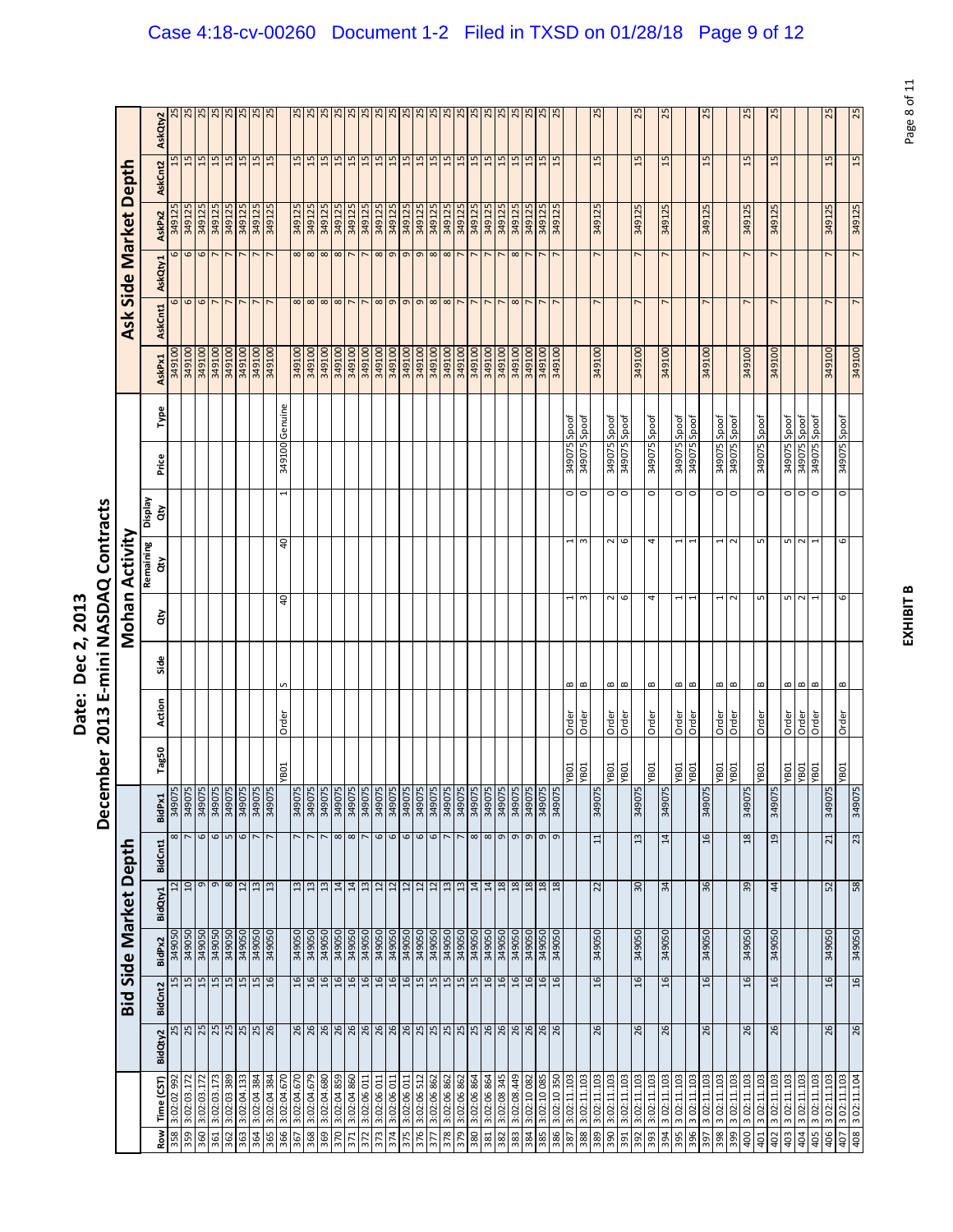|                                                                               | י<br>י                                    |
|-------------------------------------------------------------------------------|-------------------------------------------|
| ì<br><u>י</u><br>Š<br>֦֦֦֓֓֓֓֓֓֓֓֓֓֡֓֡֓֡֓֡֡֬֓֓֡֓֡֡֬֓֓֡֡֡֡֡֡֡֡֬֓<br>Ĩ<br>Pate. | くくく<br>≧<br>j<br><u>ิต</u><br>ġ<br>ŗ<br>ç |

| $\frac{25}{24}$<br>25<br>25<br>57<br>25<br>52<br>57<br>$\frac{2}{3}$<br>$\tilde{z}$<br>AskQty2<br>15<br>15<br>19<br>6T<br>15<br>$\overline{15}$<br>15<br>15<br>$\overline{14}$<br>13<br>AskCnt2<br>349125<br>349125<br>349125<br>349150<br>349150<br>349125<br>349125<br>349125<br>349125<br>AskPx2<br>$\frac{6}{5}$<br>23<br>AskQty1<br>$\frac{7}{6}$<br>13<br>13<br>1<br>1<br>1<br>AskCnt1<br>349100<br>349100<br>349100<br>349125<br>349125<br>349100<br><b>0016b8</b><br>349100<br><b>0016b8</b><br>AskPx1<br>349100 Genuine<br>349100 Genuine<br>Genuine<br>349100 Genuine<br>Genuine<br>349100 Genuine<br>349100 Genuine<br>349100 Genuine<br>349100 Genuine<br>349100 Genuine<br>349100 Genuine<br>Genuine<br>349100 Genuine<br>Genuine<br>349100 Genuine<br>349100 Genuine<br>349100 Genuine<br>349100 Genuine<br>349100 Genuine<br>349100 Genuine<br>349100 Genuine<br>349100 Genuine<br>349100 Genuine<br>349100 Genuine<br>Genuine<br>349100 Genuine<br>Genuine<br>349100 Genuine<br>Genuine<br>349100 Genuine<br>Genuine<br>Genuine<br>349100 Genuine<br>Genuine<br>Genuine<br>349100 Genuine<br>349100 Genuine<br>Genuine<br>Genuine<br>349100 Genuine<br>Type<br>349100<br>349100<br>349100<br>349100<br>949100<br>349100<br>349100<br>349100<br>349100<br>349100<br>349100<br>349100<br>349100<br>Price<br>$\frac{0}{0}$<br>0<br>$\circ$ $\circ$ $\circ$<br>$\circ$<br>$\overline{\circ}$<br>0<br>$\circ$ $\circ$<br>$\frac{0}{0}$<br>$\circ$<br>$\overline{0}$<br>$\frac{0}{0}$<br>$\frac{0}{0}$<br>ō<br>O<br>0<br>$\circ$<br>$\circ$<br>$\circ$<br>$\circ$<br>$\circ$<br>$\circ$<br>$\circ$<br>$\circ$<br>$\circ$<br>$\circ$<br>$\circ$<br>$\circ$<br>$\circ$ $\circ$<br>$\circ$<br>Veldsig<br>ਰੇਂ<br>36<br>34<br>32<br>$rac{20}{29}$<br>26<br>24<br>23<br>$\overline{20}$<br>$\frac{8}{2}$<br>16<br>15<br>5<br>99<br>38<br>35<br>$33\,$<br>$\overline{\mathbf{3}}$<br>28<br>25<br>22<br>$\overline{a}$<br>14<br>13<br>$\overline{1}$<br>$\mathsf \sigma$<br>$\infty$<br>$\overline{ }$<br>6<br>S<br>$\frac{2}{3}$<br>$\overline{z}$<br>$\overline{17}$<br>$\overline{11}$<br>4<br>S<br>$\sim$<br>1<br>$\circ$<br>21<br>Remaining<br>ਨੌ<br>1<br>ਰੇ<br>Side<br>S<br>S<br>S<br>S<br>S<br>S<br>S<br>S<br>S<br>S<br>S<br>S<br>S<br>S<br>S<br>S<br>S<br>S<br>S<br>S<br>S<br>S<br>S<br>ς<br>S<br>S<br>S<br>S<br>S<br>S<br>s<br>S<br>Action<br>Trade<br>Trade<br>Trade<br>Trade<br>Trade<br>Trade<br>Trade<br>Trade<br>Trade<br>Trade<br>Trade<br>Trade<br>Trade<br>Trade<br>Trade<br>Trade<br>Trade<br>Trade<br>Trade<br>Trade<br>Trade<br>Trade<br>Trade<br>Trade<br>Trade<br>Trade<br>Trade<br>Trade<br>Trade<br>Trade<br>Trade<br>Trade<br>Trade<br>Trade<br>Trade<br>Trade<br>Trade<br>Trade<br>Trade<br>Trade<br>Tag50<br><b>TOBA</b><br>TOBA<br><b>YB01</b><br>YB01<br><b>YB01</b><br>TOBA<br>TOBA<br>YB01<br><b>NBO1</b><br>YB01<br>YB01<br><b>YB01</b><br><b>YBO1</b><br><b>YB01</b><br><b>YB01</b><br>YB01<br>YBO1<br><b>TOBA</b><br>TOBA.<br><b>YB01</b><br>TOBA.<br><b>YB01</b><br>YB01<br>YB01<br><b>YB01</b><br><b>TOBA</b><br>ABOT<br>YB01<br><b>YB01</b><br><b>YB01</b><br>YB01<br><b>YB01</b><br>YB01<br><b>YB01</b><br><b>YB01</b><br><b>YB01</b><br>YB01<br><b>YB01</b><br>YB01<br><b>YB01</b><br>349075<br>349075<br>349100<br>540075<br>349075<br>540075<br>349075<br>349075<br>5406bg<br>349100<br>BidPx1<br>$\frac{24}{25}$<br>$\overline{1}$<br>$\overline{ }$<br>$^{24}$<br>$\frac{24}{24}$<br>$^{24}$<br>BidCnt1<br>59<br>59<br>3831<br>3<br>$\mathsf{c}$<br>59<br>$\sim$<br>BidQty1<br>349050<br>349075<br>349050<br>349050<br>349050<br>349050<br>349050<br>349075<br>349075<br>349050<br>349050<br>BidPx2<br>16<br>26<br>16<br>16<br>$\frac{16}{16}$<br>16<br>$\overline{16}$<br>16<br>$\overline{2}$<br>BidCnt2<br>26<br>26<br>26<br>26<br>26<br>65<br>26<br>$61\,$<br>BidQty2<br>3:02:11.106<br>3:02:11.106<br>3:02:11.109<br>3:02:11.109<br>3:02:11.109<br>3:02:11.109<br>3:02:11.109<br>3:02:11.109<br>3:02:11.109<br>3:02:11.104<br>3:02:11.104<br>3:02:11.104<br>3:02:11.104<br>3:02:11.104<br>3:02:11.104<br>3:02:11.104<br>3:02:11.104<br>3:02:11.104<br>3:02:11.104<br>3:02:11.104<br>3:02:11.104<br>3:02:11.104<br>3:02:11.104<br>3:02:11.105<br>3:02:11.109<br>3:02:11.109<br>3:02:11.109<br>3:02:11.109<br>3:02:11.109<br>3:02:11.109<br>3:02:11.109<br>3:02:11.109<br>3:02:11.109<br>3:02:11.109<br>3:02:11.109<br>3:02:11.109<br>3:02:11.109<br>3:02:11.109<br>3:02:11.109<br>3:02:11.109<br>3:02:11.109<br>3:02:11.109<br>3:02:11.109<br>3:02:11.109<br>3:02:11.109<br>3:02:11.109<br>3:02:11.109<br>3:02:11.109<br>3:02:11.109<br>3:02:11.09<br>3:02:11.104<br>Time (CST) |    |    | Bid Side Market Depth |   |        |  |  | Mohan Activity |  |        | Ask Side Market Depth |    |        |                 |  |
|----------------------------------------------------------------------------------------------------------------------------------------------------------------------------------------------------------------------------------------------------------------------------------------------------------------------------------------------------------------------------------------------------------------------------------------------------------------------------------------------------------------------------------------------------------------------------------------------------------------------------------------------------------------------------------------------------------------------------------------------------------------------------------------------------------------------------------------------------------------------------------------------------------------------------------------------------------------------------------------------------------------------------------------------------------------------------------------------------------------------------------------------------------------------------------------------------------------------------------------------------------------------------------------------------------------------------------------------------------------------------------------------------------------------------------------------------------------------------------------------------------------------------------------------------------------------------------------------------------------------------------------------------------------------------------------------------------------------------------------------------------------------------------------------------------------------------------------------------------------------------------------------------------------------------------------------------------------------------------------------------------------------------------------------------------------------------------------------------------------------------------------------------------------------------------------------------------------------------------------------------------------------------------------------------------------------------------------------------------------------------------------------------------------------------------------------------------------------------------------------------------------------------------------------------------------------------------------------------------------------------------------------------------------------------------------------------------------------------------------------------------------------------------------------------------------------------------------------------------------------------------------------------------------------------------------------------------------------------------------------------------------------------------------------------------------------------------------------------------------------------------------------------------------------------------------------------------------------------------------------------------------------------------------------------------------------------------------------------------------------------------------------------------------------------------------------------------------------------------------------------------------------------------------------------------------------------------------------------------------------------------------------------------------------------------------------------------------------------------------------------------------------------------------------------------------------------------------------------------------------------------------------------------------------------------------------------------------------------------------------------------------------------------------------------------------------------------------------------------------------------------------------------------------------------------------------------------------------------------------------------------------------------------------------------------------------------------------------------------------------------------------------------------------------------------------------------------------------------------------------------------------------------------------------------------------------------------------------------------------------------------|----|----|-----------------------|---|--------|--|--|----------------|--|--------|-----------------------|----|--------|-----------------|--|
|                                                                                                                                                                                                                                                                                                                                                                                                                                                                                                                                                                                                                                                                                                                                                                                                                                                                                                                                                                                                                                                                                                                                                                                                                                                                                                                                                                                                                                                                                                                                                                                                                                                                                                                                                                                                                                                                                                                                                                                                                                                                                                                                                                                                                                                                                                                                                                                                                                                                                                                                                                                                                                                                                                                                                                                                                                                                                                                                                                                                                                                                                                                                                                                                                                                                                                                                                                                                                                                                                                                                                                                                                                                                                                                                                                                                                                                                                                                                                                                                                                                                                                                                                                                                                                                                                                                                                                                                                                                                                                                                                                                                                                  |    |    |                       |   |        |  |  |                |  |        |                       |    |        |                 |  |
|                                                                                                                                                                                                                                                                                                                                                                                                                                                                                                                                                                                                                                                                                                                                                                                                                                                                                                                                                                                                                                                                                                                                                                                                                                                                                                                                                                                                                                                                                                                                                                                                                                                                                                                                                                                                                                                                                                                                                                                                                                                                                                                                                                                                                                                                                                                                                                                                                                                                                                                                                                                                                                                                                                                                                                                                                                                                                                                                                                                                                                                                                                                                                                                                                                                                                                                                                                                                                                                                                                                                                                                                                                                                                                                                                                                                                                                                                                                                                                                                                                                                                                                                                                                                                                                                                                                                                                                                                                                                                                                                                                                                                                  |    |    |                       |   |        |  |  |                |  |        |                       |    |        |                 |  |
|                                                                                                                                                                                                                                                                                                                                                                                                                                                                                                                                                                                                                                                                                                                                                                                                                                                                                                                                                                                                                                                                                                                                                                                                                                                                                                                                                                                                                                                                                                                                                                                                                                                                                                                                                                                                                                                                                                                                                                                                                                                                                                                                                                                                                                                                                                                                                                                                                                                                                                                                                                                                                                                                                                                                                                                                                                                                                                                                                                                                                                                                                                                                                                                                                                                                                                                                                                                                                                                                                                                                                                                                                                                                                                                                                                                                                                                                                                                                                                                                                                                                                                                                                                                                                                                                                                                                                                                                                                                                                                                                                                                                                                  |    |    |                       |   |        |  |  |                |  |        |                       |    |        |                 |  |
|                                                                                                                                                                                                                                                                                                                                                                                                                                                                                                                                                                                                                                                                                                                                                                                                                                                                                                                                                                                                                                                                                                                                                                                                                                                                                                                                                                                                                                                                                                                                                                                                                                                                                                                                                                                                                                                                                                                                                                                                                                                                                                                                                                                                                                                                                                                                                                                                                                                                                                                                                                                                                                                                                                                                                                                                                                                                                                                                                                                                                                                                                                                                                                                                                                                                                                                                                                                                                                                                                                                                                                                                                                                                                                                                                                                                                                                                                                                                                                                                                                                                                                                                                                                                                                                                                                                                                                                                                                                                                                                                                                                                                                  |    |    |                       |   |        |  |  |                |  |        |                       |    |        |                 |  |
|                                                                                                                                                                                                                                                                                                                                                                                                                                                                                                                                                                                                                                                                                                                                                                                                                                                                                                                                                                                                                                                                                                                                                                                                                                                                                                                                                                                                                                                                                                                                                                                                                                                                                                                                                                                                                                                                                                                                                                                                                                                                                                                                                                                                                                                                                                                                                                                                                                                                                                                                                                                                                                                                                                                                                                                                                                                                                                                                                                                                                                                                                                                                                                                                                                                                                                                                                                                                                                                                                                                                                                                                                                                                                                                                                                                                                                                                                                                                                                                                                                                                                                                                                                                                                                                                                                                                                                                                                                                                                                                                                                                                                                  |    |    |                       |   |        |  |  |                |  |        |                       |    |        |                 |  |
|                                                                                                                                                                                                                                                                                                                                                                                                                                                                                                                                                                                                                                                                                                                                                                                                                                                                                                                                                                                                                                                                                                                                                                                                                                                                                                                                                                                                                                                                                                                                                                                                                                                                                                                                                                                                                                                                                                                                                                                                                                                                                                                                                                                                                                                                                                                                                                                                                                                                                                                                                                                                                                                                                                                                                                                                                                                                                                                                                                                                                                                                                                                                                                                                                                                                                                                                                                                                                                                                                                                                                                                                                                                                                                                                                                                                                                                                                                                                                                                                                                                                                                                                                                                                                                                                                                                                                                                                                                                                                                                                                                                                                                  |    |    |                       |   |        |  |  |                |  |        |                       |    |        |                 |  |
|                                                                                                                                                                                                                                                                                                                                                                                                                                                                                                                                                                                                                                                                                                                                                                                                                                                                                                                                                                                                                                                                                                                                                                                                                                                                                                                                                                                                                                                                                                                                                                                                                                                                                                                                                                                                                                                                                                                                                                                                                                                                                                                                                                                                                                                                                                                                                                                                                                                                                                                                                                                                                                                                                                                                                                                                                                                                                                                                                                                                                                                                                                                                                                                                                                                                                                                                                                                                                                                                                                                                                                                                                                                                                                                                                                                                                                                                                                                                                                                                                                                                                                                                                                                                                                                                                                                                                                                                                                                                                                                                                                                                                                  |    |    |                       |   |        |  |  |                |  |        |                       |    |        |                 |  |
|                                                                                                                                                                                                                                                                                                                                                                                                                                                                                                                                                                                                                                                                                                                                                                                                                                                                                                                                                                                                                                                                                                                                                                                                                                                                                                                                                                                                                                                                                                                                                                                                                                                                                                                                                                                                                                                                                                                                                                                                                                                                                                                                                                                                                                                                                                                                                                                                                                                                                                                                                                                                                                                                                                                                                                                                                                                                                                                                                                                                                                                                                                                                                                                                                                                                                                                                                                                                                                                                                                                                                                                                                                                                                                                                                                                                                                                                                                                                                                                                                                                                                                                                                                                                                                                                                                                                                                                                                                                                                                                                                                                                                                  |    |    |                       |   |        |  |  |                |  |        |                       |    |        |                 |  |
|                                                                                                                                                                                                                                                                                                                                                                                                                                                                                                                                                                                                                                                                                                                                                                                                                                                                                                                                                                                                                                                                                                                                                                                                                                                                                                                                                                                                                                                                                                                                                                                                                                                                                                                                                                                                                                                                                                                                                                                                                                                                                                                                                                                                                                                                                                                                                                                                                                                                                                                                                                                                                                                                                                                                                                                                                                                                                                                                                                                                                                                                                                                                                                                                                                                                                                                                                                                                                                                                                                                                                                                                                                                                                                                                                                                                                                                                                                                                                                                                                                                                                                                                                                                                                                                                                                                                                                                                                                                                                                                                                                                                                                  |    |    |                       |   |        |  |  |                |  |        |                       |    |        |                 |  |
|                                                                                                                                                                                                                                                                                                                                                                                                                                                                                                                                                                                                                                                                                                                                                                                                                                                                                                                                                                                                                                                                                                                                                                                                                                                                                                                                                                                                                                                                                                                                                                                                                                                                                                                                                                                                                                                                                                                                                                                                                                                                                                                                                                                                                                                                                                                                                                                                                                                                                                                                                                                                                                                                                                                                                                                                                                                                                                                                                                                                                                                                                                                                                                                                                                                                                                                                                                                                                                                                                                                                                                                                                                                                                                                                                                                                                                                                                                                                                                                                                                                                                                                                                                                                                                                                                                                                                                                                                                                                                                                                                                                                                                  |    |    |                       |   |        |  |  |                |  |        |                       |    |        |                 |  |
|                                                                                                                                                                                                                                                                                                                                                                                                                                                                                                                                                                                                                                                                                                                                                                                                                                                                                                                                                                                                                                                                                                                                                                                                                                                                                                                                                                                                                                                                                                                                                                                                                                                                                                                                                                                                                                                                                                                                                                                                                                                                                                                                                                                                                                                                                                                                                                                                                                                                                                                                                                                                                                                                                                                                                                                                                                                                                                                                                                                                                                                                                                                                                                                                                                                                                                                                                                                                                                                                                                                                                                                                                                                                                                                                                                                                                                                                                                                                                                                                                                                                                                                                                                                                                                                                                                                                                                                                                                                                                                                                                                                                                                  |    |    |                       |   |        |  |  |                |  |        |                       |    |        |                 |  |
|                                                                                                                                                                                                                                                                                                                                                                                                                                                                                                                                                                                                                                                                                                                                                                                                                                                                                                                                                                                                                                                                                                                                                                                                                                                                                                                                                                                                                                                                                                                                                                                                                                                                                                                                                                                                                                                                                                                                                                                                                                                                                                                                                                                                                                                                                                                                                                                                                                                                                                                                                                                                                                                                                                                                                                                                                                                                                                                                                                                                                                                                                                                                                                                                                                                                                                                                                                                                                                                                                                                                                                                                                                                                                                                                                                                                                                                                                                                                                                                                                                                                                                                                                                                                                                                                                                                                                                                                                                                                                                                                                                                                                                  |    |    |                       |   |        |  |  |                |  |        |                       |    |        |                 |  |
|                                                                                                                                                                                                                                                                                                                                                                                                                                                                                                                                                                                                                                                                                                                                                                                                                                                                                                                                                                                                                                                                                                                                                                                                                                                                                                                                                                                                                                                                                                                                                                                                                                                                                                                                                                                                                                                                                                                                                                                                                                                                                                                                                                                                                                                                                                                                                                                                                                                                                                                                                                                                                                                                                                                                                                                                                                                                                                                                                                                                                                                                                                                                                                                                                                                                                                                                                                                                                                                                                                                                                                                                                                                                                                                                                                                                                                                                                                                                                                                                                                                                                                                                                                                                                                                                                                                                                                                                                                                                                                                                                                                                                                  |    |    |                       |   |        |  |  |                |  |        |                       |    |        |                 |  |
|                                                                                                                                                                                                                                                                                                                                                                                                                                                                                                                                                                                                                                                                                                                                                                                                                                                                                                                                                                                                                                                                                                                                                                                                                                                                                                                                                                                                                                                                                                                                                                                                                                                                                                                                                                                                                                                                                                                                                                                                                                                                                                                                                                                                                                                                                                                                                                                                                                                                                                                                                                                                                                                                                                                                                                                                                                                                                                                                                                                                                                                                                                                                                                                                                                                                                                                                                                                                                                                                                                                                                                                                                                                                                                                                                                                                                                                                                                                                                                                                                                                                                                                                                                                                                                                                                                                                                                                                                                                                                                                                                                                                                                  |    |    |                       |   |        |  |  |                |  |        |                       |    |        |                 |  |
|                                                                                                                                                                                                                                                                                                                                                                                                                                                                                                                                                                                                                                                                                                                                                                                                                                                                                                                                                                                                                                                                                                                                                                                                                                                                                                                                                                                                                                                                                                                                                                                                                                                                                                                                                                                                                                                                                                                                                                                                                                                                                                                                                                                                                                                                                                                                                                                                                                                                                                                                                                                                                                                                                                                                                                                                                                                                                                                                                                                                                                                                                                                                                                                                                                                                                                                                                                                                                                                                                                                                                                                                                                                                                                                                                                                                                                                                                                                                                                                                                                                                                                                                                                                                                                                                                                                                                                                                                                                                                                                                                                                                                                  |    |    |                       |   |        |  |  |                |  |        |                       |    |        |                 |  |
|                                                                                                                                                                                                                                                                                                                                                                                                                                                                                                                                                                                                                                                                                                                                                                                                                                                                                                                                                                                                                                                                                                                                                                                                                                                                                                                                                                                                                                                                                                                                                                                                                                                                                                                                                                                                                                                                                                                                                                                                                                                                                                                                                                                                                                                                                                                                                                                                                                                                                                                                                                                                                                                                                                                                                                                                                                                                                                                                                                                                                                                                                                                                                                                                                                                                                                                                                                                                                                                                                                                                                                                                                                                                                                                                                                                                                                                                                                                                                                                                                                                                                                                                                                                                                                                                                                                                                                                                                                                                                                                                                                                                                                  |    |    |                       |   |        |  |  |                |  |        |                       |    |        |                 |  |
|                                                                                                                                                                                                                                                                                                                                                                                                                                                                                                                                                                                                                                                                                                                                                                                                                                                                                                                                                                                                                                                                                                                                                                                                                                                                                                                                                                                                                                                                                                                                                                                                                                                                                                                                                                                                                                                                                                                                                                                                                                                                                                                                                                                                                                                                                                                                                                                                                                                                                                                                                                                                                                                                                                                                                                                                                                                                                                                                                                                                                                                                                                                                                                                                                                                                                                                                                                                                                                                                                                                                                                                                                                                                                                                                                                                                                                                                                                                                                                                                                                                                                                                                                                                                                                                                                                                                                                                                                                                                                                                                                                                                                                  |    |    |                       |   |        |  |  |                |  |        |                       |    |        |                 |  |
|                                                                                                                                                                                                                                                                                                                                                                                                                                                                                                                                                                                                                                                                                                                                                                                                                                                                                                                                                                                                                                                                                                                                                                                                                                                                                                                                                                                                                                                                                                                                                                                                                                                                                                                                                                                                                                                                                                                                                                                                                                                                                                                                                                                                                                                                                                                                                                                                                                                                                                                                                                                                                                                                                                                                                                                                                                                                                                                                                                                                                                                                                                                                                                                                                                                                                                                                                                                                                                                                                                                                                                                                                                                                                                                                                                                                                                                                                                                                                                                                                                                                                                                                                                                                                                                                                                                                                                                                                                                                                                                                                                                                                                  |    |    |                       |   |        |  |  |                |  |        |                       |    |        |                 |  |
|                                                                                                                                                                                                                                                                                                                                                                                                                                                                                                                                                                                                                                                                                                                                                                                                                                                                                                                                                                                                                                                                                                                                                                                                                                                                                                                                                                                                                                                                                                                                                                                                                                                                                                                                                                                                                                                                                                                                                                                                                                                                                                                                                                                                                                                                                                                                                                                                                                                                                                                                                                                                                                                                                                                                                                                                                                                                                                                                                                                                                                                                                                                                                                                                                                                                                                                                                                                                                                                                                                                                                                                                                                                                                                                                                                                                                                                                                                                                                                                                                                                                                                                                                                                                                                                                                                                                                                                                                                                                                                                                                                                                                                  |    |    |                       |   |        |  |  |                |  |        |                       |    |        |                 |  |
|                                                                                                                                                                                                                                                                                                                                                                                                                                                                                                                                                                                                                                                                                                                                                                                                                                                                                                                                                                                                                                                                                                                                                                                                                                                                                                                                                                                                                                                                                                                                                                                                                                                                                                                                                                                                                                                                                                                                                                                                                                                                                                                                                                                                                                                                                                                                                                                                                                                                                                                                                                                                                                                                                                                                                                                                                                                                                                                                                                                                                                                                                                                                                                                                                                                                                                                                                                                                                                                                                                                                                                                                                                                                                                                                                                                                                                                                                                                                                                                                                                                                                                                                                                                                                                                                                                                                                                                                                                                                                                                                                                                                                                  |    |    |                       |   |        |  |  |                |  |        |                       |    |        |                 |  |
|                                                                                                                                                                                                                                                                                                                                                                                                                                                                                                                                                                                                                                                                                                                                                                                                                                                                                                                                                                                                                                                                                                                                                                                                                                                                                                                                                                                                                                                                                                                                                                                                                                                                                                                                                                                                                                                                                                                                                                                                                                                                                                                                                                                                                                                                                                                                                                                                                                                                                                                                                                                                                                                                                                                                                                                                                                                                                                                                                                                                                                                                                                                                                                                                                                                                                                                                                                                                                                                                                                                                                                                                                                                                                                                                                                                                                                                                                                                                                                                                                                                                                                                                                                                                                                                                                                                                                                                                                                                                                                                                                                                                                                  |    |    |                       |   |        |  |  |                |  |        |                       |    |        |                 |  |
|                                                                                                                                                                                                                                                                                                                                                                                                                                                                                                                                                                                                                                                                                                                                                                                                                                                                                                                                                                                                                                                                                                                                                                                                                                                                                                                                                                                                                                                                                                                                                                                                                                                                                                                                                                                                                                                                                                                                                                                                                                                                                                                                                                                                                                                                                                                                                                                                                                                                                                                                                                                                                                                                                                                                                                                                                                                                                                                                                                                                                                                                                                                                                                                                                                                                                                                                                                                                                                                                                                                                                                                                                                                                                                                                                                                                                                                                                                                                                                                                                                                                                                                                                                                                                                                                                                                                                                                                                                                                                                                                                                                                                                  |    |    |                       |   |        |  |  |                |  |        |                       |    |        |                 |  |
|                                                                                                                                                                                                                                                                                                                                                                                                                                                                                                                                                                                                                                                                                                                                                                                                                                                                                                                                                                                                                                                                                                                                                                                                                                                                                                                                                                                                                                                                                                                                                                                                                                                                                                                                                                                                                                                                                                                                                                                                                                                                                                                                                                                                                                                                                                                                                                                                                                                                                                                                                                                                                                                                                                                                                                                                                                                                                                                                                                                                                                                                                                                                                                                                                                                                                                                                                                                                                                                                                                                                                                                                                                                                                                                                                                                                                                                                                                                                                                                                                                                                                                                                                                                                                                                                                                                                                                                                                                                                                                                                                                                                                                  |    |    |                       |   |        |  |  |                |  |        |                       |    |        |                 |  |
|                                                                                                                                                                                                                                                                                                                                                                                                                                                                                                                                                                                                                                                                                                                                                                                                                                                                                                                                                                                                                                                                                                                                                                                                                                                                                                                                                                                                                                                                                                                                                                                                                                                                                                                                                                                                                                                                                                                                                                                                                                                                                                                                                                                                                                                                                                                                                                                                                                                                                                                                                                                                                                                                                                                                                                                                                                                                                                                                                                                                                                                                                                                                                                                                                                                                                                                                                                                                                                                                                                                                                                                                                                                                                                                                                                                                                                                                                                                                                                                                                                                                                                                                                                                                                                                                                                                                                                                                                                                                                                                                                                                                                                  |    |    |                       |   |        |  |  |                |  |        |                       |    |        |                 |  |
|                                                                                                                                                                                                                                                                                                                                                                                                                                                                                                                                                                                                                                                                                                                                                                                                                                                                                                                                                                                                                                                                                                                                                                                                                                                                                                                                                                                                                                                                                                                                                                                                                                                                                                                                                                                                                                                                                                                                                                                                                                                                                                                                                                                                                                                                                                                                                                                                                                                                                                                                                                                                                                                                                                                                                                                                                                                                                                                                                                                                                                                                                                                                                                                                                                                                                                                                                                                                                                                                                                                                                                                                                                                                                                                                                                                                                                                                                                                                                                                                                                                                                                                                                                                                                                                                                                                                                                                                                                                                                                                                                                                                                                  |    |    |                       |   |        |  |  |                |  |        |                       |    |        |                 |  |
|                                                                                                                                                                                                                                                                                                                                                                                                                                                                                                                                                                                                                                                                                                                                                                                                                                                                                                                                                                                                                                                                                                                                                                                                                                                                                                                                                                                                                                                                                                                                                                                                                                                                                                                                                                                                                                                                                                                                                                                                                                                                                                                                                                                                                                                                                                                                                                                                                                                                                                                                                                                                                                                                                                                                                                                                                                                                                                                                                                                                                                                                                                                                                                                                                                                                                                                                                                                                                                                                                                                                                                                                                                                                                                                                                                                                                                                                                                                                                                                                                                                                                                                                                                                                                                                                                                                                                                                                                                                                                                                                                                                                                                  |    |    |                       |   |        |  |  |                |  |        |                       |    |        |                 |  |
|                                                                                                                                                                                                                                                                                                                                                                                                                                                                                                                                                                                                                                                                                                                                                                                                                                                                                                                                                                                                                                                                                                                                                                                                                                                                                                                                                                                                                                                                                                                                                                                                                                                                                                                                                                                                                                                                                                                                                                                                                                                                                                                                                                                                                                                                                                                                                                                                                                                                                                                                                                                                                                                                                                                                                                                                                                                                                                                                                                                                                                                                                                                                                                                                                                                                                                                                                                                                                                                                                                                                                                                                                                                                                                                                                                                                                                                                                                                                                                                                                                                                                                                                                                                                                                                                                                                                                                                                                                                                                                                                                                                                                                  |    |    |                       |   |        |  |  |                |  |        |                       |    |        |                 |  |
|                                                                                                                                                                                                                                                                                                                                                                                                                                                                                                                                                                                                                                                                                                                                                                                                                                                                                                                                                                                                                                                                                                                                                                                                                                                                                                                                                                                                                                                                                                                                                                                                                                                                                                                                                                                                                                                                                                                                                                                                                                                                                                                                                                                                                                                                                                                                                                                                                                                                                                                                                                                                                                                                                                                                                                                                                                                                                                                                                                                                                                                                                                                                                                                                                                                                                                                                                                                                                                                                                                                                                                                                                                                                                                                                                                                                                                                                                                                                                                                                                                                                                                                                                                                                                                                                                                                                                                                                                                                                                                                                                                                                                                  |    |    |                       |   |        |  |  |                |  |        |                       |    |        |                 |  |
|                                                                                                                                                                                                                                                                                                                                                                                                                                                                                                                                                                                                                                                                                                                                                                                                                                                                                                                                                                                                                                                                                                                                                                                                                                                                                                                                                                                                                                                                                                                                                                                                                                                                                                                                                                                                                                                                                                                                                                                                                                                                                                                                                                                                                                                                                                                                                                                                                                                                                                                                                                                                                                                                                                                                                                                                                                                                                                                                                                                                                                                                                                                                                                                                                                                                                                                                                                                                                                                                                                                                                                                                                                                                                                                                                                                                                                                                                                                                                                                                                                                                                                                                                                                                                                                                                                                                                                                                                                                                                                                                                                                                                                  |    |    |                       |   |        |  |  |                |  |        |                       |    |        |                 |  |
|                                                                                                                                                                                                                                                                                                                                                                                                                                                                                                                                                                                                                                                                                                                                                                                                                                                                                                                                                                                                                                                                                                                                                                                                                                                                                                                                                                                                                                                                                                                                                                                                                                                                                                                                                                                                                                                                                                                                                                                                                                                                                                                                                                                                                                                                                                                                                                                                                                                                                                                                                                                                                                                                                                                                                                                                                                                                                                                                                                                                                                                                                                                                                                                                                                                                                                                                                                                                                                                                                                                                                                                                                                                                                                                                                                                                                                                                                                                                                                                                                                                                                                                                                                                                                                                                                                                                                                                                                                                                                                                                                                                                                                  |    |    |                       |   |        |  |  |                |  |        |                       |    |        |                 |  |
|                                                                                                                                                                                                                                                                                                                                                                                                                                                                                                                                                                                                                                                                                                                                                                                                                                                                                                                                                                                                                                                                                                                                                                                                                                                                                                                                                                                                                                                                                                                                                                                                                                                                                                                                                                                                                                                                                                                                                                                                                                                                                                                                                                                                                                                                                                                                                                                                                                                                                                                                                                                                                                                                                                                                                                                                                                                                                                                                                                                                                                                                                                                                                                                                                                                                                                                                                                                                                                                                                                                                                                                                                                                                                                                                                                                                                                                                                                                                                                                                                                                                                                                                                                                                                                                                                                                                                                                                                                                                                                                                                                                                                                  |    |    |                       |   |        |  |  |                |  |        |                       |    |        |                 |  |
|                                                                                                                                                                                                                                                                                                                                                                                                                                                                                                                                                                                                                                                                                                                                                                                                                                                                                                                                                                                                                                                                                                                                                                                                                                                                                                                                                                                                                                                                                                                                                                                                                                                                                                                                                                                                                                                                                                                                                                                                                                                                                                                                                                                                                                                                                                                                                                                                                                                                                                                                                                                                                                                                                                                                                                                                                                                                                                                                                                                                                                                                                                                                                                                                                                                                                                                                                                                                                                                                                                                                                                                                                                                                                                                                                                                                                                                                                                                                                                                                                                                                                                                                                                                                                                                                                                                                                                                                                                                                                                                                                                                                                                  |    |    |                       |   |        |  |  |                |  |        |                       |    |        |                 |  |
|                                                                                                                                                                                                                                                                                                                                                                                                                                                                                                                                                                                                                                                                                                                                                                                                                                                                                                                                                                                                                                                                                                                                                                                                                                                                                                                                                                                                                                                                                                                                                                                                                                                                                                                                                                                                                                                                                                                                                                                                                                                                                                                                                                                                                                                                                                                                                                                                                                                                                                                                                                                                                                                                                                                                                                                                                                                                                                                                                                                                                                                                                                                                                                                                                                                                                                                                                                                                                                                                                                                                                                                                                                                                                                                                                                                                                                                                                                                                                                                                                                                                                                                                                                                                                                                                                                                                                                                                                                                                                                                                                                                                                                  |    |    |                       |   |        |  |  |                |  |        |                       |    |        |                 |  |
|                                                                                                                                                                                                                                                                                                                                                                                                                                                                                                                                                                                                                                                                                                                                                                                                                                                                                                                                                                                                                                                                                                                                                                                                                                                                                                                                                                                                                                                                                                                                                                                                                                                                                                                                                                                                                                                                                                                                                                                                                                                                                                                                                                                                                                                                                                                                                                                                                                                                                                                                                                                                                                                                                                                                                                                                                                                                                                                                                                                                                                                                                                                                                                                                                                                                                                                                                                                                                                                                                                                                                                                                                                                                                                                                                                                                                                                                                                                                                                                                                                                                                                                                                                                                                                                                                                                                                                                                                                                                                                                                                                                                                                  |    |    |                       |   |        |  |  |                |  |        |                       |    |        |                 |  |
|                                                                                                                                                                                                                                                                                                                                                                                                                                                                                                                                                                                                                                                                                                                                                                                                                                                                                                                                                                                                                                                                                                                                                                                                                                                                                                                                                                                                                                                                                                                                                                                                                                                                                                                                                                                                                                                                                                                                                                                                                                                                                                                                                                                                                                                                                                                                                                                                                                                                                                                                                                                                                                                                                                                                                                                                                                                                                                                                                                                                                                                                                                                                                                                                                                                                                                                                                                                                                                                                                                                                                                                                                                                                                                                                                                                                                                                                                                                                                                                                                                                                                                                                                                                                                                                                                                                                                                                                                                                                                                                                                                                                                                  |    |    |                       |   |        |  |  |                |  |        |                       |    |        |                 |  |
|                                                                                                                                                                                                                                                                                                                                                                                                                                                                                                                                                                                                                                                                                                                                                                                                                                                                                                                                                                                                                                                                                                                                                                                                                                                                                                                                                                                                                                                                                                                                                                                                                                                                                                                                                                                                                                                                                                                                                                                                                                                                                                                                                                                                                                                                                                                                                                                                                                                                                                                                                                                                                                                                                                                                                                                                                                                                                                                                                                                                                                                                                                                                                                                                                                                                                                                                                                                                                                                                                                                                                                                                                                                                                                                                                                                                                                                                                                                                                                                                                                                                                                                                                                                                                                                                                                                                                                                                                                                                                                                                                                                                                                  |    |    |                       |   |        |  |  |                |  |        |                       |    |        |                 |  |
|                                                                                                                                                                                                                                                                                                                                                                                                                                                                                                                                                                                                                                                                                                                                                                                                                                                                                                                                                                                                                                                                                                                                                                                                                                                                                                                                                                                                                                                                                                                                                                                                                                                                                                                                                                                                                                                                                                                                                                                                                                                                                                                                                                                                                                                                                                                                                                                                                                                                                                                                                                                                                                                                                                                                                                                                                                                                                                                                                                                                                                                                                                                                                                                                                                                                                                                                                                                                                                                                                                                                                                                                                                                                                                                                                                                                                                                                                                                                                                                                                                                                                                                                                                                                                                                                                                                                                                                                                                                                                                                                                                                                                                  |    |    |                       |   |        |  |  |                |  |        |                       |    |        |                 |  |
|                                                                                                                                                                                                                                                                                                                                                                                                                                                                                                                                                                                                                                                                                                                                                                                                                                                                                                                                                                                                                                                                                                                                                                                                                                                                                                                                                                                                                                                                                                                                                                                                                                                                                                                                                                                                                                                                                                                                                                                                                                                                                                                                                                                                                                                                                                                                                                                                                                                                                                                                                                                                                                                                                                                                                                                                                                                                                                                                                                                                                                                                                                                                                                                                                                                                                                                                                                                                                                                                                                                                                                                                                                                                                                                                                                                                                                                                                                                                                                                                                                                                                                                                                                                                                                                                                                                                                                                                                                                                                                                                                                                                                                  |    |    |                       |   |        |  |  |                |  |        |                       |    |        |                 |  |
|                                                                                                                                                                                                                                                                                                                                                                                                                                                                                                                                                                                                                                                                                                                                                                                                                                                                                                                                                                                                                                                                                                                                                                                                                                                                                                                                                                                                                                                                                                                                                                                                                                                                                                                                                                                                                                                                                                                                                                                                                                                                                                                                                                                                                                                                                                                                                                                                                                                                                                                                                                                                                                                                                                                                                                                                                                                                                                                                                                                                                                                                                                                                                                                                                                                                                                                                                                                                                                                                                                                                                                                                                                                                                                                                                                                                                                                                                                                                                                                                                                                                                                                                                                                                                                                                                                                                                                                                                                                                                                                                                                                                                                  |    |    |                       |   |        |  |  |                |  |        |                       |    |        |                 |  |
|                                                                                                                                                                                                                                                                                                                                                                                                                                                                                                                                                                                                                                                                                                                                                                                                                                                                                                                                                                                                                                                                                                                                                                                                                                                                                                                                                                                                                                                                                                                                                                                                                                                                                                                                                                                                                                                                                                                                                                                                                                                                                                                                                                                                                                                                                                                                                                                                                                                                                                                                                                                                                                                                                                                                                                                                                                                                                                                                                                                                                                                                                                                                                                                                                                                                                                                                                                                                                                                                                                                                                                                                                                                                                                                                                                                                                                                                                                                                                                                                                                                                                                                                                                                                                                                                                                                                                                                                                                                                                                                                                                                                                                  |    |    |                       |   |        |  |  |                |  |        |                       |    |        |                 |  |
|                                                                                                                                                                                                                                                                                                                                                                                                                                                                                                                                                                                                                                                                                                                                                                                                                                                                                                                                                                                                                                                                                                                                                                                                                                                                                                                                                                                                                                                                                                                                                                                                                                                                                                                                                                                                                                                                                                                                                                                                                                                                                                                                                                                                                                                                                                                                                                                                                                                                                                                                                                                                                                                                                                                                                                                                                                                                                                                                                                                                                                                                                                                                                                                                                                                                                                                                                                                                                                                                                                                                                                                                                                                                                                                                                                                                                                                                                                                                                                                                                                                                                                                                                                                                                                                                                                                                                                                                                                                                                                                                                                                                                                  |    |    |                       |   |        |  |  |                |  |        |                       |    |        |                 |  |
|                                                                                                                                                                                                                                                                                                                                                                                                                                                                                                                                                                                                                                                                                                                                                                                                                                                                                                                                                                                                                                                                                                                                                                                                                                                                                                                                                                                                                                                                                                                                                                                                                                                                                                                                                                                                                                                                                                                                                                                                                                                                                                                                                                                                                                                                                                                                                                                                                                                                                                                                                                                                                                                                                                                                                                                                                                                                                                                                                                                                                                                                                                                                                                                                                                                                                                                                                                                                                                                                                                                                                                                                                                                                                                                                                                                                                                                                                                                                                                                                                                                                                                                                                                                                                                                                                                                                                                                                                                                                                                                                                                                                                                  |    |    |                       |   |        |  |  |                |  |        |                       |    |        |                 |  |
|                                                                                                                                                                                                                                                                                                                                                                                                                                                                                                                                                                                                                                                                                                                                                                                                                                                                                                                                                                                                                                                                                                                                                                                                                                                                                                                                                                                                                                                                                                                                                                                                                                                                                                                                                                                                                                                                                                                                                                                                                                                                                                                                                                                                                                                                                                                                                                                                                                                                                                                                                                                                                                                                                                                                                                                                                                                                                                                                                                                                                                                                                                                                                                                                                                                                                                                                                                                                                                                                                                                                                                                                                                                                                                                                                                                                                                                                                                                                                                                                                                                                                                                                                                                                                                                                                                                                                                                                                                                                                                                                                                                                                                  |    |    |                       |   |        |  |  |                |  |        |                       |    |        |                 |  |
|                                                                                                                                                                                                                                                                                                                                                                                                                                                                                                                                                                                                                                                                                                                                                                                                                                                                                                                                                                                                                                                                                                                                                                                                                                                                                                                                                                                                                                                                                                                                                                                                                                                                                                                                                                                                                                                                                                                                                                                                                                                                                                                                                                                                                                                                                                                                                                                                                                                                                                                                                                                                                                                                                                                                                                                                                                                                                                                                                                                                                                                                                                                                                                                                                                                                                                                                                                                                                                                                                                                                                                                                                                                                                                                                                                                                                                                                                                                                                                                                                                                                                                                                                                                                                                                                                                                                                                                                                                                                                                                                                                                                                                  |    |    |                       |   |        |  |  |                |  |        |                       |    |        |                 |  |
|                                                                                                                                                                                                                                                                                                                                                                                                                                                                                                                                                                                                                                                                                                                                                                                                                                                                                                                                                                                                                                                                                                                                                                                                                                                                                                                                                                                                                                                                                                                                                                                                                                                                                                                                                                                                                                                                                                                                                                                                                                                                                                                                                                                                                                                                                                                                                                                                                                                                                                                                                                                                                                                                                                                                                                                                                                                                                                                                                                                                                                                                                                                                                                                                                                                                                                                                                                                                                                                                                                                                                                                                                                                                                                                                                                                                                                                                                                                                                                                                                                                                                                                                                                                                                                                                                                                                                                                                                                                                                                                                                                                                                                  |    |    |                       |   |        |  |  |                |  |        |                       |    |        |                 |  |
|                                                                                                                                                                                                                                                                                                                                                                                                                                                                                                                                                                                                                                                                                                                                                                                                                                                                                                                                                                                                                                                                                                                                                                                                                                                                                                                                                                                                                                                                                                                                                                                                                                                                                                                                                                                                                                                                                                                                                                                                                                                                                                                                                                                                                                                                                                                                                                                                                                                                                                                                                                                                                                                                                                                                                                                                                                                                                                                                                                                                                                                                                                                                                                                                                                                                                                                                                                                                                                                                                                                                                                                                                                                                                                                                                                                                                                                                                                                                                                                                                                                                                                                                                                                                                                                                                                                                                                                                                                                                                                                                                                                                                                  |    |    |                       |   |        |  |  |                |  |        |                       |    |        |                 |  |
|                                                                                                                                                                                                                                                                                                                                                                                                                                                                                                                                                                                                                                                                                                                                                                                                                                                                                                                                                                                                                                                                                                                                                                                                                                                                                                                                                                                                                                                                                                                                                                                                                                                                                                                                                                                                                                                                                                                                                                                                                                                                                                                                                                                                                                                                                                                                                                                                                                                                                                                                                                                                                                                                                                                                                                                                                                                                                                                                                                                                                                                                                                                                                                                                                                                                                                                                                                                                                                                                                                                                                                                                                                                                                                                                                                                                                                                                                                                                                                                                                                                                                                                                                                                                                                                                                                                                                                                                                                                                                                                                                                                                                                  |    |    |                       |   |        |  |  |                |  |        |                       |    |        |                 |  |
|                                                                                                                                                                                                                                                                                                                                                                                                                                                                                                                                                                                                                                                                                                                                                                                                                                                                                                                                                                                                                                                                                                                                                                                                                                                                                                                                                                                                                                                                                                                                                                                                                                                                                                                                                                                                                                                                                                                                                                                                                                                                                                                                                                                                                                                                                                                                                                                                                                                                                                                                                                                                                                                                                                                                                                                                                                                                                                                                                                                                                                                                                                                                                                                                                                                                                                                                                                                                                                                                                                                                                                                                                                                                                                                                                                                                                                                                                                                                                                                                                                                                                                                                                                                                                                                                                                                                                                                                                                                                                                                                                                                                                                  |    |    |                       |   |        |  |  |                |  |        |                       |    |        |                 |  |
|                                                                                                                                                                                                                                                                                                                                                                                                                                                                                                                                                                                                                                                                                                                                                                                                                                                                                                                                                                                                                                                                                                                                                                                                                                                                                                                                                                                                                                                                                                                                                                                                                                                                                                                                                                                                                                                                                                                                                                                                                                                                                                                                                                                                                                                                                                                                                                                                                                                                                                                                                                                                                                                                                                                                                                                                                                                                                                                                                                                                                                                                                                                                                                                                                                                                                                                                                                                                                                                                                                                                                                                                                                                                                                                                                                                                                                                                                                                                                                                                                                                                                                                                                                                                                                                                                                                                                                                                                                                                                                                                                                                                                                  |    |    |                       |   |        |  |  |                |  |        |                       |    |        |                 |  |
|                                                                                                                                                                                                                                                                                                                                                                                                                                                                                                                                                                                                                                                                                                                                                                                                                                                                                                                                                                                                                                                                                                                                                                                                                                                                                                                                                                                                                                                                                                                                                                                                                                                                                                                                                                                                                                                                                                                                                                                                                                                                                                                                                                                                                                                                                                                                                                                                                                                                                                                                                                                                                                                                                                                                                                                                                                                                                                                                                                                                                                                                                                                                                                                                                                                                                                                                                                                                                                                                                                                                                                                                                                                                                                                                                                                                                                                                                                                                                                                                                                                                                                                                                                                                                                                                                                                                                                                                                                                                                                                                                                                                                                  |    |    |                       |   |        |  |  |                |  |        |                       |    |        |                 |  |
|                                                                                                                                                                                                                                                                                                                                                                                                                                                                                                                                                                                                                                                                                                                                                                                                                                                                                                                                                                                                                                                                                                                                                                                                                                                                                                                                                                                                                                                                                                                                                                                                                                                                                                                                                                                                                                                                                                                                                                                                                                                                                                                                                                                                                                                                                                                                                                                                                                                                                                                                                                                                                                                                                                                                                                                                                                                                                                                                                                                                                                                                                                                                                                                                                                                                                                                                                                                                                                                                                                                                                                                                                                                                                                                                                                                                                                                                                                                                                                                                                                                                                                                                                                                                                                                                                                                                                                                                                                                                                                                                                                                                                                  |    |    |                       |   |        |  |  |                |  |        |                       |    |        |                 |  |
|                                                                                                                                                                                                                                                                                                                                                                                                                                                                                                                                                                                                                                                                                                                                                                                                                                                                                                                                                                                                                                                                                                                                                                                                                                                                                                                                                                                                                                                                                                                                                                                                                                                                                                                                                                                                                                                                                                                                                                                                                                                                                                                                                                                                                                                                                                                                                                                                                                                                                                                                                                                                                                                                                                                                                                                                                                                                                                                                                                                                                                                                                                                                                                                                                                                                                                                                                                                                                                                                                                                                                                                                                                                                                                                                                                                                                                                                                                                                                                                                                                                                                                                                                                                                                                                                                                                                                                                                                                                                                                                                                                                                                                  |    |    |                       |   |        |  |  |                |  |        |                       |    |        |                 |  |
|                                                                                                                                                                                                                                                                                                                                                                                                                                                                                                                                                                                                                                                                                                                                                                                                                                                                                                                                                                                                                                                                                                                                                                                                                                                                                                                                                                                                                                                                                                                                                                                                                                                                                                                                                                                                                                                                                                                                                                                                                                                                                                                                                                                                                                                                                                                                                                                                                                                                                                                                                                                                                                                                                                                                                                                                                                                                                                                                                                                                                                                                                                                                                                                                                                                                                                                                                                                                                                                                                                                                                                                                                                                                                                                                                                                                                                                                                                                                                                                                                                                                                                                                                                                                                                                                                                                                                                                                                                                                                                                                                                                                                                  |    |    |                       |   |        |  |  |                |  |        |                       |    |        |                 |  |
|                                                                                                                                                                                                                                                                                                                                                                                                                                                                                                                                                                                                                                                                                                                                                                                                                                                                                                                                                                                                                                                                                                                                                                                                                                                                                                                                                                                                                                                                                                                                                                                                                                                                                                                                                                                                                                                                                                                                                                                                                                                                                                                                                                                                                                                                                                                                                                                                                                                                                                                                                                                                                                                                                                                                                                                                                                                                                                                                                                                                                                                                                                                                                                                                                                                                                                                                                                                                                                                                                                                                                                                                                                                                                                                                                                                                                                                                                                                                                                                                                                                                                                                                                                                                                                                                                                                                                                                                                                                                                                                                                                                                                                  |    |    |                       |   |        |  |  |                |  |        |                       |    |        |                 |  |
|                                                                                                                                                                                                                                                                                                                                                                                                                                                                                                                                                                                                                                                                                                                                                                                                                                                                                                                                                                                                                                                                                                                                                                                                                                                                                                                                                                                                                                                                                                                                                                                                                                                                                                                                                                                                                                                                                                                                                                                                                                                                                                                                                                                                                                                                                                                                                                                                                                                                                                                                                                                                                                                                                                                                                                                                                                                                                                                                                                                                                                                                                                                                                                                                                                                                                                                                                                                                                                                                                                                                                                                                                                                                                                                                                                                                                                                                                                                                                                                                                                                                                                                                                                                                                                                                                                                                                                                                                                                                                                                                                                                                                                  | 65 | 27 |                       | 2 | 349100 |  |  |                |  | 349125 | 13                    | 23 | 349150 | $\overline{19}$ |  |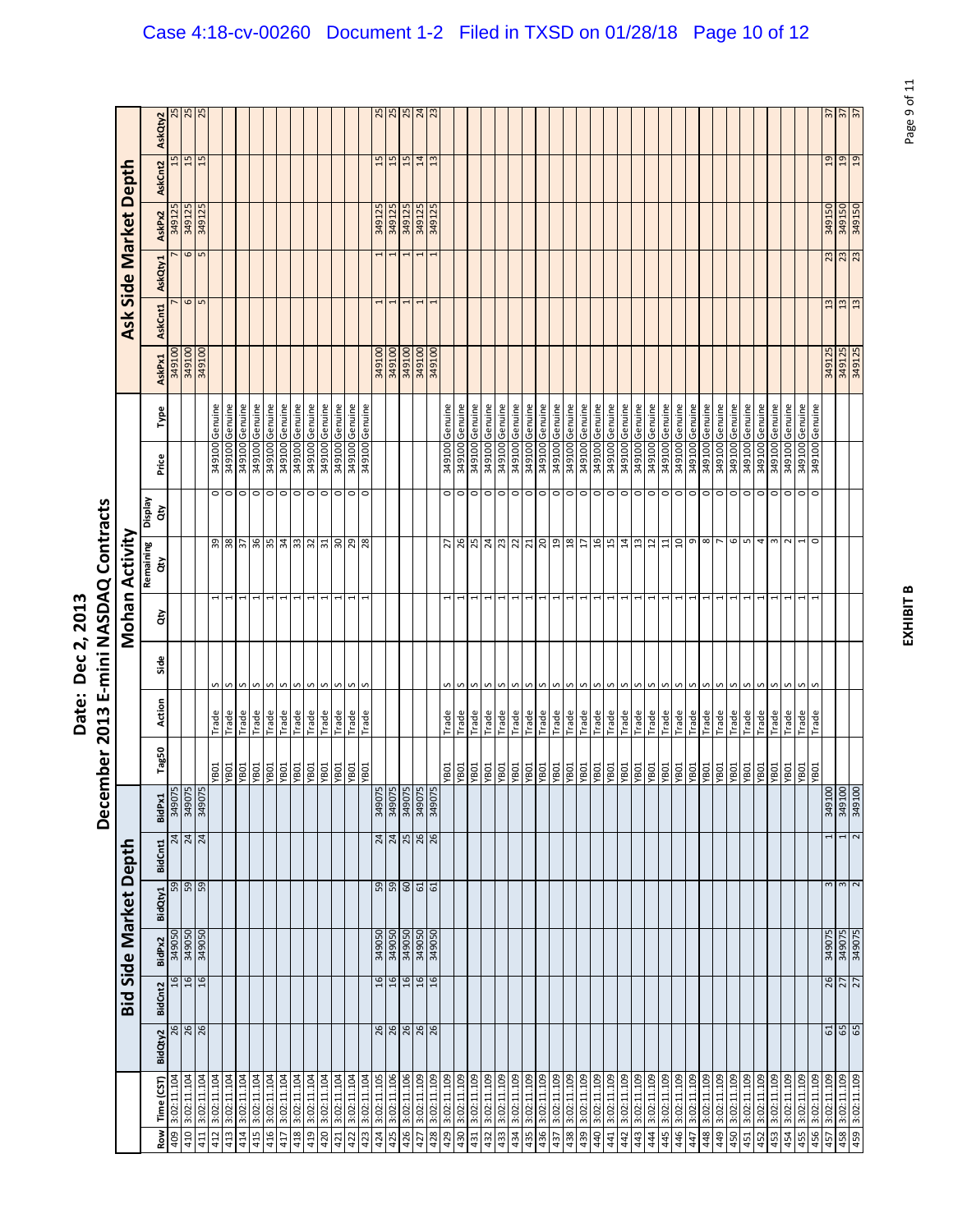|                                                          | )<br>י                                              |
|----------------------------------------------------------|-----------------------------------------------------|
| ì<br><u>י</u><br>֖֦֦ׅׅ֓֩֩֩֩֩֩֓֓֡֡֓֡֡֩֓֡֡֡֡֡֡֡֡֡֡<br>ate. | <b>SPAS</b><br>≧<br>Ξ<br>Ĩ<br>ഇ<br>Š<br>J<br>ŗ<br>į |

|            |                            |                                                                                                                                                                                                                                                                                                                                                                                                                                   |                                    |                  |         |                             | December                   |             | 2013   |              |        | E-mini NASDAQ Contracts |                      |              |       |                  |                      |                         |                       |                                    |                                  |
|------------|----------------------------|-----------------------------------------------------------------------------------------------------------------------------------------------------------------------------------------------------------------------------------------------------------------------------------------------------------------------------------------------------------------------------------------------------------------------------------|------------------------------------|------------------|---------|-----------------------------|----------------------------|-------------|--------|--------------|--------|-------------------------|----------------------|--------------|-------|------------------|----------------------|-------------------------|-----------------------|------------------------------------|----------------------------------|
|            |                            |                                                                                                                                                                                                                                                                                                                                                                                                                                   | Bid                                |                  |         | Side Market Depth           |                            |             |        |              |        | Mohan Activity          |                      |              |       |                  |                      |                         | Ask Side Market Deptl |                                    |                                  |
| <b>Row</b> | Time (CST)                 | BidQty2                                                                                                                                                                                                                                                                                                                                                                                                                           | <b>BidCnt2</b>                     | BidPx2           | BidQty1 | BidCnt1                     | BidPx1                     | Tag50       | Action | Side         | ਲੇ     | Remaining<br>हे         | <b>Display</b><br>đγ | Price        | Type  | AskPx1           | AskCnt1              | AskQty1                 | AskPx2                | AskCnt2                            | AskQty2                          |
| 460        | 3:02:11.109                |                                                                                                                                                                                                                                                                                                                                                                                                                                   |                                    | 34907            |         | 2                           | 001675                     |             |        |              |        |                         |                      |              |       | 349125           |                      | 23                      | 349150                | $\frac{8}{2}$                      |                                  |
| 461        | 3:02:11.109                |                                                                                                                                                                                                                                                                                                                                                                                                                                   | $\frac{27}{27}$                    | 349075           |         | 4                           | 349100                     |             |        |              |        |                         |                      |              |       | 349125           | $\frac{3}{2}$        | 23                      | 349150                | 18                                 | $\frac{8}{2}$                    |
| 462<br>463 | 3:02:11.110<br>3:02:11.110 | B88877                                                                                                                                                                                                                                                                                                                                                                                                                            | 16<br>16                           | 349050<br>349050 |         | $\frac{26}{28}$<br>64<br>64 | 349075<br>34907            |             |        |              |        |                         |                      |              |       | 349100<br>349100 |                      |                         | 349125<br>349125      | $\frac{2}{3}$                      | $\mathbb{Z}^3$                   |
|            |                            |                                                                                                                                                                                                                                                                                                                                                                                                                                   | 17                                 |                  |         |                             | 34907                      |             |        |              |        |                         |                      |              |       | 349100           |                      |                         |                       | $\overline{12}$                    | S                                |
| 465<br>464 | 3:02:11.110<br>3:02:11.110 |                                                                                                                                                                                                                                                                                                                                                                                                                                   | $\overline{1}$                     | 349050<br>349050 |         | 34B                         | 349075                     |             |        |              |        |                         |                      |              |       | 349100           | 2                    | m                       | 349125<br>349125      | $\overline{12}$<br>$\overline{12}$ | $\frac{20}{20}$                  |
| 466        | 3:02:11.110                | $\overline{5}$                                                                                                                                                                                                                                                                                                                                                                                                                    | F                                  | 349050           |         |                             | 349075                     |             |        |              |        |                         |                      |              |       | 349100           |                      |                         | 349125                | $\overline{12}$                    | $\overline{c}$                   |
| 467        | 3:02:11.110                |                                                                                                                                                                                                                                                                                                                                                                                                                                   | $\overline{1}$                     | 349050           |         |                             | 349075                     |             |        |              |        |                         |                      |              |       | 349100           | $\sim$               | $\infty$                | 349125                | $\frac{12}{1}$                     | $\frac{20}{20}$                  |
| 468        | 3:02:11.110                | $\frac{31}{31}$                                                                                                                                                                                                                                                                                                                                                                                                                   | H                                  | 349050           |         | 65<br>66                    | 349075                     |             |        |              |        |                         |                      |              |       | 349100           |                      | $\overline{\mathsf{c}}$ | 349125                | $\overline{12}$                    |                                  |
| 469        | 3:02:11.110                | 31                                                                                                                                                                                                                                                                                                                                                                                                                                | $\overline{1}$                     | 349050           |         | $\frac{27}{28}$<br>67       | 349075                     |             |        |              |        |                         |                      |              |       | 349100           |                      |                         | 349125                | $\overline{13}$                    | $\overline{z}$                   |
| 470        | 3:02:11.110                | $\frac{5}{10}$                                                                                                                                                                                                                                                                                                                                                                                                                    | $\overline{17}$                    | 349050           |         | 67                          | 349075                     |             |        |              |        |                         |                      |              |       | 349100           |                      |                         | 349125                | $\overline{z}$                     | $\overline{0}$                   |
| 471        | 3:02:11.111                |                                                                                                                                                                                                                                                                                                                                                                                                                                   | 29                                 | 349075           |         | 1<br>I                      | 001675                     |             |        |              |        |                         |                      |              |       | 349125           | $\overline{12}$      | 20                      | 349150                | 9T                                 | 29                               |
| 472        | 3:02:11.111                |                                                                                                                                                                                                                                                                                                                                                                                                                                   | 92                                 | 349075           |         |                             | 349100                     |             |        |              |        |                         |                      |              |       | 349125           | $\overline{12}$      | $\overline{0}$          | 349150                | $\frac{6}{2}$                      | 29                               |
| 473        | 3:02:11.111                |                                                                                                                                                                                                                                                                                                                                                                                                                                   |                                    | 349075           |         | 2<br>4                      | 349100                     |             |        |              |        |                         |                      |              |       | 349125           | $\frac{2}{1}$        | 20                      | 349150                | 16                                 | 29                               |
| 474        | 3:02:11.111                |                                                                                                                                                                                                                                                                                                                                                                                                                                   | 29 29                              | 349075           |         | $\sim$<br>4                 | 001675                     |             |        |              |        |                         |                      |              |       | 349125           | 12                   | 20                      | 349150                | $\overline{1}$                     | 51                               |
| 475        | 3:02:11.111                |                                                                                                                                                                                                                                                                                                                                                                                                                                   |                                    | 349075           |         | $\mathbf{c}$                | 349100                     |             |        |              |        |                         |                      |              |       | 349125           | $\overline{12}$      | 0 <sup>2</sup>          | 349150                | $\overline{1}$                     | $\approx$                        |
| 476        | 3:02:11.111                |                                                                                                                                                                                                                                                                                                                                                                                                                                   |                                    | 349075           |         | $\mathbf{c}$                | 349100                     |             |        |              |        |                         |                      |              |       | 349125           | $\overline{12}$      | $\frac{20}{21}$         | 349150                | 17                                 | $\frac{1}{2}$                    |
| 477        | 3:02:11.111                |                                                                                                                                                                                                                                                                                                                                                                                                                                   | $\frac{29}{29}$                    | 349075           |         | 3                           | 349100                     |             |        |              |        |                         |                      |              |       | 349125           | 13                   |                         | 349150                | $\overline{1}$                     | $\frac{1}{2}$                    |
| 478        | 3:02:11.111                |                                                                                                                                                                                                                                                                                                                                                                                                                                   |                                    | 349075           |         |                             | 349100<br>$\infty$         |             |        |              |        |                         |                      |              |       | 349125           | 12                   | 0 <sup>2</sup>          | 349150                | $\overline{17}$                    | $\approx$                        |
| 479        | 3:02:11.111                |                                                                                                                                                                                                                                                                                                                                                                                                                                   |                                    | 349075           |         | 3                           | 349100                     |             |        |              |        |                         |                      |              |       | 349125           | $\overline{12}$      | $\frac{20}{19}$         | 349150                | 17                                 | ಸ                                |
| 480        | 3:02:11.112                |                                                                                                                                                                                                                                                                                                                                                                                                                                   |                                    | 349075           |         |                             | 001675                     |             |        |              |        |                         |                      |              |       | 349125           | $\overline{11}$      |                         | <b>05T6bE</b>         | H                                  | 51                               |
| 481        | 3:02:11.119                |                                                                                                                                                                                                                                                                                                                                                                                                                                   |                                    | 349075           |         | 4<br>$\infty$ $\infty$      | 349100                     |             |        |              |        |                         |                      |              |       | 349125           | $\mathbf{11}$        | $_{19}$                 | 349150                | $\overline{17}$                    | 51                               |
| 482        | 3:02:11.126                |                                                                                                                                                                                                                                                                                                                                                                                                                                   |                                    | 349075           |         | $\mathsf{L}\mathsf{D}$      | 349100                     |             |        |              |        |                         |                      |              |       | 349125           | $11$                 | $_{19}$                 | 349150                | 17                                 | 51                               |
| 483        | 3:02:11.190                |                                                                                                                                                                                                                                                                                                                                                                                                                                   | RRRR                               | 349075           |         |                             | 349100<br>$\mathbf{L}$     |             |        |              |        |                         |                      |              |       | 349125           | $\boxed{0}$          | 18                      | 349150                | 17                                 | $\frac{1}{2}$                    |
| 484        | 3:02:11.190                | ${\mathfrak{A}} {\mathfrak{A}} {\mathfrak{A}} {\mathfrak{A}} {\mathfrak{A}} {\mathfrak{A}} {\mathfrak{A}} {\mathfrak{A}} {\mathfrak{A}} {\mathfrak{A}} {\mathfrak{A}} {\mathfrak{A}} {\mathfrak{A}} {\mathfrak{A}} {\mathfrak{A}} {\mathfrak{A}} {\mathfrak{A}} {\mathfrak{A}} {\mathfrak{A}} {\mathfrak{A}} {\mathfrak{A}} {\mathfrak{A}} {\mathfrak{A}} {\mathfrak{A}} {\mathfrak{A}} {\mathfrak{A}} {\mathfrak{A}} {\mathfrak$ |                                    | 349075           |         | 4<br>989                    | 349100                     |             |        |              |        |                         |                      |              |       | 349125           | OT                   | 18                      | 349150                | $\overline{1}$                     | $\Xi$                            |
| 58t        | 3:02:11.191                |                                                                                                                                                                                                                                                                                                                                                                                                                                   |                                    | 349075           |         |                             | 001678<br>$\sqrt{2}$       |             |        |              |        |                         |                      |              |       | 349125           | $\overline{10}$      | 18                      | 349150                | F                                  | 51                               |
| 486        | 3:02:11 200                |                                                                                                                                                                                                                                                                                                                                                                                                                                   | 29<br>29                           | 349075           |         | $\frac{9}{10}$              | 349100<br>$\mathbf{L}$     |             |        |              |        |                         |                      |              |       | 349125           | $11\,$               | $_{01}$                 | 349150                | $\overline{17}$                    | 5                                |
| 487        | 3:02:11 210                |                                                                                                                                                                                                                                                                                                                                                                                                                                   |                                    | 349075           |         | 6                           | 349100                     |             |        |              |        |                         |                      |              |       | 349125           | 11                   | 19                      | 349150                | $\overline{1}$                     | $\frac{1}{2}$                    |
| 488        | 3:02:11 210                |                                                                                                                                                                                                                                                                                                                                                                                                                                   | 29                                 | 540075           |         | $\mathbf \omega$<br>10      | 349100                     |             |        |              |        |                         |                      |              |       | 349125           | 11                   | 19                      | <b>05T6bE</b>         | H                                  | 뉴                                |
| 489        | 3:02:11 210                |                                                                                                                                                                                                                                                                                                                                                                                                                                   | $rac{10}{20}$                      | 349075           |         | 6                           | 349100                     |             |        |              |        |                         |                      |              |       | 349125           | $\frac{11}{10}$      | 9                       | 349150                | $\overline{1}$                     | $\frac{1}{2}$                    |
| 490        | 3:02:11 227                |                                                                                                                                                                                                                                                                                                                                                                                                                                   |                                    | 349075           |         | S                           | 349100                     |             |        |              |        |                         |                      |              |       | 349125           |                      | 18                      | 349150                | $\overline{17}$                    | $\overline{31}$                  |
| 491        | 3:02:11 235                |                                                                                                                                                                                                                                                                                                                                                                                                                                   | 51                                 | 349075           |         |                             | 349100<br>$\mathbf{L}$     |             |        |              |        |                         |                      |              |       | 349125           | $\overline{a}$       | 18                      | 349150                | $\overline{1}$                     | 5                                |
| 492        | 3:02:11 274                |                                                                                                                                                                                                                                                                                                                                                                                                                                   | $\frac{1}{2}$                      | 349075           |         |                             | 349100<br>$\mathbf \omega$ |             |        |              |        |                         |                      |              |       | 349125           | $\mathfrak{a}%$      | 18                      | 349150                | $\overline{1}$                     | $\overline{31}$                  |
| 493        | 3:02:11 274                |                                                                                                                                                                                                                                                                                                                                                                                                                                   |                                    | 349075           |         | $\mathbf \omega$            | 349100                     |             |        |              |        |                         |                      |              |       | 349125           | G                    | $\overline{17}$         |                       | H                                  | $\overline{31}$                  |
| 494        | 3:02:11 394                |                                                                                                                                                                                                                                                                                                                                                                                                                                   | 51                                 | 349075           |         |                             | 349100<br>$\mathsf{L}$     |             |        |              |        |                         |                      |              |       | 349125           | $\sigma$             | $\overline{1}$          | 349150                | $\overline{17}$                    | $\frac{1}{2}$                    |
| 495        | 3:02:11 395                | $\frac{2}{3}$                                                                                                                                                                                                                                                                                                                                                                                                                     | $\frac{31}{31}$                    | 349075           |         | $2^n$                       | 349100<br>$\sqrt{2}$       |             |        |              |        |                         |                      |              |       | 349125           | $\sigma$             | $\overline{17}$         | 349150                | $\overline{17}$                    | $\frac{1}{2}$                    |
| 496<br>497 | 3:02:11.782<br>3:02:11 801 | 73                                                                                                                                                                                                                                                                                                                                                                                                                                |                                    | 349075<br>349075 |         | S<br>$\overline{a}$         | 349100<br>0016tE           |             |        |              |        |                         |                      |              |       | 349125<br>349125 | $\infty$             | $\frac{3}{2}$           | 349150<br>349150      | F                                  | $\overline{31}$<br>$\frac{1}{2}$ |
| 498        | 3:02:11 802                | 73                                                                                                                                                                                                                                                                                                                                                                                                                                | $\overline{31}$<br>$\overline{31}$ | 349075           |         | 6<br>$\Xi$                  | 349100                     |             |        |              |        |                         |                      |              |       | 349125           | $\infty$<br>$\infty$ |                         | 349150                | H<br>17                            | ్గా                              |
| 667        | 3:02:11 878                |                                                                                                                                                                                                                                                                                                                                                                                                                                   |                                    |                  |         |                             |                            | YB01        | Cancel | $\bf{m}$     | $\sim$ | $\circ$                 | o                    | 349075       | Spoof |                  |                      |                         |                       |                                    |                                  |
| 500        | 3:02:11 878                | $\mathbf{z}$                                                                                                                                                                                                                                                                                                                                                                                                                      | 30                                 | 349075           |         | $\overline{11}$             | 349100                     |             |        |              |        |                         |                      |              |       | 349125           | $\infty$             | $\frac{2}{3}$           | 349150                | H                                  | $\approx$                        |
| 501        | 3:02:11 878                |                                                                                                                                                                                                                                                                                                                                                                                                                                   |                                    |                  |         |                             |                            | YB01        | Cancel | B            | 6      | $\circ$                 |                      | 349075       | Spoof |                  |                      |                         |                       |                                    |                                  |
| 502        | 3:02:11 878                |                                                                                                                                                                                                                                                                                                                                                                                                                                   |                                    |                  |         |                             |                            | LOBA        | Cancel | $\mathbf{r}$ |        | $\circ$                 | o                    | 349075       | Spoof |                  |                      |                         |                       |                                    |                                  |
| 503        | 3:02:11 878                | \$                                                                                                                                                                                                                                                                                                                                                                                                                                | 28                                 | 349075           |         | $\Xi$                       | 349100                     |             |        |              |        |                         |                      |              |       | 349125           | $\infty$             | 13                      | 349150                | 17                                 | $\sim$                           |
| 504        | 3:02:11 878                |                                                                                                                                                                                                                                                                                                                                                                                                                                   |                                    |                  |         |                             |                            | YB01        | Cancel | $\bf{m}$     | $\sim$ | $\circ$                 | o                    | 349075 Spoof |       |                  |                      |                         |                       |                                    |                                  |
| 505        | 3:02:11 879                | 62                                                                                                                                                                                                                                                                                                                                                                                                                                | 27                                 | 349075           |         | $\overline{11}$             | 349100                     |             |        |              |        |                         |                      |              |       | 349125           | $\infty$             | 13                      | 349150                | $\overline{17}$                    | 음                                |
| 506        | 3:02:11 879                |                                                                                                                                                                                                                                                                                                                                                                                                                                   |                                    |                  |         |                             |                            | <b>YB01</b> | Cancel | $\bf{m}$     |        | $\circ$                 | O                    | 349075 Spoof |       |                  |                      |                         |                       |                                    |                                  |
| 507        | 3:02:11 879                | 61                                                                                                                                                                                                                                                                                                                                                                                                                                | 26                                 | 349075           |         | $\overline{ }$<br>$\Xi$     | 349100                     |             |        |              |        |                         |                      |              |       | 349125           | $^{\circ}$           | 13                      | 349150                | $\overline{1}$                     | 5                                |
| 508        | 3:02:11 879                |                                                                                                                                                                                                                                                                                                                                                                                                                                   |                                    |                  |         |                             |                            | <b>YB01</b> | Cancel | B            | $\sim$ | $\circ$                 | $\circ$              | 349075 Spoof |       |                  |                      |                         |                       |                                    |                                  |
| 510<br>509 | 3:02:11 879<br>3:02:11 879 | 59                                                                                                                                                                                                                                                                                                                                                                                                                                | 25                                 | 349075           |         | $\overline{ }$<br>$\Xi$     | 349100                     | TOBA.       | Cancel | $\bf{m}$     | S      | $\circ$                 | o                    | 349075 Spoof |       | 349125           | $\infty$             | 13                      | 349150                | $\overline{17}$                    | $\frac{1}{2}$                    |
|            |                            |                                                                                                                                                                                                                                                                                                                                                                                                                                   |                                    |                  |         |                             |                            |             |        |              |        |                         |                      |              |       |                  |                      |                         |                       |                                    |                                  |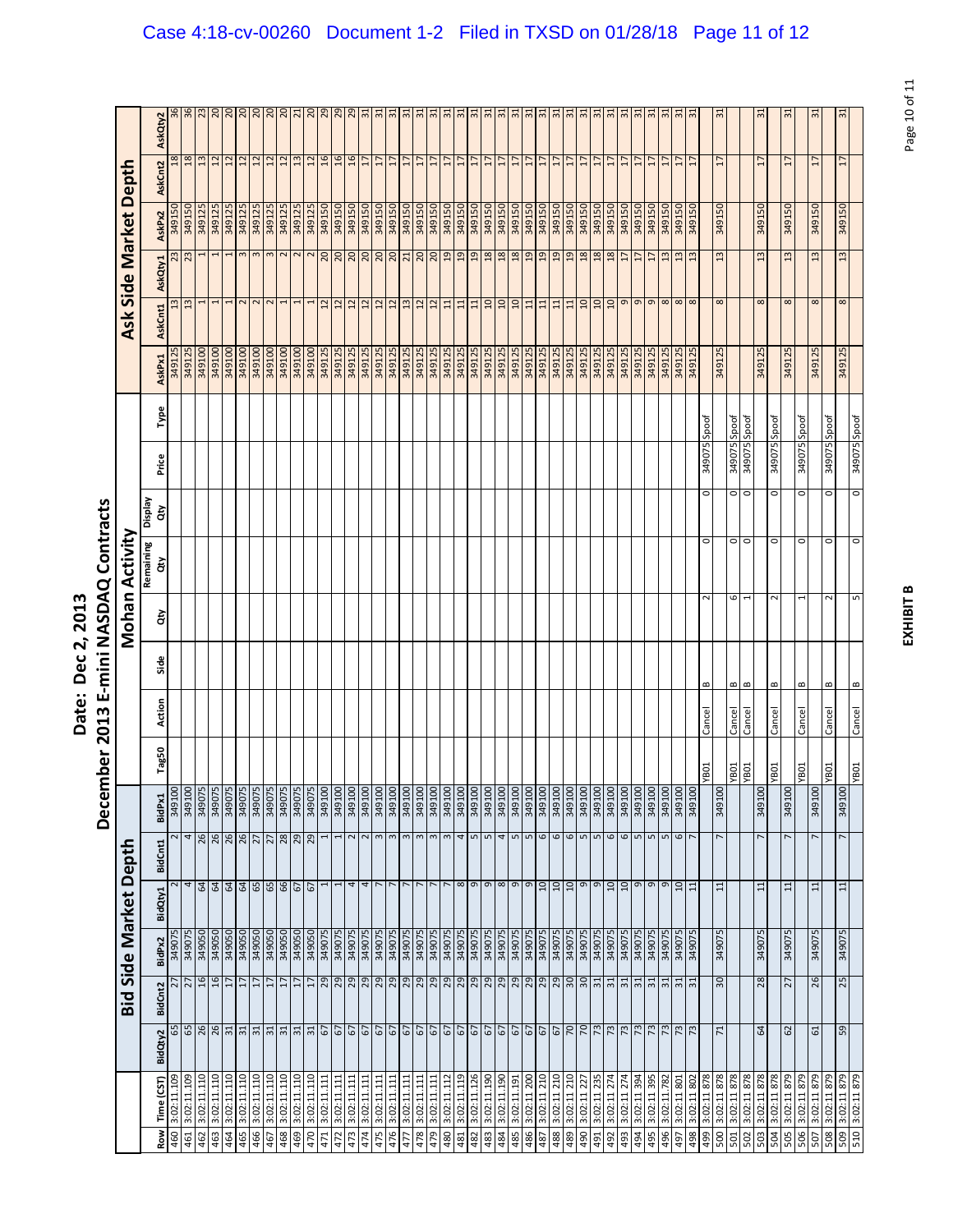|                   | ֧֧֛֢֢֜֜֜                                                              |
|-------------------|-----------------------------------------------------------------------|
| こうへん<br>7<br>pte. | Į<br>֚֓<br>Č<br>≍<br>$\frac{1}{1}$<br>1<br>ن<br>ح<br>J<br>ŗ<br>ğ<br>Š |

|                                    |                       |           |                 |                 |                  | ಸ               |                 |                  | ౢ               |                  | $\approx$       |                 |                  | 5                |
|------------------------------------|-----------------------|-----------|-----------------|-----------------|------------------|-----------------|-----------------|------------------|-----------------|------------------|-----------------|-----------------|------------------|------------------|
|                                    |                       |           | AskQty2         |                 |                  |                 |                 |                  |                 |                  |                 |                 |                  |                  |
|                                    |                       |           | AskCnt2         |                 |                  | 17              |                 |                  | 17              |                  | 17              |                 |                  | $\overline{1}$   |
|                                    |                       |           | AskPx2          |                 |                  | 349150          |                 |                  | 349150          |                  | 349150          |                 |                  | 349150           |
|                                    |                       |           |                 |                 |                  | $\frac{13}{2}$  |                 |                  | $\frac{13}{2}$  |                  | 13              |                 |                  | 13               |
|                                    | Ask Side Market Depth |           | AskCnt1 AskQty1 |                 |                  | $\infty$        |                 |                  | 8               |                  | 8               |                 |                  | 8                |
|                                    |                       |           | AskPx1          |                 |                  | 349125          |                 |                  | 349125          |                  | 349125          |                 |                  | 349125           |
|                                    |                       |           | Type            |                 |                  |                 |                 |                  |                 |                  |                 |                 |                  |                  |
|                                    |                       |           | Price           | 349075 Spoof    | 349075 Spoof     |                 | 349075 Spoof    | 349075 Spoof     |                 | 349075 Spoof     |                 | 349075 Spoof    | 349075 Spoof     |                  |
|                                    |                       | Veldsig   | ĝ               |                 |                  |                 |                 |                  |                 |                  |                 |                 |                  |                  |
| ember 2013 E-mini NASDAQ Contracts |                       | Remaining | á               |                 |                  |                 |                 |                  |                 |                  |                 |                 |                  |                  |
|                                    | Mohan Activity        |           | á               |                 |                  |                 |                 |                  |                 | G                |                 |                 |                  |                  |
|                                    |                       |           |                 |                 |                  |                 |                 |                  |                 |                  |                 |                 |                  |                  |
|                                    |                       |           | Side            | œ               |                  |                 |                 |                  |                 |                  |                 |                 |                  |                  |
|                                    |                       |           | Action          | Cancel          | Cancel           |                 | Cancel          | Cancel           |                 | Cancel           |                 | Cancel          | Cancel           |                  |
|                                    |                       |           | Tag50           | <b>YB01</b>     | YB <sub>01</sub> |                 | YB01            | YB <sub>01</sub> |                 | YB <sub>01</sub> |                 | <b>YB01</b>     | YB <sub>01</sub> |                  |
| Dece                               |                       |           | BidPx1          |                 |                  | 34910           |                 |                  | 3491            |                  | 3491            |                 |                  | $\Omega$<br>3491 |
|                                    | Bid Side Market Depth |           | BidCnt1         |                 |                  |                 |                 |                  |                 |                  |                 |                 |                  |                  |
|                                    |                       |           | BidQty1         |                 |                  |                 |                 |                  |                 |                  |                 |                 |                  |                  |
|                                    |                       |           | BidPx2          |                 |                  | 349075          |                 |                  | 349075          |                  | 349075          |                 |                  | 349075           |
|                                    |                       |           | BidCnt2         |                 |                  | 22              |                 |                  | 20              |                  | 19              |                 |                  | $\overline{17}$  |
|                                    |                       |           | BidQty2         |                 |                  | 45              |                 |                  | $^{41}$         |                  | 35              |                 |                  | 33               |
|                                    |                       |           | Row Time (CST)  | 511 3:02:11 879 | 512 3:02:11 879  | 513 3:02:11 879 | 514 3:02:11 879 | 515 3:02:11 879  | 516 3:02:11 879 | 517 3:02:11 879  | 518 3:02:11 879 | 519 3:02:11 879 | 520 3:02:11 879  | 521 3:02:11 879  |
|                                    |                       |           |                 |                 |                  |                 |                 |                  |                 |                  |                 |                 |                  |                  |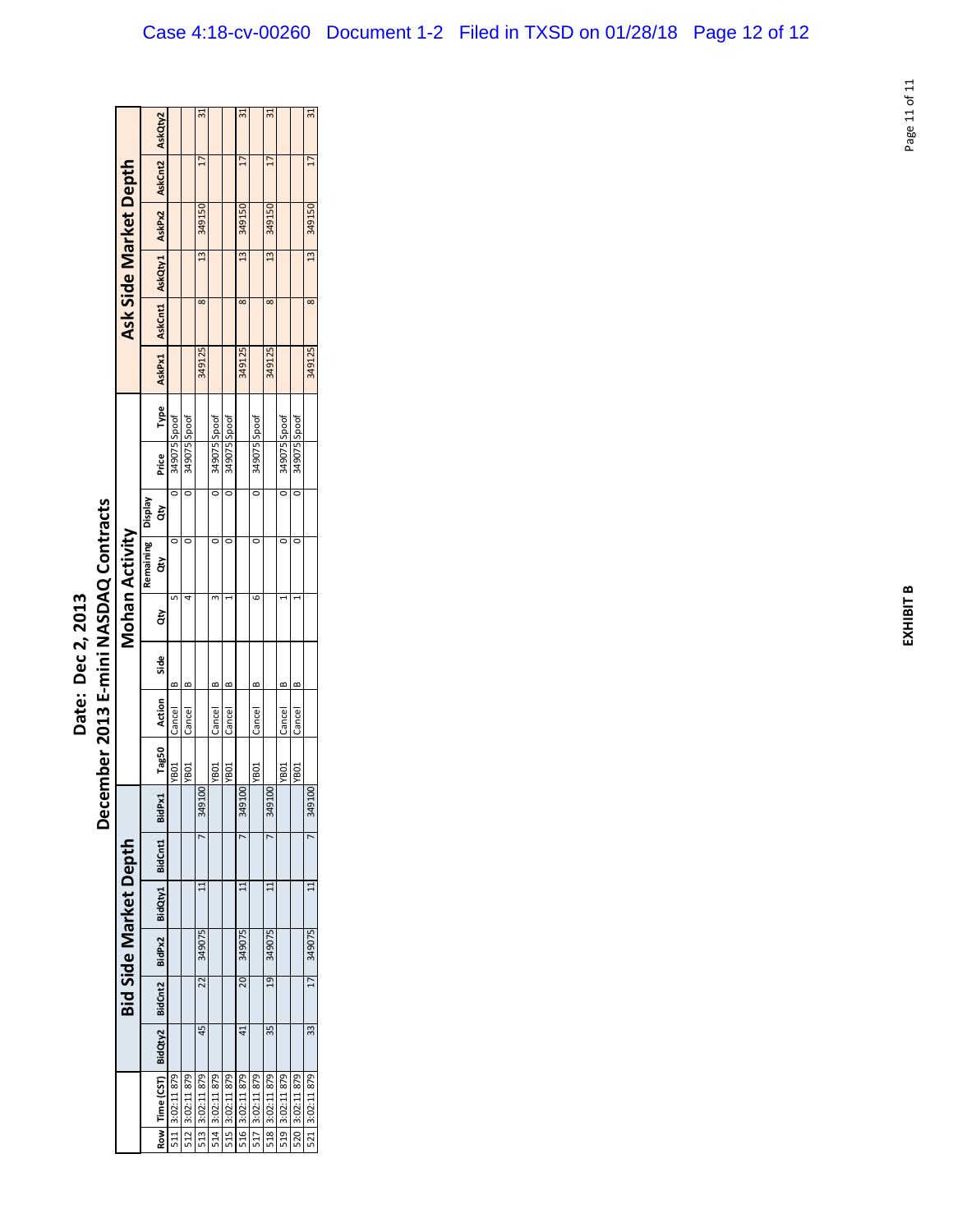Case 4:18-cv-00260 Document 1-3 Filed in TXSD on 01/28/18 Page 1 of 9

# Exhibit C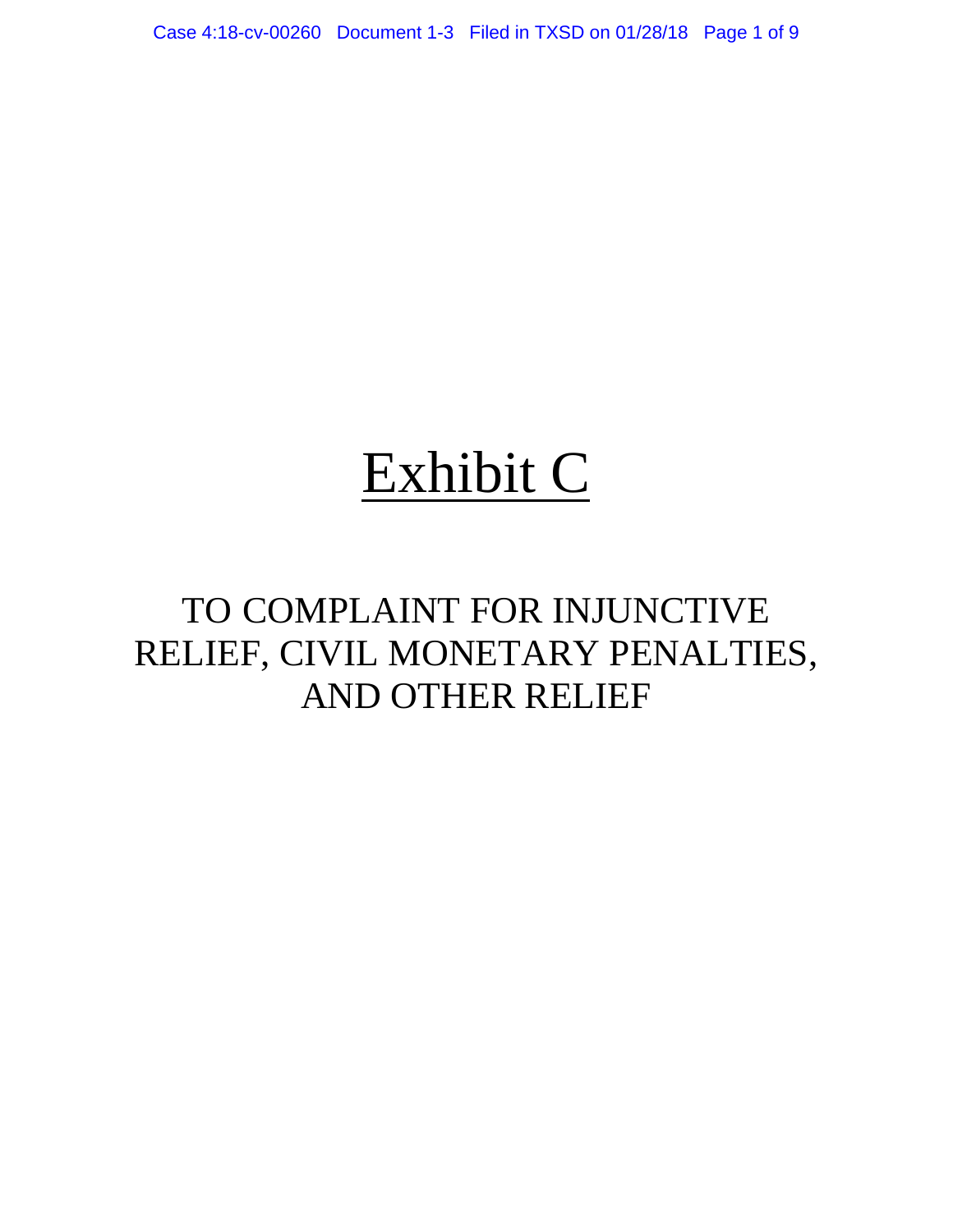|                            | Ξ<br>さく                                    |
|----------------------------|--------------------------------------------|
| j<br>ċ<br>המר ם המר<br>うりょ | NASDAC<br>׃<br>Ĺ                           |
| Ξ<br>hate:                 | min<br>$\frac{1}{2}$<br>Ξ<br>$\frac{3}{2}$ |
|                            | Ţ<br>ē<br>-cem                             |

| ႙<br>႙<br>$\Xi$<br>$\overline{a}$<br>$\overline{a}$<br>ຊ<br>5<br>ຊ<br>S.<br>g<br>œ<br>30<br>င္က<br>႙<br>႙<br>႙<br>႙<br>႙<br>႙<br>င္က<br>႙<br>င္က<br>႙<br>႙<br>င္က<br>œ<br>S<br>្អ<br>F<br>$\Xi$<br>్లా<br>5<br>్గా<br>$\approx$<br>$\Xi$<br>ò<br>$\sim$<br>$\sim$<br>ò<br>$\sim$<br>AskQty2<br>$\sim$<br>r<br>$\overline{12}$<br>$\overline{12}$<br>$\overline{12}$<br>$\mathbf{u}$<br>$\frac{2}{3}$<br>$\frac{3}{2}$<br>$\overline{13}$<br>$\frac{3}{2}$<br>$\overline{12}$<br>12<br>$\overline{12}$<br>12<br>$\overline{12}$<br>$\overline{12}$<br>$\overline{c}$<br>$\overline{12}$<br>$\overline{12}$<br>$\overline{12}$<br>5<br>$\overline{z}$<br>∺<br>ౢ<br>$\mathfrak{a}$<br>ఇ<br>G<br>$\mathbf{u}$<br>ఞ<br>ౢ<br>$\frac{2}{1}$<br>$\mathfrak{a}$<br>$\mathfrak{a}$<br>$\mathfrak{a}$<br>AskCnt2<br>Side Market Depth<br>351000<br>351000<br>351000<br>351025<br>351025<br>351025<br>351025<br>351025<br>351000<br>351000<br>351000<br>351000<br>351000<br>351025<br>351025<br>351025<br>351025<br>351025<br>351025<br>351025<br>351025<br>351025<br>351025<br>351025<br>351025<br>351025<br>351025<br>351025<br>351025<br>351025<br>351025<br>351025<br>351025<br>351025<br>351025<br>351025<br>351025<br>351000<br>351000<br>351000<br>351000<br>351000<br>351000<br>351000<br>351000<br>351000<br>351000<br>351025<br>351025<br>35102<br>351025<br>AskPx2<br>8<br>6<br>6<br>8<br>8<br>6<br>6<br>4<br>$\infty$ $\infty$<br>$\infty$<br>6<br>$\mathbf 6$<br>4<br>4<br>4<br>$\sim$<br>2<br>$\sim$<br>2<br>$\infty$<br>2<br>$\sim$<br>4<br>$\infty$<br>$\infty$ $\infty$<br>$\sigma$<br>$\sigma$<br>G<br>9<br>$\overline{a}$<br>10<br>$\overline{a}$<br>4<br>4<br>4<br>4<br>6<br>m<br>4<br>AskQty1<br>6<br>S<br>5<br>4<br>S<br>S<br>S<br>S<br>S<br>6<br>6<br>$\mathbf \omega$<br>4<br>$\omega$<br>S<br>4<br>4<br>4<br>$\sim$<br>2<br>$\infty$<br>$\overline{\phantom{0}}$<br>$\mathbf \omega$<br>3<br>AskCnt1<br>Ask<br>350975<br><b>S2605E</b><br>351000<br>351000<br>351000<br>351000<br>351000<br>350975<br>350975<br>350975<br>351000<br>351000<br>351000<br>351000<br>351000<br>351000<br>351000<br>351000<br>351000<br>351000<br>350975<br>350975<br>350975<br>350975<br>350975<br>351000<br>351000<br>351000<br>351000<br>351000<br>351000<br>351000<br>351000<br>351000<br>351000<br>351000<br>351000<br>351000<br>351000<br>351000<br>351000<br>351000<br>350975<br>350975<br>350975<br>350975<br>351000<br>350975<br>350975<br>350975<br>350975<br>AskPx1<br>Genuine<br>Type<br>350950<br>Price<br>Veldsig<br>ਰੇਂ<br>Mohan Activity<br>$\overline{a}$<br>Remaining<br>ਰੇ<br>$\overline{a}$<br>ਲੋ<br>Side<br>$\mathbf{a}$<br>Action<br>Order<br>Tag50<br>YB01<br>BidPx1<br>$\frac{4}{4}$<br>6<br>$\frac{8}{8}$<br>$\overline{4}$<br>4 <sub>W</sub><br>$\frac{2}{3}$<br>$\infty$<br>$\infty$<br>$\infty$<br>6<br>6<br>6<br>$\infty$<br>$\overline{ }$<br>$\sim$<br>$\overline{ }$<br>$\overline{ }$<br>$\overline{ }$<br>$\overline{ }$<br>$\overline{ }$<br>$\overline{ }$<br>BidCnt1<br>Side Market Depth<br>5<br>5<br>9<br>8<br>9<br>$\mathbf{L}$<br>$\mathsf{L}\mathsf{D}$<br>$\circ$<br>$\sim$<br>2<br>$\sim$<br>$\sim$<br>$\sim$<br>$\sim$<br>4<br>$\infty$<br>$\infty$<br>$\infty$<br>$\sigma$<br>$\sim$<br>$\mathbf{\sigma}$<br>$\infty$<br>$\sim$ $\sim$<br>$\overline{a}$<br>$\infty$<br>$\infty$<br>$\infty$<br>$\infty$<br>$\infty$<br>$\infty$<br>$\infty$<br>$\infty$<br>$\infty$<br>$\infty$<br>$\sigma$<br>$\mathsf{\sigma}$<br>$\sim$<br>$\sim$<br>$\sim$<br>$\overline{\mathbf{c}}$<br>$\sim$<br>$\mathbf{1}$<br>r<br>L<br>$\sim$<br>BidQty1<br>350925<br>350950<br>350950<br>350925<br>350950<br>350950<br>350925<br>350950<br>350925<br>350950<br>350950<br>350925<br>350925<br>350925<br>350925<br>350925<br>350925<br>350925<br>350950<br>350950<br>350950<br>350950<br>350950<br>350950<br>350950<br>350950<br>350950<br>350925<br>350925<br>350925<br>350950<br>350925<br>350950<br>350950<br>350950<br>350925<br>350925<br>350925<br>350925<br>350925<br>350925<br>350925<br>350925<br>350925<br>350925<br>350925<br>350925<br>350925<br>350925<br>350925<br>350925<br>BidPx2<br>6<br>6<br>6<br>8<br>$\overline{10}$<br>9<br>9<br>9<br>9<br>9<br>9<br>9<br>g<br>9<br>9<br>9<br>9<br>9<br>g<br>10<br>$\overline{10}$<br>10<br>$10 \,$<br>10<br>$\overline{a}$<br>6<br>$\circ$<br>6<br>$\infty$<br>$\overline{10}$<br>10<br>$\infty$<br>$\infty$<br>$\infty$<br>$\overline{ }$<br>$\mathsf{\sigma}$<br>$\sigma$<br>$\sigma$<br>01<br>$\Xi$<br>$\infty$<br>$\Xi$<br>$\Xi$<br>$\Xi$<br><b>BidCnt2</b><br>bid<br>Bid<br>$^{\circ}$<br>$\infty$<br>$^{\circ}$<br>$\infty$<br>თ<br>o<br>$\infty$<br>$\overline{a}$<br>01<br>$\infty$<br>$\infty$<br>$\Xi$<br>$\infty$<br>$\mathfrak{a}$<br>$\frac{3}{2}$<br>≘<br>თ<br>$\overline{12}$<br>$\overline{12}$<br>$\overline{a}$<br>$\overline{12}$<br>$\Xi$<br>$\Xi$<br>$\overline{1}$<br>ఇ<br>급<br>$\Xi$<br>$\Xi$<br>$\Xi$<br>$\Xi$<br>$\overline{1}$<br>$\Xi$<br>$\overline{1}$<br>$\Xi$<br>$\Xi$<br>$\Xi$<br>$\Xi$<br>11<br>금<br>급<br>ដ<br>급<br>급<br>금<br>급<br>BidQty2<br>5:27:42.030<br>5:27:42.022<br>5:27:42.024<br>5:27:42.024<br>5:27:42.025<br>5:27:42.025<br>5:27:42.025<br>5:27:42.026<br>5:27:42.026<br>5:27:42.026<br>5:27:42.026<br>5:27:42.026<br>5:27:42.026<br>5:27:42.028<br>5:27:42.028<br>5:27:42.029<br>5:27:42.029<br>5:27:42.030<br>5:27:42.030<br>5:27:42.023<br>5:27:42.024<br>5:27:42.024<br>5:27:42.024<br>5:27:42.024<br>5:27:42.024<br>5:27:42.025<br>5:27:42.025<br>5:27:42.025<br>5:27:42.025<br>5:27:42.025<br>5:27:42.028<br>5:27:42.028<br>5:27:42.028<br>5:27:42.028<br>5:27:42.029<br>5:27:42.029<br>5:27:42.029<br>5:27:42.030<br>5:27:41.553<br>5:27:42.023<br>5:27:42.023<br>5:27:42.024<br>5:27:42.027<br>5:27:42.027<br>5:27:42.027<br>5:27:42.027<br>5:27:42.022<br>5:27:42.027<br>5:27:42.027 |             |  |  |  | December 2013 |  | E-mini NASDAQ Contracts |  |  |  |  |  |
|-------------------------------------------------------------------------------------------------------------------------------------------------------------------------------------------------------------------------------------------------------------------------------------------------------------------------------------------------------------------------------------------------------------------------------------------------------------------------------------------------------------------------------------------------------------------------------------------------------------------------------------------------------------------------------------------------------------------------------------------------------------------------------------------------------------------------------------------------------------------------------------------------------------------------------------------------------------------------------------------------------------------------------------------------------------------------------------------------------------------------------------------------------------------------------------------------------------------------------------------------------------------------------------------------------------------------------------------------------------------------------------------------------------------------------------------------------------------------------------------------------------------------------------------------------------------------------------------------------------------------------------------------------------------------------------------------------------------------------------------------------------------------------------------------------------------------------------------------------------------------------------------------------------------------------------------------------------------------------------------------------------------------------------------------------------------------------------------------------------------------------------------------------------------------------------------------------------------------------------------------------------------------------------------------------------------------------------------------------------------------------------------------------------------------------------------------------------------------------------------------------------------------------------------------------------------------------------------------------------------------------------------------------------------------------------------------------------------------------------------------------------------------------------------------------------------------------------------------------------------------------------------------------------------------------------------------------------------------------------------------------------------------------------------------------------------------------------------------------------------------------------------------------------------------------------------------------------------------------------------------------------------------------------------------------------------------------------------------------------------------------------------------------------------------------------------------------------------------------------------------------------------------------------------------------------------------------------------------------------------------------------------------------------------------------------------------------------------------------------------------------------------------------------------------------------------------------------------------------------------------------------------------------------------------------------------------------------------------------------------------------------------------------------------------------------------------------------------------------------------------------------------------------------------------------------------------------------------------------------------------------------------------------------------------------------------------------------------------------------------------------------------------------------------------------------------------------------------------------------------------------------------------------------------------------------------------------------------------------------------------------------------------------------------------------------------------------------------------------------------------------------------------------------------------------------------------------------------------------------------------------------------------------------------------------------------------------------------------------------------------------------------------------------------------------------------------------------------------------------------------------------------------------------------------------------------------------------------------------------------------------------------------------------------------------------------------------------------------------------------------------------------------------------------------------------------------------------------------------------------------------------------------------------------------------------------------------------------------------------------------------------------------------------------------------------------------------------------------------------------------------------------------------------------------------------------|-------------|--|--|--|---------------|--|-------------------------|--|--|--|--|--|
|                                                                                                                                                                                                                                                                                                                                                                                                                                                                                                                                                                                                                                                                                                                                                                                                                                                                                                                                                                                                                                                                                                                                                                                                                                                                                                                                                                                                                                                                                                                                                                                                                                                                                                                                                                                                                                                                                                                                                                                                                                                                                                                                                                                                                                                                                                                                                                                                                                                                                                                                                                                                                                                                                                                                                                                                                                                                                                                                                                                                                                                                                                                                                                                                                                                                                                                                                                                                                                                                                                                                                                                                                                                                                                                                                                                                                                                                                                                                                                                                                                                                                                                                                                                                                                                                                                                                                                                                                                                                                                                                                                                                                                                                                                                                                                                                                                                                                                                                                                                                                                                                                                                                                                                                                                                                                                                                                                                                                                                                                                                                                                                                                                                                                                                                                                                                                   |             |  |  |  |               |  |                         |  |  |  |  |  |
|                                                                                                                                                                                                                                                                                                                                                                                                                                                                                                                                                                                                                                                                                                                                                                                                                                                                                                                                                                                                                                                                                                                                                                                                                                                                                                                                                                                                                                                                                                                                                                                                                                                                                                                                                                                                                                                                                                                                                                                                                                                                                                                                                                                                                                                                                                                                                                                                                                                                                                                                                                                                                                                                                                                                                                                                                                                                                                                                                                                                                                                                                                                                                                                                                                                                                                                                                                                                                                                                                                                                                                                                                                                                                                                                                                                                                                                                                                                                                                                                                                                                                                                                                                                                                                                                                                                                                                                                                                                                                                                                                                                                                                                                                                                                                                                                                                                                                                                                                                                                                                                                                                                                                                                                                                                                                                                                                                                                                                                                                                                                                                                                                                                                                                                                                                                                                   | Time (CST)  |  |  |  |               |  |                         |  |  |  |  |  |
|                                                                                                                                                                                                                                                                                                                                                                                                                                                                                                                                                                                                                                                                                                                                                                                                                                                                                                                                                                                                                                                                                                                                                                                                                                                                                                                                                                                                                                                                                                                                                                                                                                                                                                                                                                                                                                                                                                                                                                                                                                                                                                                                                                                                                                                                                                                                                                                                                                                                                                                                                                                                                                                                                                                                                                                                                                                                                                                                                                                                                                                                                                                                                                                                                                                                                                                                                                                                                                                                                                                                                                                                                                                                                                                                                                                                                                                                                                                                                                                                                                                                                                                                                                                                                                                                                                                                                                                                                                                                                                                                                                                                                                                                                                                                                                                                                                                                                                                                                                                                                                                                                                                                                                                                                                                                                                                                                                                                                                                                                                                                                                                                                                                                                                                                                                                                                   | 5:27:41.553 |  |  |  |               |  |                         |  |  |  |  |  |
|                                                                                                                                                                                                                                                                                                                                                                                                                                                                                                                                                                                                                                                                                                                                                                                                                                                                                                                                                                                                                                                                                                                                                                                                                                                                                                                                                                                                                                                                                                                                                                                                                                                                                                                                                                                                                                                                                                                                                                                                                                                                                                                                                                                                                                                                                                                                                                                                                                                                                                                                                                                                                                                                                                                                                                                                                                                                                                                                                                                                                                                                                                                                                                                                                                                                                                                                                                                                                                                                                                                                                                                                                                                                                                                                                                                                                                                                                                                                                                                                                                                                                                                                                                                                                                                                                                                                                                                                                                                                                                                                                                                                                                                                                                                                                                                                                                                                                                                                                                                                                                                                                                                                                                                                                                                                                                                                                                                                                                                                                                                                                                                                                                                                                                                                                                                                                   |             |  |  |  |               |  |                         |  |  |  |  |  |
|                                                                                                                                                                                                                                                                                                                                                                                                                                                                                                                                                                                                                                                                                                                                                                                                                                                                                                                                                                                                                                                                                                                                                                                                                                                                                                                                                                                                                                                                                                                                                                                                                                                                                                                                                                                                                                                                                                                                                                                                                                                                                                                                                                                                                                                                                                                                                                                                                                                                                                                                                                                                                                                                                                                                                                                                                                                                                                                                                                                                                                                                                                                                                                                                                                                                                                                                                                                                                                                                                                                                                                                                                                                                                                                                                                                                                                                                                                                                                                                                                                                                                                                                                                                                                                                                                                                                                                                                                                                                                                                                                                                                                                                                                                                                                                                                                                                                                                                                                                                                                                                                                                                                                                                                                                                                                                                                                                                                                                                                                                                                                                                                                                                                                                                                                                                                                   |             |  |  |  |               |  |                         |  |  |  |  |  |
|                                                                                                                                                                                                                                                                                                                                                                                                                                                                                                                                                                                                                                                                                                                                                                                                                                                                                                                                                                                                                                                                                                                                                                                                                                                                                                                                                                                                                                                                                                                                                                                                                                                                                                                                                                                                                                                                                                                                                                                                                                                                                                                                                                                                                                                                                                                                                                                                                                                                                                                                                                                                                                                                                                                                                                                                                                                                                                                                                                                                                                                                                                                                                                                                                                                                                                                                                                                                                                                                                                                                                                                                                                                                                                                                                                                                                                                                                                                                                                                                                                                                                                                                                                                                                                                                                                                                                                                                                                                                                                                                                                                                                                                                                                                                                                                                                                                                                                                                                                                                                                                                                                                                                                                                                                                                                                                                                                                                                                                                                                                                                                                                                                                                                                                                                                                                                   |             |  |  |  |               |  |                         |  |  |  |  |  |
|                                                                                                                                                                                                                                                                                                                                                                                                                                                                                                                                                                                                                                                                                                                                                                                                                                                                                                                                                                                                                                                                                                                                                                                                                                                                                                                                                                                                                                                                                                                                                                                                                                                                                                                                                                                                                                                                                                                                                                                                                                                                                                                                                                                                                                                                                                                                                                                                                                                                                                                                                                                                                                                                                                                                                                                                                                                                                                                                                                                                                                                                                                                                                                                                                                                                                                                                                                                                                                                                                                                                                                                                                                                                                                                                                                                                                                                                                                                                                                                                                                                                                                                                                                                                                                                                                                                                                                                                                                                                                                                                                                                                                                                                                                                                                                                                                                                                                                                                                                                                                                                                                                                                                                                                                                                                                                                                                                                                                                                                                                                                                                                                                                                                                                                                                                                                                   |             |  |  |  |               |  |                         |  |  |  |  |  |
|                                                                                                                                                                                                                                                                                                                                                                                                                                                                                                                                                                                                                                                                                                                                                                                                                                                                                                                                                                                                                                                                                                                                                                                                                                                                                                                                                                                                                                                                                                                                                                                                                                                                                                                                                                                                                                                                                                                                                                                                                                                                                                                                                                                                                                                                                                                                                                                                                                                                                                                                                                                                                                                                                                                                                                                                                                                                                                                                                                                                                                                                                                                                                                                                                                                                                                                                                                                                                                                                                                                                                                                                                                                                                                                                                                                                                                                                                                                                                                                                                                                                                                                                                                                                                                                                                                                                                                                                                                                                                                                                                                                                                                                                                                                                                                                                                                                                                                                                                                                                                                                                                                                                                                                                                                                                                                                                                                                                                                                                                                                                                                                                                                                                                                                                                                                                                   |             |  |  |  |               |  |                         |  |  |  |  |  |
|                                                                                                                                                                                                                                                                                                                                                                                                                                                                                                                                                                                                                                                                                                                                                                                                                                                                                                                                                                                                                                                                                                                                                                                                                                                                                                                                                                                                                                                                                                                                                                                                                                                                                                                                                                                                                                                                                                                                                                                                                                                                                                                                                                                                                                                                                                                                                                                                                                                                                                                                                                                                                                                                                                                                                                                                                                                                                                                                                                                                                                                                                                                                                                                                                                                                                                                                                                                                                                                                                                                                                                                                                                                                                                                                                                                                                                                                                                                                                                                                                                                                                                                                                                                                                                                                                                                                                                                                                                                                                                                                                                                                                                                                                                                                                                                                                                                                                                                                                                                                                                                                                                                                                                                                                                                                                                                                                                                                                                                                                                                                                                                                                                                                                                                                                                                                                   |             |  |  |  |               |  |                         |  |  |  |  |  |
|                                                                                                                                                                                                                                                                                                                                                                                                                                                                                                                                                                                                                                                                                                                                                                                                                                                                                                                                                                                                                                                                                                                                                                                                                                                                                                                                                                                                                                                                                                                                                                                                                                                                                                                                                                                                                                                                                                                                                                                                                                                                                                                                                                                                                                                                                                                                                                                                                                                                                                                                                                                                                                                                                                                                                                                                                                                                                                                                                                                                                                                                                                                                                                                                                                                                                                                                                                                                                                                                                                                                                                                                                                                                                                                                                                                                                                                                                                                                                                                                                                                                                                                                                                                                                                                                                                                                                                                                                                                                                                                                                                                                                                                                                                                                                                                                                                                                                                                                                                                                                                                                                                                                                                                                                                                                                                                                                                                                                                                                                                                                                                                                                                                                                                                                                                                                                   |             |  |  |  |               |  |                         |  |  |  |  |  |
|                                                                                                                                                                                                                                                                                                                                                                                                                                                                                                                                                                                                                                                                                                                                                                                                                                                                                                                                                                                                                                                                                                                                                                                                                                                                                                                                                                                                                                                                                                                                                                                                                                                                                                                                                                                                                                                                                                                                                                                                                                                                                                                                                                                                                                                                                                                                                                                                                                                                                                                                                                                                                                                                                                                                                                                                                                                                                                                                                                                                                                                                                                                                                                                                                                                                                                                                                                                                                                                                                                                                                                                                                                                                                                                                                                                                                                                                                                                                                                                                                                                                                                                                                                                                                                                                                                                                                                                                                                                                                                                                                                                                                                                                                                                                                                                                                                                                                                                                                                                                                                                                                                                                                                                                                                                                                                                                                                                                                                                                                                                                                                                                                                                                                                                                                                                                                   |             |  |  |  |               |  |                         |  |  |  |  |  |
|                                                                                                                                                                                                                                                                                                                                                                                                                                                                                                                                                                                                                                                                                                                                                                                                                                                                                                                                                                                                                                                                                                                                                                                                                                                                                                                                                                                                                                                                                                                                                                                                                                                                                                                                                                                                                                                                                                                                                                                                                                                                                                                                                                                                                                                                                                                                                                                                                                                                                                                                                                                                                                                                                                                                                                                                                                                                                                                                                                                                                                                                                                                                                                                                                                                                                                                                                                                                                                                                                                                                                                                                                                                                                                                                                                                                                                                                                                                                                                                                                                                                                                                                                                                                                                                                                                                                                                                                                                                                                                                                                                                                                                                                                                                                                                                                                                                                                                                                                                                                                                                                                                                                                                                                                                                                                                                                                                                                                                                                                                                                                                                                                                                                                                                                                                                                                   |             |  |  |  |               |  |                         |  |  |  |  |  |
|                                                                                                                                                                                                                                                                                                                                                                                                                                                                                                                                                                                                                                                                                                                                                                                                                                                                                                                                                                                                                                                                                                                                                                                                                                                                                                                                                                                                                                                                                                                                                                                                                                                                                                                                                                                                                                                                                                                                                                                                                                                                                                                                                                                                                                                                                                                                                                                                                                                                                                                                                                                                                                                                                                                                                                                                                                                                                                                                                                                                                                                                                                                                                                                                                                                                                                                                                                                                                                                                                                                                                                                                                                                                                                                                                                                                                                                                                                                                                                                                                                                                                                                                                                                                                                                                                                                                                                                                                                                                                                                                                                                                                                                                                                                                                                                                                                                                                                                                                                                                                                                                                                                                                                                                                                                                                                                                                                                                                                                                                                                                                                                                                                                                                                                                                                                                                   |             |  |  |  |               |  |                         |  |  |  |  |  |
|                                                                                                                                                                                                                                                                                                                                                                                                                                                                                                                                                                                                                                                                                                                                                                                                                                                                                                                                                                                                                                                                                                                                                                                                                                                                                                                                                                                                                                                                                                                                                                                                                                                                                                                                                                                                                                                                                                                                                                                                                                                                                                                                                                                                                                                                                                                                                                                                                                                                                                                                                                                                                                                                                                                                                                                                                                                                                                                                                                                                                                                                                                                                                                                                                                                                                                                                                                                                                                                                                                                                                                                                                                                                                                                                                                                                                                                                                                                                                                                                                                                                                                                                                                                                                                                                                                                                                                                                                                                                                                                                                                                                                                                                                                                                                                                                                                                                                                                                                                                                                                                                                                                                                                                                                                                                                                                                                                                                                                                                                                                                                                                                                                                                                                                                                                                                                   |             |  |  |  |               |  |                         |  |  |  |  |  |
|                                                                                                                                                                                                                                                                                                                                                                                                                                                                                                                                                                                                                                                                                                                                                                                                                                                                                                                                                                                                                                                                                                                                                                                                                                                                                                                                                                                                                                                                                                                                                                                                                                                                                                                                                                                                                                                                                                                                                                                                                                                                                                                                                                                                                                                                                                                                                                                                                                                                                                                                                                                                                                                                                                                                                                                                                                                                                                                                                                                                                                                                                                                                                                                                                                                                                                                                                                                                                                                                                                                                                                                                                                                                                                                                                                                                                                                                                                                                                                                                                                                                                                                                                                                                                                                                                                                                                                                                                                                                                                                                                                                                                                                                                                                                                                                                                                                                                                                                                                                                                                                                                                                                                                                                                                                                                                                                                                                                                                                                                                                                                                                                                                                                                                                                                                                                                   |             |  |  |  |               |  |                         |  |  |  |  |  |
|                                                                                                                                                                                                                                                                                                                                                                                                                                                                                                                                                                                                                                                                                                                                                                                                                                                                                                                                                                                                                                                                                                                                                                                                                                                                                                                                                                                                                                                                                                                                                                                                                                                                                                                                                                                                                                                                                                                                                                                                                                                                                                                                                                                                                                                                                                                                                                                                                                                                                                                                                                                                                                                                                                                                                                                                                                                                                                                                                                                                                                                                                                                                                                                                                                                                                                                                                                                                                                                                                                                                                                                                                                                                                                                                                                                                                                                                                                                                                                                                                                                                                                                                                                                                                                                                                                                                                                                                                                                                                                                                                                                                                                                                                                                                                                                                                                                                                                                                                                                                                                                                                                                                                                                                                                                                                                                                                                                                                                                                                                                                                                                                                                                                                                                                                                                                                   |             |  |  |  |               |  |                         |  |  |  |  |  |
|                                                                                                                                                                                                                                                                                                                                                                                                                                                                                                                                                                                                                                                                                                                                                                                                                                                                                                                                                                                                                                                                                                                                                                                                                                                                                                                                                                                                                                                                                                                                                                                                                                                                                                                                                                                                                                                                                                                                                                                                                                                                                                                                                                                                                                                                                                                                                                                                                                                                                                                                                                                                                                                                                                                                                                                                                                                                                                                                                                                                                                                                                                                                                                                                                                                                                                                                                                                                                                                                                                                                                                                                                                                                                                                                                                                                                                                                                                                                                                                                                                                                                                                                                                                                                                                                                                                                                                                                                                                                                                                                                                                                                                                                                                                                                                                                                                                                                                                                                                                                                                                                                                                                                                                                                                                                                                                                                                                                                                                                                                                                                                                                                                                                                                                                                                                                                   |             |  |  |  |               |  |                         |  |  |  |  |  |
|                                                                                                                                                                                                                                                                                                                                                                                                                                                                                                                                                                                                                                                                                                                                                                                                                                                                                                                                                                                                                                                                                                                                                                                                                                                                                                                                                                                                                                                                                                                                                                                                                                                                                                                                                                                                                                                                                                                                                                                                                                                                                                                                                                                                                                                                                                                                                                                                                                                                                                                                                                                                                                                                                                                                                                                                                                                                                                                                                                                                                                                                                                                                                                                                                                                                                                                                                                                                                                                                                                                                                                                                                                                                                                                                                                                                                                                                                                                                                                                                                                                                                                                                                                                                                                                                                                                                                                                                                                                                                                                                                                                                                                                                                                                                                                                                                                                                                                                                                                                                                                                                                                                                                                                                                                                                                                                                                                                                                                                                                                                                                                                                                                                                                                                                                                                                                   | 5:27:42.025 |  |  |  |               |  |                         |  |  |  |  |  |
|                                                                                                                                                                                                                                                                                                                                                                                                                                                                                                                                                                                                                                                                                                                                                                                                                                                                                                                                                                                                                                                                                                                                                                                                                                                                                                                                                                                                                                                                                                                                                                                                                                                                                                                                                                                                                                                                                                                                                                                                                                                                                                                                                                                                                                                                                                                                                                                                                                                                                                                                                                                                                                                                                                                                                                                                                                                                                                                                                                                                                                                                                                                                                                                                                                                                                                                                                                                                                                                                                                                                                                                                                                                                                                                                                                                                                                                                                                                                                                                                                                                                                                                                                                                                                                                                                                                                                                                                                                                                                                                                                                                                                                                                                                                                                                                                                                                                                                                                                                                                                                                                                                                                                                                                                                                                                                                                                                                                                                                                                                                                                                                                                                                                                                                                                                                                                   | 5:27:42.025 |  |  |  |               |  |                         |  |  |  |  |  |
|                                                                                                                                                                                                                                                                                                                                                                                                                                                                                                                                                                                                                                                                                                                                                                                                                                                                                                                                                                                                                                                                                                                                                                                                                                                                                                                                                                                                                                                                                                                                                                                                                                                                                                                                                                                                                                                                                                                                                                                                                                                                                                                                                                                                                                                                                                                                                                                                                                                                                                                                                                                                                                                                                                                                                                                                                                                                                                                                                                                                                                                                                                                                                                                                                                                                                                                                                                                                                                                                                                                                                                                                                                                                                                                                                                                                                                                                                                                                                                                                                                                                                                                                                                                                                                                                                                                                                                                                                                                                                                                                                                                                                                                                                                                                                                                                                                                                                                                                                                                                                                                                                                                                                                                                                                                                                                                                                                                                                                                                                                                                                                                                                                                                                                                                                                                                                   |             |  |  |  |               |  |                         |  |  |  |  |  |
|                                                                                                                                                                                                                                                                                                                                                                                                                                                                                                                                                                                                                                                                                                                                                                                                                                                                                                                                                                                                                                                                                                                                                                                                                                                                                                                                                                                                                                                                                                                                                                                                                                                                                                                                                                                                                                                                                                                                                                                                                                                                                                                                                                                                                                                                                                                                                                                                                                                                                                                                                                                                                                                                                                                                                                                                                                                                                                                                                                                                                                                                                                                                                                                                                                                                                                                                                                                                                                                                                                                                                                                                                                                                                                                                                                                                                                                                                                                                                                                                                                                                                                                                                                                                                                                                                                                                                                                                                                                                                                                                                                                                                                                                                                                                                                                                                                                                                                                                                                                                                                                                                                                                                                                                                                                                                                                                                                                                                                                                                                                                                                                                                                                                                                                                                                                                                   |             |  |  |  |               |  |                         |  |  |  |  |  |
|                                                                                                                                                                                                                                                                                                                                                                                                                                                                                                                                                                                                                                                                                                                                                                                                                                                                                                                                                                                                                                                                                                                                                                                                                                                                                                                                                                                                                                                                                                                                                                                                                                                                                                                                                                                                                                                                                                                                                                                                                                                                                                                                                                                                                                                                                                                                                                                                                                                                                                                                                                                                                                                                                                                                                                                                                                                                                                                                                                                                                                                                                                                                                                                                                                                                                                                                                                                                                                                                                                                                                                                                                                                                                                                                                                                                                                                                                                                                                                                                                                                                                                                                                                                                                                                                                                                                                                                                                                                                                                                                                                                                                                                                                                                                                                                                                                                                                                                                                                                                                                                                                                                                                                                                                                                                                                                                                                                                                                                                                                                                                                                                                                                                                                                                                                                                                   |             |  |  |  |               |  |                         |  |  |  |  |  |
|                                                                                                                                                                                                                                                                                                                                                                                                                                                                                                                                                                                                                                                                                                                                                                                                                                                                                                                                                                                                                                                                                                                                                                                                                                                                                                                                                                                                                                                                                                                                                                                                                                                                                                                                                                                                                                                                                                                                                                                                                                                                                                                                                                                                                                                                                                                                                                                                                                                                                                                                                                                                                                                                                                                                                                                                                                                                                                                                                                                                                                                                                                                                                                                                                                                                                                                                                                                                                                                                                                                                                                                                                                                                                                                                                                                                                                                                                                                                                                                                                                                                                                                                                                                                                                                                                                                                                                                                                                                                                                                                                                                                                                                                                                                                                                                                                                                                                                                                                                                                                                                                                                                                                                                                                                                                                                                                                                                                                                                                                                                                                                                                                                                                                                                                                                                                                   |             |  |  |  |               |  |                         |  |  |  |  |  |
|                                                                                                                                                                                                                                                                                                                                                                                                                                                                                                                                                                                                                                                                                                                                                                                                                                                                                                                                                                                                                                                                                                                                                                                                                                                                                                                                                                                                                                                                                                                                                                                                                                                                                                                                                                                                                                                                                                                                                                                                                                                                                                                                                                                                                                                                                                                                                                                                                                                                                                                                                                                                                                                                                                                                                                                                                                                                                                                                                                                                                                                                                                                                                                                                                                                                                                                                                                                                                                                                                                                                                                                                                                                                                                                                                                                                                                                                                                                                                                                                                                                                                                                                                                                                                                                                                                                                                                                                                                                                                                                                                                                                                                                                                                                                                                                                                                                                                                                                                                                                                                                                                                                                                                                                                                                                                                                                                                                                                                                                                                                                                                                                                                                                                                                                                                                                                   |             |  |  |  |               |  |                         |  |  |  |  |  |
|                                                                                                                                                                                                                                                                                                                                                                                                                                                                                                                                                                                                                                                                                                                                                                                                                                                                                                                                                                                                                                                                                                                                                                                                                                                                                                                                                                                                                                                                                                                                                                                                                                                                                                                                                                                                                                                                                                                                                                                                                                                                                                                                                                                                                                                                                                                                                                                                                                                                                                                                                                                                                                                                                                                                                                                                                                                                                                                                                                                                                                                                                                                                                                                                                                                                                                                                                                                                                                                                                                                                                                                                                                                                                                                                                                                                                                                                                                                                                                                                                                                                                                                                                                                                                                                                                                                                                                                                                                                                                                                                                                                                                                                                                                                                                                                                                                                                                                                                                                                                                                                                                                                                                                                                                                                                                                                                                                                                                                                                                                                                                                                                                                                                                                                                                                                                                   |             |  |  |  |               |  |                         |  |  |  |  |  |
|                                                                                                                                                                                                                                                                                                                                                                                                                                                                                                                                                                                                                                                                                                                                                                                                                                                                                                                                                                                                                                                                                                                                                                                                                                                                                                                                                                                                                                                                                                                                                                                                                                                                                                                                                                                                                                                                                                                                                                                                                                                                                                                                                                                                                                                                                                                                                                                                                                                                                                                                                                                                                                                                                                                                                                                                                                                                                                                                                                                                                                                                                                                                                                                                                                                                                                                                                                                                                                                                                                                                                                                                                                                                                                                                                                                                                                                                                                                                                                                                                                                                                                                                                                                                                                                                                                                                                                                                                                                                                                                                                                                                                                                                                                                                                                                                                                                                                                                                                                                                                                                                                                                                                                                                                                                                                                                                                                                                                                                                                                                                                                                                                                                                                                                                                                                                                   |             |  |  |  |               |  |                         |  |  |  |  |  |
|                                                                                                                                                                                                                                                                                                                                                                                                                                                                                                                                                                                                                                                                                                                                                                                                                                                                                                                                                                                                                                                                                                                                                                                                                                                                                                                                                                                                                                                                                                                                                                                                                                                                                                                                                                                                                                                                                                                                                                                                                                                                                                                                                                                                                                                                                                                                                                                                                                                                                                                                                                                                                                                                                                                                                                                                                                                                                                                                                                                                                                                                                                                                                                                                                                                                                                                                                                                                                                                                                                                                                                                                                                                                                                                                                                                                                                                                                                                                                                                                                                                                                                                                                                                                                                                                                                                                                                                                                                                                                                                                                                                                                                                                                                                                                                                                                                                                                                                                                                                                                                                                                                                                                                                                                                                                                                                                                                                                                                                                                                                                                                                                                                                                                                                                                                                                                   |             |  |  |  |               |  |                         |  |  |  |  |  |
|                                                                                                                                                                                                                                                                                                                                                                                                                                                                                                                                                                                                                                                                                                                                                                                                                                                                                                                                                                                                                                                                                                                                                                                                                                                                                                                                                                                                                                                                                                                                                                                                                                                                                                                                                                                                                                                                                                                                                                                                                                                                                                                                                                                                                                                                                                                                                                                                                                                                                                                                                                                                                                                                                                                                                                                                                                                                                                                                                                                                                                                                                                                                                                                                                                                                                                                                                                                                                                                                                                                                                                                                                                                                                                                                                                                                                                                                                                                                                                                                                                                                                                                                                                                                                                                                                                                                                                                                                                                                                                                                                                                                                                                                                                                                                                                                                                                                                                                                                                                                                                                                                                                                                                                                                                                                                                                                                                                                                                                                                                                                                                                                                                                                                                                                                                                                                   |             |  |  |  |               |  |                         |  |  |  |  |  |
|                                                                                                                                                                                                                                                                                                                                                                                                                                                                                                                                                                                                                                                                                                                                                                                                                                                                                                                                                                                                                                                                                                                                                                                                                                                                                                                                                                                                                                                                                                                                                                                                                                                                                                                                                                                                                                                                                                                                                                                                                                                                                                                                                                                                                                                                                                                                                                                                                                                                                                                                                                                                                                                                                                                                                                                                                                                                                                                                                                                                                                                                                                                                                                                                                                                                                                                                                                                                                                                                                                                                                                                                                                                                                                                                                                                                                                                                                                                                                                                                                                                                                                                                                                                                                                                                                                                                                                                                                                                                                                                                                                                                                                                                                                                                                                                                                                                                                                                                                                                                                                                                                                                                                                                                                                                                                                                                                                                                                                                                                                                                                                                                                                                                                                                                                                                                                   |             |  |  |  |               |  |                         |  |  |  |  |  |
|                                                                                                                                                                                                                                                                                                                                                                                                                                                                                                                                                                                                                                                                                                                                                                                                                                                                                                                                                                                                                                                                                                                                                                                                                                                                                                                                                                                                                                                                                                                                                                                                                                                                                                                                                                                                                                                                                                                                                                                                                                                                                                                                                                                                                                                                                                                                                                                                                                                                                                                                                                                                                                                                                                                                                                                                                                                                                                                                                                                                                                                                                                                                                                                                                                                                                                                                                                                                                                                                                                                                                                                                                                                                                                                                                                                                                                                                                                                                                                                                                                                                                                                                                                                                                                                                                                                                                                                                                                                                                                                                                                                                                                                                                                                                                                                                                                                                                                                                                                                                                                                                                                                                                                                                                                                                                                                                                                                                                                                                                                                                                                                                                                                                                                                                                                                                                   |             |  |  |  |               |  |                         |  |  |  |  |  |
|                                                                                                                                                                                                                                                                                                                                                                                                                                                                                                                                                                                                                                                                                                                                                                                                                                                                                                                                                                                                                                                                                                                                                                                                                                                                                                                                                                                                                                                                                                                                                                                                                                                                                                                                                                                                                                                                                                                                                                                                                                                                                                                                                                                                                                                                                                                                                                                                                                                                                                                                                                                                                                                                                                                                                                                                                                                                                                                                                                                                                                                                                                                                                                                                                                                                                                                                                                                                                                                                                                                                                                                                                                                                                                                                                                                                                                                                                                                                                                                                                                                                                                                                                                                                                                                                                                                                                                                                                                                                                                                                                                                                                                                                                                                                                                                                                                                                                                                                                                                                                                                                                                                                                                                                                                                                                                                                                                                                                                                                                                                                                                                                                                                                                                                                                                                                                   |             |  |  |  |               |  |                         |  |  |  |  |  |
|                                                                                                                                                                                                                                                                                                                                                                                                                                                                                                                                                                                                                                                                                                                                                                                                                                                                                                                                                                                                                                                                                                                                                                                                                                                                                                                                                                                                                                                                                                                                                                                                                                                                                                                                                                                                                                                                                                                                                                                                                                                                                                                                                                                                                                                                                                                                                                                                                                                                                                                                                                                                                                                                                                                                                                                                                                                                                                                                                                                                                                                                                                                                                                                                                                                                                                                                                                                                                                                                                                                                                                                                                                                                                                                                                                                                                                                                                                                                                                                                                                                                                                                                                                                                                                                                                                                                                                                                                                                                                                                                                                                                                                                                                                                                                                                                                                                                                                                                                                                                                                                                                                                                                                                                                                                                                                                                                                                                                                                                                                                                                                                                                                                                                                                                                                                                                   |             |  |  |  |               |  |                         |  |  |  |  |  |
|                                                                                                                                                                                                                                                                                                                                                                                                                                                                                                                                                                                                                                                                                                                                                                                                                                                                                                                                                                                                                                                                                                                                                                                                                                                                                                                                                                                                                                                                                                                                                                                                                                                                                                                                                                                                                                                                                                                                                                                                                                                                                                                                                                                                                                                                                                                                                                                                                                                                                                                                                                                                                                                                                                                                                                                                                                                                                                                                                                                                                                                                                                                                                                                                                                                                                                                                                                                                                                                                                                                                                                                                                                                                                                                                                                                                                                                                                                                                                                                                                                                                                                                                                                                                                                                                                                                                                                                                                                                                                                                                                                                                                                                                                                                                                                                                                                                                                                                                                                                                                                                                                                                                                                                                                                                                                                                                                                                                                                                                                                                                                                                                                                                                                                                                                                                                                   |             |  |  |  |               |  |                         |  |  |  |  |  |
|                                                                                                                                                                                                                                                                                                                                                                                                                                                                                                                                                                                                                                                                                                                                                                                                                                                                                                                                                                                                                                                                                                                                                                                                                                                                                                                                                                                                                                                                                                                                                                                                                                                                                                                                                                                                                                                                                                                                                                                                                                                                                                                                                                                                                                                                                                                                                                                                                                                                                                                                                                                                                                                                                                                                                                                                                                                                                                                                                                                                                                                                                                                                                                                                                                                                                                                                                                                                                                                                                                                                                                                                                                                                                                                                                                                                                                                                                                                                                                                                                                                                                                                                                                                                                                                                                                                                                                                                                                                                                                                                                                                                                                                                                                                                                                                                                                                                                                                                                                                                                                                                                                                                                                                                                                                                                                                                                                                                                                                                                                                                                                                                                                                                                                                                                                                                                   |             |  |  |  |               |  |                         |  |  |  |  |  |
|                                                                                                                                                                                                                                                                                                                                                                                                                                                                                                                                                                                                                                                                                                                                                                                                                                                                                                                                                                                                                                                                                                                                                                                                                                                                                                                                                                                                                                                                                                                                                                                                                                                                                                                                                                                                                                                                                                                                                                                                                                                                                                                                                                                                                                                                                                                                                                                                                                                                                                                                                                                                                                                                                                                                                                                                                                                                                                                                                                                                                                                                                                                                                                                                                                                                                                                                                                                                                                                                                                                                                                                                                                                                                                                                                                                                                                                                                                                                                                                                                                                                                                                                                                                                                                                                                                                                                                                                                                                                                                                                                                                                                                                                                                                                                                                                                                                                                                                                                                                                                                                                                                                                                                                                                                                                                                                                                                                                                                                                                                                                                                                                                                                                                                                                                                                                                   |             |  |  |  |               |  |                         |  |  |  |  |  |
|                                                                                                                                                                                                                                                                                                                                                                                                                                                                                                                                                                                                                                                                                                                                                                                                                                                                                                                                                                                                                                                                                                                                                                                                                                                                                                                                                                                                                                                                                                                                                                                                                                                                                                                                                                                                                                                                                                                                                                                                                                                                                                                                                                                                                                                                                                                                                                                                                                                                                                                                                                                                                                                                                                                                                                                                                                                                                                                                                                                                                                                                                                                                                                                                                                                                                                                                                                                                                                                                                                                                                                                                                                                                                                                                                                                                                                                                                                                                                                                                                                                                                                                                                                                                                                                                                                                                                                                                                                                                                                                                                                                                                                                                                                                                                                                                                                                                                                                                                                                                                                                                                                                                                                                                                                                                                                                                                                                                                                                                                                                                                                                                                                                                                                                                                                                                                   |             |  |  |  |               |  |                         |  |  |  |  |  |
|                                                                                                                                                                                                                                                                                                                                                                                                                                                                                                                                                                                                                                                                                                                                                                                                                                                                                                                                                                                                                                                                                                                                                                                                                                                                                                                                                                                                                                                                                                                                                                                                                                                                                                                                                                                                                                                                                                                                                                                                                                                                                                                                                                                                                                                                                                                                                                                                                                                                                                                                                                                                                                                                                                                                                                                                                                                                                                                                                                                                                                                                                                                                                                                                                                                                                                                                                                                                                                                                                                                                                                                                                                                                                                                                                                                                                                                                                                                                                                                                                                                                                                                                                                                                                                                                                                                                                                                                                                                                                                                                                                                                                                                                                                                                                                                                                                                                                                                                                                                                                                                                                                                                                                                                                                                                                                                                                                                                                                                                                                                                                                                                                                                                                                                                                                                                                   |             |  |  |  |               |  |                         |  |  |  |  |  |
|                                                                                                                                                                                                                                                                                                                                                                                                                                                                                                                                                                                                                                                                                                                                                                                                                                                                                                                                                                                                                                                                                                                                                                                                                                                                                                                                                                                                                                                                                                                                                                                                                                                                                                                                                                                                                                                                                                                                                                                                                                                                                                                                                                                                                                                                                                                                                                                                                                                                                                                                                                                                                                                                                                                                                                                                                                                                                                                                                                                                                                                                                                                                                                                                                                                                                                                                                                                                                                                                                                                                                                                                                                                                                                                                                                                                                                                                                                                                                                                                                                                                                                                                                                                                                                                                                                                                                                                                                                                                                                                                                                                                                                                                                                                                                                                                                                                                                                                                                                                                                                                                                                                                                                                                                                                                                                                                                                                                                                                                                                                                                                                                                                                                                                                                                                                                                   |             |  |  |  |               |  |                         |  |  |  |  |  |
|                                                                                                                                                                                                                                                                                                                                                                                                                                                                                                                                                                                                                                                                                                                                                                                                                                                                                                                                                                                                                                                                                                                                                                                                                                                                                                                                                                                                                                                                                                                                                                                                                                                                                                                                                                                                                                                                                                                                                                                                                                                                                                                                                                                                                                                                                                                                                                                                                                                                                                                                                                                                                                                                                                                                                                                                                                                                                                                                                                                                                                                                                                                                                                                                                                                                                                                                                                                                                                                                                                                                                                                                                                                                                                                                                                                                                                                                                                                                                                                                                                                                                                                                                                                                                                                                                                                                                                                                                                                                                                                                                                                                                                                                                                                                                                                                                                                                                                                                                                                                                                                                                                                                                                                                                                                                                                                                                                                                                                                                                                                                                                                                                                                                                                                                                                                                                   |             |  |  |  |               |  |                         |  |  |  |  |  |
|                                                                                                                                                                                                                                                                                                                                                                                                                                                                                                                                                                                                                                                                                                                                                                                                                                                                                                                                                                                                                                                                                                                                                                                                                                                                                                                                                                                                                                                                                                                                                                                                                                                                                                                                                                                                                                                                                                                                                                                                                                                                                                                                                                                                                                                                                                                                                                                                                                                                                                                                                                                                                                                                                                                                                                                                                                                                                                                                                                                                                                                                                                                                                                                                                                                                                                                                                                                                                                                                                                                                                                                                                                                                                                                                                                                                                                                                                                                                                                                                                                                                                                                                                                                                                                                                                                                                                                                                                                                                                                                                                                                                                                                                                                                                                                                                                                                                                                                                                                                                                                                                                                                                                                                                                                                                                                                                                                                                                                                                                                                                                                                                                                                                                                                                                                                                                   |             |  |  |  |               |  |                         |  |  |  |  |  |
|                                                                                                                                                                                                                                                                                                                                                                                                                                                                                                                                                                                                                                                                                                                                                                                                                                                                                                                                                                                                                                                                                                                                                                                                                                                                                                                                                                                                                                                                                                                                                                                                                                                                                                                                                                                                                                                                                                                                                                                                                                                                                                                                                                                                                                                                                                                                                                                                                                                                                                                                                                                                                                                                                                                                                                                                                                                                                                                                                                                                                                                                                                                                                                                                                                                                                                                                                                                                                                                                                                                                                                                                                                                                                                                                                                                                                                                                                                                                                                                                                                                                                                                                                                                                                                                                                                                                                                                                                                                                                                                                                                                                                                                                                                                                                                                                                                                                                                                                                                                                                                                                                                                                                                                                                                                                                                                                                                                                                                                                                                                                                                                                                                                                                                                                                                                                                   |             |  |  |  |               |  |                         |  |  |  |  |  |
|                                                                                                                                                                                                                                                                                                                                                                                                                                                                                                                                                                                                                                                                                                                                                                                                                                                                                                                                                                                                                                                                                                                                                                                                                                                                                                                                                                                                                                                                                                                                                                                                                                                                                                                                                                                                                                                                                                                                                                                                                                                                                                                                                                                                                                                                                                                                                                                                                                                                                                                                                                                                                                                                                                                                                                                                                                                                                                                                                                                                                                                                                                                                                                                                                                                                                                                                                                                                                                                                                                                                                                                                                                                                                                                                                                                                                                                                                                                                                                                                                                                                                                                                                                                                                                                                                                                                                                                                                                                                                                                                                                                                                                                                                                                                                                                                                                                                                                                                                                                                                                                                                                                                                                                                                                                                                                                                                                                                                                                                                                                                                                                                                                                                                                                                                                                                                   |             |  |  |  |               |  |                         |  |  |  |  |  |
|                                                                                                                                                                                                                                                                                                                                                                                                                                                                                                                                                                                                                                                                                                                                                                                                                                                                                                                                                                                                                                                                                                                                                                                                                                                                                                                                                                                                                                                                                                                                                                                                                                                                                                                                                                                                                                                                                                                                                                                                                                                                                                                                                                                                                                                                                                                                                                                                                                                                                                                                                                                                                                                                                                                                                                                                                                                                                                                                                                                                                                                                                                                                                                                                                                                                                                                                                                                                                                                                                                                                                                                                                                                                                                                                                                                                                                                                                                                                                                                                                                                                                                                                                                                                                                                                                                                                                                                                                                                                                                                                                                                                                                                                                                                                                                                                                                                                                                                                                                                                                                                                                                                                                                                                                                                                                                                                                                                                                                                                                                                                                                                                                                                                                                                                                                                                                   |             |  |  |  |               |  |                         |  |  |  |  |  |
|                                                                                                                                                                                                                                                                                                                                                                                                                                                                                                                                                                                                                                                                                                                                                                                                                                                                                                                                                                                                                                                                                                                                                                                                                                                                                                                                                                                                                                                                                                                                                                                                                                                                                                                                                                                                                                                                                                                                                                                                                                                                                                                                                                                                                                                                                                                                                                                                                                                                                                                                                                                                                                                                                                                                                                                                                                                                                                                                                                                                                                                                                                                                                                                                                                                                                                                                                                                                                                                                                                                                                                                                                                                                                                                                                                                                                                                                                                                                                                                                                                                                                                                                                                                                                                                                                                                                                                                                                                                                                                                                                                                                                                                                                                                                                                                                                                                                                                                                                                                                                                                                                                                                                                                                                                                                                                                                                                                                                                                                                                                                                                                                                                                                                                                                                                                                                   |             |  |  |  |               |  |                         |  |  |  |  |  |
|                                                                                                                                                                                                                                                                                                                                                                                                                                                                                                                                                                                                                                                                                                                                                                                                                                                                                                                                                                                                                                                                                                                                                                                                                                                                                                                                                                                                                                                                                                                                                                                                                                                                                                                                                                                                                                                                                                                                                                                                                                                                                                                                                                                                                                                                                                                                                                                                                                                                                                                                                                                                                                                                                                                                                                                                                                                                                                                                                                                                                                                                                                                                                                                                                                                                                                                                                                                                                                                                                                                                                                                                                                                                                                                                                                                                                                                                                                                                                                                                                                                                                                                                                                                                                                                                                                                                                                                                                                                                                                                                                                                                                                                                                                                                                                                                                                                                                                                                                                                                                                                                                                                                                                                                                                                                                                                                                                                                                                                                                                                                                                                                                                                                                                                                                                                                                   |             |  |  |  |               |  |                         |  |  |  |  |  |
|                                                                                                                                                                                                                                                                                                                                                                                                                                                                                                                                                                                                                                                                                                                                                                                                                                                                                                                                                                                                                                                                                                                                                                                                                                                                                                                                                                                                                                                                                                                                                                                                                                                                                                                                                                                                                                                                                                                                                                                                                                                                                                                                                                                                                                                                                                                                                                                                                                                                                                                                                                                                                                                                                                                                                                                                                                                                                                                                                                                                                                                                                                                                                                                                                                                                                                                                                                                                                                                                                                                                                                                                                                                                                                                                                                                                                                                                                                                                                                                                                                                                                                                                                                                                                                                                                                                                                                                                                                                                                                                                                                                                                                                                                                                                                                                                                                                                                                                                                                                                                                                                                                                                                                                                                                                                                                                                                                                                                                                                                                                                                                                                                                                                                                                                                                                                                   |             |  |  |  |               |  |                         |  |  |  |  |  |
|                                                                                                                                                                                                                                                                                                                                                                                                                                                                                                                                                                                                                                                                                                                                                                                                                                                                                                                                                                                                                                                                                                                                                                                                                                                                                                                                                                                                                                                                                                                                                                                                                                                                                                                                                                                                                                                                                                                                                                                                                                                                                                                                                                                                                                                                                                                                                                                                                                                                                                                                                                                                                                                                                                                                                                                                                                                                                                                                                                                                                                                                                                                                                                                                                                                                                                                                                                                                                                                                                                                                                                                                                                                                                                                                                                                                                                                                                                                                                                                                                                                                                                                                                                                                                                                                                                                                                                                                                                                                                                                                                                                                                                                                                                                                                                                                                                                                                                                                                                                                                                                                                                                                                                                                                                                                                                                                                                                                                                                                                                                                                                                                                                                                                                                                                                                                                   |             |  |  |  |               |  |                         |  |  |  |  |  |
|                                                                                                                                                                                                                                                                                                                                                                                                                                                                                                                                                                                                                                                                                                                                                                                                                                                                                                                                                                                                                                                                                                                                                                                                                                                                                                                                                                                                                                                                                                                                                                                                                                                                                                                                                                                                                                                                                                                                                                                                                                                                                                                                                                                                                                                                                                                                                                                                                                                                                                                                                                                                                                                                                                                                                                                                                                                                                                                                                                                                                                                                                                                                                                                                                                                                                                                                                                                                                                                                                                                                                                                                                                                                                                                                                                                                                                                                                                                                                                                                                                                                                                                                                                                                                                                                                                                                                                                                                                                                                                                                                                                                                                                                                                                                                                                                                                                                                                                                                                                                                                                                                                                                                                                                                                                                                                                                                                                                                                                                                                                                                                                                                                                                                                                                                                                                                   |             |  |  |  |               |  |                         |  |  |  |  |  |
|                                                                                                                                                                                                                                                                                                                                                                                                                                                                                                                                                                                                                                                                                                                                                                                                                                                                                                                                                                                                                                                                                                                                                                                                                                                                                                                                                                                                                                                                                                                                                                                                                                                                                                                                                                                                                                                                                                                                                                                                                                                                                                                                                                                                                                                                                                                                                                                                                                                                                                                                                                                                                                                                                                                                                                                                                                                                                                                                                                                                                                                                                                                                                                                                                                                                                                                                                                                                                                                                                                                                                                                                                                                                                                                                                                                                                                                                                                                                                                                                                                                                                                                                                                                                                                                                                                                                                                                                                                                                                                                                                                                                                                                                                                                                                                                                                                                                                                                                                                                                                                                                                                                                                                                                                                                                                                                                                                                                                                                                                                                                                                                                                                                                                                                                                                                                                   |             |  |  |  |               |  |                         |  |  |  |  |  |
|                                                                                                                                                                                                                                                                                                                                                                                                                                                                                                                                                                                                                                                                                                                                                                                                                                                                                                                                                                                                                                                                                                                                                                                                                                                                                                                                                                                                                                                                                                                                                                                                                                                                                                                                                                                                                                                                                                                                                                                                                                                                                                                                                                                                                                                                                                                                                                                                                                                                                                                                                                                                                                                                                                                                                                                                                                                                                                                                                                                                                                                                                                                                                                                                                                                                                                                                                                                                                                                                                                                                                                                                                                                                                                                                                                                                                                                                                                                                                                                                                                                                                                                                                                                                                                                                                                                                                                                                                                                                                                                                                                                                                                                                                                                                                                                                                                                                                                                                                                                                                                                                                                                                                                                                                                                                                                                                                                                                                                                                                                                                                                                                                                                                                                                                                                                                                   |             |  |  |  |               |  |                         |  |  |  |  |  |
|                                                                                                                                                                                                                                                                                                                                                                                                                                                                                                                                                                                                                                                                                                                                                                                                                                                                                                                                                                                                                                                                                                                                                                                                                                                                                                                                                                                                                                                                                                                                                                                                                                                                                                                                                                                                                                                                                                                                                                                                                                                                                                                                                                                                                                                                                                                                                                                                                                                                                                                                                                                                                                                                                                                                                                                                                                                                                                                                                                                                                                                                                                                                                                                                                                                                                                                                                                                                                                                                                                                                                                                                                                                                                                                                                                                                                                                                                                                                                                                                                                                                                                                                                                                                                                                                                                                                                                                                                                                                                                                                                                                                                                                                                                                                                                                                                                                                                                                                                                                                                                                                                                                                                                                                                                                                                                                                                                                                                                                                                                                                                                                                                                                                                                                                                                                                                   |             |  |  |  |               |  |                         |  |  |  |  |  |
|                                                                                                                                                                                                                                                                                                                                                                                                                                                                                                                                                                                                                                                                                                                                                                                                                                                                                                                                                                                                                                                                                                                                                                                                                                                                                                                                                                                                                                                                                                                                                                                                                                                                                                                                                                                                                                                                                                                                                                                                                                                                                                                                                                                                                                                                                                                                                                                                                                                                                                                                                                                                                                                                                                                                                                                                                                                                                                                                                                                                                                                                                                                                                                                                                                                                                                                                                                                                                                                                                                                                                                                                                                                                                                                                                                                                                                                                                                                                                                                                                                                                                                                                                                                                                                                                                                                                                                                                                                                                                                                                                                                                                                                                                                                                                                                                                                                                                                                                                                                                                                                                                                                                                                                                                                                                                                                                                                                                                                                                                                                                                                                                                                                                                                                                                                                                                   |             |  |  |  |               |  |                         |  |  |  |  |  |
|                                                                                                                                                                                                                                                                                                                                                                                                                                                                                                                                                                                                                                                                                                                                                                                                                                                                                                                                                                                                                                                                                                                                                                                                                                                                                                                                                                                                                                                                                                                                                                                                                                                                                                                                                                                                                                                                                                                                                                                                                                                                                                                                                                                                                                                                                                                                                                                                                                                                                                                                                                                                                                                                                                                                                                                                                                                                                                                                                                                                                                                                                                                                                                                                                                                                                                                                                                                                                                                                                                                                                                                                                                                                                                                                                                                                                                                                                                                                                                                                                                                                                                                                                                                                                                                                                                                                                                                                                                                                                                                                                                                                                                                                                                                                                                                                                                                                                                                                                                                                                                                                                                                                                                                                                                                                                                                                                                                                                                                                                                                                                                                                                                                                                                                                                                                                                   |             |  |  |  |               |  |                         |  |  |  |  |  |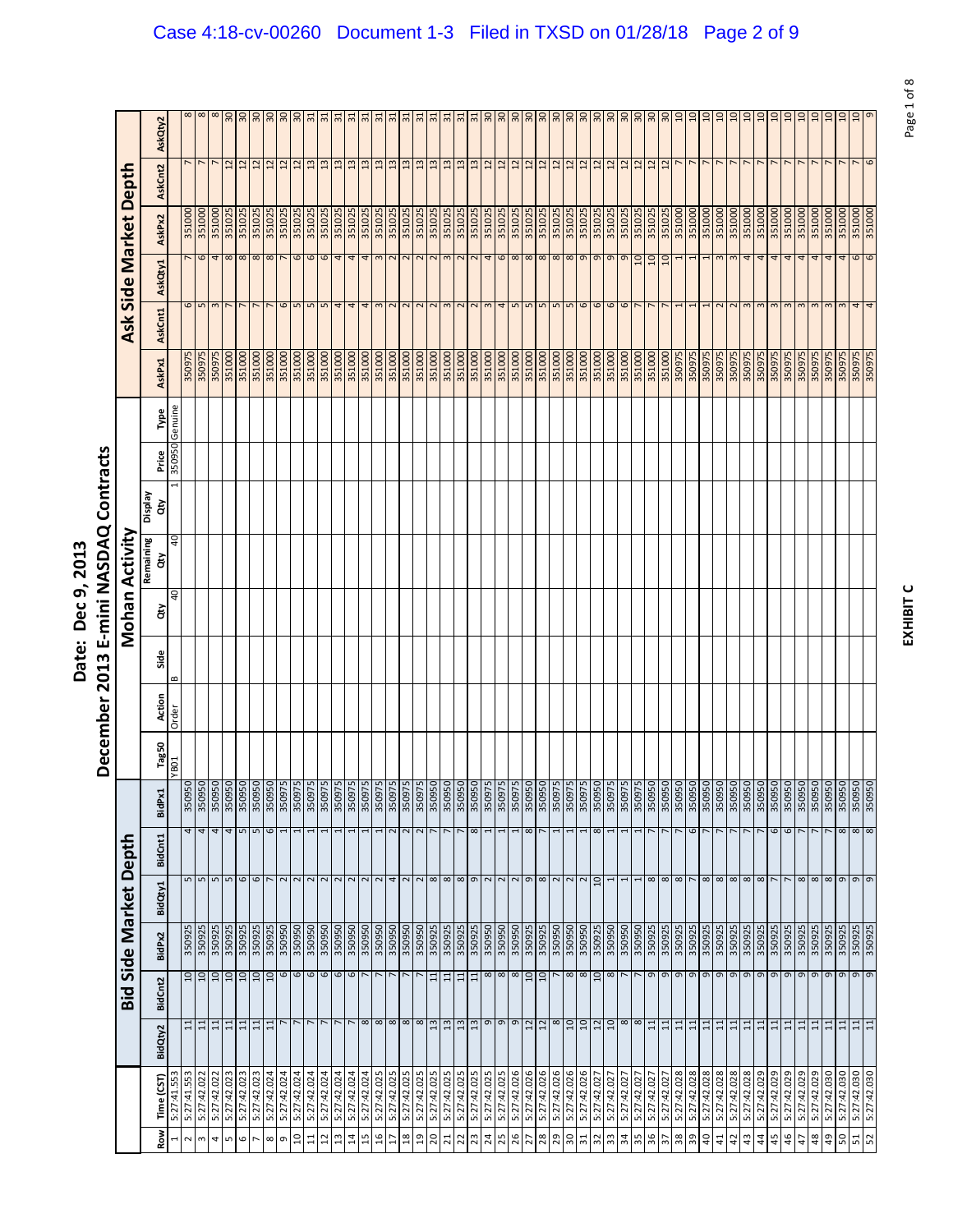|                                                                             | Ξ                                                                                |
|-----------------------------------------------------------------------------|----------------------------------------------------------------------------------|
| ì<br>$\overline{\phantom{a}}$<br>è<br>์<br>-<br>こりり<br>a<br>S<br>Ξ<br>iate: | <b>NASDAQ Co</b><br>min<br>$\frac{1}{2}$<br>Ĩ<br>$\frac{3}{2}$<br>Ţ<br>ë<br>-cem |
|                                                                             |                                                                                  |

| 351000<br>351000<br>351000<br>351000<br>351000<br>351000<br>351000<br>351000<br>351000<br>351000<br>351000<br>351000<br>351000<br>351000<br>351000<br>351000<br>351000<br>351000<br>351000<br>351000<br>351000<br>351000<br>351000<br>351000<br>351000<br>351000<br>351000<br>351000<br>351000<br>351000<br>351000<br>351000<br>351000<br>351000<br>$\mathbf \omega$<br>$\circ$<br>6<br>$\circ$<br>6<br>$\circ$<br>$\mathbf 6$<br>6<br>$\mathbf 6$<br>$\epsilon$<br>6<br>$\sigma$<br>$\mathbf \omega$<br>$\circ$<br>$\mathbf 6$<br>$\mathbf 6$<br>6<br>6<br>6<br>6<br>$\mathbf 6$<br>$\mathbf{\overline{6}}$<br>6<br>$\mathbf \sigma$<br>6<br>$\mathbf \omega$<br>$\frac{6}{5}$<br>6<br>6<br>$\mathbf 6$<br>$\mathbf \omega$<br>$\mathbf 6$<br>$\circ$<br>4<br>4<br>4<br>4<br>4<br>4<br>4<br>4<br>4<br>4<br>4<br>4<br>4<br>4<br>4<br>4<br>4<br>4<br>4<br>4<br>4<br>4<br>4<br>4<br>4<br>4<br>4<br>4<br>4<br>4<br>4<br>4<br>4<br>4<br>350975<br>350975<br>350975<br>350975<br>350975<br>350975<br>350975<br>350975<br>350975<br>350975<br>350975<br>350975<br>350975<br>350975<br>350975<br>350975<br>350975<br>350975<br>350975<br>350975<br>350975<br>350975<br>350975<br>350975<br>350975<br>350975<br>350975<br>350975<br>350975<br>350975<br>350975<br>350975<br>350975<br>350975 |
|--------------------------------------------------------------------------------------------------------------------------------------------------------------------------------------------------------------------------------------------------------------------------------------------------------------------------------------------------------------------------------------------------------------------------------------------------------------------------------------------------------------------------------------------------------------------------------------------------------------------------------------------------------------------------------------------------------------------------------------------------------------------------------------------------------------------------------------------------------------------------------------------------------------------------------------------------------------------------------------------------------------------------------------------------------------------------------------------------------------------------------------------------------------------------------------------------------------------------------------------------------------------------------------|
|                                                                                                                                                                                                                                                                                                                                                                                                                                                                                                                                                                                                                                                                                                                                                                                                                                                                                                                                                                                                                                                                                                                                                                                                                                                                                      |
|                                                                                                                                                                                                                                                                                                                                                                                                                                                                                                                                                                                                                                                                                                                                                                                                                                                                                                                                                                                                                                                                                                                                                                                                                                                                                      |
|                                                                                                                                                                                                                                                                                                                                                                                                                                                                                                                                                                                                                                                                                                                                                                                                                                                                                                                                                                                                                                                                                                                                                                                                                                                                                      |
|                                                                                                                                                                                                                                                                                                                                                                                                                                                                                                                                                                                                                                                                                                                                                                                                                                                                                                                                                                                                                                                                                                                                                                                                                                                                                      |
|                                                                                                                                                                                                                                                                                                                                                                                                                                                                                                                                                                                                                                                                                                                                                                                                                                                                                                                                                                                                                                                                                                                                                                                                                                                                                      |
|                                                                                                                                                                                                                                                                                                                                                                                                                                                                                                                                                                                                                                                                                                                                                                                                                                                                                                                                                                                                                                                                                                                                                                                                                                                                                      |
|                                                                                                                                                                                                                                                                                                                                                                                                                                                                                                                                                                                                                                                                                                                                                                                                                                                                                                                                                                                                                                                                                                                                                                                                                                                                                      |
|                                                                                                                                                                                                                                                                                                                                                                                                                                                                                                                                                                                                                                                                                                                                                                                                                                                                                                                                                                                                                                                                                                                                                                                                                                                                                      |
|                                                                                                                                                                                                                                                                                                                                                                                                                                                                                                                                                                                                                                                                                                                                                                                                                                                                                                                                                                                                                                                                                                                                                                                                                                                                                      |
|                                                                                                                                                                                                                                                                                                                                                                                                                                                                                                                                                                                                                                                                                                                                                                                                                                                                                                                                                                                                                                                                                                                                                                                                                                                                                      |
|                                                                                                                                                                                                                                                                                                                                                                                                                                                                                                                                                                                                                                                                                                                                                                                                                                                                                                                                                                                                                                                                                                                                                                                                                                                                                      |
|                                                                                                                                                                                                                                                                                                                                                                                                                                                                                                                                                                                                                                                                                                                                                                                                                                                                                                                                                                                                                                                                                                                                                                                                                                                                                      |
|                                                                                                                                                                                                                                                                                                                                                                                                                                                                                                                                                                                                                                                                                                                                                                                                                                                                                                                                                                                                                                                                                                                                                                                                                                                                                      |
|                                                                                                                                                                                                                                                                                                                                                                                                                                                                                                                                                                                                                                                                                                                                                                                                                                                                                                                                                                                                                                                                                                                                                                                                                                                                                      |
|                                                                                                                                                                                                                                                                                                                                                                                                                                                                                                                                                                                                                                                                                                                                                                                                                                                                                                                                                                                                                                                                                                                                                                                                                                                                                      |
|                                                                                                                                                                                                                                                                                                                                                                                                                                                                                                                                                                                                                                                                                                                                                                                                                                                                                                                                                                                                                                                                                                                                                                                                                                                                                      |
|                                                                                                                                                                                                                                                                                                                                                                                                                                                                                                                                                                                                                                                                                                                                                                                                                                                                                                                                                                                                                                                                                                                                                                                                                                                                                      |
|                                                                                                                                                                                                                                                                                                                                                                                                                                                                                                                                                                                                                                                                                                                                                                                                                                                                                                                                                                                                                                                                                                                                                                                                                                                                                      |
|                                                                                                                                                                                                                                                                                                                                                                                                                                                                                                                                                                                                                                                                                                                                                                                                                                                                                                                                                                                                                                                                                                                                                                                                                                                                                      |
|                                                                                                                                                                                                                                                                                                                                                                                                                                                                                                                                                                                                                                                                                                                                                                                                                                                                                                                                                                                                                                                                                                                                                                                                                                                                                      |
|                                                                                                                                                                                                                                                                                                                                                                                                                                                                                                                                                                                                                                                                                                                                                                                                                                                                                                                                                                                                                                                                                                                                                                                                                                                                                      |
|                                                                                                                                                                                                                                                                                                                                                                                                                                                                                                                                                                                                                                                                                                                                                                                                                                                                                                                                                                                                                                                                                                                                                                                                                                                                                      |
|                                                                                                                                                                                                                                                                                                                                                                                                                                                                                                                                                                                                                                                                                                                                                                                                                                                                                                                                                                                                                                                                                                                                                                                                                                                                                      |
|                                                                                                                                                                                                                                                                                                                                                                                                                                                                                                                                                                                                                                                                                                                                                                                                                                                                                                                                                                                                                                                                                                                                                                                                                                                                                      |
| 351000<br>6<br>4<br>350975                                                                                                                                                                                                                                                                                                                                                                                                                                                                                                                                                                                                                                                                                                                                                                                                                                                                                                                                                                                                                                                                                                                                                                                                                                                           |
| 351000<br>$\mathbf 6$<br>4<br>350975                                                                                                                                                                                                                                                                                                                                                                                                                                                                                                                                                                                                                                                                                                                                                                                                                                                                                                                                                                                                                                                                                                                                                                                                                                                 |
| 351000<br>351000<br>6<br>$\sigma$<br>4<br>350975<br>350975                                                                                                                                                                                                                                                                                                                                                                                                                                                                                                                                                                                                                                                                                                                                                                                                                                                                                                                                                                                                                                                                                                                                                                                                                           |
| 351000<br>$\mathbf \omega$<br>4<br>4<br>350975                                                                                                                                                                                                                                                                                                                                                                                                                                                                                                                                                                                                                                                                                                                                                                                                                                                                                                                                                                                                                                                                                                                                                                                                                                       |
| 351000<br>6<br>4<br>350975                                                                                                                                                                                                                                                                                                                                                                                                                                                                                                                                                                                                                                                                                                                                                                                                                                                                                                                                                                                                                                                                                                                                                                                                                                                           |
| 351000<br>$\circ$<br>4<br>350975                                                                                                                                                                                                                                                                                                                                                                                                                                                                                                                                                                                                                                                                                                                                                                                                                                                                                                                                                                                                                                                                                                                                                                                                                                                     |
| 351000<br>$\sigma$<br>4<br>350975                                                                                                                                                                                                                                                                                                                                                                                                                                                                                                                                                                                                                                                                                                                                                                                                                                                                                                                                                                                                                                                                                                                                                                                                                                                    |
| 351000<br>6<br>4<br>350975                                                                                                                                                                                                                                                                                                                                                                                                                                                                                                                                                                                                                                                                                                                                                                                                                                                                                                                                                                                                                                                                                                                                                                                                                                                           |
| 351000<br>6<br>4<br>350975                                                                                                                                                                                                                                                                                                                                                                                                                                                                                                                                                                                                                                                                                                                                                                                                                                                                                                                                                                                                                                                                                                                                                                                                                                                           |
| 351000<br>$\mathbf{\sigma}$<br>4<br>350975                                                                                                                                                                                                                                                                                                                                                                                                                                                                                                                                                                                                                                                                                                                                                                                                                                                                                                                                                                                                                                                                                                                                                                                                                                           |
| 351000<br>6<br>4<br>350975                                                                                                                                                                                                                                                                                                                                                                                                                                                                                                                                                                                                                                                                                                                                                                                                                                                                                                                                                                                                                                                                                                                                                                                                                                                           |
| 351000<br>6<br>4<br>350975                                                                                                                                                                                                                                                                                                                                                                                                                                                                                                                                                                                                                                                                                                                                                                                                                                                                                                                                                                                                                                                                                                                                                                                                                                                           |
| 351000<br>$\circ$<br>4<br>350975                                                                                                                                                                                                                                                                                                                                                                                                                                                                                                                                                                                                                                                                                                                                                                                                                                                                                                                                                                                                                                                                                                                                                                                                                                                     |
| 351000<br>351000<br>6<br>$\circ$<br>4<br>350975<br>35097                                                                                                                                                                                                                                                                                                                                                                                                                                                                                                                                                                                                                                                                                                                                                                                                                                                                                                                                                                                                                                                                                                                                                                                                                             |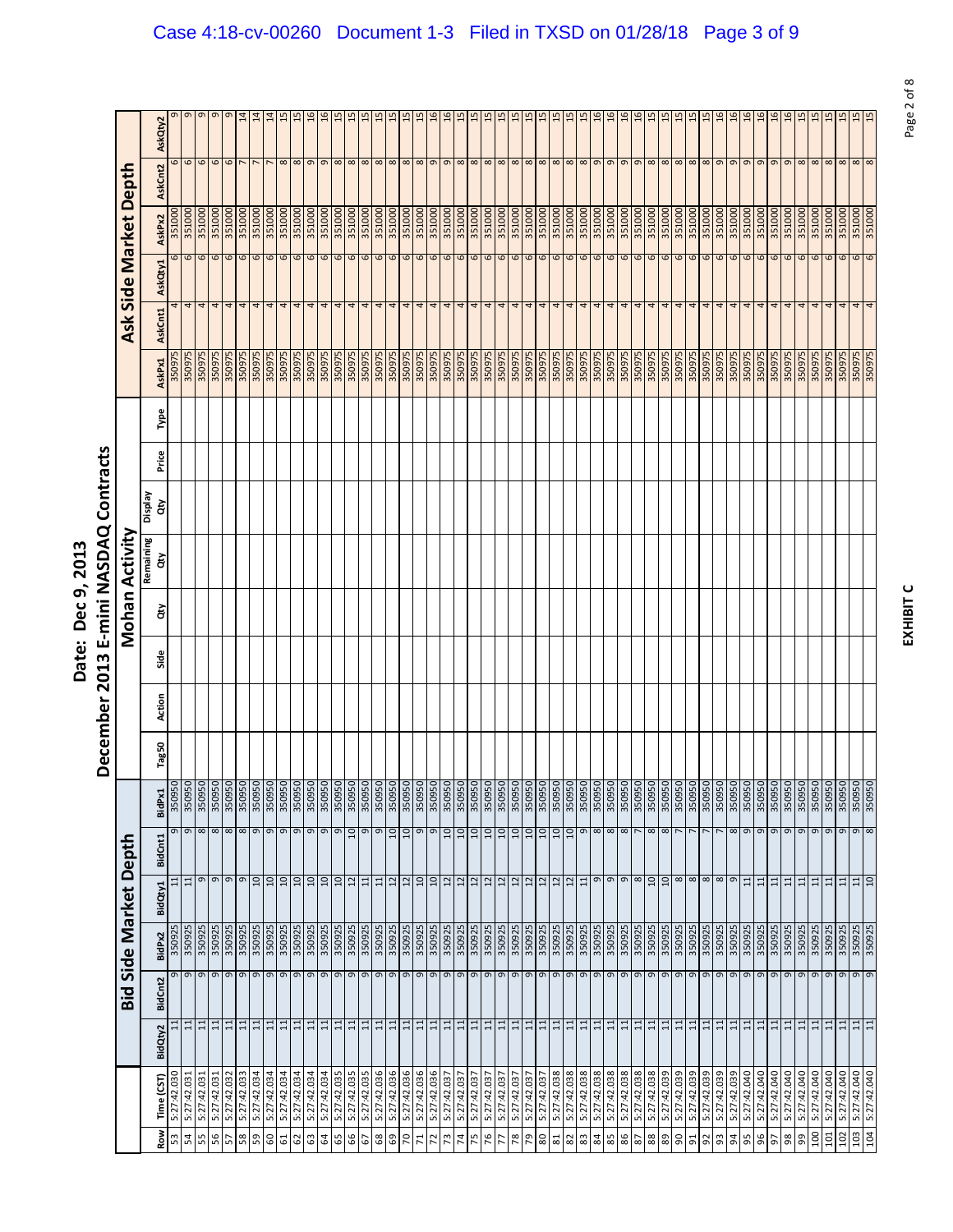|                                                                             | Ξ                                                                                |
|-----------------------------------------------------------------------------|----------------------------------------------------------------------------------|
| ì<br>$\overline{\phantom{a}}$<br>è<br>์<br>-<br>こりり<br>a<br>S<br>Ξ<br>iate: | <b>NASDAQ Co</b><br>min<br>$\frac{1}{2}$<br>Ĩ<br>$\frac{3}{2}$<br>Ţ<br>ë<br>-cem |
|                                                                             |                                                                                  |

|                 |                            |                 |          |                   |                                     |                      |        |       | December 2013 |      |    | E-mini NASDAQ Contracts |                      |       |      |                  |         |                  |                   |          |               |
|-----------------|----------------------------|-----------------|----------|-------------------|-------------------------------------|----------------------|--------|-------|---------------|------|----|-------------------------|----------------------|-------|------|------------------|---------|------------------|-------------------|----------|---------------|
|                 |                            |                 | Bid      | Side Market Depth |                                     |                      |        |       |               |      |    | Mohan Activity          |                      |       |      |                  | Ask     |                  | Side Market Depth |          |               |
| ξ               | Time (CST)                 | BidQty2         | BidCnt2  | BidPx2            | BidQty1                             | <b>BidCnt1</b>       | BidPx1 | Tag50 | Action        | Side | ਲੋ | Remaining<br>έř         | <b>Display</b><br>ਨੇ | Price | Type | AskPx1           | AskCnt1 | AskQty1          | AskPx2            | AskCnt2  | AskQty2       |
| 105             | 5:27:42.040                | $\Xi$           | 9        | 350925            | $\overline{a}$                      | $\infty$             |        |       |               |      |    |                         |                      |       |      | 350975           |         | 6                | 351000            | 8        |               |
| 106             | 5:27:42.041                | 금               | 9        | 350925            | $\overline{a}$                      | $\infty$             |        |       |               |      |    |                         |                      |       |      | 350975           | 4       | $\mathbf \omega$ | 351000            | 8        |               |
| 107<br>108      | 5:27:42.041<br>5:27:42.041 | 급<br>$\Xi$      | 9<br>9   | 350925<br>350925  | $\overline{a}$<br>11                | $\infty$<br>$\sigma$ |        |       |               |      |    |                         |                      |       |      | 350975<br>350975 | 4       | 6<br>6           | 351000<br>351000  | 8        |               |
| 601             | 5:27:42.041                |                 | $\sigma$ | 350925            | 11                                  | $\sigma$             |        |       |               |      |    |                         |                      |       |      | 350975           | 4       | $\overline{6}$   | 351000            | 8<br>8   |               |
| 110             | 5:27:42.041                | $\frac{11}{11}$ | 9        | 350925            | $\overline{11}$                     | G                    |        |       |               |      |    |                         |                      |       |      | 350975           | 4       | 6                | 351000            | 8        |               |
| 111             | 5:27:42.041                | $\Xi$           | 9        | 350925            | 11                                  | $\mathsf \sigma$     |        |       |               |      |    |                         |                      |       |      | 350975           | 4       | $\mathbf \omega$ | 351000            | 8        |               |
| 112             | 5:27:42.041                | $\Xi$           | G        | 350925            | 11                                  | G                    |        |       |               |      |    |                         |                      |       |      | 350975           |         | 6                | 351000            | 8        |               |
| $\overline{13}$ | 5:27:42.042                | $\overline{11}$ | $\sigma$ | 350925            | 12                                  | $\supseteq$          |        |       |               |      |    |                         |                      |       |      | 350975           |         | $\circ$          | 351000            | 8        |               |
| 114             | 5:27:42.042                | $\Xi$           | 9        | 350925            | $\frac{10}{10}$                     | G                    |        |       |               |      |    |                         |                      |       |      | 350975           |         | 6                | 351000            | 8        |               |
| 115             | 5:27:42.042                | $\Xi$           | G        | 350925            |                                     | o                    |        |       |               |      |    |                         |                      |       |      | 350975           |         | 6                | 351000            | 8        |               |
| 116             | 5:27:42.042                | 日               | 9        | 350925            | 10                                  | $\mathsf \sigma$     |        |       |               |      |    |                         |                      |       |      | 350975           | 4       | 6                | 351000            | 9        |               |
| 117             | 5:27:42.042                | $\Xi$           | 9        | 350925            | $\overline{a}$                      | G                    |        |       |               |      |    |                         |                      |       |      | 350975           |         | 6                | 351000            | G        |               |
| 118             | 5:27:42.042                | 11              | $\sigma$ | 350925            | $\overline{a}$                      | $\sigma$             |        |       |               |      |    |                         |                      |       |      | 350975           |         | $\mathbf \Omega$ | 351000            | $\sigma$ |               |
| 119             | 5:27:42.042                | $\Xi$           | 9        | 350925            | $\frac{10}{10}$                     | G                    |        |       |               |      |    |                         |                      |       |      | 350975           | 4       | 6                | 351000            | $\sigma$ |               |
| 120             | 5:27:42.042                | $\Xi$           | 9        | 350925            |                                     | o                    |        |       |               |      |    |                         |                      |       |      | 350975           | 4       | 6                | 351000            | 9        |               |
| 121             | 5:27:42.043                | $\Xi$           | 9        | 350925            |                                     | $\mathsf{\sigma}$    |        |       |               |      |    |                         |                      |       |      | 350975           | 4       | $\mathbf \omega$ | 351000            | 9        |               |
| 122             | 5:27:42.043                | 日               | 9        | 350925            |                                     | ${}^{\circ}$         |        |       |               |      |    |                         |                      |       |      | 350975           |         | 6                | 351000            | 9        |               |
| 23              | 5:27:42.043                | $\overline{11}$ | g        | 350925            |                                     | $\infty$             |        |       |               |      |    |                         |                      |       |      | 350975           | 4       | $\mathbf 6$      | 351000            | $\sigma$ |               |
| 124             | 5:27:42.043                | 7 7             | 9        | 350925            |                                     | $\infty$             |        |       |               |      |    |                         |                      |       |      | 350975           | 4       | 6                | 351000            | $\sigma$ |               |
| 125             | 5:27:42.043                |                 | 9        | 350925            | ခြုပြစြစြ                           | $\infty$             |        |       |               |      |    |                         |                      |       |      | 350975           | 4       | 6                | 351000            | 9        |               |
| 126             | 5:27:42.043                | $\Xi$           | 9        | 350925            |                                     | $\infty$             |        |       |               |      |    |                         |                      |       |      | 350975           | 4       | 6                | 351000            | 9        |               |
| 127             | 5:27:42.043                | $\Xi$           | 9        | 350925            |                                     | r                    |        |       |               |      |    |                         |                      |       |      | 350975           |         | 6                | 351000            | 9        |               |
| 28              | 5:27:42.044                | 11              | 9        | 350925            | $\frac{9}{8}$ $\frac{8}{8}$         |                      |        |       |               |      |    |                         |                      |       |      | 350975           | 4       | 6                | 351000            | 9        |               |
| 129             | 5:27:42.044                | $\frac{11}{11}$ | 9        | 350925            |                                     | $\overline{ }$       |        |       |               |      |    |                         |                      |       |      | 350975           | 4       | $\frac{6}{6}$    | 351000            | $\sigma$ |               |
| 130             | 5:27:42.044                |                 | 9        | 350925            |                                     | $\infty$             |        |       |               |      |    |                         |                      |       |      | 350975           | 4       |                  | 351000            | 9        | $\frac{6}{1}$ |
| 131             | 5:27:42.044                | $\overline{11}$ | 9        | 350925            | $\sigma$                            | $\infty$             |        |       |               |      |    |                         |                      |       |      | 350975           | 4       | 6                | 351000            | 9        |               |
| 132             | 5:27:42.044                | $\Xi$           | 9        | 350925            | g                                   | $\infty$             |        |       |               |      |    |                         |                      |       |      | 350975           | 4       | 6                | 351000            | 8        |               |
| 33              | 5:27:42.044                | 11              | 9        | 350925            | $\Xi$                               | $\sigma$             |        |       |               |      |    |                         |                      |       |      | 350975           | 4       | 6                | 351000            | 8        |               |
| 134             | 5:27:42.044                | 11              | g        | 350925            | 11                                  | $\sigma$             |        |       |               |      |    |                         |                      |       |      | 350975           | 4       | 9                | 351000            | 8        |               |
| 135             | 5:27:42.044                |                 | 9        | 350925            | $\overline{11}$                     | G                    |        |       |               |      |    |                         |                      |       |      | 350975           | 4       | 6                | 351000            | 8        |               |
| 136             | 5:27:42.044                | $\frac{11}{11}$ | 9        | 350925            | $\frac{11}{11}$                     | $\sigma$             |        |       |               |      |    |                         |                      |       |      | 350975           | 4       | 6                | 351000            | 8        |               |
| 137             | 5:27:42.045                |                 | 9        | 350925            |                                     | G                    |        |       |               |      |    |                         |                      |       |      | 350975           |         | 6                | 351000            | 8        |               |
| 38              | 5:27:42.045                | $\overline{11}$ | 9        | 350925            |                                     | $\infty$             |        |       |               |      |    |                         |                      |       |      | 350975           | 4       | 6                | 351000            | 8        |               |
| 139             | 5:27:42.045                | $\frac{11}{11}$ | 9        | 350925            | $\sigma$ $\sigma$ $\sigma$ $\sigma$ | $\infty$             |        |       |               |      |    |                         |                      |       |      | 350975           | 4       | $\frac{6}{6}$    | 351000            | $\infty$ |               |
| 140             | 5:27:42.045                |                 | 9        | 350925            |                                     | $\infty$             |        |       |               |      |    |                         |                      |       |      | 350975           | 4       |                  | 351000            | 8        | $\mathbf{5}$  |
| 141             | 5:27:42.045                | $\Xi$           | 9        | 350925            |                                     | $\infty$             |        |       |               |      |    |                         |                      |       |      | 350975           | 4       | 6                | 351000            | 8        |               |
| 142             | 5:27:42.045                | $\Xi$           | 9        | 350925            |                                     | $\infty$             |        |       |               |      |    |                         |                      |       |      | 350975           |         | 6                | 351000            | 8        |               |
| 143             | 5:27:42.045                | $\Xi$           | 9        | 350925            | $\frac{9}{8}$                       | $\infty$             |        |       |               |      |    |                         |                      |       |      | 350975           | 4       | 6                | 351000            | 8        |               |
| 144             | 5:27:42.046                | 다               | 9        | 350925            |                                     | $\infty$             |        |       |               |      |    |                         |                      |       |      | 350975           | 4       | 6                | 351000            | 8        |               |
| 145             | 5:27:42.046                | $\Xi$           | 9        | 350925            |                                     |                      |        |       |               |      |    |                         |                      |       |      | 350975           | 4       | 6                | 351000            | 8        |               |
| 146             | 5:27:42.046                | $\frac{11}{11}$ | 9        | 350925            |                                     |                      |        |       |               |      |    |                         |                      |       |      | 350975           | 4       | 6                | 351000            | 8        |               |
| 147             | 5:27:42.046                |                 | 9        | 350925            |                                     |                      |        |       |               |      |    |                         |                      |       |      | 350975           | 4       | 6                | 351000            | 8        |               |
| 148             | 5:27:42.046                | 급               | 9        | 350925            | $\frac{8}{8}$                       |                      |        |       |               |      |    |                         |                      |       |      | 350975           |         | 6                | 351000            | 8        |               |
| 149             | 5:27:42.046                | $\Xi$           | 9        | 350925            |                                     |                      |        |       |               |      |    |                         |                      |       |      | 350975           |         | 6                | 351000            | $\infty$ |               |
| L50             | 5:27:42.046                | 11              | 9        | 350925            | $\overline{8}$                      |                      |        |       |               |      |    |                         |                      |       |      | 350975           | 4       | 6                | 351000            | 8        |               |
| 51              | 5:27:42.046                | $\Xi$           | $\sigma$ | 350925            | 10                                  | $\infty$             |        |       |               |      |    |                         |                      |       |      | 350975           |         | 6                | 351000            | 8        |               |
| 152             | 5:27:42.047                | 日               | 9        | 350925            | 10                                  | 8                    |        |       |               |      |    |                         |                      |       |      | 350975           |         | 6                | 351000            | 8        | 15            |
| 153             | 5:27:42.047                | $\overline{11}$ | 9        | 350925            | 10                                  | $\infty$             |        |       |               |      |    |                         |                      |       |      | 350975           |         | $\mathbf \omega$ | 351000            | 8        |               |
| 154             | 5:27:42.047                | $\Xi$           | $\sigma$ | 350925            |                                     | $\infty$             |        |       |               |      |    |                         |                      |       |      | 350975           |         | $\omega$         | 351000            | 8        |               |
| 155             | 5:27:42.047                | 7               | 9        | 350925            | $\frac{10}{11}$                     | 8                    |        |       |               |      |    |                         |                      |       |      | 350975           | 4       | 6                | 351000            | 8        | 15            |
| 156             | 5:27:42.047                |                 | 9        | 350925            |                                     | $\sigma$             |        |       |               |      |    |                         |                      |       |      | 350975           |         | $\circ$          | 351000            | 8        | 15            |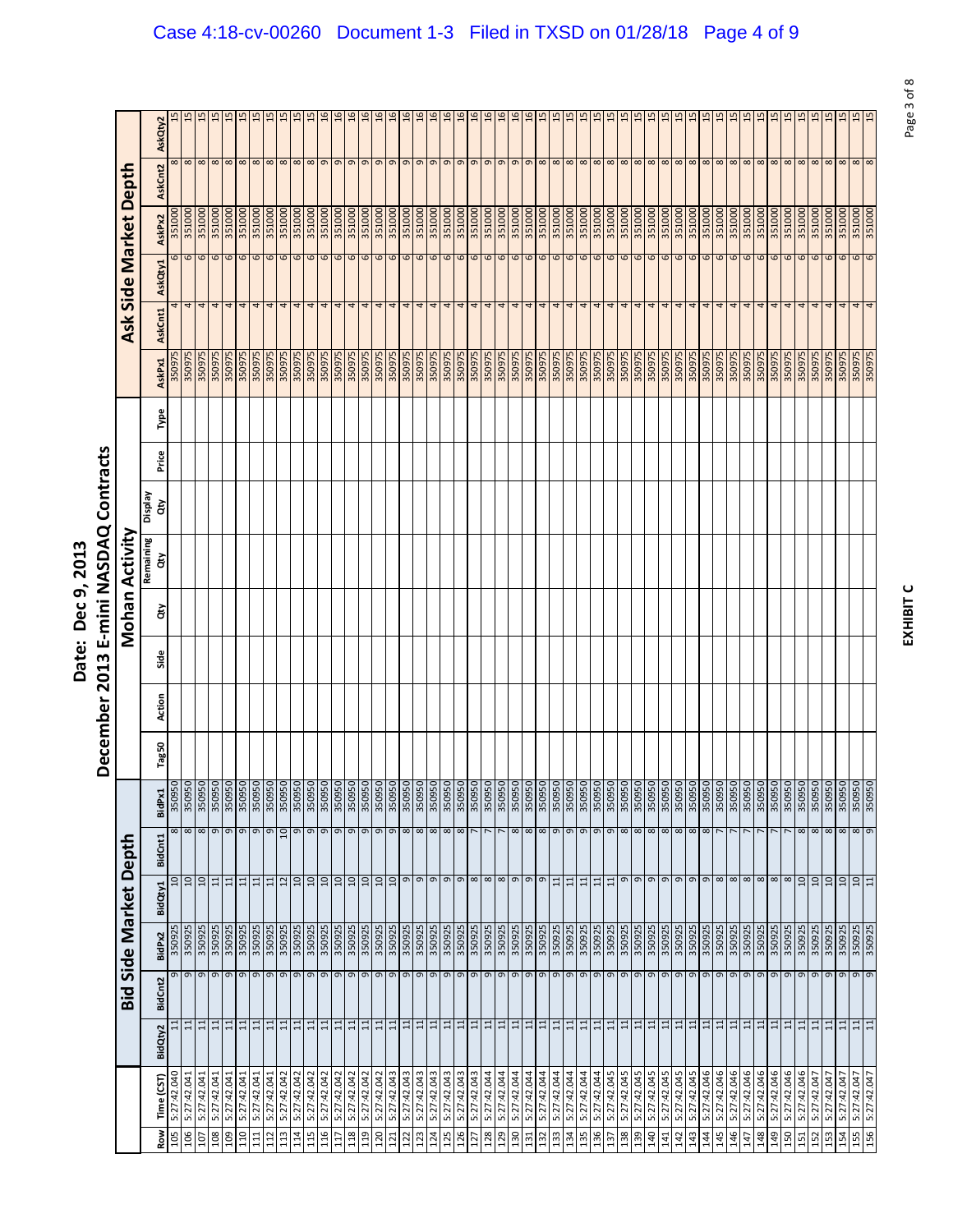|                                                                             | Ξ                                                                                |
|-----------------------------------------------------------------------------|----------------------------------------------------------------------------------|
| ì<br>$\overline{\phantom{a}}$<br>è<br>์<br>-<br>こりり<br>a<br>S<br>Ξ<br>iate: | <b>NASDAQ Co</b><br>min<br>$\frac{1}{2}$<br>Ĩ<br>$\frac{3}{2}$<br>Ţ<br>ë<br>-cem |
|                                                                             |                                                                                  |

|                  |                            |                       |         |                                      |                |                   |        |       | December 2013 |      |    |                  | E-mini NASDAQ Contracts |       |      |                  |         |         |                       |               |                 |
|------------------|----------------------------|-----------------------|---------|--------------------------------------|----------------|-------------------|--------|-------|---------------|------|----|------------------|-------------------------|-------|------|------------------|---------|---------|-----------------------|---------------|-----------------|
|                  |                            |                       | Bid     | Side Market                          |                | Depth             |        |       |               |      |    | Mohan Activity   |                         |       |      |                  |         |         | Ask Side Market Depth |               |                 |
| Row              | Time (CST)                 | BidQty2               | BidCnt2 | BidPx2                               | BidQty1        | BidCnt1           | BidPx1 | Tag50 | Action        | Side | ਲੋ | Remaining<br>ਰੇਂ | Veldsig<br>ਰੇਂ          | Price | Type | AskPx1           | AskCnt1 | AskQty1 | AskPx2                | AskCnt2       | AskQty2         |
| 157              | 5:27:42.04                 | $\Xi$                 |         | 350925<br>G                          |                | $\infty$<br>G     |        |       |               |      |    |                  |                         |       |      | 350975           |         | 6       | 351000                | $^{\circ}$    |                 |
| 158              | 5:27:42.047                | $\Xi$                 |         | 350925<br>9                          |                | $\infty$ $\infty$ |        |       |               |      |    |                  |                         |       |      | 350975           | 4       | 6       | 351000                | $\infty$      |                 |
| 159<br>160       | 5:27:42.047<br>5:27:42.04  | $\Xi$<br>금            |         | 350925<br>350925<br>9                |                | $\infty$          |        |       |               |      |    |                  |                         |       |      | 350975<br>350975 |         | 6<br>6  | 351000<br>351000      | 8<br>$\infty$ |                 |
| 161              | 5:27:42.048                |                       |         | 350925                               |                |                   |        |       |               |      |    |                  |                         |       |      | 350975           | 4       | 6       | 351000                | $\infty$      |                 |
| 162              | 5:27:42.048                | $\frac{1}{2}$         |         | 350925<br>999                        |                | $\infty$ $\infty$ |        |       |               |      |    |                  |                         |       |      | 350975           | 4       | 6       | 351000                | $\infty$      |                 |
| 163              | 5:27:42.048                | $\Xi$                 |         | 350925<br>$\sigma$                   |                | $\infty$          |        |       |               |      |    |                  |                         |       |      | 350975           |         | 6       | 351000                | $\infty$      |                 |
| 164              | 5:27:42.048                | 日                     |         | 350925<br>$\sigma$                   |                | $\infty$          |        |       |               |      |    |                  |                         |       |      | 350975           |         | 6       | 351000                | $^{\circ}$    | $\frac{15}{2}$  |
| 165              | 5:27:42.048                | $\Xi$                 |         | 350925<br>$\sigma$                   |                | $\infty$          |        |       |               |      |    |                  |                         |       |      | 350975           | 4       | 6       | 351000                | $\infty$      |                 |
| 166              | 5:27:42.048                | 급                     |         | 350925<br>$\sigma$ $\sigma$          |                | $\infty$ $\infty$ |        |       |               |      |    |                  |                         |       |      | 350975           | 4       | 6       | 351000                | $\infty$      |                 |
| 167              | 5:27:42.048                | $\overline{1}$        |         | 350925                               |                |                   |        |       |               |      |    |                  |                         |       |      | 350975           | 4       | 6       | 351000                | ∞             |                 |
| 168              | 5:27:42.049                | $\Xi$                 |         | 350925                               |                | $\infty$          |        |       |               |      |    |                  |                         |       |      | 350975           |         | 6       | 351000                | $\infty$      |                 |
| 169              | 5:27:42.049                | $\overline{11}$       |         | 350925<br>$\sigma$ $\sigma$ $\sigma$ |                | $\infty$          |        |       |               |      |    |                  |                         |       |      | 350975           | 4       | 6       | 351000                |               | $\Xi$           |
| 041              | 5:27:42.049                | $\overline{11}$       |         | 350925                               |                | $\infty$          |        |       |               |      |    |                  |                         |       |      | 350975           | 4       | 6       | 351000                |               |                 |
| $\overline{171}$ | 5:27:42.049                | 비비                    |         | 350925<br>$\sigma$ $\sigma$ $\sigma$ |                | $\infty$          |        |       |               |      |    |                  |                         |       |      | 350975           | 4       | 6       | 351000                |               | ຊ               |
| 172              | 5:27:42.050                |                       |         | 350925                               |                |                   |        |       |               |      |    |                  |                         |       |      | 350975           | 4       | 6       | 351000                |               |                 |
| 173              | 5:27:42.051                | 且                     |         | 350925                               |                |                   |        |       |               |      |    |                  |                         |       |      | 350975           |         | 6       | 351000                |               |                 |
| 174              | 5:27:42.051                | $\overline{11}$       |         | 350925<br>99                         |                |                   |        |       |               |      |    |                  |                         |       |      | 350975           | 4       | 6       | 351000                |               | $\overline{a}$  |
| 175              | 5:27:42.051                | $\overline{11}$       |         | 350925                               |                |                   |        |       |               |      |    |                  |                         |       |      | 350975           | 4       | 6       | 351000                |               |                 |
| 176              | 5:27:42.052                | 日                     |         | 350925                               |                |                   |        |       |               |      |    |                  |                         |       |      | 350975           | 4       | 6       | 351000                |               |                 |
| Ε                | 5:27:42.052                | 11                    |         | 350925<br>$\sigma$ $\sigma$          |                |                   |        |       |               |      |    |                  |                         |       |      | 350975           | 4       | 6       | 351000                | $^{\circ}$    |                 |
| 178              | 5:27:42.053                | $\Xi$                 |         | 350925                               |                | $\infty$          |        |       |               |      |    |                  |                         |       |      | 350975           | 4       | 6       | 351000                | $\infty$      |                 |
| 179              | 5:27:42.053                | $\Xi$                 |         | 350925<br>9                          |                | 8                 |        |       |               |      |    |                  |                         |       |      | 350975           | 4       | 6       | 351000                | $\infty$      | ⊟               |
| 180              | 5:27:42.054                | $\Xi$                 |         | 350925<br>$\frac{9}{9}$              |                | $\infty$          |        |       |               |      |    |                  |                         |       |      | 350975           | 4       | 6       | 351000                | $\infty$      |                 |
| 181              | 5:27:42.054                | $\overline{11}$       |         | 350925                               |                | $\infty$          |        |       |               |      |    |                  |                         |       |      | 350975           | 4       | 6       | 351000                | $\infty$      |                 |
| 182              | 5:27:42.054                | $\overline{11}$       |         | 350925<br>e<br>e                     |                | $\infty$          |        |       |               |      |    |                  |                         |       |      | 350975           | 4       | 6       | 351000                | $\infty$      |                 |
| 183              | 5:27:42.054                | 7 7                   |         | 350925                               |                | $\infty$          |        |       |               |      |    |                  |                         |       |      | 350975           | 4       | 6       | 351000                | $\infty$      |                 |
| 184              | 5:27:42.054                |                       |         | $\sigma$                             |                | $\infty$          |        |       |               |      |    |                  |                         |       |      | 350975           | 4       | 6       | 351000                | $\infty$      |                 |
| 185              | 5:27:42.054                | $\frac{11}{11}$       |         | 350925<br>$\frac{9}{9}$              |                | $\sigma$          |        |       |               |      |    |                  |                         |       |      | 350975           | 4       | 6       | 351000                | $\infty$      |                 |
| 186              | 5:27:42.054                |                       |         | 350925                               |                | $\infty$          |        |       |               |      |    |                  |                         |       |      | 350975           | 4       | 6       | 351000                | $\infty$      |                 |
| 187              | 5:27:42.055                | $\Xi$                 |         | 350925<br>$\sigma$                   |                | $\infty$          |        |       |               |      |    |                  |                         |       |      | 350975           | 4       | 6       | 351000                | $\infty$      |                 |
| 188              | 5:27:42.055                | 71                    |         | 350925<br>9                          |                | $\infty$          |        |       |               |      |    |                  |                         |       |      | 350975           | 4       | 6       | 351000                | $\infty$      | $\Xi$           |
| 189              | 5:27:42.056                |                       |         | 350925                               |                | $\infty$          |        |       |               |      |    |                  |                         |       |      | 350975           | 4       | 6       | 351000                | $\sigma$      | $\frac{6}{1}$   |
| 190              | 5:27:42.056                | $\Xi$                 |         | 350925<br>$\sigma$                   |                |                   |        |       |               |      |    |                  |                         |       |      | 350975           | 4       | 6       | 351000                | $\sigma$      |                 |
| 191              | 5:27:42.059<br>5:27:42.060 | $\Xi$                 |         | 350925<br>999                        |                | $\infty$          |        |       |               |      |    |                  |                         |       |      | 350975           |         | 6       | 351000                | თ             | $\frac{16}{2}$  |
| 193<br>192       | 5:27:42.063                | $\overline{11}$<br>금. |         | 350925<br>350925                     |                |                   |        |       |               |      |    |                  |                         |       |      | 350975<br>350975 | 4<br>4  | 6<br>6  | 351000<br>351000      | $\sigma$<br>G | $\frac{6}{1}$   |
| 194              | 5:27:42.063                | $\overline{1}$        |         | 350925                               |                |                   |        |       |               |      |    |                  |                         |       |      | 350975           | 4       | 6       | 351000                | $\sigma$      |                 |
| 195              | 5:27:42.063                | $\Xi$                 |         | 350925<br>$\sigma$                   |                |                   |        |       |               |      |    |                  |                         |       |      | 350975           |         | 6       | 351000                | $\sigma$      | 16              |
| 196              | 5:27:42.063                | 11                    |         | 350925                               |                |                   |        |       |               |      |    |                  |                         |       |      | 350975           | 4       | 6       | 351000                | Ō             | 16              |
| 197              | 5:27:42.070                | $\overline{11}$       |         | 350925<br>$\frac{9}{9}$              |                |                   |        |       |               |      |    |                  |                         |       |      | 350975           | 4       | 6       | 351000                | $\sigma$      |                 |
| 198              | 5:27:42.070                | 금                     |         | 350925                               |                |                   |        |       |               |      |    |                  |                         |       |      | 350975           |         | 6       | 351000                | $\sigma$      | $\frac{6}{1}$   |
| 199              | 5:27:42.071                | 11                    |         | 350925<br>$\sigma$ $\sigma$          |                |                   |        |       |               |      |    |                  |                         |       |      | 350975           | 4       | 6       | 351000                | თ             | $\frac{6}{2}$   |
| 200              | 5:27:42.071                | $\Xi$                 |         | 350925<br>$\sigma$                   |                |                   |        |       |               |      |    |                  |                         |       |      | 350975           |         | 6       | 351000                | $\sigma$      |                 |
| 201              | 5:27:42.076                | $\Xi$                 |         | 350925<br>$\sigma$                   |                |                   |        |       |               |      |    |                  |                         |       |      | 350975           |         | 6       | 351000                | G             | 16              |
| 202              | 5:27:42.082                | $\Xi$                 |         | 350925<br>$\sigma$                   | $\frac{9}{10}$ | $\infty$          |        |       |               |      |    |                  |                         |       |      | 350975           |         | 6       | 351000                | $\sigma$      | 16              |
| 203              | 5:27:42.082                | $\Xi$                 |         | 350925<br>$\mathbf{g}$               |                | 9                 |        |       |               |      |    |                  |                         |       |      | 350975           | 4       | 6       | 351000                | σ             | $\frac{6}{2}$   |
| 204              | 5:27:42.082                | 日                     |         | 350925<br>$\sigma$                   | 11             | $\overline{10}$   |        |       |               |      |    |                  |                         |       |      | 350975           | 4       | 6       | 351000                | თ             |                 |
| 205              | 5:27:42.082                | $\Xi$                 |         | 350925<br>$\sigma$                   | $\frac{2}{11}$ | $\Xi$             |        |       |               |      |    |                  |                         |       |      | 350975           | 4       | 6       | 351000                | $\sigma$      | 16              |
| 206              | 5:27:42.087                | $\Xi$                 |         | 350925<br>9                          |                | $\overline{a}$    |        |       |               |      |    |                  |                         |       |      | 350975           | 4       | 6       | 351000                | $\sigma$      | 16              |
| 207              | 5:27:42.088                | 비표                    |         | 350925<br>9                          | $\frac{10}{9}$ | $\sigma$          |        |       |               |      |    |                  |                         |       |      | 350975           |         | 6       | 351000                | $\sigma$      |                 |
| 208              | 5:27:42.088                |                       |         | 350925                               |                | 8                 |        |       |               |      |    |                  |                         |       |      | 350975           | 4       | 6       | 351000                | $\sigma$      | $\overline{16}$ |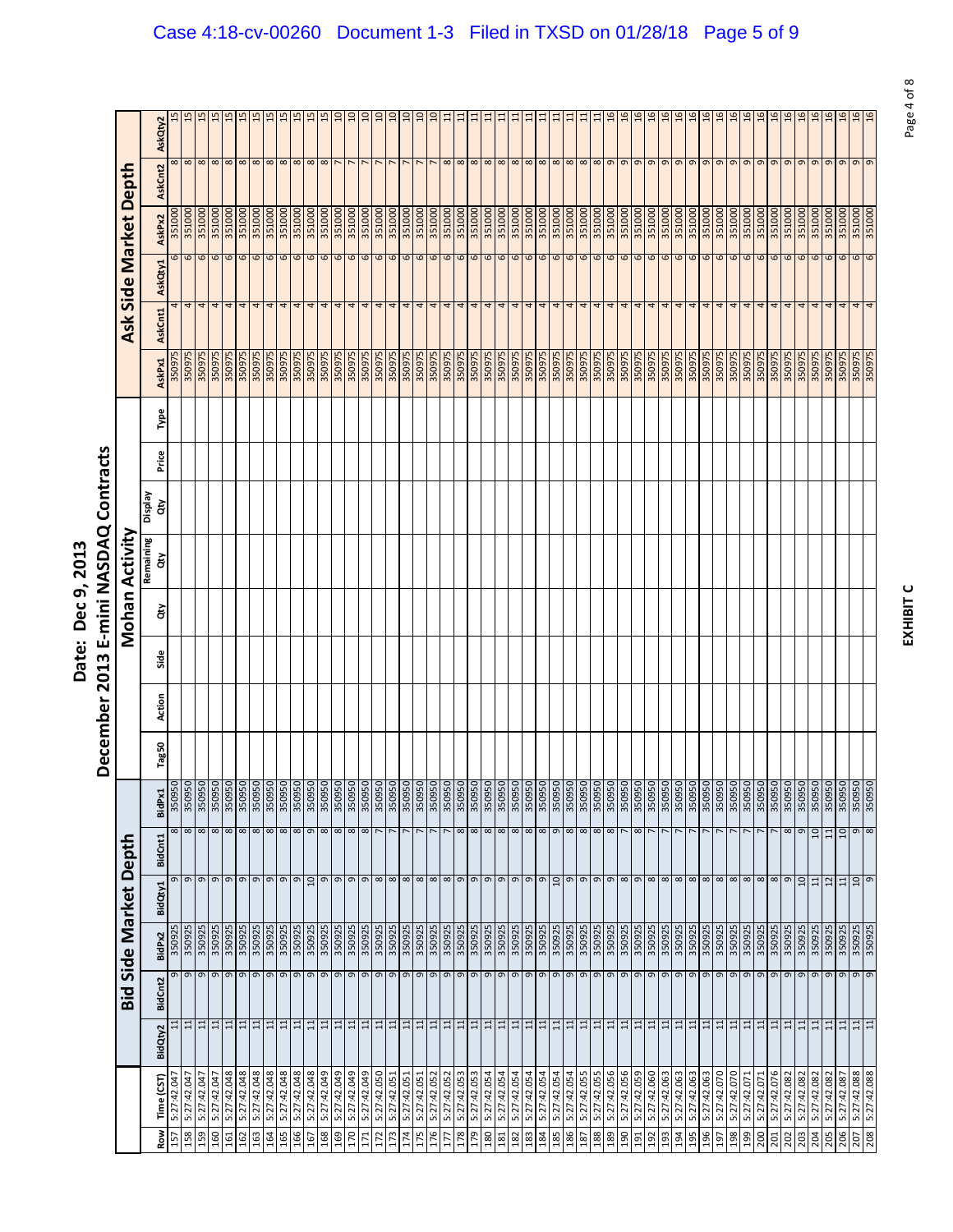|                                                                             | Ξ                                                                                |
|-----------------------------------------------------------------------------|----------------------------------------------------------------------------------|
| ì<br>$\overline{\phantom{a}}$<br>è<br>์<br>-<br>こりり<br>a<br>S<br>Ξ<br>iate: | <b>NASDAQ Co</b><br>min<br>$\frac{1}{2}$<br>Ĩ<br>$\frac{3}{2}$<br>Ţ<br>ë<br>-cem |
|                                                                             |                                                                                  |

|            |                            |                 |                |                                        |         |                                                                                 |                   |                     | December 2013 |      |                | E-mini NASDAQ Contracts |                      |                                               |       |                  |          |                        |                   |                        |                 |
|------------|----------------------------|-----------------|----------------|----------------------------------------|---------|---------------------------------------------------------------------------------|-------------------|---------------------|---------------|------|----------------|-------------------------|----------------------|-----------------------------------------------|-------|------------------|----------|------------------------|-------------------|------------------------|-----------------|
|            |                            |                 | Bid            | Side Market                            |         | Depth                                                                           |                   |                     |               |      |                | Mohan Activity          |                      |                                               |       |                  | Ask      |                        | Side Market Depth |                        |                 |
| ROW        | Time (CST)                 | BidQty2         | <b>BidCnt2</b> | BidPx2                                 | BidQty1 | BidCnt1                                                                         | BidPx1            | Tag50               | Action        | Side | ਲੋ             | Remaining<br>ਰੇਂ        | <b>Display</b><br>ਰੇ | Price                                         | Type  | AskPx1           | AskCnt1  | AskQty1                | AskPx2            | AskCnt2                | AskQty2         |
| 209        | 5:27:42.088                | $\Xi$           |                | 350925<br>o                            |         |                                                                                 |                   |                     |               |      |                |                         |                      |                                               |       | 350975           | 4        | 6                      | 351000            | ᡡ                      |                 |
| 210        | 5:27:42.092                | 日               |                | 350925<br>$\sigma$                     |         | $\frac{8}{9}$                                                                   | $\infty$ 0        |                     |               |      |                |                         |                      |                                               |       | 350975           | 4        | $\mathbf 6$            | 351000            | $\sigma$               |                 |
| 211<br>212 | 5:27:42.092<br>5:27:42.092 | $\Xi$<br>日      |                | 350925<br>350925<br>G                  |         | 11                                                                              | 10                |                     |               |      |                |                         |                      |                                               |       | 350975<br>350975 |          | $\mathbf \omega$       | 351000<br>351000  | G                      |                 |
| 213        | 5:27:42.092                |                 |                | 350925<br>$\sigma$                     |         |                                                                                 |                   |                     |               |      |                |                         |                      |                                               |       | 350975           | 4<br>4   | $\omega$               | 351000            | G<br>$\sigma$          |                 |
| 214        | 5:27:42.095                | 비표              |                | 350925<br>$\sigma$<br>$\mathsf \sigma$ |         | बिबिबिबिालेबबिबबिर                                                              | 11                |                     |               |      |                |                         |                      |                                               |       | 350975           | 4        | $\circ$<br>6           | 351000            | $\infty$               | ੜ               |
| 215        | 5:27:42.099                | 급               |                | 350925<br>$\sigma$                     |         |                                                                                 | $\overline{a}$    |                     |               |      |                |                         |                      |                                               |       | 350975           | 4        | 6                      | 351000            | $\infty$               |                 |
| 216        | 5:27:42.099                | 日               |                | 350925<br>$\sigma$                     |         |                                                                                 | $\sigma$          |                     |               |      |                |                         |                      |                                               |       | 350975           | 4        | $\mathbf \omega$       | 351000            | $\infty$               |                 |
| 217        | 5:27:42.099                | 급               |                | 350925<br>G                            |         |                                                                                 | $\infty$          |                     |               |      |                |                         |                      |                                               |       | 350975           | 4        | 6                      | 351000            | $\infty$               |                 |
| 218        | 5:27:42.099                | 금               |                | 350925<br>G                            |         |                                                                                 |                   |                     |               |      |                |                         |                      |                                               |       | 350975           | 4        | $\epsilon$             | 351000            | $\infty$               | 급               |
| 219        | 5:27:42.101                | $\overline{11}$ |                | 350925<br>$\sigma$                     |         |                                                                                 |                   |                     |               |      |                |                         |                      |                                               |       | 350975           | S        | $\mathsf{L}\mathsf{D}$ | 351000            | $\infty$               |                 |
| 220        | 5:27:42.105                | 급               |                | 350925<br>$\sigma$                     |         |                                                                                 |                   |                     |               |      |                |                         |                      |                                               |       | 350975           | 4        | 6                      | 351000            | $\infty$               | ੜ               |
| 221        | 5:27:42.106                | $\Xi$           |                | 350925<br>$\sigma$                     |         |                                                                                 |                   |                     |               |      |                |                         |                      |                                               |       | 350975           | S        | r                      | 351000            | $\infty$               | ੜ               |
| 222        | 5:27:42.115                | $\Xi$           |                | 350925<br>G                            |         |                                                                                 |                   |                     |               |      |                |                         |                      |                                               |       | 350975           | 4        | 6                      | 351000            | $\infty$               |                 |
| 223        | 5:27:42.116                | H,              |                | 350925<br>$\sigma$                     |         |                                                                                 | $\infty$          |                     |               |      |                |                         |                      |                                               |       | 350975           | 4        | $\circ$ $\circ$        | 351000            | $\infty$ $\infty$      | ੜ               |
| 224        | 5:27:42.116                | $\overline{1}$  |                | 350925<br>$\sigma$                     |         |                                                                                 | $\sigma$          |                     |               |      |                |                         |                      |                                               |       | 350975           | 4        |                        | 351000            |                        |                 |
| 225        | 5:27:42.116                | 급               |                | 350925<br>$\mathsf \sigma$             |         | $\Xi$                                                                           | $\overline{a}$    |                     |               |      |                |                         |                      |                                               |       | 350975           | 4        | 6                      | 351000            | $\infty$               |                 |
| 226        | 5:27:42.116                | $\overline{11}$ |                | 350925<br>$\sigma$                     |         | 12                                                                              | $\overline{11}$   |                     |               |      |                |                         |                      |                                               |       | 350975           | 4        | 6                      | 351000            | $\infty$               | ੜ               |
| 227        | 5:27:42.116                | $\Xi$           |                | 350925<br>$\sigma$                     |         | 12                                                                              | $\Xi$             |                     |               |      |                |                         |                      |                                               |       | 350975           | $\infty$ | $\mathbf{L}$           | 351000            | $\infty$               |                 |
| 228        | 5:27:42.122                | 금               |                | 350925<br>G                            |         |                                                                                 | $\overline{a}$    |                     |               |      |                |                         |                      |                                               |       | 350975           |          | $\mathsf{L}\cap$       | 351000            | $\infty$               |                 |
| 229        | 5:27:42.122                | 日               |                | 350925<br>$\sigma$                     |         |                                                                                 | $\mathsf{\sigma}$ |                     |               |      |                |                         |                      |                                               |       | 350975           | m        | $\mathsf{L}\mathsf{D}$ | 351000            | $\infty$               |                 |
| 230        | 5:27:42.122                | $\Xi$           |                | 350925<br>G                            |         |                                                                                 | $\infty$          |                     |               |      |                |                         |                      |                                               |       | 350975           |          | S                      | 351000            | $\infty$               |                 |
| 231        | 5:27:42.122                | $\Xi$           |                | 350925<br>G                            |         | 吕일 이∞ ⊙                                                                         | $\overline{ }$    |                     |               |      |                |                         |                      |                                               |       | 350975           | 3        | $\overline{5}$         | 351000            | $\infty$               |                 |
| 232        | 5:27:42.132                | 日               |                | 350925<br>$\mathsf{\sigma}$            |         |                                                                                 | $\infty$          |                     |               |      |                |                         |                      |                                               |       | 350975           | $\infty$ | $\mathsf{L}\mathsf{D}$ | 351000            | $\infty$               |                 |
| 233        | 5:27:42.132                | 금               |                | 350925<br>G                            |         | $\frac{10}{11}$                                                                 | e                 |                     |               |      |                |                         |                      |                                               |       | 350975           |          | $\sqrt{2}$             | 351000            | $\infty$               |                 |
| 234        | 5:27:42.132                | $\overline{11}$ |                | 350925<br>$\sigma$                     |         |                                                                                 | OT                |                     |               |      |                |                         |                      |                                               |       | 350975           | m        | $\mathsf{L}\mathsf{D}$ | 351000            | $\infty$               |                 |
| 235        | 5:27:42.132                | 급               |                | 350925<br>$\sigma$                     |         |                                                                                 | $\overline{11}$   |                     |               |      |                |                         |                      |                                               |       | 350975           |          | S                      | 351000            | $\infty$               |                 |
| 236        | 5:27:42.136                | $\Xi$           |                | 350925<br>G                            |         | $11\,$                                                                          | $\mathsf{C}$      |                     |               |      |                |                         |                      |                                               |       | 350975           | 3        | $\overline{5}$         | 351000            | $\infty$               |                 |
| 237        | 5:27:42.136                | 日               |                | 350925<br>9                            |         | 10                                                                              | $\mathsf \sigma$  |                     |               |      |                |                         |                      |                                               |       | 350975           | $\omega$ | $\mathsf{L}\mathsf{D}$ | 351000            | $\infty$               |                 |
| 238        | 5:27:42.136                | $\Xi$           |                | 350925<br>G                            |         |                                                                                 | $\infty$          |                     |               |      |                |                         |                      |                                               |       | 350975           | 3        | $\mathsf{L}\mathsf{D}$ | 351000            | $\infty$               |                 |
| 239        | 5:27:42.136                | 日               |                | 350925<br>$\sigma$                     |         |                                                                                 |                   |                     |               |      |                |                         |                      |                                               |       | 350975           |          | $\mathsf{L}\mathsf{D}$ | 351000            | $\infty$               |                 |
| 240        | 5:27:42.147                | $\Xi$           |                | 350925<br>$\mathsf{\sigma}$            |         | $\boxed{0}$ $\boxed{\infty}$ $\boxed{\infty}$ $\boxed{\infty}$ $\boxed{\infty}$ |                   |                     |               |      |                |                         |                      |                                               |       | 350975           | 3        | 5                      | 351000            | $\infty$               |                 |
| 241        | 5:27:42.147                | $\Xi$           |                | 350925<br>$\sigma$                     |         |                                                                                 |                   |                     |               |      |                |                         |                      |                                               |       | 350975           | 3        | 5                      | 351000            | $\infty$               | ੜ               |
| 242        | 5:27:42.147                | $\Xi$           |                | 350925<br>$\sigma$                     |         |                                                                                 |                   |                     |               |      |                |                         |                      |                                               |       | 350975           | $\infty$ | S                      | 351000            | $\infty$               |                 |
| 243        | 5:27:42.148                | $\Xi$           |                | 350925<br>9                            |         |                                                                                 |                   |                     |               |      |                |                         |                      |                                               |       | 350975           | 3        | 5                      | 351000            | $\infty$               | $\Xi$           |
| 244        | 5:27:42.162                | 日               |                | 350925<br>$\sigma$                     |         |                                                                                 |                   |                     |               |      |                |                         |                      |                                               |       | 350975           | 4        | $\mathbf \omega$       | 351000            | $\infty$               | Ξ               |
| 245<br>246 | 5:27:42.495<br>5:27:42.495 | $\Xi$           |                | 350925<br>350925<br>G                  |         |                                                                                 |                   |                     |               |      |                |                         |                      |                                               |       | 350975<br>350975 | 4<br>4   | 6                      | 351000<br>351000  | $\infty$<br>$^{\circ}$ | Ξ               |
| 247        | 5:27:42.525                | $\Xi$<br>日      |                | 350925<br>G                            |         |                                                                                 |                   |                     |               |      |                |                         |                      |                                               |       | 350975           | 4        | 6<br>6                 | 351000            |                        | $\overline{a}$  |
| 248        | 5:27:42.525                |                 | G              | 350925<br>$\sigma$<br>$\infty$         |         | $\infty$ $\infty$ $\infty$ $\infty$                                             |                   |                     |               |      |                |                         |                      |                                               |       | 350975           |          | 6                      | 351000            |                        | $\overline{10}$ |
| 249        | 5:27:42.713                |                 |                |                                        |         |                                                                                 |                   | <b>TOBA</b>         | Order         | s    | $\overline{1}$ | $\overline{1}$          |                      | 351000<br>$\circ$                             | Spoot |                  |          |                        |                   |                        |                 |
| 250        | 5:27:42.713                |                 |                |                                        |         |                                                                                 |                   | <b>YB01</b>         | Order         | S    | 5              | $\overline{12}$         |                      | 351000 Spoot<br>O                             |       |                  |          |                        |                   |                        |                 |
| 251        | 5:27:42.713                |                 | $\sigma$       | 350925<br>8                            |         | $\infty$                                                                        | 35095             | 50                  |               |      |                |                         |                      |                                               |       | 350975           | 4        | 6                      | 351000            | G                      | 36              |
| 252        | 5:27:42.713                |                 |                |                                        |         |                                                                                 |                   | <b>YB01</b>         | Order         | S    | $\sim$         |                         |                      | 351000<br>$\circ$                             | Spoof |                  |          |                        |                   |                        |                 |
| 253        | 5:27:42.713                |                 | G              | 350925<br>${}^{\circ}$                 |         | ${}^{\circ}$                                                                    | 3509              | 50                  |               |      |                |                         |                      |                                               |       | 350975           | 4        | 6                      | 351000            | g                      | $\frac{8}{3}$   |
| 254        | 5:27:42.713                |                 |                |                                        |         |                                                                                 |                   | YB01                | Order         | n    | $^{\circ}$     | $\infty$                |                      | 351000<br>o                                   | Spoof |                  |          |                        |                   |                        |                 |
| 255        | 5:27:42.713                |                 |                |                                        |         |                                                                                 |                   | <b>YB01</b>         | Order         | S    | 4              |                         |                      | 351000<br>O                                   | Spoof |                  |          |                        |                   |                        |                 |
| 256        | 5:27:42.713                |                 | G              | 350925<br>$\infty$                     |         | ${}^{\circ}$                                                                    | 3509              | 50                  |               |      |                |                         |                      |                                               |       | 350975           | 4        | 6                      | 351000            | $\mathbf{z}$           | SO              |
| 257        | 5:27:43.225                |                 |                |                                        |         |                                                                                 |                   | <b>108A</b><br>108A | Order         | S    | 16             | 16                      |                      | 350975 Spoof<br>350975 Spoof<br>$\frac{0}{0}$ |       |                  |          |                        |                   |                        |                 |
| 258        | 5:27:43.225                |                 |                |                                        |         |                                                                                 |                   |                     | Order         | S    | $\overline{1}$ | $\overline{14}$         |                      |                                               |       |                  |          |                        |                   |                        |                 |
| 259        | 5:27:43.225                |                 | G              | 350925<br>$^{\circ}$                   |         | $\infty$                                                                        | 35095             | 50                  |               |      |                |                         |                      |                                               |       | 350975           | 6        | 36                     | 351000            | $\approx$              |                 |
| 260        | 5:27:43.225                |                 |                |                                        |         |                                                                                 |                   | TOBA.               | Order         | S    | 8              | $\infty$                |                      | soods   sz605E<br>$\overline{\circ}$          |       |                  |          |                        |                   |                        |                 |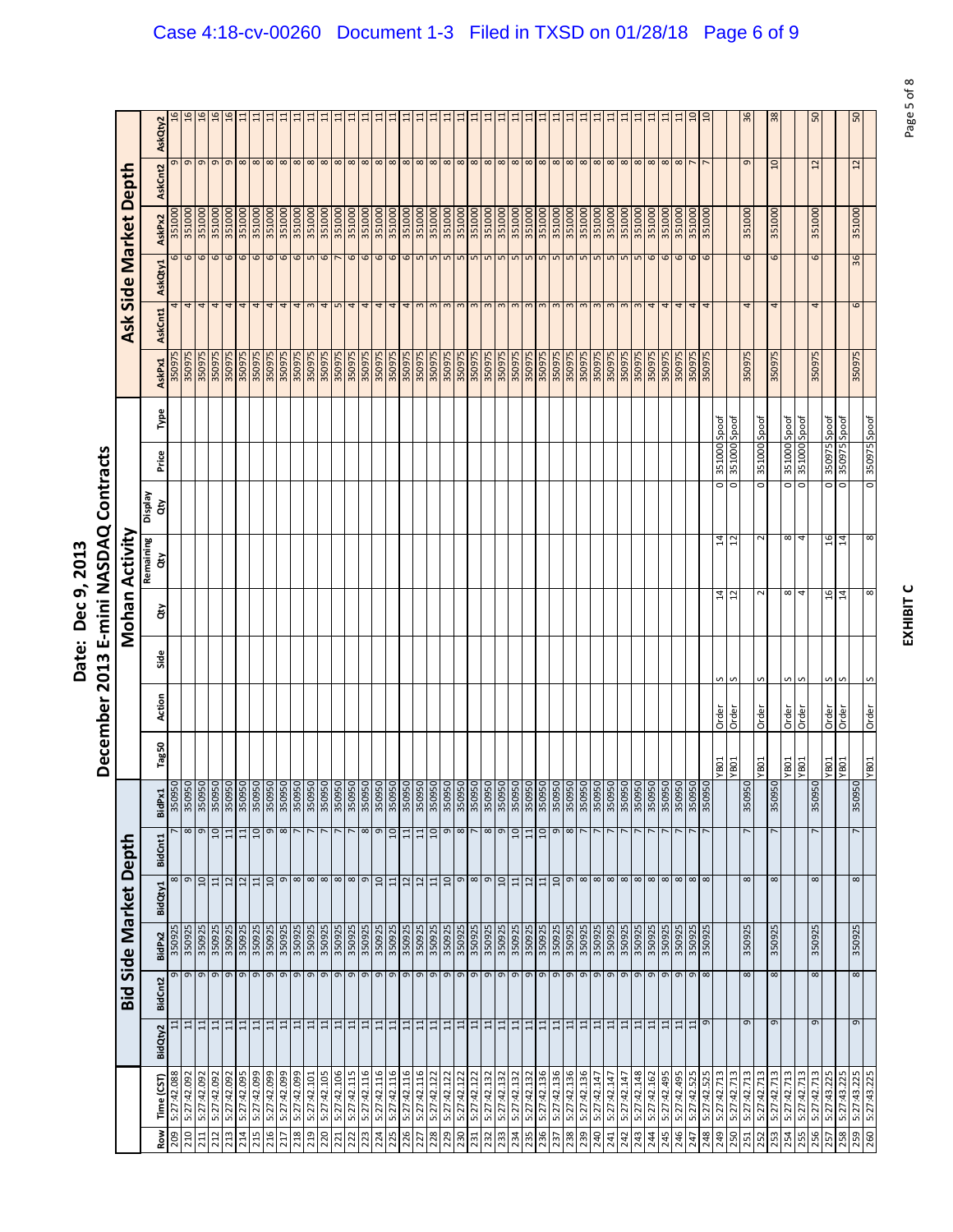|                            | Ξ<br>さく                                    |
|----------------------------|--------------------------------------------|
| j<br>ċ<br>המר ם המר<br>うりょ | NASDAC<br>׃<br>Ĺ                           |
| Ξ<br>hate:                 | min<br>$\frac{1}{1}$<br>Ξ<br>$\frac{3}{2}$ |
|                            | Ţ<br>ē<br>-cem                             |

|            |                            |                            |                |                            |         |                      |                         |                                                                    |                            | December 2013 |                |    |                 | E-mini NASDAQ Contracts   |                    |                |                  |         |                      |                                         |                              |                 |
|------------|----------------------------|----------------------------|----------------|----------------------------|---------|----------------------|-------------------------|--------------------------------------------------------------------|----------------------------|---------------|----------------|----|-----------------|---------------------------|--------------------|----------------|------------------|---------|----------------------|-----------------------------------------|------------------------------|-----------------|
|            |                            |                            | <b>bid</b>     | Side Market Depth          |         |                      |                         |                                                                    |                            |               |                |    | Mohan Activity  |                           |                    |                |                  |         |                      |                                         | Ask Side Market Depth        |                 |
| Row        | Time (CST)                 | BidQty2                    | BidCnt2        | BidPx2                     | BidQty1 |                      | BidCnt1                 | BidPx1                                                             | Tag50                      | Action        | Side           | ਣੇ | Remaining<br>ਠੰ | Veldsig<br>ਰੇਂ            | Price              | Type           | AskPx1           | AskCnt1 | AskQty1              | AskPx2                                  | AskCnt2                      | AskQty2         |
| 261        | 5:27:43.225                | G                          |                | 350925<br>$\infty$         |         | 8                    |                         | <sub>50</sub><br>35095                                             |                            |               |                |    |                 |                           |                    |                | 350975           |         |                      | 351000<br>44                            | $\overline{c}$               | SO <sub>1</sub> |
| 262        | 5:27:43.225                |                            |                |                            |         |                      |                         |                                                                    | <b>YB01</b>                | Order         |                |    | $\sim$          | $\sim$                    | 350975<br>o        | Spoof          |                  |         |                      |                                         |                              |                 |
| 263<br>264 | 5:27:43.225<br>5:27:43.226 | G                          | $\sigma$       | 350925<br>350925<br>8<br>8 |         | $\frac{8}{8}$        |                         | 50 5 50 50<br>3509<br>3509                                         |                            |               |                |    |                 |                           |                    |                | 350975<br>350975 |         | 8<br>$\sigma$        | 351000<br>351000<br>$\frac{4}{6}$<br>47 | $\approx$<br>$\overline{12}$ | $rac{10}{50}$   |
| 265        | 5:27:43.226                |                            |                | 350925                     |         |                      |                         | 3509 <sup>t</sup>                                                  |                            |               |                |    |                 |                           |                    |                | 350975           |         | $\sigma$             | 351000<br>47                            |                              |                 |
| 266        | 5:27:43.226                | $\sigma$ $\sigma$ $\sigma$ |                | 350925<br>$\frac{8}{8}$    |         |                      | n w                     | 3509 <sup>t</sup>                                                  |                            |               |                |    |                 |                           |                    |                | 350975           |         | G                    | 351000<br>L <sub>T</sub>                | $\frac{12}{13}$              | 50<br>51        |
| 267        | 5:27:43.227                |                            |                | 350925                     |         |                      |                         | 3509 <sup>t</sup>                                                  |                            |               |                |    |                 |                           |                    |                | 350975           |         | $\sigma$             | 351000<br>$\ddot{t}$                    | 13                           | 51              |
| 268        | 5:27:43.228                |                            |                |                            |         |                      |                         |                                                                    | <b>YB01</b>                | Trade         | B              |    |                 | 39                        | o                  | 350950 Genuine |                  |         |                      |                                         |                              |                 |
| 269        | 5:27:43.228                |                            |                |                            |         |                      |                         |                                                                    | <b>YB01</b>                | Trade         | $\blacksquare$ |    |                 | 38                        | <b>0560SE</b><br>o | Genuine        |                  |         |                      |                                         |                              |                 |
| 270        | 5:27:43.228                |                            |                |                            |         |                      |                         |                                                                    | <b>TOBA</b><br>TOBA        | Trade         | $\bf{m}$       |    |                 | 57                        | 350950<br>o        | Genuine        |                  |         |                      |                                         |                              |                 |
| 271        | 5:27:43.228                |                            |                |                            |         |                      |                         |                                                                    |                            | Trade         | $\,$ $\,$      |    |                 | 36                        | 350950<br>0        | Genuine        |                  |         |                      |                                         |                              |                 |
| 272        | 5:27:43.228                |                            |                |                            |         |                      |                         |                                                                    | <b>YBO1</b><br><b>YBO1</b> | Trade         | $\blacksquare$ |    |                 | 55                        | 350950<br>o        | Genuine        |                  |         |                      |                                         |                              |                 |
| 273        | 5:27:43.228                |                            |                |                            |         |                      |                         |                                                                    |                            | Trade         | $\bf{m}$       |    |                 | 34                        | o                  | 350950 Genuine |                  |         |                      |                                         |                              |                 |
| 274        | 5:27:43.228                |                            |                |                            |         |                      |                         |                                                                    | YB01                       | Trade         | $\, \text{m}$  |    |                 | 33                        | 350950<br>O        | Genuine        |                  |         |                      |                                         |                              |                 |
| 275        | 5:27:43.228                |                            |                |                            |         |                      |                         |                                                                    | <b>YB01</b>                | Trade         | ∞              |    |                 | 32                        | o                  | 350950 Genuine |                  |         |                      |                                         |                              |                 |
| 276        | 5:27:43.238                |                            | G              | 350925<br>$\infty$         |         | $\mathsf{c}$         | $\mathbf{c}$            | 350950<br>350950<br>350950                                         |                            |               |                |    |                 |                           |                    |                | 350975           |         | 01                   | 351000<br>$\overline{6}$                | $\frac{3}{2}$                | 51              |
| 277        | 5:27:43.238                | $\sigma$ $\sigma$          |                | 350925<br>$\frac{8}{8}$    |         | $\mathbf{c}$         | $\mathbf{c}$            |                                                                    |                            |               |                |    |                 |                           |                    |                | 350975           |         | $\overline{11}$      | 351000<br>50                            | $\frac{3}{2}$                | 51              |
| 278        | 5:27:43.238                |                            |                | 350925                     |         |                      |                         |                                                                    |                            |               |                |    |                 |                           |                    |                | 350975           |         | $\Xi$                | 351000<br><sub>50</sub>                 | $\frac{2}{3}$                | 51              |
| 279        | 5:27:43.239                |                            |                |                            |         |                      |                         |                                                                    | <b>TOBA</b>                | Trade         | B              |    |                 | $\overline{\mathrm{s}}$ 1 | O                  | 350950 Genuine |                  |         |                      |                                         |                              |                 |
| 280        | 5:27:43.239                |                            |                |                            |         |                      |                         |                                                                    |                            | <b>ape.1</b>  | B              |    | $\overline{ }$  | OE                        | o                  | 350950 Genuine |                  |         |                      |                                         |                              |                 |
| 281        | 5:27:43.239                |                            |                |                            |         |                      |                         |                                                                    | TOBA.                      | Trade         | $\,$ $\,$      |    |                 | 29                        | 350950<br>o        | Genuine        |                  |         |                      |                                         |                              |                 |
| 282        | 5:27:43.240                | $\infty$                   |                | 350925                     |         |                      | $\overline{\mathbf{c}}$ |                                                                    |                            |               |                |    |                 |                           |                    |                | 350975           |         | $\Xi$                | 351000<br>$\frac{50}{50}$               | $\frac{3}{2}$                | 51              |
| 283        | 5:27:43.240                | $\overline{10}$            |                | 350925<br>8                |         |                      | $\sim$                  |                                                                    |                            |               |                |    |                 |                           |                    |                | 350975           |         | 11                   | 351000                                  | 51                           |                 |
| 284        | 5:27:43.240                | $10$                       |                | 350925<br>$\infty$         |         |                      | $\mathsf{m}$            |                                                                    |                            |               |                |    |                 |                           |                    |                | 350975           |         | $11$                 | 351000<br>$\frac{50}{50}$               | 13                           | 51              |
| 285        | 5:27:43.240                | 0T                         |                | 350925<br>8                |         | <u>៣ ២ ២ ២ ២ ២ ២</u> | $\mathfrak{g}$          | 350950<br>350950<br>350950<br>350950<br>350950<br>350950<br>350950 |                            |               |                |    |                 |                           |                    |                | 350975           |         | $\overline{1}$       | 351000                                  | $\overline{13}$              | $\frac{51}{51}$ |
| 286        | 5:27:43.240                | 12                         |                | 350925<br>$\sigma$         |         |                      | $\omega$                |                                                                    |                            |               |                |    |                 |                           |                    |                | 350975           |         | 11                   | 351000<br>OS                            | $\frac{13}{2}$               |                 |
| 287        | 5:27:43.242                | 12                         |                | 350925<br>G                |         |                      | 3                       |                                                                    |                            |               |                |    |                 |                           |                    |                | 350975           |         | $\overline{11}$      | 351000<br><b>DS</b>                     | $\ddot{a}$                   | 51              |
| 288        | 5:27:43.242                | $\overline{12}$            |                | 350925<br>$\sigma$         |         |                      |                         |                                                                    |                            |               |                |    |                 |                           |                    |                | 350975           |         | $\overline{11}$      | 351000<br><sub>50</sub>                 | $\overline{13}$              | 51              |
| 289        | 5:27:43.509                |                            |                |                            |         |                      |                         |                                                                    | <b>YB01</b>                | Trade         | B              |    |                 | 28                        | 350950<br>o        | Genuine        |                  |         |                      |                                         |                              |                 |
| 290        | 5:27:43.509                | $\overline{12}$            |                | 350925<br>9                |         | 4                    | $\mathsf{c}$            | 50<br>3509 <sup>t</sup>                                            |                            |               |                |    |                 |                           |                    |                | 350975           |         | $\overline{11}$      | 351000<br>SO <sub>1</sub>               | $\mathbf{u}$                 | 51              |
| 291        | 5:27:43.510                |                            |                |                            |         |                      |                         |                                                                    | YB01                       | Trade         | $\bf{m}$       |    |                 | 27                        | 350950<br>o        | Genuine        |                  |         |                      |                                         |                              |                 |
| 292        | 5:27:43.510                | $\overline{12}$            |                | 350925<br>თ                |         | 4                    | 3                       | 50<br>3509                                                         |                            |               |                |    |                 |                           |                    |                | 350975           |         | $\overline{11}$      | 351000<br>50                            | $\frac{2}{3}$                | 51              |
| 293        | 5:27:43.510                |                            |                |                            |         |                      |                         |                                                                    | <b>TOBA</b>                | Trade         | B              |    |                 | 26                        | 1056058<br>o       | Genuine        |                  |         |                      |                                         |                              |                 |
| 294        | 5:27:43.510                | 12                         |                | 350925<br>G                |         | 3                    | $\mathbf 2$             | 50<br>3509                                                         |                            |               |                |    |                 |                           |                    |                | 350975           |         | $\overline{11}$      | 351000<br>SO <sub>1</sub>               | $\frac{13}{2}$               | 51              |
| 295        | 5:27:43.510                |                            |                |                            |         |                      |                         |                                                                    | YB01                       | Trade         | ≃              |    |                 | 25                        | 350950<br>0        | Genuine        |                  |         |                      |                                         |                              |                 |
| 297<br>296 | 5:27:43.510<br>5:27:43.510 | $\mathfrak{a}$             |                | 350925<br>$\overline{a}$   |         | $\sim$               | $\sim$                  | 50<br>3509                                                         | <b>TOBA</b>                |               |                |    |                 |                           | 056058             |                | 350975           |         | $\overline{1}$       | 351000<br>50                            | $\frac{2}{3}$                | 51              |
| 86Z        | 5:27:43.510                |                            |                | 350925                     |         |                      |                         | 35095                                                              |                            | Trade         | ≃              |    |                 | $^{24}$                   | $\circ$            | Genuine        | 350975           |         |                      |                                         |                              |                 |
|            | 5:27:43.510                | 3                          | $\overline{c}$ | 350925<br>$\overline{a}$   |         |                      |                         | 3509                                                               |                            |               |                |    |                 |                           |                    |                | 350975           |         | $\overline{12}$<br>급 | 351000<br>351000<br>50<br>51            | $\ddot{a}$                   | 51<br>5         |
| 299<br>300 | 5:27:43.511                | 12<br>$\frac{3}{2}$        |                | 350925<br>G                |         | 1                    | $\mathbf{r}$            | 388888<br>3509 <sup>t</sup>                                        |                            |               |                |    |                 |                           |                    |                | 350975           |         | $\overline{12}$      | 351000<br>51                            | 13                           | 51              |
| 301        | 5:27:43.511                | 급                          |                | 350925<br>$\infty$         |         |                      |                         | 3509 <sup>t</sup>                                                  |                            |               |                |    |                 |                           |                    |                | 350975           |         | 12                   | 351000<br>51                            | $\mathfrak{a}$               |                 |
| 302        | 5:27:43.511                | $\overline{1}$             |                | 350925<br>8                |         |                      |                         | 3509 <sup>t</sup>                                                  |                            |               |                |    |                 |                           |                    |                | 350975           |         | $\overline{u}$       | 351000<br>51                            | $\frac{3}{2}$                | $\frac{51}{51}$ |
| 303        | 5:27:43.512                |                            |                |                            |         |                      |                         |                                                                    | YB01                       | Trade         | B              |    |                 | 23                        | 350950<br>o        | Genuine        |                  |         |                      |                                         |                              |                 |
| 304        | 5:27:43.512                | $\Xi$                      |                | 350925<br>$\infty$         |         | ω                    |                         |                                                                    |                            |               |                |    |                 |                           |                    |                | 350975           |         | $\frac{1}{2}$        | 351000<br>51                            | ౢ                            | 51              |
| 305        | 5:27:43.512                | 12                         |                | 350925<br>G                |         | $\mathsf m$          | $\sim$                  | 350950<br>350950<br>350950                                         |                            |               |                |    |                 |                           |                    |                | 350975           |         | $\overline{12}$      | 351000<br>51                            | $\ddot{u}$                   | 51              |
| 306        | 5:27:43.512                | $\ddot{u}$                 |                | 350925<br>$\overline{a}$   |         | $\,$ $\,$            | $\sim$                  |                                                                    |                            |               |                |    |                 |                           |                    |                | 350975           |         | $\overline{12}$      | 351000<br>51                            | $\overline{13}$              | 51              |
| 307        | 5:27:44.208                |                            |                |                            |         |                      |                         |                                                                    | <b>YB01</b>                | Cancel        | S              |    | $^{14}$         | 0                         | 350975<br>0        | Spoof          |                  |         |                      |                                         |                              |                 |
| 308        | 5:27:44.208                | 13                         |                | 350925<br>$\overline{10}$  |         | 3                    | $\sim$                  | 350950                                                             |                            |               |                |    |                 |                           |                    |                | 350975           |         | $\overline{1}$       | 351000<br>$\overline{37}$               | $\frac{2}{3}$                | 51              |
| 309        | 5:27:44.208                |                            |                |                            |         |                      |                         |                                                                    | TOBA.                      | Cancel        | n              |    | 16              | $\circ$                   | 0                  | 350975 Spoof   |                  |         |                      |                                         |                              |                 |
| 310        | 5:27:44.208                |                            |                |                            |         |                      |                         |                                                                    | YB01                       | Cancel        | S              |    | $\sim$          | $\circ$                   | SL60SE<br>$\circ$  | <b>Joods</b>   |                  |         |                      |                                         |                              |                 |
| 312<br>311 | 5:27:44.208<br>5:27:44.208 | 13                         |                | 350925<br>10               |         | 3                    | 2                       | 350950                                                             | <b>YB01</b>                | Cancel        | S              |    | $\infty$        | $\circ$                   | 350975<br>O        | Spoof          | 350975           |         | 8                    | 351000<br>$11\phantom{.0}$              | $\frac{13}{2}$               | 51              |
|            |                            |                            |                |                            |         |                      |                         |                                                                    |                            |               |                |    |                 |                           |                    |                |                  |         |                      |                                         |                              |                 |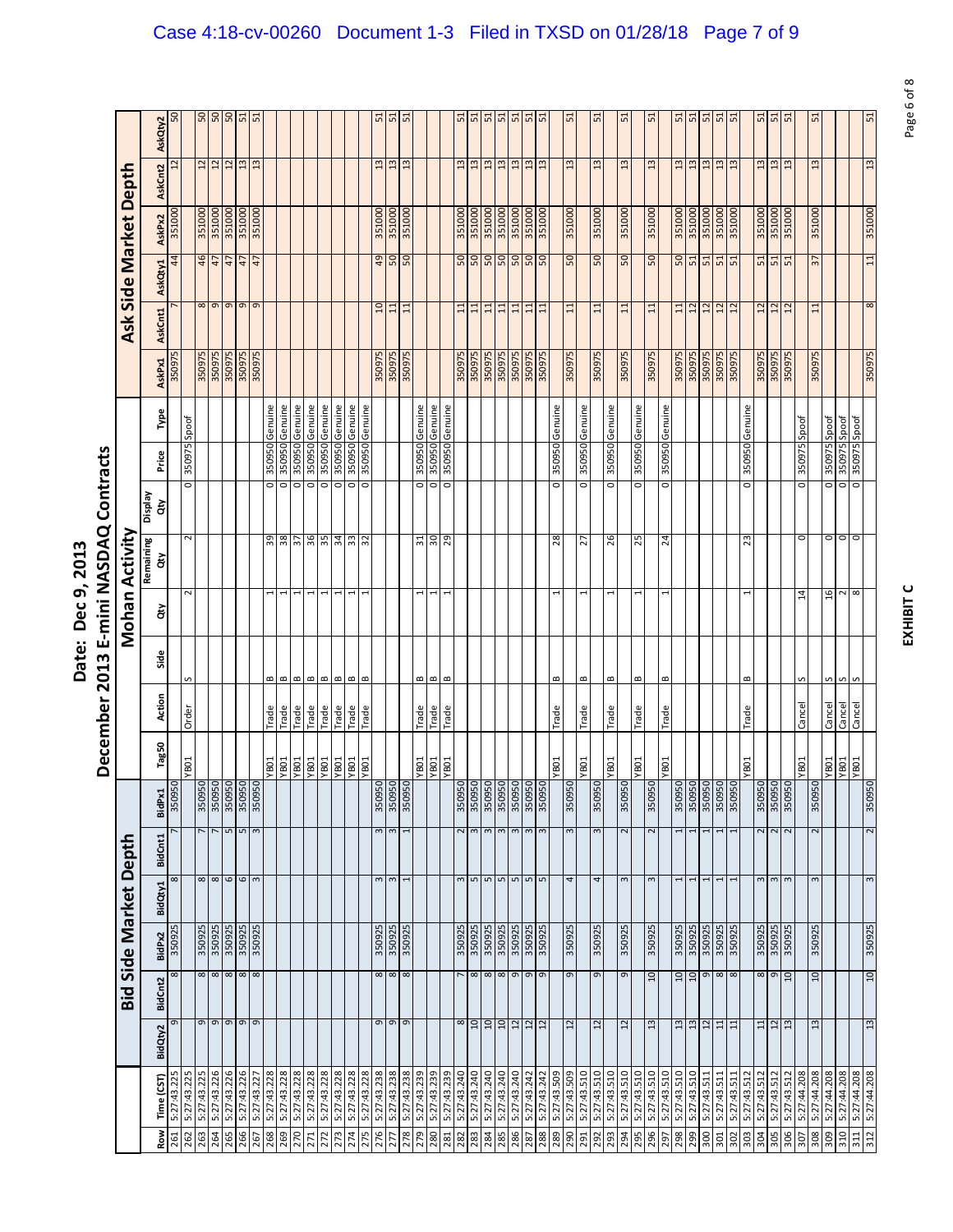|                                                                             | Ξ                                                                                |
|-----------------------------------------------------------------------------|----------------------------------------------------------------------------------|
| ì<br>$\overline{\phantom{a}}$<br>è<br>์<br>-<br>こりり<br>a<br>S<br>Ξ<br>iate: | <b>NASDAQ Co</b><br>min<br>$\frac{1}{2}$<br>Ĩ<br>$\frac{3}{2}$<br>Ţ<br>ë<br>-cem |
|                                                                             |                                                                                  |

|            |                            |                 |                                           |                  |                   |                        |                                                                    |                     | December 2013  |              |                | E-mini NASDAQ Contracts |                         |                  |                           |               |                   |                 |                       |                |                 |
|------------|----------------------------|-----------------|-------------------------------------------|------------------|-------------------|------------------------|--------------------------------------------------------------------|---------------------|----------------|--------------|----------------|-------------------------|-------------------------|------------------|---------------------------|---------------|-------------------|-----------------|-----------------------|----------------|-----------------|
|            |                            |                 | Bid                                       |                  | Side Market Depth |                        |                                                                    |                     |                |              |                | Mohan Activity          |                         |                  |                           |               |                   |                 | Ask Side Market Depth |                |                 |
| Row        | Time (CST)                 | BidQty2         | BidCnt2                                   |                  | BidQty1           | BidCnt1                | BidPx1                                                             | Tag50               | Action         | Side         | ਰੇਂ            | Remaining<br>ਰੇਂ        | Veldsig<br>ਰੇ           | Price            | Type                      | AskPx1        | AskCnt1           | AskQty1         | AskPx2                | AskCnt2        | AskQty2         |
| 313        | 5:27:44.208                | ∄               | $\overline{a}$                            | BidPx2<br>350925 |                   | 5                      | 350950<br>350950<br>350950                                         |                     |                |              |                |                         |                         |                  |                           | 350975        | $\infty$          | $\Xi$           | 351000                |                | 5               |
| 314        | 5:27:44.209                | 13              | 10                                        | 350925           |                   | $\sim$<br>5            |                                                                    |                     |                |              |                |                         |                         |                  |                           | 350975        |                   | 10              | 351000                | $\ddot{a}$     | 51              |
| 315<br>316 | 5:27:44.710<br>5:27:44.772 | $\frac{3}{2}$   | $\overline{a}$                            | 350925           |                   |                        |                                                                    | <b>YB01</b>         | Order          |              | 17             | F                       |                         | 350975           | Genuine                   | 350975        |                   | $\overline{a}$  | 351000                | ุว             | SO <sub>1</sub> |
| 317        | 5:27:44.772                |                 |                                           |                  |                   | 3                      |                                                                    |                     |                |              |                |                         |                         |                  |                           | 350975        |                   | $\Xi$           | 351000                | $\approx$      |                 |
| 318        | 5:27:44.945                | $\frac{13}{13}$ | $\begin{array}{c}\n10 \\ 10\n\end{array}$ | 350925           | $\frac{5}{3}$     | $\sim$                 | 350950<br>350950<br>50                                             |                     |                |              |                |                         |                         |                  |                           | 350975        | $\infty$ $\infty$ | $\overline{1}$  | 351000                | $\overline{z}$ | <b>SO</b>       |
| 319        | 5:27:45.480                |                 |                                           |                  |                   |                        |                                                                    | <b>YB01</b>         | Cancel         |              | $\sim$         | $\circ$                 | $\circ$                 | 351000           | Spoof                     |               |                   |                 |                       |                |                 |
| 320        | 5:27:45.480                | 13              | 10                                        | 350925           | $\sim$            | $\sim$                 | 350950                                                             |                     |                |              |                |                         |                         |                  |                           | 350975        | $\infty$          | 11              | 351000                | $\Xi$          | $\frac{8}{3}$   |
| 321        | 5:27:45.480                |                 |                                           |                  |                   |                        | 50                                                                 | <b>YB01</b>         | Cancel         | s            | $\infty$       | 0                       | $\circ$                 | 351000 Spoof     |                           |               |                   |                 |                       |                |                 |
| 322<br>323 | 5:27:45.480<br>5:27:45.480 | $\mathbf{r}$    | $\overline{a}$                            | 350925           | 3                 | 2                      | 3509                                                               | <b>TOBA</b>         | Cancel         |              | 4              | 0                       | $\overline{\circ}$      | 351000 Spoof     |                           | 350975        | $\infty$          | $\overline{11}$ | 351000                | å              | ੩               |
| 324        | 5:27:45.480                | 13              | $\overline{a}$                            | 350925           |                   | 2<br>$\infty$          | 350950                                                             |                     |                |              |                |                         |                         |                  |                           | 350975        | $\infty$          | $\Xi$           | 351000                | e              | 96              |
| 325        | 5:27:45.480                |                 |                                           |                  |                   |                        |                                                                    | <b>TOBA</b>         | Cancel         | S            | $^{14}$        | $\circ$                 | $\overline{\circ}$      | 351000 Spoof     |                           |               |                   |                 |                       |                |                 |
| 326        | 5:27:45.480                |                 |                                           |                  |                   |                        |                                                                    | TOBA.               | Cancel         |              | $\overline{1}$ | っ                       | $\circ$                 | 351000           | Spoof                     |               |                   |                 |                       |                |                 |
| 327        | 5:27:45.480                | $\mathfrak{u}$  | $10 \,$                                   | 350925           | 3                 | 2                      | 350950<br>350950                                                   |                     |                |              |                |                         |                         |                  |                           | 350975        | $^{\circ}$        | $\Xi$           | 351000                |                | $\Xi$           |
| 328        | 5:27:45.481                | 13              | $\overline{a}$                            | 350925           |                   | $\mathbf{L}$           | 50                                                                 |                     |                |              |                |                         |                         |                  |                           | 350975        | $\infty$          | $\Xi$           | 351000                |                |                 |
| 329        | 5:27:46.505                |                 |                                           |                  |                   |                        |                                                                    | YBO1                | Order          | B            | ្ក             | ្ក                      | o                       | 350925 Spoof     |                           |               |                   |                 |                       |                |                 |
| 330        | 5:27:46.505                | 23              | $\Xi$                                     | 350925           | S                 | 3                      | 350950                                                             |                     |                |              |                |                         |                         |                  |                           | 350975        | $\infty$          | $\Xi$           | 351000                |                | ຊ               |
| 331        | 5:27:46.505                |                 |                                           |                  |                   |                        | 350950                                                             | <b>YB01</b>         | Order          | $\bf{c}$     | $\sim$         | $\sim$                  | $\circ$                 | 350925 Spoof     |                           |               |                   |                 |                       |                |                 |
| 332        | 5:27:46.505                | 25              | $\overline{12}$                           | 350925           | S                 | 3                      |                                                                    |                     |                |              |                |                         |                         |                  |                           | 350975        | $\infty$          | $\overline{11}$ | 351000                |                | $\overline{a}$  |
| 333        | 5:27:46.505<br>5:27:46.505 |                 |                                           |                  |                   |                        |                                                                    | <b>YB01</b><br>YB01 | Order          | B            | 4              | 4<br>F                  | 0                       | 350925<br>350925 | Spoof                     |               |                   |                 |                       |                |                 |
| 334<br>335 | 5:27:46.505                | 41              | 14                                        | 350925           | 5                 | 3                      | 350950                                                             |                     | Order          | $\bf{m}$     | 5              |                         | $\overline{\circ}$      |                  | Spoof                     | 350975        | $\infty$          | $\overline{11}$ | 351000                |                | ຊ               |
| 336        | 5:27:46.505                |                 |                                           |                  |                   |                        |                                                                    | <b>YB01</b>         | Order          | $\mathbf{a}$ | 4              | 4                       | 0                       | 350925           | Spoof                     |               |                   |                 |                       |                |                 |
| 337        | 5:27:46.505                | 45              | 15                                        | 350925           | S                 | $\mathsf{S}$           | 350950                                                             |                     |                |              |                |                         |                         |                  |                           | 350975        | $\infty$          | $\overline{11}$ | 351000                |                | å               |
| 338        | 5:27:46.505                |                 |                                           |                  |                   |                        |                                                                    | <b>YB01</b>         | Order          | Б            | $\infty$       | $\infty$                | 0                       | 350925           | Spoof                     |               |                   |                 |                       |                |                 |
| 339        | 5:27:46.505                | 53              | $\overline{a}$                            | 350925           | $\mathsf{r}$      |                        |                                                                    |                     |                |              |                |                         |                         |                  |                           | <b>SL605E</b> | $\infty$          | 11              | 351000                |                | a               |
| 340        | 5:27:46.506                | 53              | 16                                        | 350925           | S                 |                        |                                                                    |                     |                |              |                |                         |                         |                  |                           | 350975        | $\sigma$          | $\infty$        | 351000                |                | g               |
| 341        | 5:27:46.506                | 53<br>53        | 16                                        | 350925           | $\frac{6}{8}$     | 4                      |                                                                    |                     |                |              |                |                         |                         |                  |                           | 350975        | 6                 | $\infty$        | 351000                |                | $\overline{a}$  |
| 342        | 5:27:46.506                |                 | 16                                        | 350925           |                   | S                      |                                                                    |                     |                |              |                |                         |                         |                  |                           | 350975        | 6                 | 8               | 351000                |                | $\overline{a}$  |
| 343        | 5:27:46.506                |                 | $\overline{17}$                           | 350925           |                   | $\mathsf{L}\mathsf{D}$ |                                                                    |                     |                |              |                |                         |                         |                  |                           | 350975        | S                 | 6               | 351000                |                | $\overline{a}$  |
| 344        | 5:27:46.506                | 54<br>56        | 17                                        | 350925           | 01                | 9                      | 150950<br>350950<br>350950<br>350950<br>350950<br>350950<br>350950 |                     |                |              |                |                         |                         |                  |                           | 350975        | S                 | 6               | 351000                |                | $\Xi$           |
| 345        | 5:27:46.506                |                 | 18                                        | 350925           | 01                | $\mathbf \omega$       |                                                                    |                     |                |              |                |                         |                         |                  |                           | 350975        | S                 | 6               | 351000                |                | $\overline{10}$ |
| 346<br>347 | 5:27:46.506<br>5:27:46.833 |                 | $\overline{18}$                           | 350925           | $\overline{11}$   |                        |                                                                    | <b>YB01</b>         | Order          |              | $\frac{6}{1}$  | $\frac{6}{1}$           | O                       | 350950           | Spoof                     | 350975        | S                 | 6               | 351000                |                | $\overline{a}$  |
| 348        | 5:27:46.833                | 56              | 18                                        | 350925           | 27                | 8                      | 350950                                                             |                     |                |              |                |                         |                         |                  |                           | 350975        | S                 | 6               | 351000                |                | $\overline{10}$ |
| 349        | 5:27:46.833                |                 |                                           |                  |                   |                        |                                                                    | <b>TOBA</b>         | Order          | B            | $\sim$         | $\sim$                  | $\overline{\circ}$      | 350950 Spoof     |                           |               |                   |                 |                       |                |                 |
| 350        | 5:27:46.833                |                 |                                           |                  |                   |                        |                                                                    | TOBA                | Order          |              | ្ក             | ្អ                      | 0                       | 350950           | Spoof                     |               |                   |                 |                       |                |                 |
| 351        | 5:27:46.833                | 56              | $\overline{18}$                           | 350925           | 39                | $\overline{a}$         | 350950                                                             |                     |                |              |                |                         |                         |                  |                           | 350975        | S                 | 6               | 351000                |                | g               |
| 352        | 5:27:46.833                |                 |                                           |                  |                   |                        |                                                                    | YB01                | Order          | B            | 6              | 6                       | o                       | 350950 Spoof     |                           |               |                   |                 |                       |                |                 |
| 353        | 5:27:46.833                |                 |                                           |                  |                   |                        |                                                                    | <b>YB01</b>         | Order          | $\bf{m}$     | G              |                         | $\circ$                 | <b>0560SE</b>    | Spoof                     |               |                   |                 |                       |                |                 |
| 354        | 5:27:46.833                | 56              | 18                                        | 350925           | 51                | $12 \overline{ }$      | 350950                                                             |                     |                |              |                |                         |                         |                  |                           | 350975        | S                 | 6               | 351000                |                | ₽               |
| 355        | 5:27:46.834                |                 |                                           |                  |                   |                        |                                                                    | <b>TOBA</b>         | Trade          |              |                | $^{16}$                 | ō                       |                  | 350975 Genuine            |               |                   |                 |                       |                |                 |
| 356        | 5:27:46.834                |                 |                                           |                  |                   |                        |                                                                    | <b>TOBA</b>         | Trade          |              |                | 15                      | O                       |                  | 350975 Genuine            |               |                   |                 |                       |                |                 |
| 357        | 5:27:46.834                |                 |                                           |                  |                   |                        |                                                                    |                     | Trade          |              |                | $\overline{14}$         | o                       | 350975           | Genuine                   |               |                   |                 |                       |                |                 |
| 358        | 5:27:46.834                |                 |                                           |                  |                   |                        |                                                                    | <b>TOBA</b><br>TOBA | Trade          |              |                | ఇ                       | $\overline{\circ}$      | 350975           | Genuine                   |               |                   |                 |                       |                |                 |
| 359        | 5:27:46.834                |                 |                                           |                  |                   |                        |                                                                    |                     | Trade          |              |                | ุ≃ุ<br>日                | 0                       |                  | 350975 Genuine            |               |                   |                 |                       |                |                 |
| 360        | 5:27:46.834                |                 |                                           |                  |                   |                        |                                                                    | <b>TOBA</b><br>TOBA | Trade          |              |                |                         | o                       | 350975           | Genuine                   |               |                   |                 |                       |                |                 |
| 361<br>362 | 5:27:46.834<br>5:27:46.834 |                 |                                           |                  |                   |                        |                                                                    | YB01                | Trade<br>Trade |              |                | å                       | $\overline{\circ}$<br>o | 350975           | 350975 Genuine<br>Genuine |               |                   |                 |                       |                |                 |
| 363        | 5:27:46.834                |                 |                                           |                  |                   |                        |                                                                    |                     | Trade          |              |                | $\infty$                | o                       |                  | 350975 Genuine            |               |                   |                 |                       |                |                 |
| 364        | 5:27:46.834                |                 |                                           |                  |                   |                        |                                                                    | <b>YBO1</b><br>YBO1 | Trade          |              |                |                         |                         | 0 350975 Genuine |                           |               |                   |                 |                       |                |                 |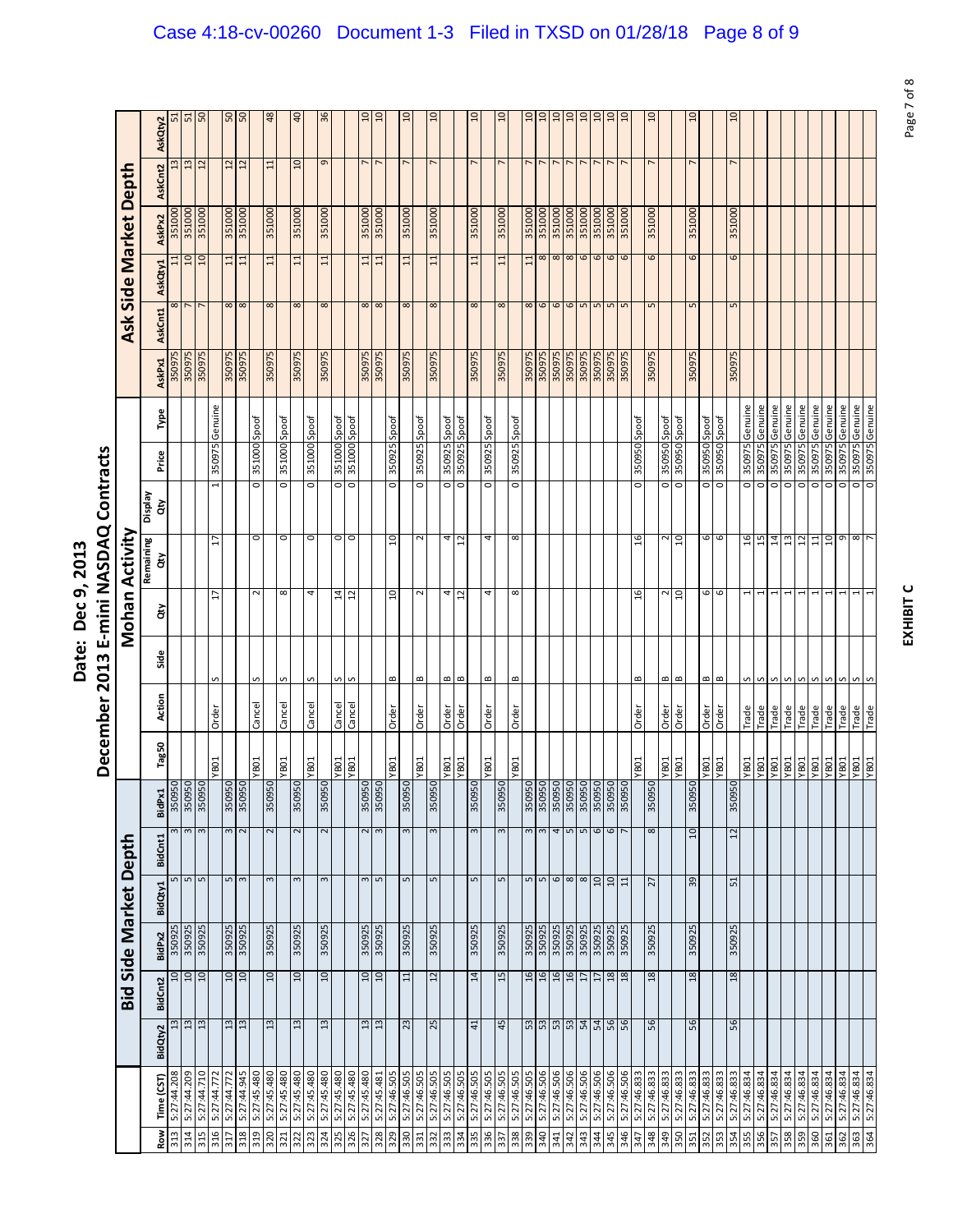|                            | Ξ<br>さく                                                    |
|----------------------------|------------------------------------------------------------|
| j<br>ċ<br>המר ם המר<br>うりょ | NASDAC<br>֧֦֧֦֧֦֧֦֧֦֧֦֧֦֧֦֧֧֦֧֖֧֚֚֚֚֚֚֚֞֝֜֓֜֓֝֜֞֞֞֝֬֝<br>Ĺ |
| Ξ<br>hate:                 | min<br>$\frac{1}{1}$<br>Ξ<br>$\frac{3}{2}$                 |
|                            | Ţ<br>ē<br>-cem                                             |

|                   |                            |          |                 |                       |                             |              |                                                           |                      |                 |              |                 |                | December 2013 E-mini NASDAQ Contracts |                 |                 |        |                         |                       |        |                  |            |
|-------------------|----------------------------|----------|-----------------|-----------------------|-----------------------------|--------------|-----------------------------------------------------------|----------------------|-----------------|--------------|-----------------|----------------|---------------------------------------|-----------------|-----------------|--------|-------------------------|-----------------------|--------|------------------|------------|
|                   |                            |          |                 | Bid Side Market Depth |                             |              |                                                           |                      |                 |              |                 | Mohan Activity |                                       |                 |                 |        |                         | Ask Side Market Depth |        |                  |            |
|                   |                            |          |                 |                       |                             |              |                                                           |                      |                 |              |                 | Remaining      | <b>Display</b>                        |                 |                 |        |                         |                       |        |                  |            |
| <b>Row</b><br>365 | 5:27:46.834<br>Time (CST   | BidQty2  | BidCnt2         | BidPx2                | BidQty1                     | BidCnt1      | 4<br>Bid <sup>p</sup>                                     | Tag50<br><b>YB01</b> | Action<br>Trade | Side<br>S    | ਲੋ              | 6<br>ਨੂੰ       | o<br>ਰੇ                               | 350975<br>Price | Genuine<br>Type | AskPx1 | AskCnt1                 | AskQty1               | AskPx2 | AskCnt2          | AskQty2    |
|                   | 5:27:46.834                |          |                 |                       |                             |              |                                                           | YB01                 | Trade           | S            |                 | S              | o                                     | 350975          | Genuine         |        |                         |                       |        |                  |            |
| 366<br>367        | 5:27:46.834                |          |                 | 350925                |                             |              |                                                           |                      |                 |              |                 |                |                                       |                 |                 | 350975 |                         |                       | 351000 |                  | a          |
| 368               | 5:27:46.834                | 56<br>56 | $\frac{18}{18}$ | 350925                | $\frac{51}{52}$             |              | 350950<br>350950<br>350950<br>$\frac{2}{3}$ $\frac{1}{4}$ |                      |                 |              |                 |                |                                       |                 |                 | 350975 | 1                       |                       | 351000 | 6                | $^{\circ}$ |
|                   | 5:27:46.834                |          |                 |                       |                             |              |                                                           |                      |                 |              |                 |                |                                       |                 |                 | 350975 |                         |                       | 351000 | 6                | $\infty$   |
| 370               | 5:27:46.835                |          |                 |                       |                             |              |                                                           | <b>YB01</b>          | Trade           | S            | ٠               | 4              | $\overline{\circ}$                    |                 | 350975 Genuine  |        |                         |                       |        |                  |            |
| 371               | 5:27:46.835                |          |                 |                       |                             |              |                                                           | YB01                 | <b>Trade</b>    | S            |                 | S              | ō                                     | 350975          | Genuine         |        |                         |                       |        |                  |            |
| 372               | 5:27:46.835                |          |                 |                       |                             |              |                                                           | <b>TOBA</b>          | <b>Trade</b>    | S            |                 | $\sim$         | o                                     |                 | 350975 Genuine  |        |                         |                       |        |                  |            |
| 373               | 5:27:46.835                |          |                 |                       |                             |              |                                                           | YB01                 | Trade           | S            |                 |                | ō                                     | <b>SZ60SE</b>   | Genuine         |        |                         |                       |        |                  |            |
| 374               | 5:27:46.835                |          |                 |                       |                             |              |                                                           | YB01                 | Trade           |              |                 | 0              | o                                     | <b>SZ60SE</b>   | Genuine         |        |                         |                       |        |                  |            |
| 375               | 5:27:46.835                | 56       | 18              | 350925                | 53                          |              | 350950<br>14                                              |                      |                 |              |                 |                |                                       |                 |                 | 350975 |                         |                       | 351000 |                  |            |
| 376               | 5:27:46.835                |          | 18              | 350925                | <u>ច្ច្រ្ទៃច្រ</u> ុទ្ធត្រូ |              | 350950<br>13                                              |                      |                 |              |                 |                |                                       |                 |                 | 350975 |                         |                       | 351000 |                  | S          |
| 377               | 5:27:46.835                |          |                 | 350925                |                             |              | 350950<br>350950<br>350950<br>350950<br>13                |                      |                 |              |                 |                |                                       |                 |                 | 350975 |                         |                       | 351000 | $\circ$          | $\infty$   |
| 378               | 5:27:46.835                |          |                 | 350925                |                             |              | 13                                                        |                      |                 |              |                 |                |                                       |                 |                 | 350975 |                         |                       | 351000 | 6                | $\infty$   |
| 379               | 5:27:46.836                |          | $\frac{28}{18}$ | 350925                |                             |              | 14                                                        |                      |                 |              |                 |                |                                       |                 |                 | 350975 |                         |                       | 351000 | 6                | $\infty$   |
| 380               | 5:27:46.836                |          |                 | 350925                |                             |              | 14                                                        |                      |                 |              |                 |                |                                       |                 |                 | 350975 |                         |                       | 351000 | 6                | $\infty$   |
| 381               | 5:27:47.044                |          | 18              | 350925                |                             |              | 350950<br>14                                              |                      |                 |              |                 |                |                                       |                 |                 | 350975 |                         |                       | 351000 | 9                | $\infty$   |
| 382               | 5:27:47.336                |          | 18              | 350925                |                             |              | 350950<br>13                                              |                      |                 |              |                 |                |                                       |                 |                 | 350975 |                         |                       | 351000 | 6                | $\infty$   |
| 383               | 5:27:47.336                |          | $18\,$          | 350925                |                             |              | 350950<br>51                                              |                      |                 |              |                 |                |                                       |                 |                 | 350975 |                         |                       | 351000 | 6                | $\infty$   |
| 384               | 5:27:47.568                |          |                 |                       |                             |              |                                                           | <b>YB01</b>          | Cancel          | $\mathbf{a}$ | 23              | 0              |                                       | 350950          | Genuine         |        |                         |                       |        |                  |            |
| 385               | 5:27:47.568                | 56       | 18              | 350925                | 50                          |              | 350950<br>12                                              |                      |                 |              |                 |                |                                       |                 |                 | 350975 | $\overline{c}$          | 2                     | 351000 | 6                |            |
| 386               | 5:27:47.568                |          |                 |                       |                             |              |                                                           | YB01                 | Cancel          | B            | ∼               | 0              | o                                     |                 | 350950 Spoof    |        |                         |                       |        |                  |            |
| 387               | 5:27:47.568                | 56       | 18              | 350925                | 40                          |              | 350950<br>$\Xi$                                           |                      |                 |              |                 |                |                                       |                 |                 | 350975 | $\overline{\mathsf{C}}$ | 2                     | 351000 | 6                | $\propto$  |
| 388               | 5:27:47.568<br>5:27:47.568 |          |                 |                       |                             |              |                                                           | <b>YB01</b>          | Cancel          | B            | ្អ              | 0              | o                                     |                 | 350950 Spoof    |        |                         |                       |        |                  |            |
| 389               |                            | 56       | 18              | 350925                | 38                          |              | 350950<br>10                                              |                      |                 |              |                 |                |                                       |                 |                 | 350975 | $\overline{\mathbf{C}}$ | 2                     | 351000 | 6                | $\propto$  |
| <b>OGE</b>        | 5:27:47.568<br>5:27:47.568 |          |                 |                       |                             |              |                                                           | <b>NBO1</b>          | Cancel          | B            | 6               | $\circ$        | o                                     | 350950          | Spoof           |        |                         |                       |        |                  |            |
| 391               |                            |          |                 |                       |                             |              |                                                           | <b>YB01</b>          | Cancel          | $\,$ $\,$    | ٩               | 0              | o                                     |                 | 350950 Spoof    |        |                         |                       |        |                  |            |
| 392               | 5:27:47.568                | 56       | 18              | 350925                | 16                          |              | 350950<br>8                                               |                      |                 |              |                 |                |                                       |                 |                 | 350975 | $\sim$                  | 2                     | 351000 | 6                | $\propto$  |
| <b>S65</b>        | 5:27:47.568                |          |                 |                       |                             |              |                                                           | <b>YB01</b>          | Cancel          | $\bf{m}$     | 6               | 0              | 0                                     |                 | 350950 Spoof    |        |                         |                       |        |                  |            |
| 394               | 5:27:47.568                |          |                 | 350925                | $10$                        |              | 350950                                                    |                      |                 |              |                 |                |                                       |                 |                 | 350975 | $\overline{\mathsf{c}}$ | $\sim$                | 351000 | 6                | $^{\circ}$ |
| 395               | 5:27:47.568                |          |                 | 350925                | 01                          |              |                                                           |                      |                 |              |                 |                |                                       |                 |                 | 350975 | 3                       | 3                     | 351000 | 6                | $\infty$   |
| 396               | 5:27:47.569                | 8822     | $\frac{1}{2}$   | 350925                | 0T                          |              | 350950                                                    |                      |                 |              |                 |                |                                       |                 |                 | 350975 | $\infty$                | 3                     | 351000 | 6                | $\infty$   |
| <b>165</b>        | 5:27:47.569                |          |                 | 350925                |                             | o            | 350950<br>$\frac{6}{5}$                                   |                      |                 |              |                 |                |                                       |                 |                 | 350975 | m                       |                       | 351000 | 6                | $\infty$   |
| 398               | 5:27:47.569                |          | 19              | 350925                |                             | $\infty$     | 350950                                                    |                      |                 |              |                 |                |                                       |                 |                 | 350975 | m                       |                       | 351000 | $\mathbf \omega$ | $\infty$   |
| 399               | 5:27:47.976                |          |                 |                       |                             |              |                                                           | <b>YB01</b>          | Cancel          | B            | $\infty$        | 0              | $\circ$                               | 350925          | Spoof           |        |                         |                       |        |                  |            |
| 400               | 5:27:47.976                | 49       | 18              | 350925                |                             | 8            | 350950<br>5                                               |                      |                 |              |                 |                |                                       |                 |                 | 350975 | $\infty$                | $\mathbf{c}$          | 351000 | 6                | $\infty$   |
| 401               | 5:27:47.976                |          |                 |                       |                             |              |                                                           | <b>YB01</b>          | Cancel          | B            | $\sim$          | $\circ$        | o                                     |                 | 350925 Spoof    |        |                         |                       |        |                  |            |
| 402               | 5:27:47.976                | 47       | 17              | 350925                |                             | 8            | 350950<br>5                                               |                      |                 |              |                 |                |                                       |                 |                 | 350975 | $\infty$                | 3                     | 351000 | 6                |            |
| 403               | 5:27:47.976                |          |                 |                       |                             |              |                                                           | <b>YB01</b>          | Cancel          | $\bf{c}$     | 2               | $\circ$        | o                                     |                 | 350925 Spoof    |        |                         |                       |        |                  |            |
| 404               | 5:27:47.976                | 35       | 16              | 350925                |                             | ${}^{\circ}$ | 350950<br>5                                               |                      |                 |              |                 |                |                                       |                 |                 | 350975 | $\sim$                  | 3                     | 351000 | 6                | $\alpha$   |
| 405               | 5:27:47.976                |          |                 |                       |                             |              |                                                           | <b>YB01</b>          | Cancel          | B            | 4               | $\circ$        | 0                                     |                 | 350925 Spoof    |        |                         |                       |        |                  |            |
| 406               | 5:27:47.976                | 51       | 15              | 350925                |                             | 8            | 950<br>350<br>5                                           |                      |                 |              |                 |                |                                       |                 |                 | 350975 | $\mathbf{r}$            | 3                     | 351000 | 6                |            |
| 407               | 5:27:47.976                |          |                 |                       |                             |              |                                                           | TOBA.                | Cancel          | B            | $\overline{10}$ | O              | ō                                     |                 | 350925 Spoof    |        |                         |                       |        |                  |            |
| 408               | 5:27:47.976<br>5:27:47.976 |          |                 |                       |                             |              |                                                           | <b>YB01</b>          | Cancel          | $\bf{m}$     | 4               | $\circ$        | o                                     | SC605E          | Spoof           |        |                         |                       |        |                  |            |
|                   |                            | 17       | 13              | 350925                |                             | 8            | 350950<br>5                                               |                      |                 |              |                 |                |                                       |                 |                 | 350975 | 3                       | 3                     | 351000 | 6                | $\infty$   |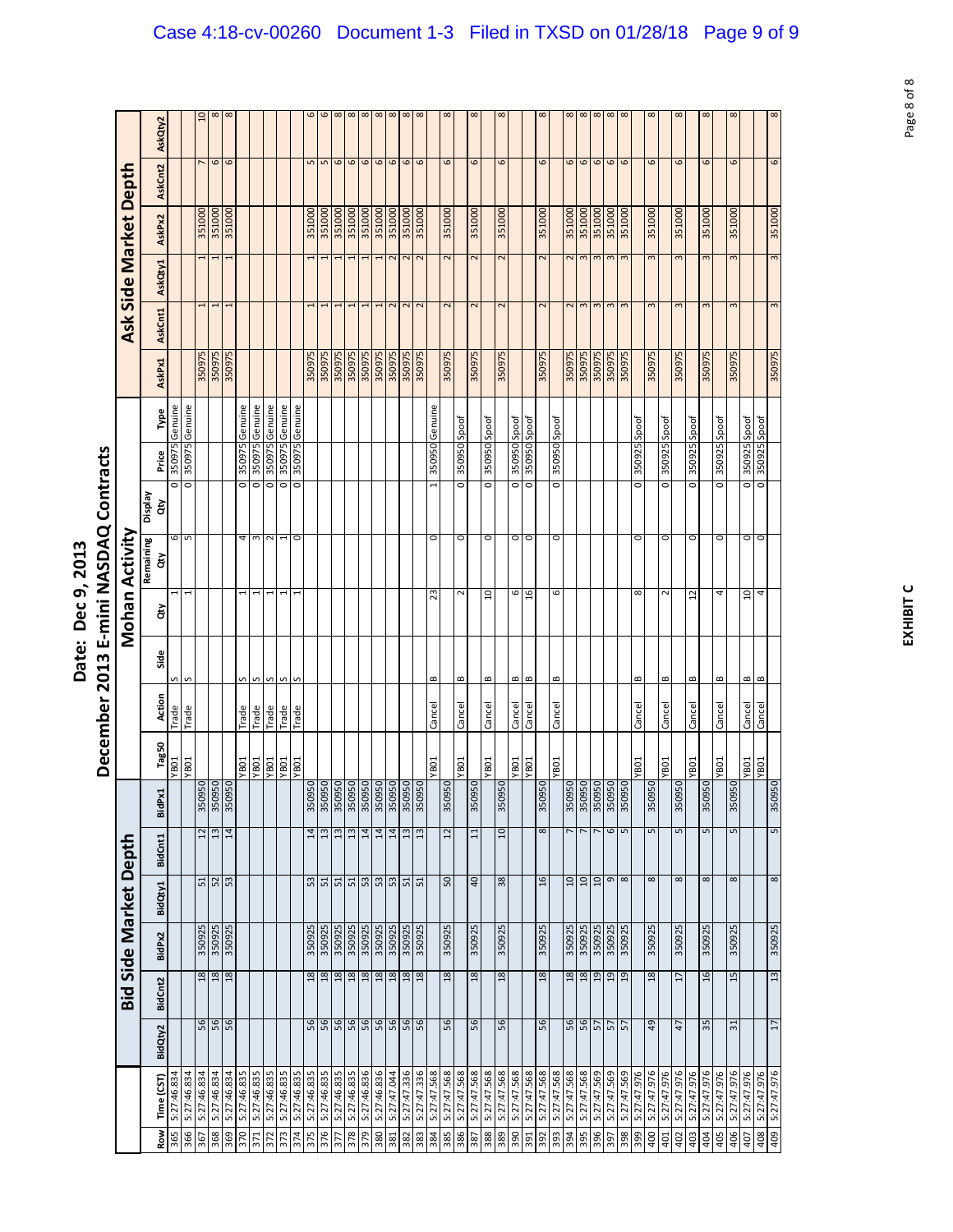Case 4:18-cv-00260 Document 1-4 Filed in TXSD on 01/28/18 Page 1 of 5

# Exhibit D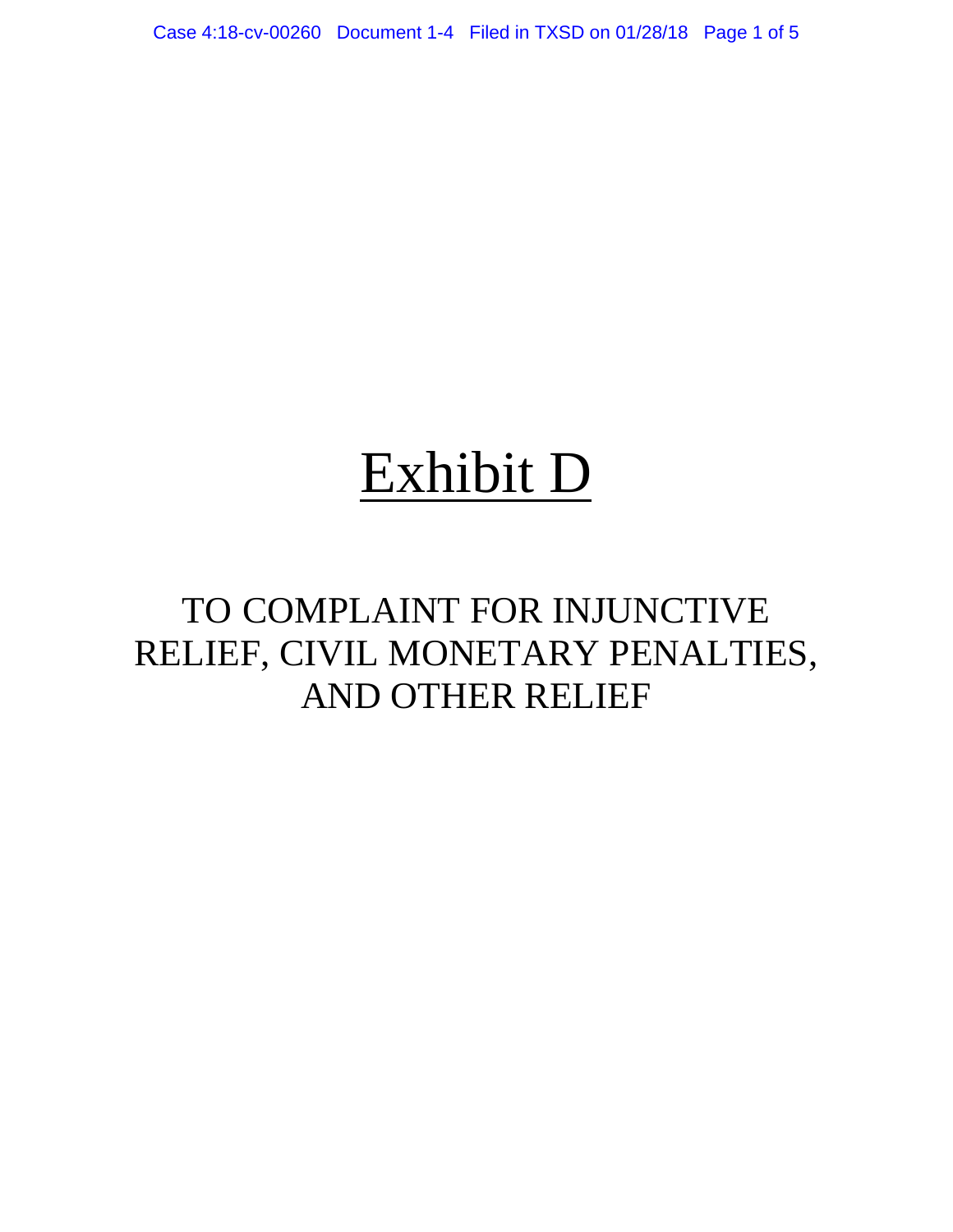| <b>., 2013</b><br>;<br>י<br>har 7<br>۶ | ind dependent<br>)<br>2<br> <br>j<br>é<br>J                                                     |
|----------------------------------------|-------------------------------------------------------------------------------------------------|
| Vate.                                  | $\sim$ 2012                                                                                     |
|                                        | nahai<br>こりりりりょう カルファイル しゅうしゅう しゅうしゅう しんけいしゅう しんけいしゅう しんけいしゅう しんけいしゅう けいしゅう しんけいしゅう しんけいしゃ<br>ć |

|                       |               |                            |                | 21                                                                                                                                                                                                                                                                                                                                                                                                                                                                  |                    |                      | 21                  |                    | 21                      |              | 21                 |                    | 21                      |                 | 21                      |                    | 21                  |                    | 21                                                                                                                                                                                                                                                                                                                                                                                                                                                                  |              | 21                      |                    | 21                      | $\overline{21}$ | 21                      |             | $\frac{21}{23}$                                                                                                     | 23          | 23                    |                    |                    |                 | 23             |                                                                                                                                                                                                                                                                                                                                                                                                                                                                     | 23                 |        |                    | 23                    |                            | 23                      |                  | 23                         |
|-----------------------|---------------|----------------------------|----------------|---------------------------------------------------------------------------------------------------------------------------------------------------------------------------------------------------------------------------------------------------------------------------------------------------------------------------------------------------------------------------------------------------------------------------------------------------------------------|--------------------|----------------------|---------------------|--------------------|-------------------------|--------------|--------------------|--------------------|-------------------------|-----------------|-------------------------|--------------------|---------------------|--------------------|---------------------------------------------------------------------------------------------------------------------------------------------------------------------------------------------------------------------------------------------------------------------------------------------------------------------------------------------------------------------------------------------------------------------------------------------------------------------|--------------|-------------------------|--------------------|-------------------------|-----------------|-------------------------|-------------|---------------------------------------------------------------------------------------------------------------------|-------------|-----------------------|--------------------|--------------------|-----------------|----------------|---------------------------------------------------------------------------------------------------------------------------------------------------------------------------------------------------------------------------------------------------------------------------------------------------------------------------------------------------------------------------------------------------------------------------------------------------------------------|--------------------|--------|--------------------|-----------------------|----------------------------|-------------------------|------------------|----------------------------|
|                       | Second        | Quantity<br>Ask            |                |                                                                                                                                                                                                                                                                                                                                                                                                                                                                     |                    |                      |                     |                    |                         |              |                    |                    |                         |                 |                         |                    |                     |                    |                                                                                                                                                                                                                                                                                                                                                                                                                                                                     |              |                         |                    |                         |                 |                         |             |                                                                                                                     |             |                       |                    |                    |                 |                |                                                                                                                                                                                                                                                                                                                                                                                                                                                                     |                    |        |                    |                       |                            |                         |                  |                            |
| Depth                 | Second<br>Ask | Count<br>Order             |                | 11                                                                                                                                                                                                                                                                                                                                                                                                                                                                  |                    |                      | $\mathbf{11}$       |                    | 11                      |              | $\Xi$              |                    | 11                      |                 | $\Xi$                   |                    | 11                  |                    | 11                                                                                                                                                                                                                                                                                                                                                                                                                                                                  |              | 11                      |                    | $\Xi$                   | 11              | 11                      | 11          | 12                                                                                                                  | 12          | 12                    |                    |                    | 12              |                |                                                                                                                                                                                                                                                                                                                                                                                                                                                                     | 12                 |        |                    | 12                    |                            | 12                      |                  | 12                         |
|                       | Second        | Price<br>Ask               |                | 348400                                                                                                                                                                                                                                                                                                                                                                                                                                                              |                    |                      | 348400              |                    | 348400                  |              | 348400             |                    | 348400                  |                 | 348400                  |                    | 348400              |                    | 348400                                                                                                                                                                                                                                                                                                                                                                                                                                                              |              | 348400                  |                    | 348400                  | 348400          | 348400                  | 348400      | 348400                                                                                                              | 348400      | 348400                |                    |                    | 348400          |                |                                                                                                                                                                                                                                                                                                                                                                                                                                                                     |                    | 348400 |                    | 348400                |                            | 348400                  |                  | 348400                     |
| Ask Side Market       |               | Quantity<br>Best Ask       |                |                                                                                                                                                                                                                                                                                                                                                                                                                                                                     |                    |                      | 14                  |                    | 17                      |              | 22                 |                    | 29                      |                 | 32                      |                    | 34                  |                    | 40                                                                                                                                                                                                                                                                                                                                                                                                                                                                  |              | 43                      |                    | 47                      | 48              | 50                      | 51          | 52                                                                                                                  | 52          | 54                    |                    |                    | 44              |                |                                                                                                                                                                                                                                                                                                                                                                                                                                                                     | 41                 |        |                    | $\overline{34}$       |                            | 30                      |                  | 25                         |
|                       | Best Ask      | Count<br>Order             |                | 4                                                                                                                                                                                                                                                                                                                                                                                                                                                                   |                    |                      | 6                   |                    | $\overline{ }$          |              | $\infty$           |                    | 9                       |                 | $\overline{a}$          |                    | 11                  |                    | 12                                                                                                                                                                                                                                                                                                                                                                                                                                                                  |              | 13                      |                    | 14                      | 15              | 16                      | 17          | 18                                                                                                                  | 18          | 19                    |                    |                    | $\overline{17}$ |                | 16                                                                                                                                                                                                                                                                                                                                                                                                                                                                  |                    |        |                    | 14                    |                            | 13                      |                  |                            |
|                       | Best          | Price<br>Ask               |                | 348375                                                                                                                                                                                                                                                                                                                                                                                                                                                              |                    |                      | 348375              |                    | 348375                  |              | 348375             |                    | 348375                  |                 | 348375                  |                    | 348375              |                    | 348375                                                                                                                                                                                                                                                                                                                                                                                                                                                              |              | 348375                  |                    | 348375                  | 348375          | 348375                  | 348375      | 348375                                                                                                              | 348375      | 348375                |                    |                    | <b>548375</b>   |                | 348375                                                                                                                                                                                                                                                                                                                                                                                                                                                              |                    |        |                    | 348375                |                            | 348375                  |                  | 348375                     |
|                       |               | Type                       |                |                                                                                                                                                                                                                                                                                                                                                                                                                                                                     |                    |                      |                     |                    |                         |              |                    |                    |                         |                 |                         |                    |                     |                    |                                                                                                                                                                                                                                                                                                                                                                                                                                                                     |              |                         |                    |                         |                 |                         |             |                                                                                                                     |             |                       |                    |                    |                 |                |                                                                                                                                                                                                                                                                                                                                                                                                                                                                     |                    |        |                    |                       |                            |                         |                  |                            |
|                       |               | Price                      | 348350 Genuine |                                                                                                                                                                                                                                                                                                                                                                                                                                                                     | 348375 Spoof       | 348375 Spoot         |                     | 348375 Spoof       |                         | 348375 Spoof |                    | 348375 Spoof       |                         | 348375 Spoof    |                         | 348375 Spoof       |                     | 348375 Spoof       |                                                                                                                                                                                                                                                                                                                                                                                                                                                                     | 348375 Spoof |                         | 348375 Spoof       |                         |                 |                         |             |                                                                                                                     |             |                       | 348375 Spoof       | 348375 Spoof       |                 | 0 348375 Spoof |                                                                                                                                                                                                                                                                                                                                                                                                                                                                     | 348375 Spoof       |        | 348375 Spoot       |                       |                            | 348375 Spoof            | 0 348375 Spoof   | 348375 Spoof               |
|                       |               |                            | 1              |                                                                                                                                                                                                                                                                                                                                                                                                                                                                     | $\overline{\circ}$ | $\overline{\bullet}$ |                     | $\overline{\circ}$ |                         | O            |                    | $\overline{\circ}$ |                         | O               |                         | $\overline{\circ}$ |                     | $\overline{\circ}$ |                                                                                                                                                                                                                                                                                                                                                                                                                                                                     | O            |                         | $\overline{\circ}$ |                         |                 |                         |             |                                                                                                                     |             |                       | $\overline{\circ}$ | $\overline{\circ}$ |                 |                |                                                                                                                                                                                                                                                                                                                                                                                                                                                                     | $\overline{\circ}$ |        | $\overline{\circ}$ |                       | $\overline{\circ}$         |                         |                  | $\overline{\bullet}$       |
|                       |               | Veldsig<br>đ               |                |                                                                                                                                                                                                                                                                                                                                                                                                                                                                     |                    |                      |                     |                    |                         |              |                    |                    |                         |                 |                         |                    |                     |                    |                                                                                                                                                                                                                                                                                                                                                                                                                                                                     |              |                         |                    |                         |                 |                         |             |                                                                                                                     |             |                       |                    |                    |                 |                |                                                                                                                                                                                                                                                                                                                                                                                                                                                                     |                    |        |                    |                       |                            |                         |                  |                            |
| Mohan Activity        |               | Remaining<br>đ             | 40             |                                                                                                                                                                                                                                                                                                                                                                                                                                                                     | 4                  | $\mathsf{m}$         |                     | 3                  |                         | S            |                    | L                  |                         | $\mathsf{c}$    |                         | $\sim$             |                     | 6                  |                                                                                                                                                                                                                                                                                                                                                                                                                                                                     | S            |                         | 4                  |                         |                 |                         |             |                                                                                                                     |             |                       | $\circ$            | $\circ$            |                 | $\circ$        |                                                                                                                                                                                                                                                                                                                                                                                                                                                                     | 0                  |        | O                  |                       | $\circ$                    |                         | 0                | O                          |
|                       |               | đ                          | $\overline{a}$ |                                                                                                                                                                                                                                                                                                                                                                                                                                                                     | 4                  | $\mathsf{m}$         |                     | 3                  |                         | L            |                    | $\overline{ }$     |                         | $\mathsf{c}$    |                         | $\sim$             |                     | 6                  |                                                                                                                                                                                                                                                                                                                                                                                                                                                                     | 3            |                         | 4                  |                         |                 |                         |             |                                                                                                                     |             |                       | $\overline{ }$     | $\mathsf{m}$       |                 | 3              |                                                                                                                                                                                                                                                                                                                                                                                                                                                                     | 4                  |        | $\,$ $\,$          |                       | 4                          |                         |                  | 2<br>$\mathbf{m}$          |
|                       |               |                            | $\frac{8}{1}$  |                                                                                                                                                                                                                                                                                                                                                                                                                                                                     | S                  | S                    |                     | S                  |                         | S            |                    | n                  |                         | S               |                         | n                  |                     | S                  |                                                                                                                                                                                                                                                                                                                                                                                                                                                                     | S            |                         | s                  |                         |                 |                         |             |                                                                                                                     |             |                       | S                  | S                  |                 | S              |                                                                                                                                                                                                                                                                                                                                                                                                                                                                     | S                  |        | n                  |                       | S                          |                         | S                | S                          |
|                       |               | Tag50 Action Side          |                |                                                                                                                                                                                                                                                                                                                                                                                                                                                                     | Order              | Order                |                     | Order              |                         | Order        |                    | Order              |                         | Order           |                         | Order              |                     | Order              |                                                                                                                                                                                                                                                                                                                                                                                                                                                                     | Order        |                         | Order              |                         |                 |                         |             |                                                                                                                     |             |                       | Cancel             | Cancel             |                 | Cancel         |                                                                                                                                                                                                                                                                                                                                                                                                                                                                     | Cancel             |        | Cancel             |                       | Cancel                     |                         | Cancel           | Cancel                     |
|                       |               |                            | <b>YB01</b>    |                                                                                                                                                                                                                                                                                                                                                                                                                                                                     | <b>YB01</b>        | YB01                 |                     | <b>YB01</b>        |                         | <b>YB01</b>  |                    | <b>YB01</b>        |                         | <b>YB01</b>     |                         | <b>YB01</b>        |                     | <b>YB01</b>        |                                                                                                                                                                                                                                                                                                                                                                                                                                                                     | <b>YB01</b>  |                         | <b>YB01</b>        |                         |                 |                         |             |                                                                                                                     |             |                       | YB <sub>01</sub>   | YB01               |                 | YB01           |                                                                                                                                                                                                                                                                                                                                                                                                                                                                     | <b>YB01</b>        |        | YB01               |                       | <b>YB01</b>                |                         | YB <sub>01</sub> | YB01                       |
|                       | Best          | Price<br>Bid               |                | 058876                                                                                                                                                                                                                                                                                                                                                                                                                                                              |                    |                      | 8350<br>$\ddot{34}$ |                    | 348350                  |              | 8350<br>$\ddot{a}$ |                    | 8350<br>$\overline{34}$ |                 | 8350<br>$\frac{4}{3}$   |                    | 8350<br>$\ddot{a}$  |                    | 8350<br>$\ddot{a}$                                                                                                                                                                                                                                                                                                                                                                                                                                                  |              | 8350<br>$\overline{34}$ |                    | 8350<br>$\ddot{a}$      | $\frac{4}{3}$   | 8350<br>$\ddot{34}$     |             | $\begin{array}{ l l } \hline 3 & 50 \\ \hline 3 & 350 \\ \hline 3 & 350 \\ \hline \end{array}$<br>$\frac{1}{2}$ 348 | $\ddot{a}$  | 8350<br>$\frac{4}{3}$ |                    |                    | 8350<br>34      |                | 348350                                                                                                                                                                                                                                                                                                                                                                                                                                                              |                    |        |                    | 8350<br>$\frac{4}{3}$ |                            | 8350<br>$\overline{34}$ |                  | 8350<br>$\frac{4}{3}$      |
|                       | Best Bid      | Count<br>Order             |                | $\infty$                                                                                                                                                                                                                                                                                                                                                                                                                                                            |                    |                      | $\overline{\infty}$ |                    | $\overline{\mathbf{8}}$ |              | 8                  |                    | $\overline{\mathbf{8}}$ |                 | $\overline{\mathbf{8}}$ |                    | $\overline{\infty}$ |                    | $\overline{\infty}$                                                                                                                                                                                                                                                                                                                                                                                                                                                 |              | $\overline{\mathbf{8}}$ |                    | $\overline{\mathbf{8}}$ | $\infty$        | $\overline{\mathbf{8}}$ |             |                                                                                                                     | 6           | 6                     |                    |                    | 6               |                | 6                                                                                                                                                                                                                                                                                                                                                                                                                                                                   |                    |        |                    | 6                     |                            | 6                       |                  | 6                          |
| Bid Side Market Depth |               | Quantity<br>Best Bid       |                | 10                                                                                                                                                                                                                                                                                                                                                                                                                                                                  |                    |                      | $10 \,$             |                    | 10                      |              | $\overline{a}$     |                    | 10                      |                 | $\overline{a}$          |                    | 10                  |                    | $\overline{10}$                                                                                                                                                                                                                                                                                                                                                                                                                                                     |              | $\overline{a}$          |                    | $\overline{10}$         | 10              | 10                      |             | $\frac{8}{7}$                                                                                                       |             | $\overline{ }$        |                    |                    | r               |                |                                                                                                                                                                                                                                                                                                                                                                                                                                                                     |                    |        |                    | L                     |                            | $\overline{ }$          |                  | $\overline{ }$             |
|                       |               | <b>Bid Price</b><br>Second |                | 348325                                                                                                                                                                                                                                                                                                                                                                                                                                                              |                    |                      | 348325              |                    | 348325                  |              | 348325             |                    | 348325                  |                 | 348325                  |                    | 348325              |                    | 348325                                                                                                                                                                                                                                                                                                                                                                                                                                                              |              | 348325                  |                    | 348325                  | 348325          | 348325                  | 348325      | 348325                                                                                                              | 348325      | 348325                |                    |                    | 348325          |                | 348325                                                                                                                                                                                                                                                                                                                                                                                                                                                              |                    |        |                    | 348325                |                            | 348325                  |                  | 348325                     |
|                       | Second<br>Bid | Count<br>Order             |                | $\mathfrak{L}% _{0}\!\left( \mathfrak{L}_{1}\right) ^{2}\!\left( \mathfrak{L}_{2}\right) ^{2}\!\left( \mathfrak{L}_{1}\right) ^{2}\!\left( \mathfrak{L}_{2}\right) ^{2}\!\left( \mathfrak{L}_{1}\right) ^{2}\!\left( \mathfrak{L}_{2}\right) ^{2}\!\left( \mathfrak{L}_{1}\right) ^{2}\!\left( \mathfrak{L}_{2}\right) ^{2}\!\left( \mathfrak{L}_{1}\right) ^{2}\!\left( \mathfrak{L}_{2}\right) ^{2}\!\left( \mathfrak{L}_{2}\right) ^{2}\!\left( \mathfrak{L}_{1$ |                    |                      | $\frac{13}{2}$      |                    | 13                      |              | $\mathfrak{u}$     |                    | 13                      |                 | 13                      |                    | $\mathfrak{u}$      |                    | $\mathfrak{L}% _{0}\!\left( \mathfrak{L}_{1}\right) ^{2}\!\left( \mathfrak{L}_{2}\right) ^{2}\!\left( \mathfrak{L}_{1}\right) ^{2}\!\left( \mathfrak{L}_{2}\right) ^{2}\!\left( \mathfrak{L}_{1}\right) ^{2}\!\left( \mathfrak{L}_{2}\right) ^{2}\!\left( \mathfrak{L}_{1}\right) ^{2}\!\left( \mathfrak{L}_{2}\right) ^{2}\!\left( \mathfrak{L}_{1}\right) ^{2}\!\left( \mathfrak{L}_{2}\right) ^{2}\!\left( \mathfrak{L}_{2}\right) ^{2}\!\left( \mathfrak{L}_{1$ |              | 13                      |                    | $\mathfrak{u}$          | 13              | $\mathbf{13}$           |             | $\frac{13}{13}$                                                                                                     | 13          | 13                    |                    |                    | $\mathfrak{u}$  |                | $\mathfrak{L}% _{0}\!\left( \mathfrak{L}_{1}\right) ^{2}\!\left( \mathfrak{L}_{2}\right) ^{2}\!\left( \mathfrak{L}_{1}\right) ^{2}\!\left( \mathfrak{L}_{2}\right) ^{2}\!\left( \mathfrak{L}_{1}\right) ^{2}\!\left( \mathfrak{L}_{2}\right) ^{2}\!\left( \mathfrak{L}_{1}\right) ^{2}\!\left( \mathfrak{L}_{2}\right) ^{2}\!\left( \mathfrak{L}_{1}\right) ^{2}\!\left( \mathfrak{L}_{2}\right) ^{2}\!\left( \mathfrak{L}_{2}\right) ^{2}\!\left( \mathfrak{L}_{1$ |                    |        |                    | $\frac{13}{2}$        |                            | 13                      |                  | $\mathfrak{u}$             |
|                       |               | Second Bid<br>Quantity     |                | 18                                                                                                                                                                                                                                                                                                                                                                                                                                                                  |                    |                      | 18                  |                    | 18                      |              | 18                 |                    | 18                      |                 | 18                      |                    | 18                  |                    | 18                                                                                                                                                                                                                                                                                                                                                                                                                                                                  |              | 18                      |                    | 18                      | 18              | 18                      |             | $\frac{18}{18}$                                                                                                     | 18          | 18                    |                    |                    | 18              |                | 18                                                                                                                                                                                                                                                                                                                                                                                                                                                                  |                    |        |                    | 18                    |                            | 18                      |                  | 18                         |
|                       |               |                            |                |                                                                                                                                                                                                                                                                                                                                                                                                                                                                     |                    |                      |                     |                    |                         |              |                    |                    |                         |                 |                         |                    |                     |                    |                                                                                                                                                                                                                                                                                                                                                                                                                                                                     |              |                         |                    |                         |                 |                         |             |                                                                                                                     |             |                       |                    |                    |                 |                |                                                                                                                                                                                                                                                                                                                                                                                                                                                                     |                    |        |                    |                       |                            |                         |                  |                            |
|                       |               | Time (CST)                 | 2:34:47.807    | 2:34:47.807                                                                                                                                                                                                                                                                                                                                                                                                                                                         | 2:34:48.887        | 2:34:48.887          | 188.87:48           | 2:34:48.887        | 2:34:48.887             | 2:34:48.887  | 2:34:48.887        | 2:34:48.887        | 2:34:48.887             | 2:34:48.887     | 2:34:48.887             | 2:34:48.887        | 2:34:48.887         | 2:34:48.887        | 2:34:48.887                                                                                                                                                                                                                                                                                                                                                                                                                                                         | 2:34:48.887  | 2:34:48.887             | 2:34:48.887        | 2:34:48.887             | 2:34:48.888     | 2:34:48.888             | 2:34:48.888 | 2:34:48.888                                                                                                         | 2:34:48.888 | 2:34:49.599           | 2:34:49.599        | 2:34:49.599        | 2:34:49.599     | 565.67.75.2    | 2:34:49.599                                                                                                                                                                                                                                                                                                                                                                                                                                                         | 2:34:49.599        |        | 2:34:49.599        |                       | 2:34:49.599<br>2:34:49.599 | 2:34:49.599             | 2:34:49.599      | 2:34:49.599<br>2:34:49.599 |
|                       |               | <b>Row</b>                 |                | $\sim$                                                                                                                                                                                                                                                                                                                                                                                                                                                              | 3                  | 4                    | LŊ                  | 6                  |                         | $\infty$     | G                  | $\overline{a}$     | $\mathbf{1}$            | $\overline{12}$ | $\overline{13}$         | 14                 | 15                  | $\frac{6}{1}$      | $\overline{17}$                                                                                                                                                                                                                                                                                                                                                                                                                                                     | $18$         | $29$                    | 20                 | 21                      | 22              | 23                      | 24          | 25                                                                                                                  | 26          | 27                    | 28                 | $\frac{29}{20}$    |                 | 31             | 32                                                                                                                                                                                                                                                                                                                                                                                                                                                                  | 33                 |        |                    | $\frac{34}{35}$       | 36                         | 57                      | 38               | $\overline{40}$<br>39      |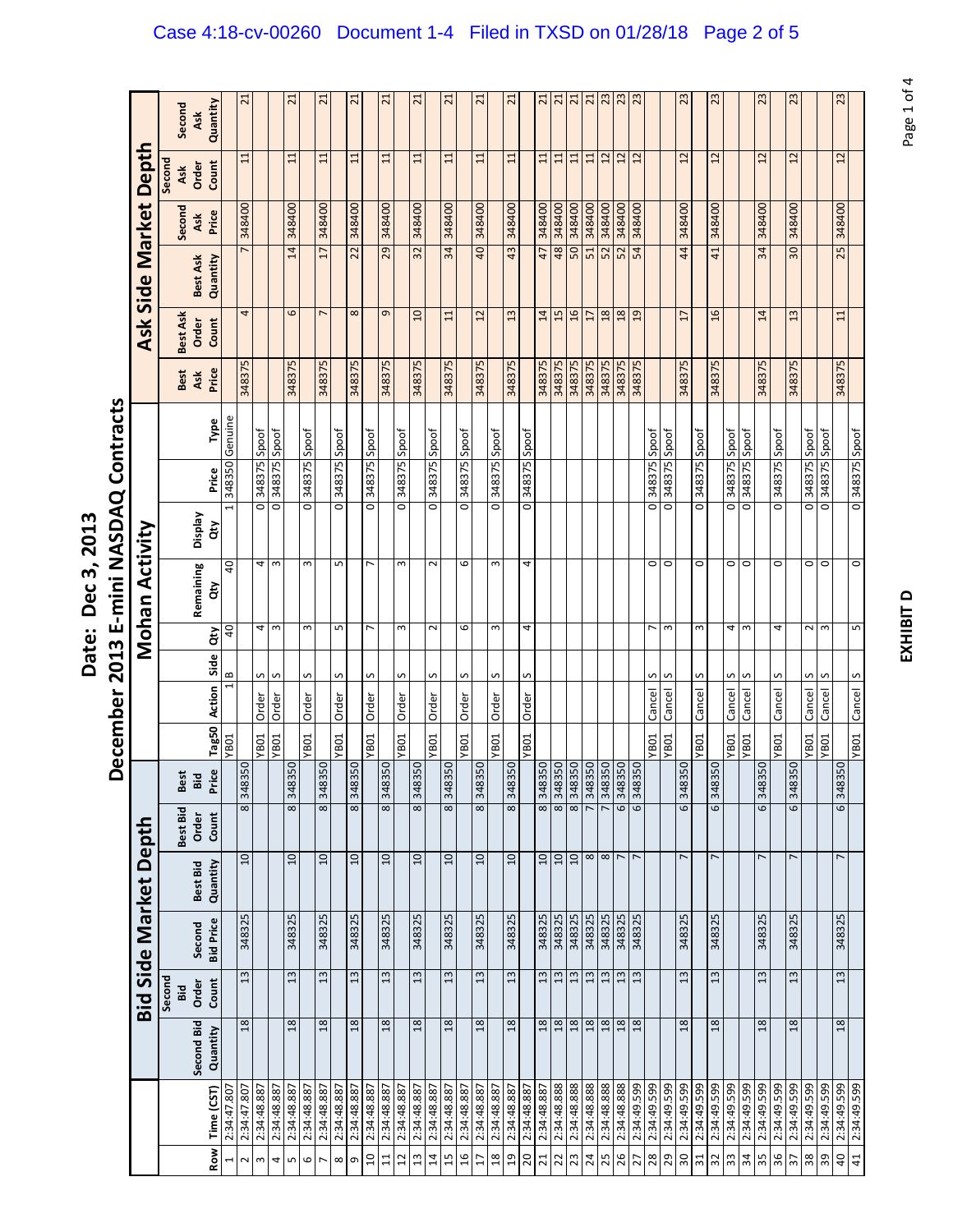|                   | <b>IASDAQ Contracts</b>       |
|-------------------|-------------------------------|
| Date: Dec 3, 2013 | $\frac{1}{2}$                 |
|                   | $-$ cr 2013 F- $-$<br>ecember |

|        | Ask      | Quantity                                                               |                                                                                               | 23                                                                  |                                 |                             | $\overline{c}$                                |                                                    |                |                                                                                     |                                 |                                                             |                             |                                                             |                                                             | $\overline{21}$             | $\overline{21}$                                     |                          | $\overline{c}$                                                                                     |                       | $\frac{8}{2}$                                                      |                       | 33                                                       |                                                     |                                                                           | $\ddot{a}$                                                                                             |                       | $\ddot{a}$                                                         |                                 |                                                                                     | 54                                                                        |                                                                      |                                                                    | 5                                                                                   | 61                                                                   |                                                                              |                                      |                                                                                                                         |                                                                    | 62                                                                        |                             |                                                                                     | 62                                                                                  |
|--------|----------|------------------------------------------------------------------------|-----------------------------------------------------------------------------------------------|---------------------------------------------------------------------|---------------------------------|-----------------------------|-----------------------------------------------|----------------------------------------------------|----------------|-------------------------------------------------------------------------------------|---------------------------------|-------------------------------------------------------------|-----------------------------|-------------------------------------------------------------|-------------------------------------------------------------|-----------------------------|-----------------------------------------------------|--------------------------|----------------------------------------------------------------------------------------------------|-----------------------|--------------------------------------------------------------------|-----------------------|----------------------------------------------------------|-----------------------------------------------------|---------------------------------------------------------------------------|--------------------------------------------------------------------------------------------------------|-----------------------|--------------------------------------------------------------------|---------------------------------|-------------------------------------------------------------------------------------|---------------------------------------------------------------------------|----------------------------------------------------------------------|--------------------------------------------------------------------|-------------------------------------------------------------------------------------|----------------------------------------------------------------------|------------------------------------------------------------------------------|--------------------------------------|-------------------------------------------------------------------------------------------------------------------------|--------------------------------------------------------------------|---------------------------------------------------------------------------|-----------------------------|-------------------------------------------------------------------------------------|-------------------------------------------------------------------------------------|
| Second | Order    | Count                                                                  |                                                                                               |                                                                     | 12                              | 12                          | $\overline{12}$                               | $12 \overline{ }$                                  | 12             | 12                                                                                  | $\Xi$                           | 11                                                          | $\overline{11}$             | 11                                                          | $\overline{11}$                                             | $\Xi$                       | $\overline{11}$                                     |                          | 12                                                                                                 |                       | 13                                                                 |                       | 14                                                       |                                                     |                                                                           | 16                                                                                                     |                       | $\overline{17}$                                                    |                                 |                                                                                     | 19                                                                        |                                                                      |                                                                    | 21                                                                                  |                                                                      |                                                                              |                                      |                                                                                                                         |                                                                    | 22                                                                        |                             |                                                                                     | 22                                                                                  |
|        | Ask      | Price                                                                  |                                                                                               | 348400                                                              | 348400                          | 348400                      |                                               |                                                    | 348400         | 348400                                                                              | 348400                          |                                                             | 348400                      |                                                             | 348400                                                      | 348400                      |                                                     |                          | 348400                                                                                             |                       | 348400                                                             |                       |                                                          |                                                     |                                                                           | 348400                                                                                                 |                       |                                                                    |                                 |                                                                                     |                                                                           |                                                                      |                                                                    |                                                                                     |                                                                      |                                                                              |                                      |                                                                                                                         |                                                                    | 348400                                                                    |                             |                                                                                     | 13 348400                                                                           |
|        | Best Ask | Quantity                                                               |                                                                                               | 14                                                                  | 13                              | 11                          | $\overline{a}$                                | $\overline{a}$                                     | 8              |                                                                                     |                                 | $\overline{ }$                                              | 4                           | 4                                                           | 4                                                           |                             |                                                     |                          | 1                                                                                                  |                       |                                                                    |                       |                                                          |                                                     |                                                                           |                                                                                                        |                       |                                                                    |                                 |                                                                                     |                                                                           |                                                                      |                                                                    |                                                                                     | 4                                                                    | $\overline{4}$                                                               | 4                                    |                                                                                                                         |                                                                    | 8                                                                         |                             |                                                                                     |                                                                                     |
|        | Order    | Count                                                                  |                                                                                               |                                                                     |                                 |                             | $\circ$                                       |                                                    |                |                                                                                     | $\overline{4}$                  |                                                             |                             |                                                             |                                                             |                             |                                                     |                          |                                                                                                    |                       | $\mathbf -$                                                        |                       |                                                          |                                                     |                                                                           | 1                                                                                                      |                       | I                                                                  |                                 |                                                                                     |                                                                           |                                                                      |                                                                    |                                                                                     | $\sim$                                                               |                                                                              |                                      |                                                                                                                         |                                                                    | 4                                                                         |                             |                                                                                     | 6                                                                                   |
|        | Ask      | Price                                                                  |                                                                                               | 348375                                                              | 348375                          | 348375                      | 348375                                        | 348375                                             | 348375         | 348375                                                                              | 348375                          | 348375                                                      | 348375                      | 348375                                                      | 348375                                                      | 348375                      | 348375                                              |                          | 348375                                                                                             |                       | 348375                                                             |                       |                                                          |                                                     |                                                                           | 348375                                                                                                 |                       | 348375                                                             |                                 |                                                                                     |                                                                           |                                                                      |                                                                    |                                                                                     |                                                                      | 348375                                                                       |                                      |                                                                                                                         |                                                                    | 348375                                                                    |                             |                                                                                     | 348375                                                                              |
|        |          | Type                                                                   |                                                                                               |                                                                     |                                 |                             |                                               |                                                    |                |                                                                                     |                                 |                                                             |                             |                                                             |                                                             |                             |                                                     |                          |                                                                                                    |                       |                                                                    |                       |                                                          |                                                     |                                                                           |                                                                                                        |                       |                                                                    |                                 |                                                                                     |                                                                           |                                                                      |                                                                    |                                                                                     |                                                                      |                                                                              |                                      |                                                                                                                         |                                                                    |                                                                           |                             |                                                                                     |                                                                                     |
|        |          | Price                                                                  |                                                                                               |                                                                     |                                 |                             |                                               |                                                    |                |                                                                                     |                                 |                                                             |                             |                                                             |                                                             |                             |                                                     |                          |                                                                                                    | 348400                |                                                                    |                       |                                                          |                                                     |                                                                           |                                                                                                        |                       |                                                                    |                                 |                                                                                     |                                                                           |                                                                      |                                                                    |                                                                                     |                                                                      |                                                                              |                                      | 348375                                                                                                                  |                                                                    |                                                                           |                             |                                                                                     |                                                                                     |
|        | Veldsia  | đ                                                                      |                                                                                               |                                                                     |                                 |                             |                                               |                                                    |                |                                                                                     |                                 |                                                             |                             |                                                             |                                                             |                             |                                                     |                          |                                                                                                    |                       |                                                                    |                       |                                                          |                                                     |                                                                           |                                                                                                        |                       |                                                                    |                                 |                                                                                     |                                                                           |                                                                      |                                                                    |                                                                                     |                                                                      |                                                                              |                                      |                                                                                                                         |                                                                    |                                                                           |                             |                                                                                     |                                                                                     |
|        |          | đ                                                                      | $\circ$                                                                                       |                                                                     |                                 |                             |                                               |                                                    |                |                                                                                     |                                 |                                                             |                             |                                                             |                                                             |                             |                                                     | $\overline{\phantom{0}}$ |                                                                                                    | ${}^{\circ}$          |                                                                    | $\sim$                |                                                          | $\sim$                                              | $\infty$                                                                  |                                                                                                        | 1                     |                                                                    | $\sim$                          | $\infty$                                                                            |                                                                           | 1                                                                    | 6                                                                  |                                                                                     |                                                                      |                                                                              |                                      | $\mathbf -$                                                                                                             | $\sim$                                                             |                                                                           | 1                           | 4                                                                                   |                                                                                     |
|        |          | đη                                                                     | 6                                                                                             |                                                                     |                                 |                             |                                               |                                                    |                |                                                                                     |                                 |                                                             |                             |                                                             |                                                             |                             |                                                     | $\overline{\phantom{0}}$ |                                                                                                    | $\infty$              |                                                                    | S                     |                                                          | 2                                                   |                                                                           |                                                                                                        | 1                     |                                                                    | $\sim$                          | $\infty$                                                                            |                                                                           | 1                                                                    | 9                                                                  |                                                                                     |                                                                      |                                                                              |                                      | 1                                                                                                                       | 3                                                                  |                                                                           | 1                           | 4                                                                                   |                                                                                     |
|        |          |                                                                        | S                                                                                             |                                                                     |                                 |                             |                                               |                                                    |                |                                                                                     |                                 |                                                             |                             |                                                             |                                                             |                             |                                                     | s                        |                                                                                                    | S                     |                                                                    | S                     |                                                          | S                                                   | S                                                                         |                                                                                                        | S                     |                                                                    | S                               | S                                                                                   |                                                                           | S                                                                    |                                                                    |                                                                                     |                                                                      |                                                                              |                                      | S                                                                                                                       | S                                                                  |                                                                           |                             |                                                                                     |                                                                                     |
|        |          |                                                                        |                                                                                               |                                                                     |                                 |                             |                                               |                                                    |                |                                                                                     |                                 |                                                             |                             |                                                             |                                                             |                             |                                                     |                          |                                                                                                    |                       |                                                                    |                       |                                                          |                                                     |                                                                           |                                                                                                        |                       |                                                                    |                                 |                                                                                     |                                                                           |                                                                      |                                                                    |                                                                                     |                                                                      |                                                                              |                                      |                                                                                                                         |                                                                    |                                                                           |                             |                                                                                     |                                                                                     |
|        |          |                                                                        |                                                                                               |                                                                     |                                 |                             |                                               |                                                    |                |                                                                                     |                                 |                                                             |                             |                                                             |                                                             |                             |                                                     |                          |                                                                                                    |                       |                                                                    |                       |                                                          |                                                     |                                                                           |                                                                                                        |                       |                                                                    |                                 |                                                                                     |                                                                           |                                                                      |                                                                    |                                                                                     |                                                                      |                                                                              |                                      |                                                                                                                         |                                                                    |                                                                           |                             |                                                                                     |                                                                                     |
|        | Bid      |                                                                        |                                                                                               |                                                                     |                                 |                             |                                               |                                                    |                |                                                                                     |                                 |                                                             |                             |                                                             |                                                             |                             |                                                     |                          |                                                                                                    |                       |                                                                    |                       |                                                          |                                                     |                                                                           |                                                                                                        |                       |                                                                    |                                 |                                                                                     |                                                                           |                                                                      |                                                                    |                                                                                     |                                                                      |                                                                              |                                      |                                                                                                                         |                                                                    |                                                                           |                             |                                                                                     | 348350                                                                              |
|        | Order    | Count                                                                  |                                                                                               | 6                                                                   | 6                               | 6                           | 6                                             | 7                                                  | $\overline{2}$ | 7                                                                                   | 7                               | $\overline{ }$                                              | 7                           | $\overline{\mathbf{8}}$                                     | 8                                                           | 8                           | 8                                                   |                          | $\overline{\mathbf{8}}$                                                                            |                       | $\overline{\mathbf{8}}$                                            |                       | $\overline{\mathbf{8}}$                                  |                                                     |                                                                           | 8                                                                                                      |                       | $\overline{\mathbf{8}}$                                            |                                 |                                                                                     | 8                                                                         |                                                                      |                                                                    | $\overline{\mathbf{8}}$                                                             | $\infty$                                                             |                                                                              | $\overline{r}$                       |                                                                                                                         |                                                                    | $\overline{ }$                                                            |                             |                                                                                     | 7                                                                                   |
|        | Best Bid | Quantity                                                               |                                                                                               |                                                                     |                                 |                             | $\overline{ }$                                |                                                    | $\sigma$       | $\mathsf{\sigma}$                                                                   | $\mathsf{\sigma}$               | $\sigma$                                                    | G                           | $\overline{a}$                                              | 10                                                          | 10                          | 10                                                  |                          | $\overline{a}$                                                                                     |                       | 10                                                                 |                       | $\overline{a}$                                           |                                                     |                                                                           | $\overline{a}$                                                                                         |                       | $\overline{a}$                                                     |                                 |                                                                                     | $\overline{a}$                                                            |                                                                      |                                                                    | $10 \overline{ }$                                                                   |                                                                      | 10                                                                           | $\sigma$                             |                                                                                                                         |                                                                    | G                                                                         |                             |                                                                                     | 9                                                                                   |
|        | Second   |                                                                        |                                                                                               | 348325                                                              | 348325                          | 348325                      | 348325                                        |                                                    | 348325         | 348325                                                                              | 348325                          | 348325                                                      |                             |                                                             | 348325                                                      | 348325                      | 348325                                              |                          | 348325                                                                                             |                       | 348325                                                             |                       |                                                          |                                                     |                                                                           | 348325                                                                                                 |                       |                                                                    |                                 |                                                                                     |                                                                           |                                                                      |                                                                    |                                                                                     |                                                                      |                                                                              |                                      |                                                                                                                         |                                                                    | 348325                                                                    |                             |                                                                                     | 348325                                                                              |
| Second | Order    | Count                                                                  |                                                                                               | 13                                                                  | 13                              | 13                          | 13                                            |                                                    | 13             | 13                                                                                  | 13                              | 13                                                          |                             |                                                             | 14                                                          | 14                          | $\overline{14}$                                     |                          | 14                                                                                                 |                       | 14                                                                 |                       | $\overline{1}$                                           |                                                     |                                                                           | 14                                                                                                     |                       | 14                                                                 |                                 |                                                                                     | 14                                                                        |                                                                      |                                                                    | 14                                                                                  | $\overline{14}$                                                      | 14                                                                           |                                      |                                                                                                                         |                                                                    | 14                                                                        |                             |                                                                                     | 14                                                                                  |
|        |          | Quantity                                                               |                                                                                               | 18                                                                  |                                 | 18                          | 18                                            |                                                    | 18             |                                                                                     |                                 |                                                             |                             |                                                             |                                                             | 19                          | 19                                                  |                          | 19                                                                                                 |                       | $\overline{c}$                                                     |                       | $\overline{c}$                                           |                                                     |                                                                           | 19                                                                                                     |                       | 19                                                                 |                                 |                                                                                     | 19                                                                        |                                                                      |                                                                    | 19                                                                                  | 19                                                                   | 19                                                                           |                                      |                                                                                                                         |                                                                    | 19                                                                        |                             |                                                                                     | 19                                                                                  |
|        |          |                                                                        |                                                                                               |                                                                     |                                 |                             |                                               |                                                    |                |                                                                                     |                                 |                                                             |                             |                                                             |                                                             |                             |                                                     |                          |                                                                                                    |                       |                                                                    |                       |                                                          |                                                     |                                                                           |                                                                                                        |                       |                                                                    |                                 |                                                                                     |                                                                           |                                                                      |                                                                    |                                                                                     |                                                                      |                                                                              |                                      |                                                                                                                         |                                                                    |                                                                           |                             |                                                                                     | 2:34:51.223                                                                         |
|        |          | Row                                                                    | $\overline{a}$                                                                                | $43\,$                                                              | $\ddot{a}$                      | 45                          | 46                                            | $\ddot{t}$                                         | $48$           | 49                                                                                  | S                               | 51                                                          |                             |                                                             | 54                                                          | 55                          | 95                                                  | 57                       | $58\,$                                                                                             | S9                    | 60                                                                 | $61$                  | 62                                                       | 63                                                  |                                                                           | 65                                                                                                     | 99                    | 67                                                                 | 89                              | ශ                                                                                   |                                                                           | $\mathbf{z}$                                                         | 72                                                                 |                                                                                     | $\overline{\mathcal{X}}$                                             | 75                                                                           | 76                                   | 77                                                                                                                      | $\overline{78}$                                                    |                                                                           |                             |                                                                                     | 82                                                                                  |
|        |          | Second<br>Ask<br>Second<br>Best Ask<br>Best<br>Best<br>Best Bid<br>3id | Remaining<br>Side<br>Action<br>Tag50<br>Price<br><b>Bid Price</b><br>Second Bid<br>Time (CST) | Spoof<br>$\overline{\circ}$<br>Cancel<br><b>YB01</b><br>2:34:49.599 | 348375<br>348350<br>565'67:75:2 | 348350<br>87<br>2:34:49.600 | $\sim$ $\sim$ $\sim$<br>348350<br>2:34:49.600 | $\frac{23}{23}$<br>348400<br>348350<br>2:34:49.600 |                | 348400<br>348350<br>$\mathbf 0$<br>348325<br>13<br>18<br>2:34:49.600<br>2:34:49.600 | 348350<br>348350<br>2:34:49.600 | G <sub>n</sub><br>348350<br>$18\,$<br>$18\,$<br>2:34:50.102 | 348400<br>18<br>2:34:50.368 | 0SE87E<br>0SE87E<br>348325<br>13<br>18<br>2:34:50.453<br>52 | 348400<br>348350<br>348325<br>13<br>18<br>2:34:50.454<br>53 | 348350<br>19<br>2:34:50.454 | $\frac{d}{d}$ m m m $\sim$<br>348350<br>2:34:50.456 | 348400                   | 348400 Spoof<br>$\overline{\circ}$<br>Order<br><b>YB01</b><br>348350<br>2:34:50.743<br>2:34:50.767 | 348350<br>2:34:50.767 | Spoof<br>$\overline{\circ}$<br>Order<br><b>YB01</b><br>2:34:50.767 | 348350<br>2:34:50.767 | 348400 Spoof<br>o<br>Order<br><b>YB01</b><br>2:34:50.767 | 348400<br>348375<br>348350<br>348325<br>2:34:50.768 | 348400 Spoof<br>$\overline{\circ}$<br>Order<br><b>YB01</b><br>2:34:50.768 | 348400 Spoof<br>$\overline{\circ}$<br>$\infty$<br>Order<br><b>YB01</b><br>2:34:50.768<br>$\mathcal{R}$ | 348350<br>2:34:50.768 | 348400 Spoof<br>$\overline{\circ}$<br>Order<br>YB01<br>2:34:50.768 | 348400<br>348325<br>2:34:50.768 | 348400 Spoof<br>$\overline{\circ}$<br>Order<br><b>YB01</b><br>348350<br>2:34:50.768 | 348400 Spoof<br>$\overline{\circ}$<br>Order<br><b>YB01</b><br>2:34:50.768 | 348400<br>348375<br>348350<br>348325<br>2:34:50.768<br>$\mathcal{R}$ | 348400 Spoof<br>$\overline{\circ}$<br>Order<br>YB01<br>2:34:50.768 | 348400 Spoof<br>$\overline{\circ}$<br>S<br>Order<br>YB <sub>01</sub><br>2:34:50.768 | 348400<br>348375<br>348350<br>348325<br>2:34:50.768<br>$\mathcal{L}$ | $\overline{21}$<br>348400<br>348375<br>348350<br>10<br>348325<br>2:34:50.768 | 348400<br>348350<br>8<br>2:34:50.768 | $\frac{2}{6}$<br>22<br>22<br>348400<br>$\frac{1}{2}$<br>348375<br>348350<br>348325<br>348325<br>14<br>19<br>2:34:50.769 | Spoof<br>$\overline{\circ}$<br>Order<br><b>YB01</b><br>2:34:51.223 | 348375 Spoof<br>$\overline{\circ}$<br>Order<br><b>YB01</b><br>2:34:51.223 | 348350<br>2:34:51.223<br>P9 | 348375 Spoof<br>$\overline{\circ}$<br>Order<br><b>YB01</b><br>2:34:51.223<br>$80\,$ | 348375 Spoof<br>$\overline{\circ}$<br>n n<br>Order<br>TOBA.<br>2:34:51.223<br>$\Xi$ |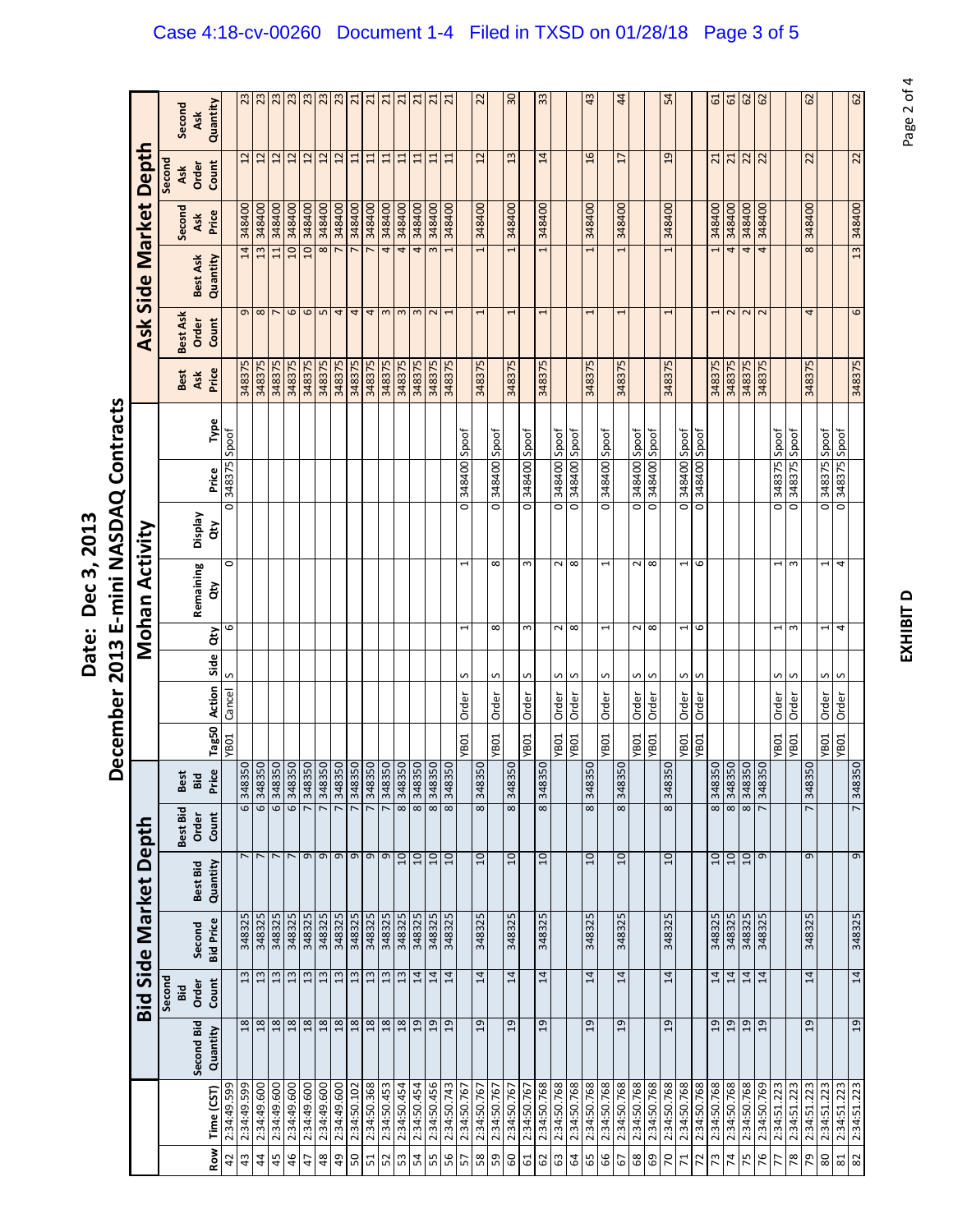December 2013 E-mini NASDAQ Contracts **E‐mini NASDAQ Contracts** Date: Dec 3, 2013 **Date: Dec 3, 2013 December 2013**

|              |             |                |                      |                  | <b>Bid Side Market Depth</b> |                       |                                  |       |                          |           | Mohan Activity                                       |                    |                |       |        |                | Ask Side Market Depth |        |                 |                 |
|--------------|-------------|----------------|----------------------|------------------|------------------------------|-----------------------|----------------------------------|-------|--------------------------|-----------|------------------------------------------------------|--------------------|----------------|-------|--------|----------------|-----------------------|--------|-----------------|-----------------|
|              |             |                | Second<br><b>Bid</b> |                  |                              | Best Bid              | <b>t</b><br>ക്                   |       |                          |           |                                                      |                    |                |       | Best   | Best Ask       |                       | Second | Second<br>Ask   | Second          |
|              |             | Second Bid     | Order                | Second           | Best Bid                     | Order                 | $\overline{\phantom{a}}$<br>ö    |       |                          |           | Remaining                                            | <b>Display</b>     |                |       | Ask    | Order          | Best Ask              | Ask    | Order           | Ask             |
| Row          | Time (CST)  | Quantity       | Count                | <b>Bid Price</b> | Quantity                     | Count                 | Tag50<br>Price                   |       | Action                   | đ<br>Side | đ                                                    | đ                  | Price          | Type  | Price  | Count          | Quantity              | Price  | Count           | Quantity        |
| 83           | 2:34:51.223 |                |                      |                  |                              |                       | <b>YB01</b>                      | Order | S                        |           | $\infty$<br>$\infty$                                 | Ó                  | 348375         | Spoof |        |                |                       |        |                 |                 |
| 84           | 2:34:51.223 | 19             | 14                   | 348325           | G                            | 348<br>7              | 350                              |       |                          |           |                                                      |                    |                |       | 348375 | $\overline{ }$ | 21                    | 348400 | 22              | 62              |
| 85           | 2:34:51.223 |                |                      |                  |                              |                       | <b>YB01</b>                      | Order | S                        |           | L<br>L                                               | $\overline{\circ}$ | 348375         | Spoof |        |                |                       |        |                 |                 |
| 86           | 2:34:51.223 |                |                      |                  |                              |                       | TOBA.                            | Order | S                        |           | r<br>$\overline{ }$                                  | o                  | 348375         | Spoof |        |                |                       |        |                 |                 |
| $\rm 82$     | 2:34:51.223 | 19             | 14                   | 348325           | G                            | 348<br>$\overline{ }$ | 350                              |       |                          |           |                                                      |                    |                |       | 348375 | G              | 35                    | 348400 | $\overline{2}$  | 62              |
| 88           | 2:34:51.223 |                |                      |                  |                              |                       | <b>YB01</b>                      | Order | S                        |           | 1<br>$\overline{ }$                                  | 0                  | 348375 Spoof   |       |        |                |                       |        |                 |                 |
| 89           | 2:34:51.223 | 19             | 14                   | 348325           | 9                            | 348                   | 350                              |       |                          |           |                                                      |                    |                |       | 348375 | $\overline{a}$ | 36                    | 348400 | 22              | 62              |
| $\mathsf{S}$ | 2:34:51.223 |                |                      |                  |                              |                       | YB01                             | Order | S                        |           | r                                                    | $\overline{\circ}$ | 348375         | Spoof |        |                |                       |        |                 |                 |
| 51           | 2:34:51.223 | 19             | 14                   | 348325           | G                            | 348                   | 350                              |       |                          |           |                                                      |                    |                |       | 348375 | 11             | 43                    | 348400 | 22              | 62              |
| 92           | 2:34:51.223 |                |                      |                  |                              |                       | YB01                             | Order | S                        |           | $\overline{\phantom{0}}$<br>$\overline{\phantom{0}}$ | O                  | 348375 Spoof   |       |        |                |                       |        |                 |                 |
| 93           | 2:34:51.223 | $\overline{0}$ | 14                   | 348325           | G                            | 348                   | 350                              |       |                          |           |                                                      |                    |                |       | 348375 | 12             | 44                    | 348400 | 22              | 62              |
| 54           | 2:34:51.224 | 19             | 14                   | 348325           |                              |                       | 6 348350<br>6 348350<br>5 348350 |       |                          |           |                                                      |                    |                |       | 348375 | 12             | 44                    | 348400 |                 |                 |
| 95           | 2:34:51.224 | 19             | 14                   | 348325           | $\overline{ }$               |                       |                                  |       |                          |           |                                                      |                    |                |       | 348375 | 14             | 47                    | 348400 |                 | $\frac{62}{62}$ |
| 96           | 2:34:51.224 | 19             | 14                   | 348325           | $\mathbf \omega$             |                       |                                  |       |                          |           |                                                      |                    |                |       | 348375 | 15             | 48                    | 348400 | $\frac{22}{22}$ | 62              |
| 5            | 2:34:51.224 | 19             | 14                   | 348325           | $\mathbf \omega$             | 5                     | 348350                           |       |                          |           |                                                      |                    |                |       | 348375 | 15             | 48                    | 348400 | 23              | 64              |
| 88           | 2:34:51.224 | 19             | 14                   | 348325           | $\mathbf \omega$             | 5                     | 348350                           |       |                          |           |                                                      |                    |                |       | 348375 | 16             | 49                    | 348400 | 23              | 64              |
| ஜ            | 2:34:51.269 |                |                      | 348325           |                              |                       |                                  |       |                          |           |                                                      |                    |                |       |        |                |                       | 348400 |                 |                 |
|              |             | 18             | 13                   |                  | $\circ$ $\circ$              | 5                     | 348350                           |       |                          |           |                                                      |                    |                |       | 348375 | 16             | 49                    |        | $\frac{23}{23}$ | 64              |
| 100          | 2:34:51.324 | 18             | 13                   | 348325           |                              | 5                     |                                  |       |                          |           |                                                      |                    |                |       | 348375 | 17             | 50                    | 348400 |                 | 64              |
| 101          | 2:34:51.847 |                |                      |                  |                              |                       | <b>YB01</b>                      |       | S<br>Cancel              |           | 0<br>$\overline{ }$                                  | 0                  | 348375 Spoof   |       |        |                |                       |        |                 |                 |
| 102          | 2:34:51.847 |                |                      |                  |                              |                       | YBO1                             |       | S<br>Cancel              |           | o<br>$\overline{\phantom{0}}$                        | o                  | 348375 Spoof   |       |        |                |                       |        |                 |                 |
| 103          | 2:34:51.847 | 18             | 13                   | 348325           | 6                            | 348<br>5              | 350                              |       |                          |           |                                                      |                    |                |       | 348375 | 15             | 42                    | 348400 | 23              | $\mathfrak{g}$  |
| 104          | 2:34:51.847 |                |                      |                  |                              |                       | YB01                             |       | S<br>Cancel              |           | 0<br>L                                               | 0                  | 348375 Spoof   |       |        |                |                       |        |                 |                 |
| 105          | 2:34:51.847 | 18             | $\frac{3}{2}$        | 348325           | 6                            | 348<br>5              | <b>OSE</b>                       |       |                          |           |                                                      |                    |                |       | 348375 | 14             | 35                    | 348400 | 23              | 3               |
| 106          | 2:34:51.847 |                |                      |                  |                              |                       | <b>YB01</b>                      |       | S<br>Cancel              |           | 0<br>$\overline{\phantom{0}}$                        | 0                  | 348375 Spoof   |       |        |                |                       |        |                 |                 |
| 107          | 2:34:51.847 |                |                      |                  |                              |                       | YBO1                             |       | S<br>Cancel              |           | O<br>4                                               | o                  | 348375 Spoof   |       |        |                |                       |        |                 |                 |
| 108          | 2:34:51.847 | 18             | 13                   | 348325           | 6                            | 348<br>5              | 350                              |       |                          |           |                                                      |                    |                |       | 348375 | 12             | 30                    | 348400 | 23              | $\mathfrak{g}$  |
| 109          | 2:34:51.847 |                |                      |                  |                              |                       | <b>YB01</b>                      |       | S<br>Cancel              |           | $\circ$<br>1                                         | O                  | 348375         | Spoof |        |                |                       |        |                 |                 |
| 10           | 2:34:51.847 | 18             | 13                   | 348325           | 6                            | 348<br>5              | 350                              |       |                          |           |                                                      |                    |                |       | 348375 | $\Xi$          | 29                    | 348400 | 23              | 3               |
| 111          | 2:34:51.847 |                |                      |                  |                              |                       | YBO1                             |       | S<br>Cancel              |           | 0<br>$\overline{ }$                                  | 0                  | 348375 Spoof   |       |        |                |                       |        |                 |                 |
| 112          | 2:34:51.847 | 18             | 13                   | 348325           | 6                            | 348<br>5              | 350                              |       |                          |           |                                                      |                    |                |       | 348375 | $\overline{a}$ | 22                    | 348400 | 23              | $\mathfrak{g}$  |
| 113          | 2:34:51.847 |                |                      |                  |                              |                       | <b>YB01</b>                      |       | S<br>Cancel              |           | $\circ$<br>$\sim$                                    | 0                  | 348375         | Spoof |        |                |                       |        |                 |                 |
| 114          | 2:34:51.847 |                |                      |                  |                              |                       | YB01                             |       | S<br>Cancel              |           | $\circ$<br>$\infty$                                  | $\circ$            | 348375         | Spoof |        |                |                       |        |                 |                 |
| <b>L15</b>   | 2:34:51.847 | $\frac{8}{18}$ | $\frac{3}{2}$        | 348325           | 6                            | 348<br>5              | 350                              |       |                          |           |                                                      |                    |                |       | 348375 | $\infty$       | 11                    | 348400 | 23              | 64              |
| 116          | 2:34:51.847 |                |                      |                  |                              |                       | YB01                             |       | S<br>Cancel              |           | 0<br>$\overline{\phantom{0}}$                        | 0                  | 348375 Spoof   |       |        |                |                       |        |                 |                 |
| ГIJ          | 2:34:51.847 | 18             | 13                   | 348325           | 6                            | 5                     | 348350                           |       |                          |           |                                                      |                    |                |       | 348375 | $\overline{ }$ | 10                    | 348400 | 23              | $\mathcal{Q}$   |
| 118          | 2:34:51.847 | 18             | 13                   | 348325           | $\overline{ }$               |                       |                                  |       |                          |           |                                                      |                    |                |       | 348375 | $\overline{ }$ | $\overline{a}$        | 348400 | 23              | 64              |
| 119          | 2:34:51.893 | 8 <sub>L</sub> | 13                   | 348325           | $\infty$ $\infty$            |                       | 01348350<br>7 348350<br>7 348350 |       |                          |           |                                                      |                    |                |       | 348375 | $\overline{ }$ | OT.                   | 348400 | 23              | 64              |
| 120          | 2:34:52.350 | 18             | 13                   | 348325           |                              |                       |                                  |       |                          |           |                                                      |                    |                |       | 348375 |                | 10                    | 348400 | $\overline{2}$  | 62              |
| 121          | 2:34:52.407 |                |                      |                  |                              |                       | YB01                             |       | S<br>Cancel              |           | 0<br>$\sim$                                          | 0                  | 348400 Spoof   |       |        |                |                       |        |                 |                 |
| 122          | 2:34:52.407 | 18             | 13                   | 348325           | $\infty$                     | $\overline{ }$        | 348350                           |       |                          |           |                                                      |                    |                |       | 348375 | $\overline{ }$ | $\overline{a}$        | 348400 | 21              | 60              |
| 123          | 2:34:52.407 |                |                      |                  |                              |                       | YB01                             |       | $\overline{S}$<br>Cancel |           | $\overline{\circ}$<br>2                              |                    | 0 348400 Spoof |       |        |                |                       |        |                 |                 |